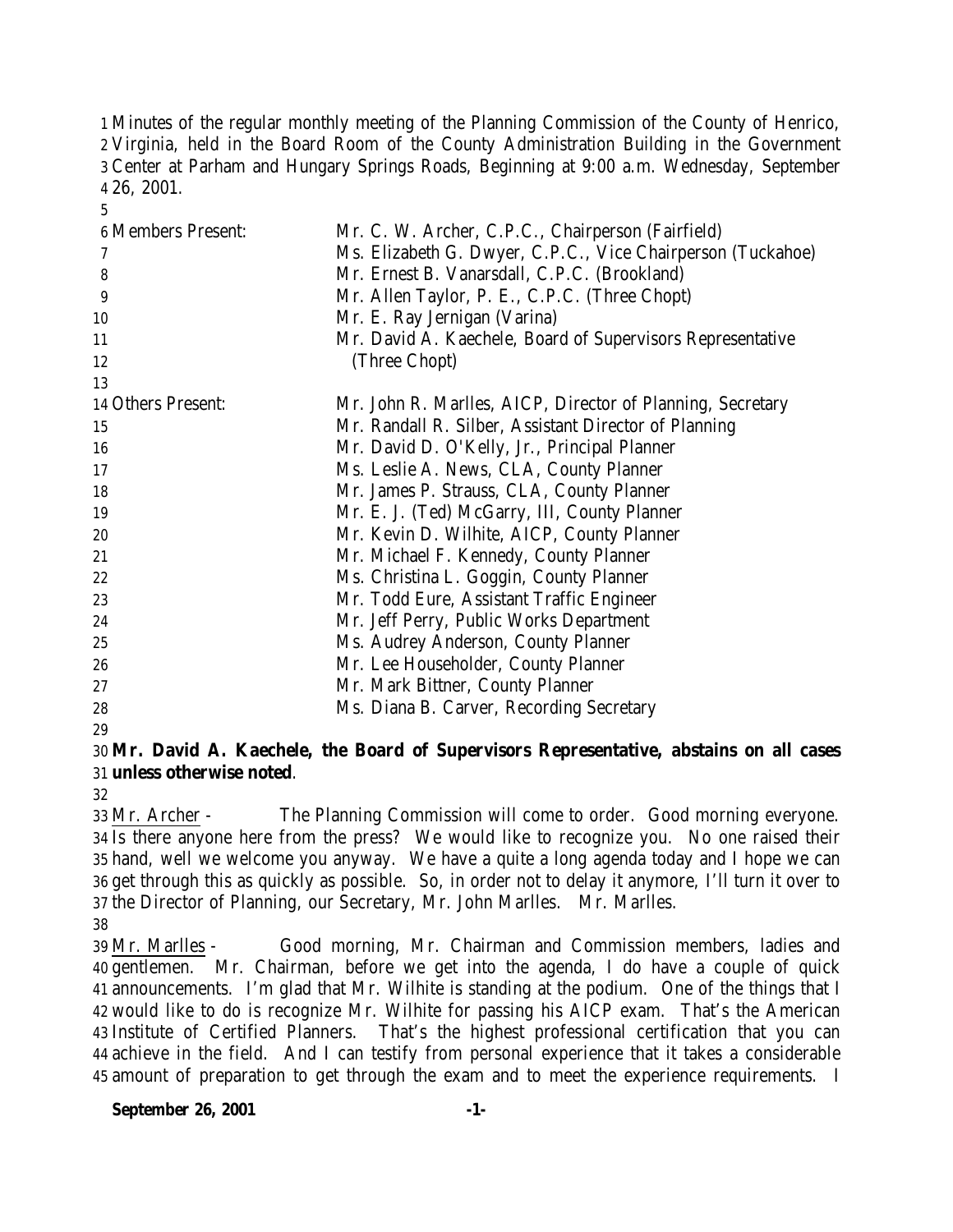would like to congratulate Mr. Wilhite on behalf of the office and the Commission for that accomplishment.

| 48                  |                                                                        |
|---------------------|------------------------------------------------------------------------|
| 49 Mr. Archer -     | Congratulations, Mr. Wilhite.                                          |
| 50                  |                                                                        |
| 51 Mr. Vanarsdall - | Mr. Marlles, you fell to mentioned that he did this over and above the |
| 52 work.            |                                                                        |
| 53                  |                                                                        |
| 54 Mr. Marlles -    | That's correct. That's in addition to a very heavy workload.           |
| 55                  |                                                                        |
| 56 Mr. Vanarsdall - | They did not give him any leave to do this.                            |
| 57                  |                                                                        |
| 58 Mr. Wilhite -    | They really let anybody in nowadays.                                   |
| 59                  |                                                                        |

 Mr. Archer - No wonder all of your cases have been on the Expedited Agenda. Well deserved, Mr. Wilhite.

 Mr. Marlles - Mr. Chairman, I'm also going to ask Leslie News and Jim Strauss just to stand up for a second. Leslie and Jim were recently sworn in as acting secretaries to the Planning Commission. That is a designation that doesn't occur very often and very few members of the staff that are actually given that responsibility. But, both Leslie and Jim have been with the staff in senior positions and they have been delegated that responsibility. So, they can fill in for the Director or Assistant Director. They can sign plats and do that high-level responsibility. So, I would like to recognize them.

 Mr. Vanarsdall - Both of those are well deserved too and I called them and told them. 

 Mr. Marlles - The last quick announcement that I have is… Michael would you stand up? Michael Cooper is our newest member of the staff. Michael replaced David Pennock as our Planning Technician. Michael comes to us from Virginia Tech. He's a Hokie. He did major in Planning and Political Science while he was with Tech and we are very please to have Michael join the staff.

 Mr. Archer - We are glad to have you Michael. Is there anyone left over there? Stand up, Ted, so that we can see you.

Mr. McGarry - I have the most seniority.

 Mr. Marlles - All right. Getting into the agenda, Mr. Chairman, the first item on your agenda is the requests for deferrals and withdrawals, and those will be presented by Mr. Wilhite.

 Mr. Wilhite - Good morning, Commission members and ladies and gentlemen, we have three requests for deferrals at this time. The first one is on page 11 of your agenda. 

## **September 26, 2001 -2-**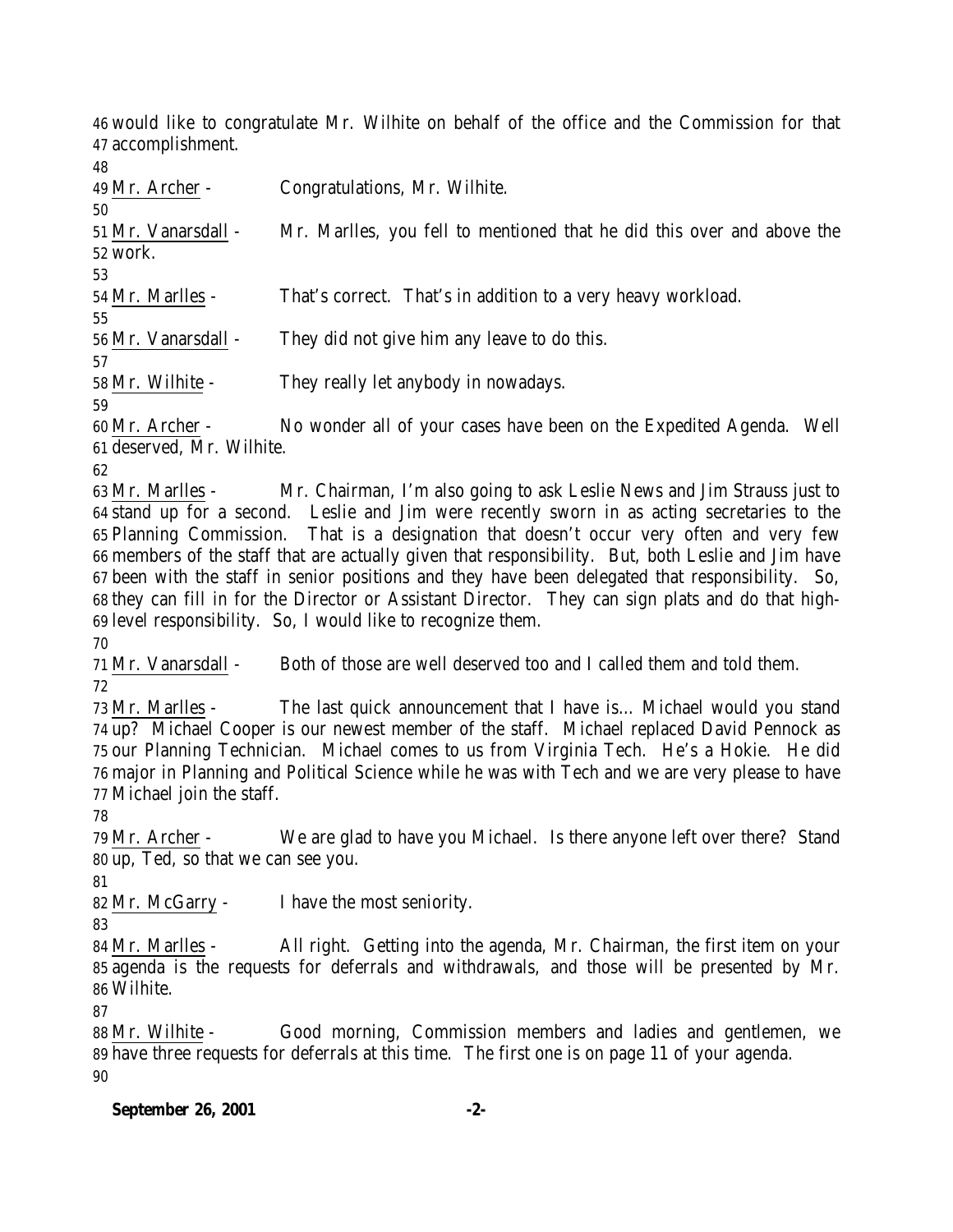#### 91 **LANDSCAPE PLAN**

| 92                        |                                                                       |  |  |  |  |  |  |
|---------------------------|-----------------------------------------------------------------------|--|--|--|--|--|--|
| $LP/POD-4-01$             | Ken Magalis and Jeff Collins for Citizens and Farmers                 |  |  |  |  |  |  |
| Citizens & Farmers Bank - | <b>Bank:</b> Request for approval of a landscape plan, as required by |  |  |  |  |  |  |
| Williamsburg Road         | Chapter 24, Sections 24-106 and 24.106.2 of the Henrico               |  |  |  |  |  |  |
|                           | County Code. The 1.81 acre site is located on the north east          |  |  |  |  |  |  |
|                           | corner of Williamsburg Road and Garland Avenue @ 104                  |  |  |  |  |  |  |
|                           | Williamsburg Road on parcel 164-2-10-H. The zoning is B-1,            |  |  |  |  |  |  |
|                           | Business District and ASO District (Airport Safety Overlay).          |  |  |  |  |  |  |
|                           | (Varina)                                                              |  |  |  |  |  |  |
| 93                        |                                                                       |  |  |  |  |  |  |
| 94 Mr. Wilhite -          | The applicant is requesting deferral until October 24, 2001.          |  |  |  |  |  |  |
| 95                        |                                                                       |  |  |  |  |  |  |

96 Mr. Archer - Is there anyone here in opposition to this deferment LP/POD-4-01, 97 Citizen & Farmers Bank? No opposition. Mr. Jernigan.

98

99 Mr. Jernigan - Mr. Chairman, I would like to make a motion to defer POD-4-01, 100 Citizens & Farmers Bank, by request of applicant, to October 24, 2001.

101

102 Mr. Vanarsdall - Second.

103

104 Mr. Archer - The motion was made by Mr. Jernigan and seconded by Mr. Vanarsdall. 105 All in favor say aye…all opposed say nay. The motion carries.

106

107 At the request of the applicant, the Planning Commission deferred the landscape plan for 108 LP/POD-4-01, Citizens & Farmers Bank, to the October 24, 2001, meeting. 109

### 110 **PLAN OF DEVELOPMENT (Deferred from the June 27, 2001, Meeting)**

111

POD-95-00 Superstar, Inc. Service Center - 9999 Brook Road (POD-3-96 Revised) **Foster & Miller, P. C. and Harry Pradhan For Superstar, Inc.:** Request for approval of a revised plan of development, as required by Chapter 24, Section 24-106 of the Henrico County Code to construct a one-story, two service bay addition to an existing convenience store with fuel pumps. The 1.316 acre site is located at 9999 Brook Road at the southeast corner of Brook Road (U.S. Route 1) and J.E.B. Stuart Parkway on parcel 33- A-3C. The zoning is B-3C, Business District (Conditional). County water and sewer. **(Fairfield)**

112

113 Mr. Wilhite - The applicant is requesting deferral until February 27, 2002.

114

 Mr. Archer - Is there anyone here in opposition to this deferment POD-95-00, Superstar, Inc. Service Center – 9999 Brook Road? No opposition. Okay. I move deferment of Superstar Inc. to the February 27, 2002, meeting, at the applicant's request. 118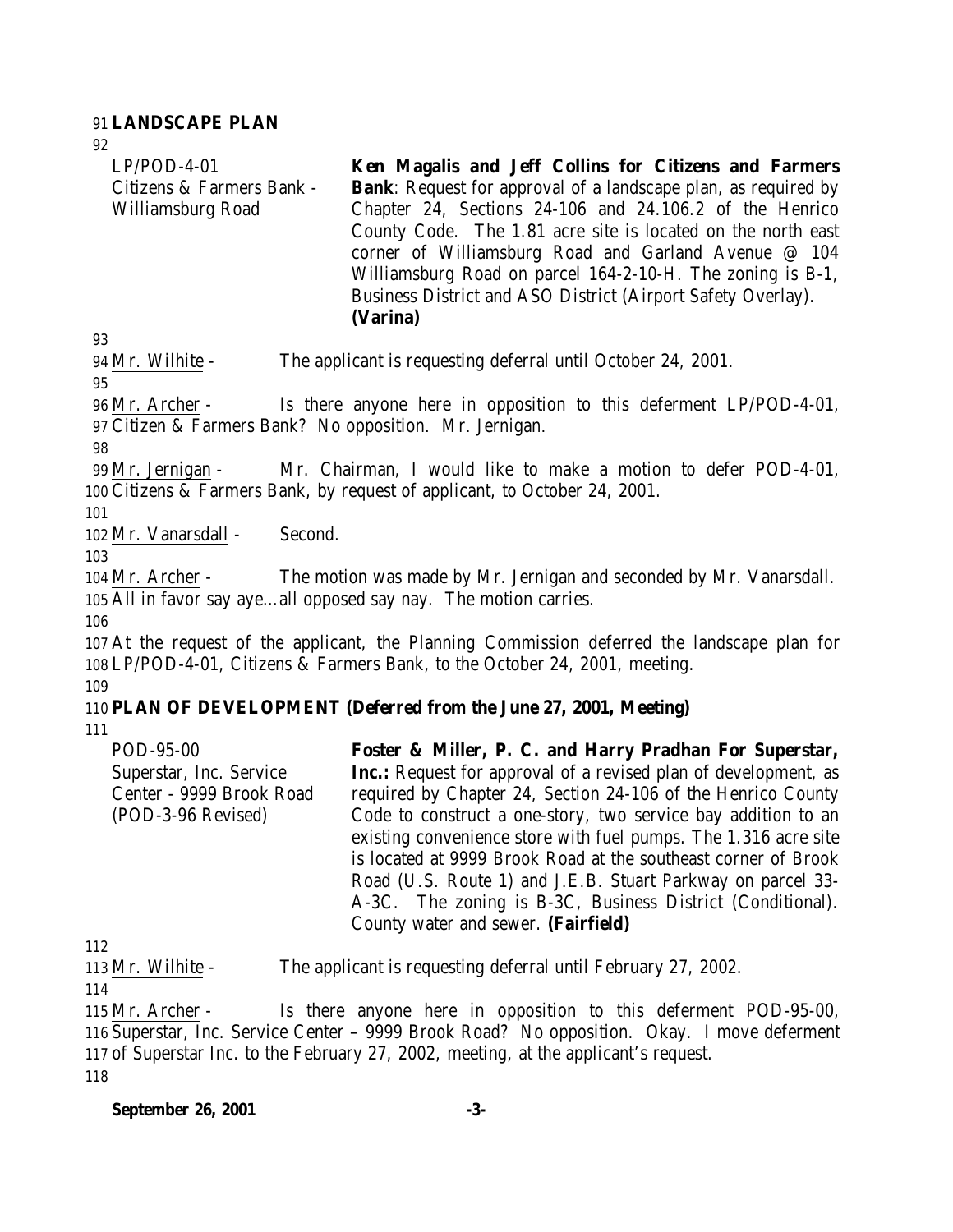119 Mr. Jernigan - Second.

 Mr. Archer - The motion was made by Mr. Archer and seconded by Mr. Jernigan. All in favor say aye…all opposed say nay. The motion carries.

 At the request of the applicant, the Planning Commission deferred POD-95-00, Superstar Inc. Service Center – 9999 Brook Road (POD-3-96 Revised), to the February 27, 2002, meeting.

#### 

### **REVISION OF PLAN OF DEVELOPMENT**

| POD-70-01           | Engineering Design Associates for Elko Union Church:            |  |  |  |  |  |  |
|---------------------|-----------------------------------------------------------------|--|--|--|--|--|--|
| Elko Union Church - | Request for approval of a plan of development, as required by   |  |  |  |  |  |  |
| Elko Road           | Chapter 24, Section 24-106 of the Henrico County Code to        |  |  |  |  |  |  |
|                     | construct a one-story, 12,000 square foot multi-purpose         |  |  |  |  |  |  |
|                     | building and master plan that would authorize a future one-     |  |  |  |  |  |  |
|                     | story, 12,000 square foot sanctuary as well as additional       |  |  |  |  |  |  |
|                     | parking. The 7.45 acre site is located at 6861 Elko Road (State |  |  |  |  |  |  |
|                     | Route 156) on parcels 156-2-C, 6, 9, 13 and 16 and 156-2-D-1,   |  |  |  |  |  |  |
|                     | 19 and 20. The zoning is A-1, Agricultural District.            |  |  |  |  |  |  |
|                     | Individual well and septic tank/drainfield. (Varina)            |  |  |  |  |  |  |

Mr. Wilhite - The applicant is requesting deferral until October 24, 2001.

 Mr. Archer - Is there anyone here in opposition to this deferment, POD-70-01, Elko Union Church? No opposition. Seeing none, Mr. Jernigan.

 Mr. Jernigan - Mr. Chairman, I make a motion to defer POD-70-01, Elko Union Church by the applicant's request to October 24, 2001.

Mr. Vanarsdall - Second.

 Mr. Archer - The motion was made by Mr. Jernigan and seconded by Mr. Vanarsdall. All in favor say aye…all opposed say nay. The motion carries.

 At the request of the applicant, the Planning Commission deferred POD-70-01, Elko Union Church, to the October 24, 2001, meeting.

 Mr. Marlles - Mr. Chairman, the next item on the agenda is the Expedited Agenda. We do have quite a few items to review there. Mr. Wilhite.

 Mr. Wilhite - We have 24 items that appear on the Expedited Agenda. We have 18 on the 9 o'clock agenda and 6 additional ones on the 10 o'clock. The first one on the 9 o'clock agenda is on page 2.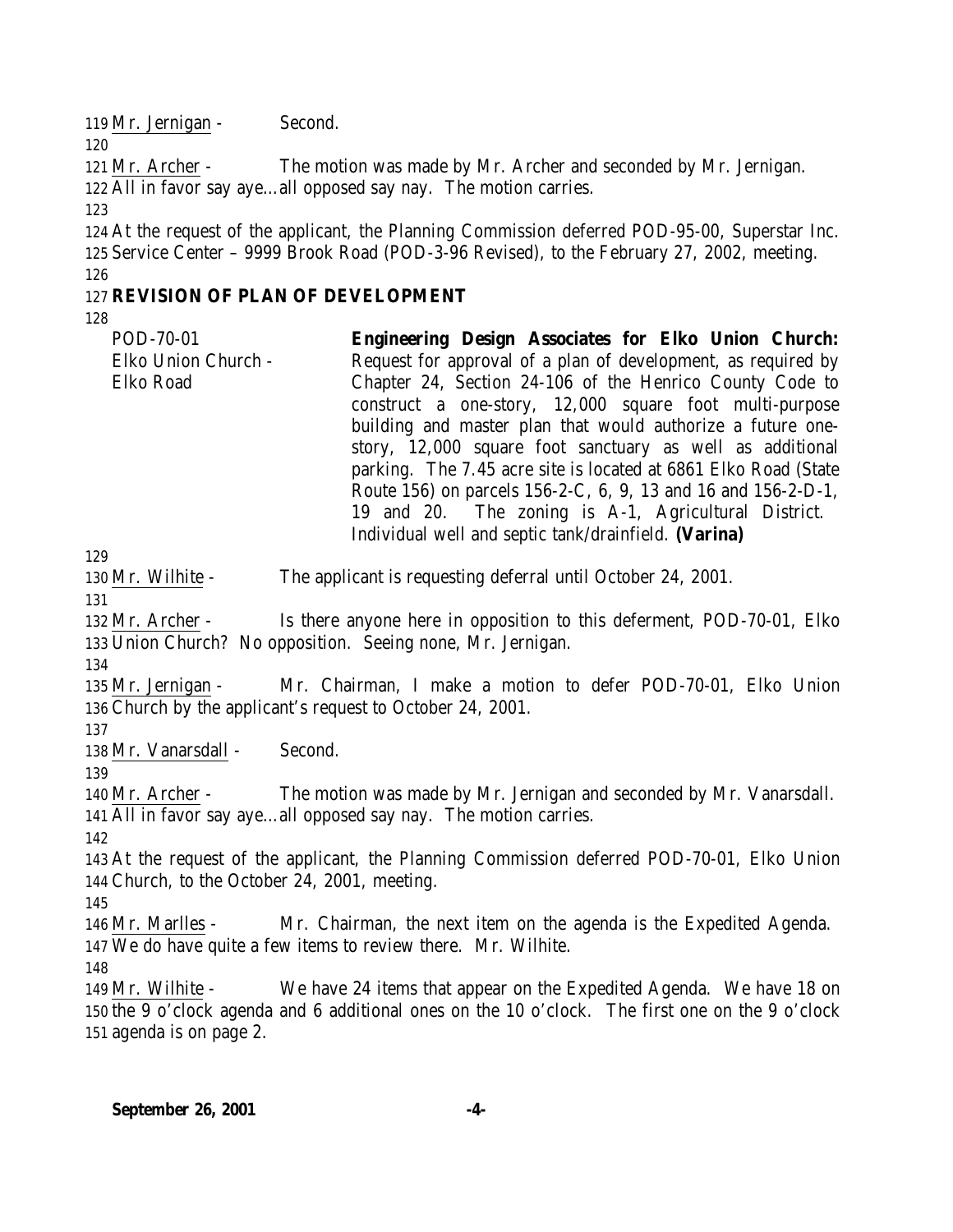### 152 **TRANSFER OF APPROVAL (Deferred from the July 25, 2001 Meeting)**

153

POD-7-76 Huntington Village Apartments (Formerly Westminister Commons Apartments) (POD-38-73 and POD-40-74 Revised) **Morton G. Thalhimer, Inc. for SLSM, LLC:** Request for approval of a transfer of approval, as required by Chapter 24, Section 24-106 of the Henrico County Code, from Westminister Commons Association to SLSM, LLC, Inc. The 21.83 acre site is located at the northeast corner of U.S. Route 301 and Crenshaw Road Extended on parcel 84-A-25. The zoning is R-5, One-Family Residence District and R-6, General Residence District. **(Fairfield)**

154

155 Mr. Wilhite - Staff recommends approval of this case.

156

 Mr. Archer - Is there anyone in the audience in opposition to this transfer of approval request, POD-7-76, Huntington Village Apartments? There is no opposition. Then I move approval of the transfer of approval for POD-7-76, Huntington Village Apartments, subject to the staff's recommendation.

161

162 Mr. Vanarsdall - Second.

163

164 Mr. Archer - The motion was made by Mr. Archer and seconded by Mr. Vanarsdall. 165 All in favor say aye…all opposed say nay. The motion carries.

166

167 The Planning Commission approved the transfer of approval request for POD-7-76, 168 Huntington Village Apartments (Formerly Westminister Commons Apartments) (POD-38-73 169 and POD-40-74 Revised) from Westminister Commons Association to SLSM, LLC, Inc.

170

### 171 **TRANSFER OF APPROVAL**

172

POD-84-76 Eastern Area Alternative **School** (Formerly Newbridge Baptist Church) Nine Mile Road and Newbridge Roads **Henrico County Public Schools:** Request for approval of a transfer of approval, as required by Chapter 24, Section 24-106 of the Henrico County Code, from The New Bridge Baptist Church to Henrico County Public Schools. The 14.43 acre site is located at the southwest corner of Nine Mile Road (U.S. Route 33) and Newbridge Road on parcels 141-A-96, 142-A-7 and 148-A-1 and 2. The zoning is R-2A, One-Family Residence District and R-3, One-Family Residence District. **(Varina)**

173

174 Mr. Wilhite - Staff recommends approval of this case. We have an addendum item on 175 page 1 of your addendum. It's a revised recommendation for approval and the deficiencies 176 identified in the inspector's report as agreed to be corrected by the applicant.

177

178 Mr. Archer - Is there anyone in the audience in opposition to this transfer of approval 179 request, POD-84-76, Eastern Area Alternative School? Seeing none, Mr. Jernigan.

#### **September 26, 2001 -5-**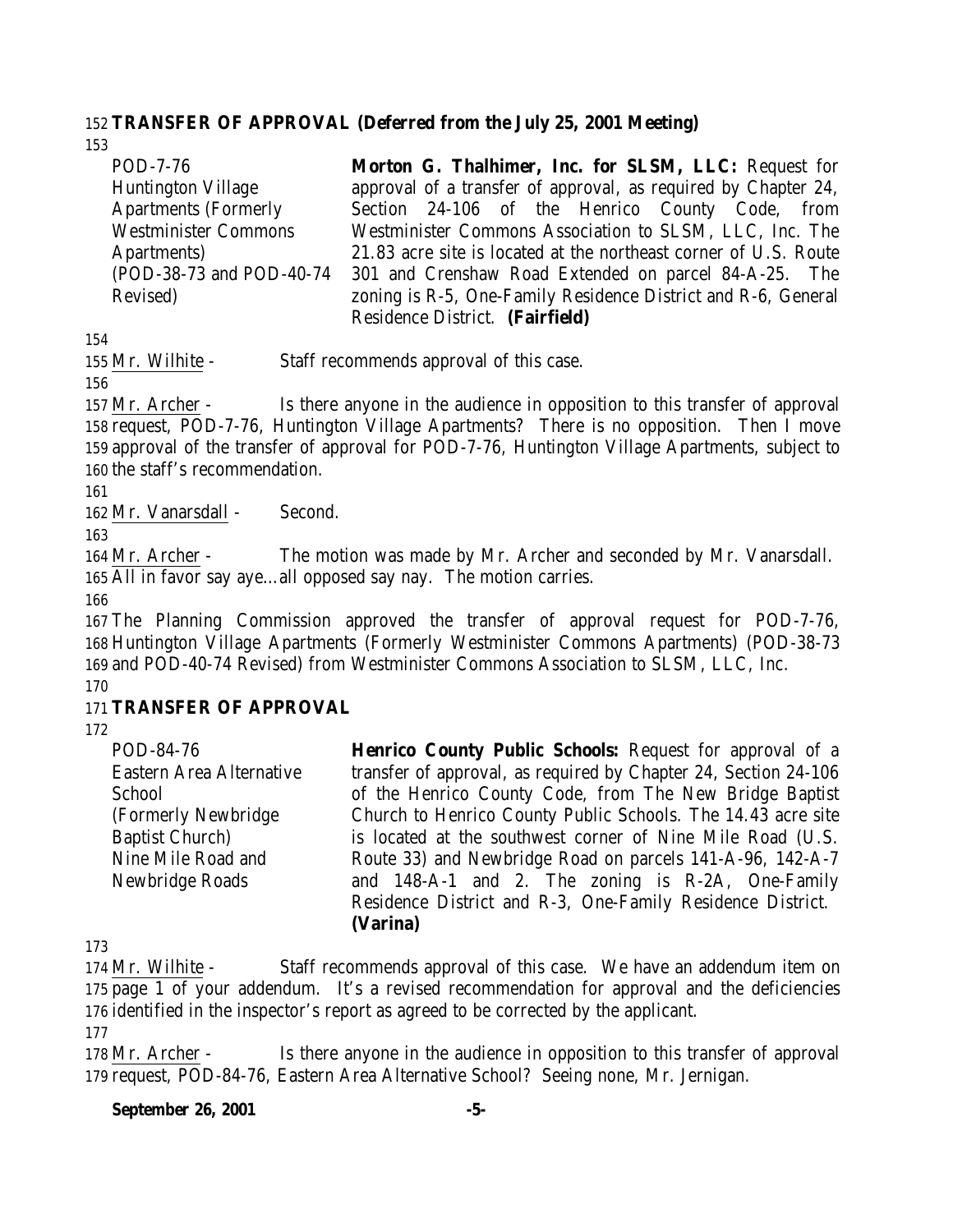Mr. Jernigan - Mr. Chairman, I make a motion to approve transfer of approval POD-84-76, Newbridge Baptist Church to Henrico County, plus the addendum.

Ms. Dwyer - Second.

 Mr. Archer - The motion was made by Mr. Jernigan and seconded by Ms. Dwyer. All in favor say aye…all opposed say nay. The motion carries.

 The Planning Commission approved the transfer of approval request for POD-84-76 Eastern Area Alternative School (Formerly Newbridge Baptist Church) Nine Mile Road and Newbridge Road from The Newbridge Baptist Church to Henrico County Public Schools.

# **TRANSFER OF APPROVAL**

| POD-8-79                 | <b>Thomas W. Hamilton:</b> Request for approval of a transfer of |  |  |  |  |  |  |
|--------------------------|------------------------------------------------------------------|--|--|--|--|--|--|
| Thomas Hamilton &        | approval, as required by Chapter 24, Section 24-106 of the       |  |  |  |  |  |  |
| <b>Associates</b>        | Henrico County Code, from Capital S & L to Thomas                |  |  |  |  |  |  |
| (Formerly Capital S & L) | Hamilton & Associates. The 0.41 acre site is located at 6200     |  |  |  |  |  |  |
|                          | Lakeside Avenue on parcel 83-18-2-24. The zoning is B-1,         |  |  |  |  |  |  |
|                          | Business District. (Fairfield)                                   |  |  |  |  |  |  |

 Mr. Wilhite - Staff recommends approval of this case. We have an addendum item on page 2 of your addendum. It's a revised recommendation for approval.

 Mr. Archer - Is there anyone in the audience in opposition to this transfer of approval request, POD-8-79, Thomas Hamilton & Associates? Seeing none, I move approval of this transfer of approval, subject to the staff's recommendations and the addendum item.

Mr. Jernigan - Second.

 Mr. Archer - The motion was made by Mr. Archer and seconded by Mr. Jernigan. All in favor say aye…all opposed say nay. The motion carries.

 The Planning Commission approved the transfer of approval request for POD-8-79, Thomas Hamilton & Associates (Formerly Capital S & L) from Capital S & L to Thomas Hamilton & Associates.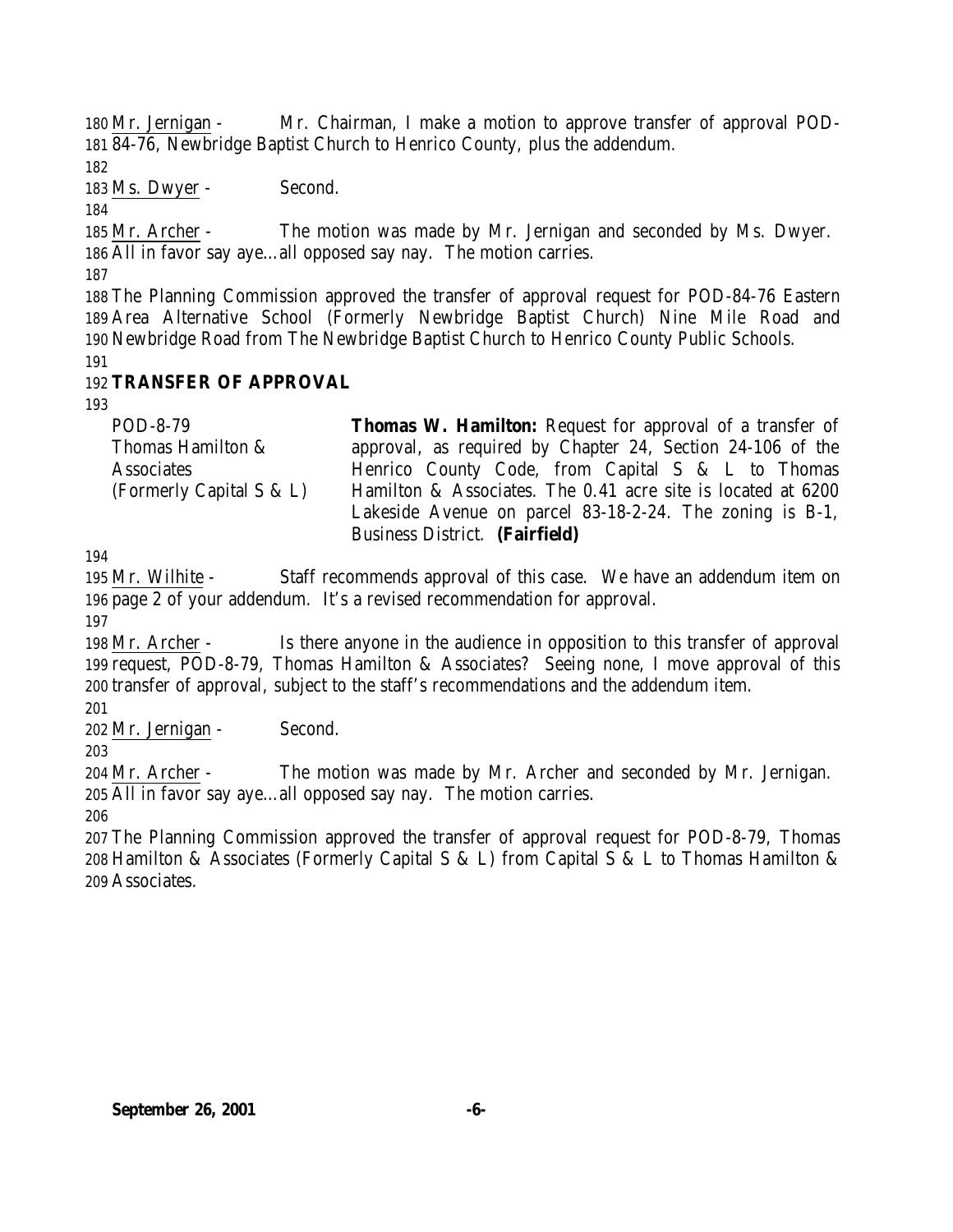#### 210 **TRANSFER OF APPROVAL**

211

POD-106-84 The Dump (Formerly Farm Fresh – Brook Road) **McCandlish Kaine:** Request for approval of a transfer of approval, as required by Chapter 24, Section 24-106 of the Henrico County Code, from Farm Fresh, Inc. to Strelitz Brook Road, LLC. The 8.860 acre site is located along the west line of Brook Road (U.S. Route 1) approximately 300 feet south of Lakeside Avenue on parcel 73-A-6. The zoning is B-3,

212

213 Mr. Wilhite - Staff recommends approval of this case.

214

215 Mr. Archer - Is there anyone in the audience in opposition to this transfer of approval 216 request, POD-106-84, The Dump? Seeing none, I move approval of this transfer of approval, 217 POD-106-84, The Dump, subject to the staff's recommendations.

Business District. **(Fairfield)**

218

219 Ms. Dwyer - Second.

220

221 Mr. Archer - The motion was made by Mr. Archer and seconded by Ms. Dwyer. All 222 in favor say aye…all opposed say nay. The motion carries.

223

224 The Planning Commission approved the transfer of approval request for POD-106-84, The 225 Dump (Formerly Farm Fresh – Brook Road) from Farm Fresh, Inc. to Streliz Brook Road, 226 LLC.

227

#### 228 **TRANSFER OF APPROVAL (Deferred from the July 25, 2001, Meeting)** 229

POD-138-88 Lakeside Animal Hospital - Lakeside Avenue **Hirschler, Fleischler, Weinberg, Cox & Allen for Lakeside Animal Properties, LLC:** Request for approval of a partial transfer of approval, as required by Chapter 24, Section 24-106 of the Henrico County Code, from Nancy S. Lickey to Lakeside Animal Properties, LLC. The .55 acre site is located on the west line of Lakeside Avenue, between Barclay Road and Winwood Road on parcels 94-14-4-17, 19, 21A, 22 and 24. The zoning is B-2, Business District. **(Fairfield)**

230

231 Mr. Wilhite - Staff recommends approval of this case.

232

 Mr. Archer - Is there anyone in the audience in opposition to this transfer of approval request, POD-138-88, Lakeside Animal Hospital? Seeing none, I move approval of this transfer of approval, POD-138-88, Lakeside Animal Hospital, subject to the staff's recommendations.

237

238 Mr. Vanarsdall - Second. 239

**September 26, 2001 -7-**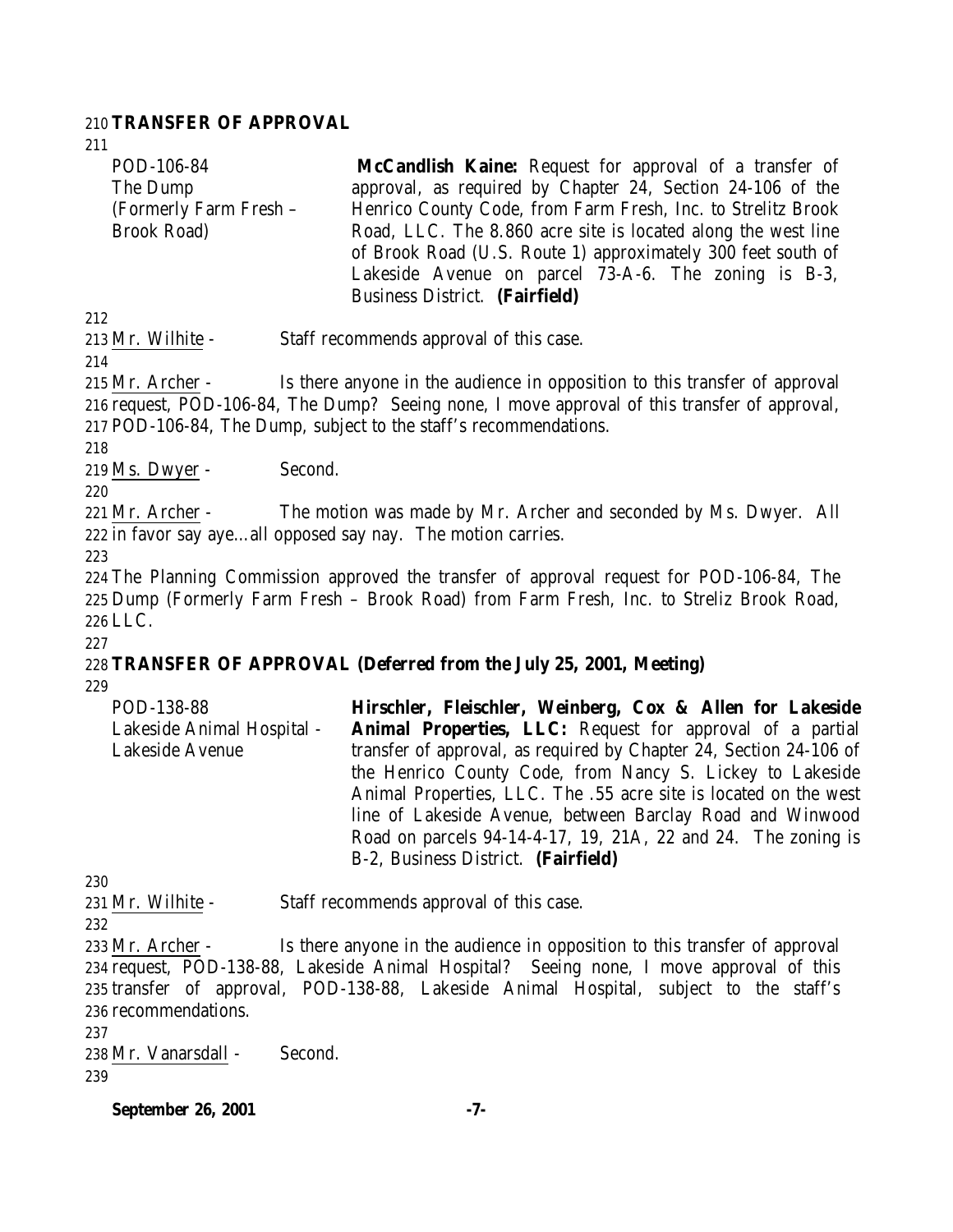Mr. Archer - The motion was made by Mr. Archer and seconded by Mr. Vanarsdall. All in favor say aye…all opposed say nay. The motion carries.

 The Planning Commission approved the transfer of approval request for POD-138-88, Lakeside Animal Hospital – Lakeside Avenue, from Nancy S. Lickey to Lakeside Animal Properties, LLC.

### **TRANSFER OF APPROVAL**

POD-123-97 Graybar Electric @ Highwoods Distribution Center - Laburnum Avenue **Foster & Miller, P.C.:** Request for approval of a transfer of approval, as required by Chapter 24, Section 24-106 of the Henrico County Code, from Highwoods/Forsyth Limited Partnership and Ila M. Adams to Highwoods/Forsyth Limited Partnership and JDW Investments. The 79.5 acre site is located on the southeast corner of Darbytown Road and Laburnum Avenue on parcels 204-A-28, 28A and 28B. The zoning is M-1C, Light Industrial District (Conditional) and ASO District (Airport Safety Overlay). **(Varina)** 

Mr. Wilhite - Staff recommends approval of this case.

 Mr. Archer - Is there anyone in the audience in opposition to this transfer of approval request, POD-123-97, Graybar Electric @ Highwoods Distribution Center? Seeing none, Mr. Jernigan.

 Mr. Jernigan - Mr. Chairman, I make a motion to approve transfer of approval POD-123-97, from Highwoods/Forsyth Limited Partnership and Ila M. Adams to

Highwoods/Forsyth Limited Partnership and JDW Investments.

Ms. Dwyer - Second.

 Mr. Archer - The motion was made by Mr. Jernigan and seconded by Ms. Dwyer. All in favor say aye…all opposed say nay. The motion carries.

 The Planning Commission approved the transfer of approval request for POD-123-97, Graybar Electric at Highwoods Distribution Center – Laburnum Avenue from Highwoods/Forsyth Limited Partnership and Ila M. Adams to Highwoods/Forsyth Limited Partnership and JDW Investments.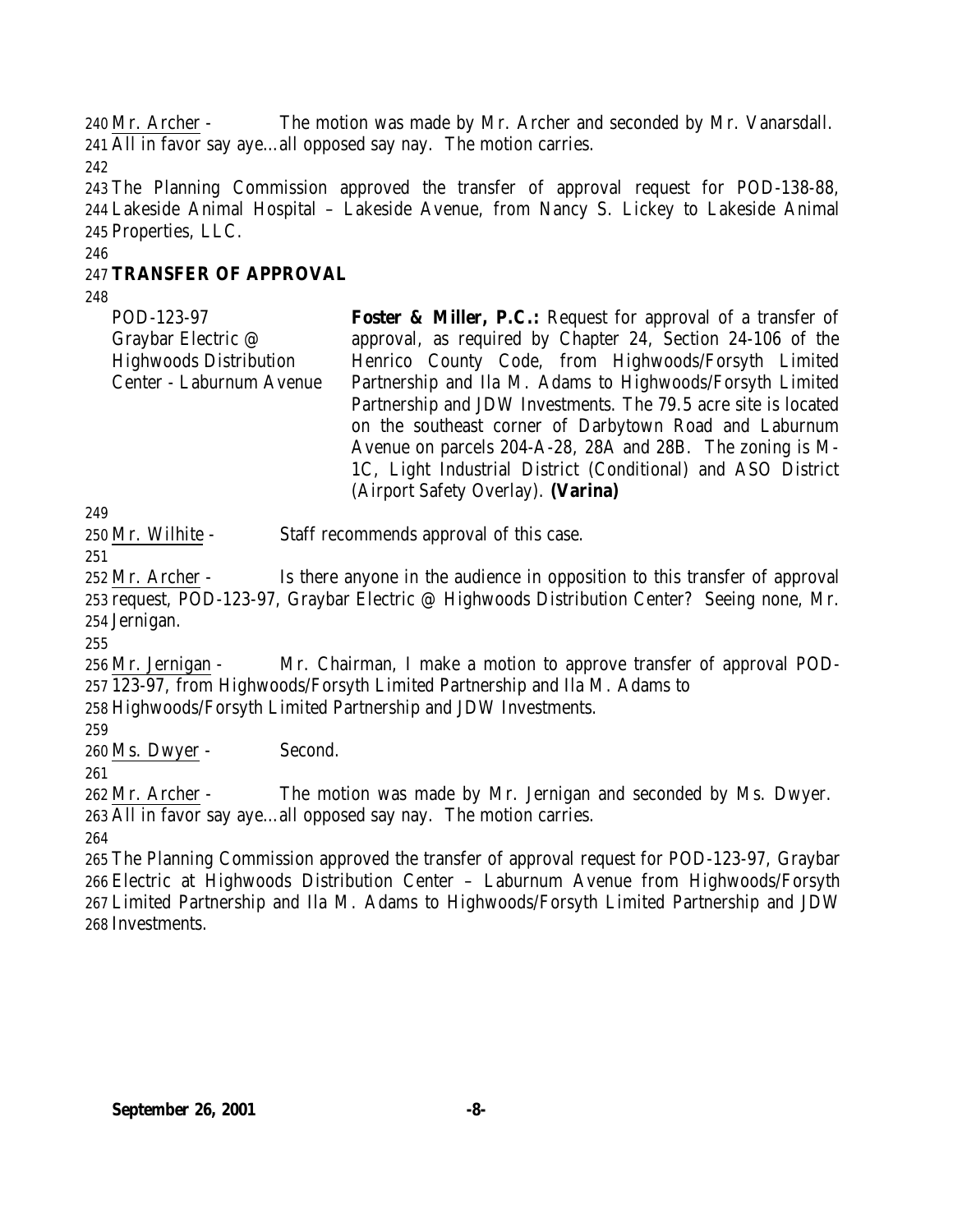#### 269 **TRANSFER OF APPROVAL**

270

| POD-30-99            | The Breeden Company, Inc. for North Gayton Road                                         |  |  |  |  |
|----------------------|-----------------------------------------------------------------------------------------|--|--|--|--|
| <b>Summit Gayton</b> | <b>Venture, LLLP:</b> Request for approval of a transfer of                             |  |  |  |  |
| <b>Apartments</b>    | approval, as required by Chapter 24, Section 24-106 of the                              |  |  |  |  |
|                      | Henrico County Code, from Summit Properties to North                                    |  |  |  |  |
|                      | Gayton Road Venture, LLLP. The 22.649 acre site is located                              |  |  |  |  |
|                      | on the east line of North Gayton Road Extended on part of                               |  |  |  |  |
|                      | parcel 36-A-45 and 36-A-43. The zoning is R-5C, General                                 |  |  |  |  |
|                      | Residence District (Conditional) and R-6C, General Residence                            |  |  |  |  |
|                      | District (Conditional). (Three Chopt)                                                   |  |  |  |  |
| 271                  |                                                                                         |  |  |  |  |
| 272 Mr. Wilhite -    | Staff recommends approval of this case.                                                 |  |  |  |  |
| 273                  |                                                                                         |  |  |  |  |
| 274 Mr. Archer -     | Is there anyone in the audience in opposition to this transfer of approval              |  |  |  |  |
|                      | 275 request, POD-30-99, Summit Gayton Apartments? Seeing none, Mr. Taylor.              |  |  |  |  |
| 276                  |                                                                                         |  |  |  |  |
| $277$ Mr. Taylor -   | Mr. Chairman, I move approval of transfer of approval POD-30-99,                        |  |  |  |  |
|                      | 278 Summit Gayton Apartments from Summit Properties to North Gayton Road Venture, LLLP. |  |  |  |  |

279

280 Mr. Vanarsdall- Second.

281

282 Mr. Archer - The motion was made by Mr. Taylor and seconded by Mr. Vanarsdall. 283 All in favor say aye…all opposed say nay. The motion carries.

284

285 The Planning Commission approved the transfer of approval request for POD-30-99, Summitt 286 Gayton Apartments from Summit Properties to North Gayton Road Venture, LLLP. 287

## 288 **PLAN OF DEVELOPMENT & LIGHTING PLAN**

289

POD-56-01 Ackley Avenue - Wilhook Building **Bay Design Group, P. C. for Wilton Development**: Request for approval of a plan of development and lighting plan, as required by Chapter 24, Section 24-106 of the Henrico County Code to construct a one-story, 26,600 square foot office/warehouse. The 4.96 acre site is located on the eastern terminus of Ackley Avenue on part of parcel 61-A-75. The zoning is M-1C, Light Industrial District (Conditional). County water and sewer. **(Fairfield)**

290

291 Mr. Wilhite - The staff recommends approval of this plan.

292

 Mr. Archer - Is there anyone in the audience in opposition to POD-56-01, Ackley Avenue and the lighting plan? Hearing none, I move approval of POD-56-01, Ackley Avenue – Wilhook Building, subject to the annotations on the plan and additional conditions No. 11B and Nos. 23 through 30.

#### **September 26, 2001 -9-**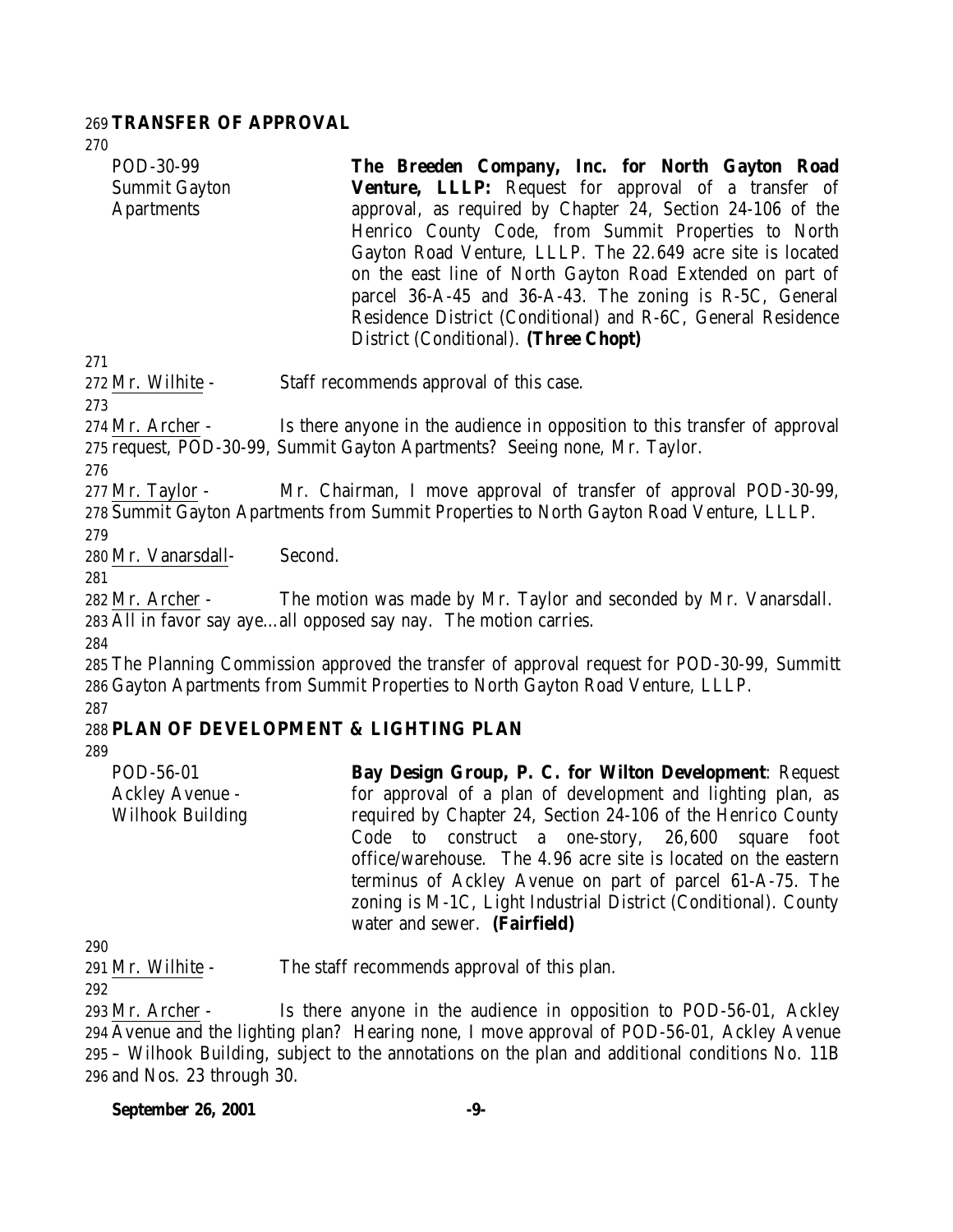Mr. Vanarsdall - Second.

 Mr. Archer - The motion was made by Mr. Archer and seconded by Mr. Vanarsdall. All in favor of the motion say aye…opposed say nay. The motion carries.

 The Planning Commission approved POD-56-01, Ackley Avenue – Wilhook Building, subject to the standard conditions attached to these minutes, the annotations on the plans and the following additional conditions.

- 11B. Prior to the approval of an electrical permit application and installation of the site lighting equipment, a plan including light spread and intensity diagrams, and fixture specifications and mounting heights details shall be revised as annotated on the staff plan and included with the construction plans for final signature.
- 23. The developer shall provide fire hydrants as required by the Department of Public Utilities and Division of Fire.
- 24. Any necessary off-site drainage and/or water and sewer easements must be obtained in a form acceptable to the County Attorney prior to final approval of the construction plans.
- 25. Deviations from County standards for pavement, curb or curb and gutter design shall be approved by the County Engineer prior to final approval of the construction plans by the Department of Public Works.
- 26. Insurance Services Office (ISO) calculations must be included with the plans and approved by the Department of Public Utilities prior to the issuance of a building permit.
- 27. Approval of the construction plans by the Department of Public Works does not establish
- the curb and gutter elevations along the Henrico County maintained right-of-way. The elevations will be set by Henrico County.
- 28. The proffers approved as a part of zoning case C-75C-99 shall be incorporated in this approval.
- 29. The limits and elevations of the 100-year frequency flood shall be conspicuously noted on the plan "Limits of 100 Year Floodplain." In addition, the delineated 100-year floodplain must be labeled "Variable Width Drainage and Utility Easement." The easement shall be granted to the County prior to the issuance of any occupancy permits.
- 30. The certification of building permits, occupancy permits and change of occupancy permits for individual units shall be based on the number of parking spaces required for the proposed uses and the amount of parking available according to approved plans.

# **PLAN OF DEVELOPMENT**

POD-63-01 Mountain Road Wesleyan Church (POD-42-98 Expired)

**Balzer & Associates for Mountain Road Wesleyan Church and Norman Company, Inc.:** Request for approval of a plan of development as required by Chapter 24, Section 24-106 of the Henrico County Code to construct a one-story, 2,176 square foot church. The 4.862 acre site is located at 3770 Mountain Road on part of parcel 21-A-9A. The zoning is A-1, Agricultural District. County water and septic tank/drainfield. **(Brookland)**

**September 26, 2001 -10-**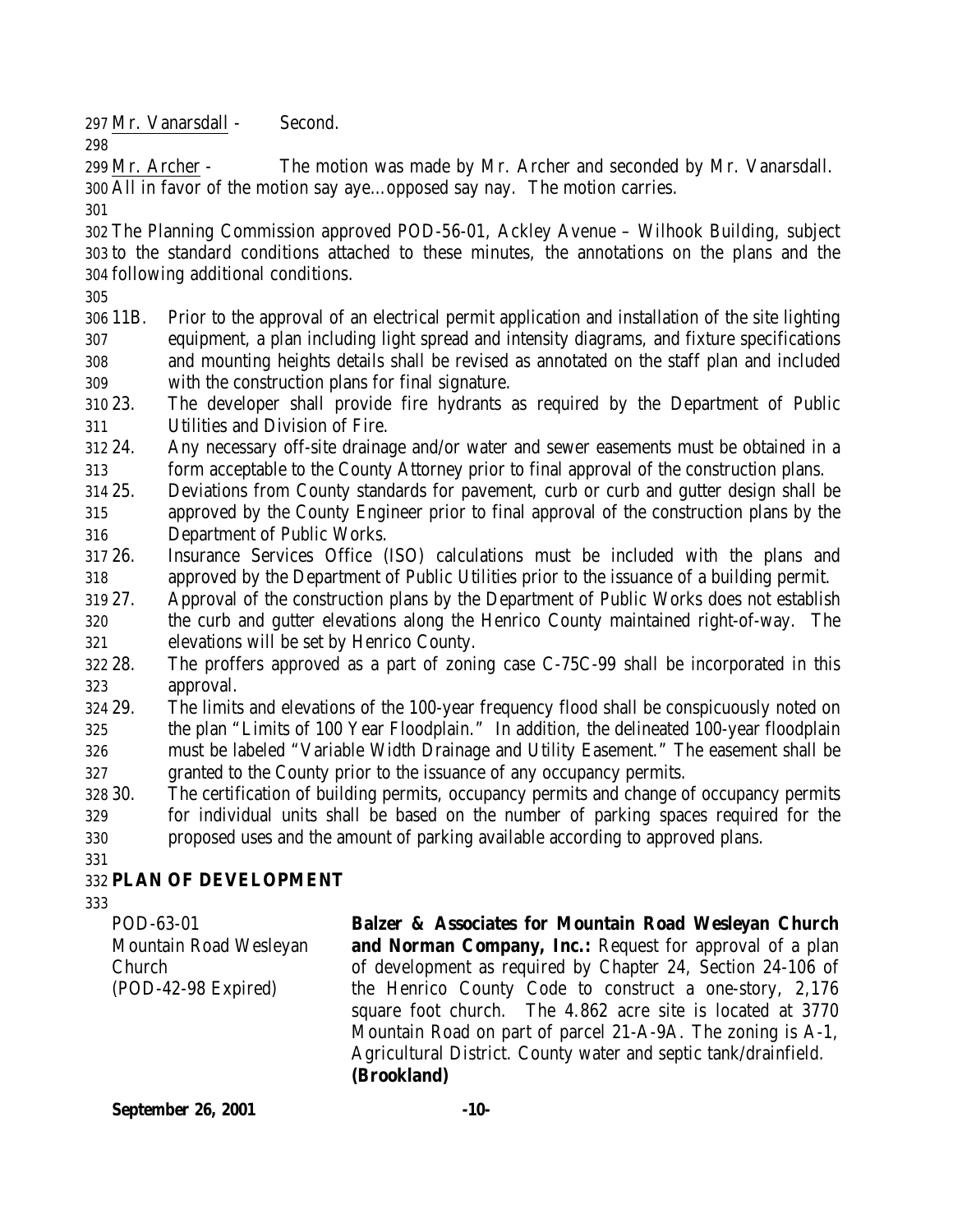Mr. Wilhite - The staff recommends approval to this plan.

 Mr. Archer - Is there anyone in the audience in opposition to POD-63-01, Mountain Road Wesleyan Church (POD-42-98 Expired)? No opposition. Mr. Vanarsdall

 Mr. Vanarsdall - I move POD-63-01, Mountain Road Wesleyan Church be approved with the annotations on the plans, the standard conditions for developments of this type, and then I would like to add Nos. 9 and 11 amended and Nos. 1A through 30.

Ms. Dwyer - Second.

 Mr. Archer - The motion was made by Mr. Vanarsdall and seconded by Ms. Dwyer. All in favor of the motion say aye…opposed say nay. The motion carries.

 The Planning Commission approved POD-63-01, Mountain Road Wesleyan Church (POD-42- 98), subject to the standard conditions attached to these minutes, the annotations on the plans and the following additional conditions.

 9. **AMENDED** - A detailed landscaping plan shall be submitted to the Planning Office for review and Planning Commission approval prior to the issuance of any occupancy permits.

- 11. **AMENDED** Prior to the installation of the site lighting equipment, a plan including depictions of light spread and intensity diagrams, and fixture and specifications and mounting height details shall be submitted for Planning Office review and Planning Commission approval.
- 1A. The owner shall enter into the necessary contracts with the Department of Public Utilities for connections to public water. The well location shall be approved by the County Health Department before a building permit is issued. Connection shall be made to the public water system when available within 300 feet of the site/building.
- 23. The right-of-way for widening of Mountain Road as shown on approved plans shall be dedicated to the County prior to any occupancy permits being issued. The right-of-way dedication plat and any other required information shall be submitted to the County Real Property Agent at least sixty (60) days prior to requesting occupancy permits.
- 24. The developer shall provide fire hydrants as required by the Department of Public Utilities and Division of Fire.
- 25. Any necessary off-site drainage and/or water and sewer easements must be obtained in a form acceptable to the County Attorney prior to final approval of the construction plans.
- 26. Deviations from County standards for pavement, curb or curb and gutter design shall be approved by the County Engineer prior to final approval of the construction plans by the Department of Public Works.
- 27. Insurance Services Office (ISO) calculations must be included with the plans and approved by the Department of Public Utilities prior to the issuance of a building permit.
- 28. Approval of the construction plans by the Department of Public Works does not establish
- the curb and gutter elevations along the Henrico County maintained right-of-way. The elevations will be set by Henrico County.

## **September 26, 2001 -11-**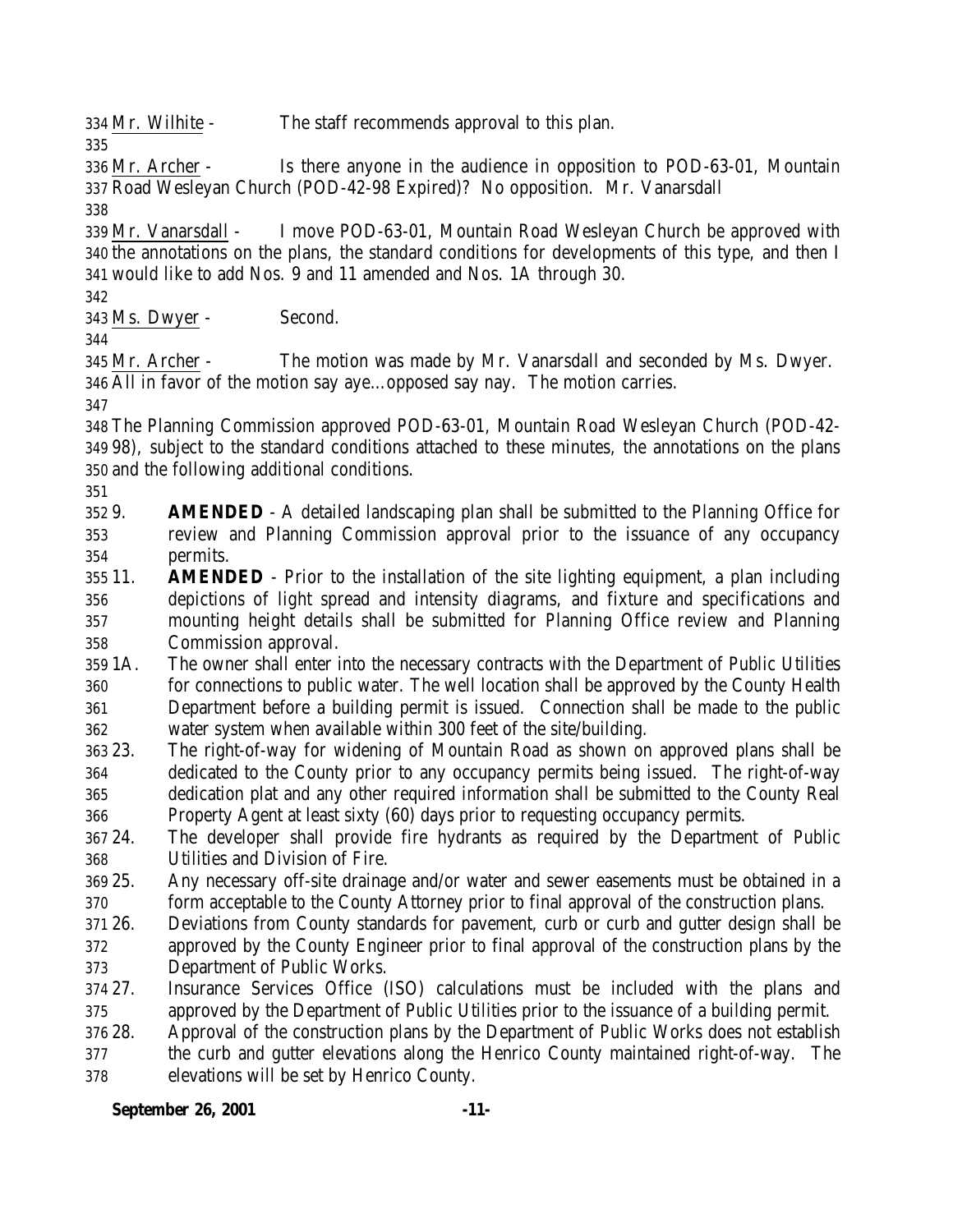29. The applicant shall furnish proof to the Planning Office that conditions satisfactory to the Health Department have been met that insure the proposed septic tank drainfield system is suitable for this project prior to the issuance of a building permit.

 30. The Health Department must be provided proof of recordation of a deed combining the two parcels to meet the Health Department's requirement for continued use of the existing drainfield on parcel 21-A-9A and provide a future drainfield on parcel 21-A-9.

### **PLAN OF DEVELOPMENT**

POD-72-01 International Brotherhood Of Electrical Workers Office & Master Plan - E. Nine Mile Road **Engineering Design Associates for DC Partners and IBEW:** Request for approval of a plan of development, as required by Chapter 24, Section 24-106 of the Henrico County Code to construct a one-story, 10,200 square foot office building and master plan. The 12.8 acre site is located on the north line of E. Nine Mile Road (State Route 33) approximately 500 feet east of N. Airport Drive on parcel 256-A-36A 156-A-36A and part of 37. The zoning is B-3, Business District and B-3C, Business District (Conditional). County water and sewer. **(Varina)**

 Mr. Wilhite - The staff recommends approval to this plan. There is an added condition on page 2 of your addendum that deals with ingress/egress to an adjacent parcel. 

 Mr. Archer - Is there anyone in the audience in opposition to POD-72-01, International Brotherhood of Electrical Workers Office & Master Plan? No opposition. Mr. Jernigan.

 Mr. Jernigan - Mr. Chairman, I make a motion to approve POD-72-01, International Brotherhood of Electrical Workers Office and Master Plan, subject to the annotations on the plan, the standard conditions for developments of this type and the additional conditions Nos. 23 through 30 and No. 31 on the addendum.

Mr. Taylor - Second.

 Mr. Archer - The motion was made by Mr. Jernigan and seconded by Mr. Taylor. All in favor of the motion say aye…opposed say nay. The motion carries.

 The Planning Commission approved POD-72-01, International Brotherhood of Electrical Workers Office and Master Plan – E. Nine Mile Road, subject to the standard conditions attached to these minutes, the annotations on the plans and the following additional conditions. 

 23. The developer shall provide fire hydrants as required by the Department of Public Utilities and Division of Fire.

 24. Any necessary off-site drainage and/or water and sewer easements must be obtained in a form acceptable to the County Attorney prior to final approval of the construction

### **September 26, 2001 -12-**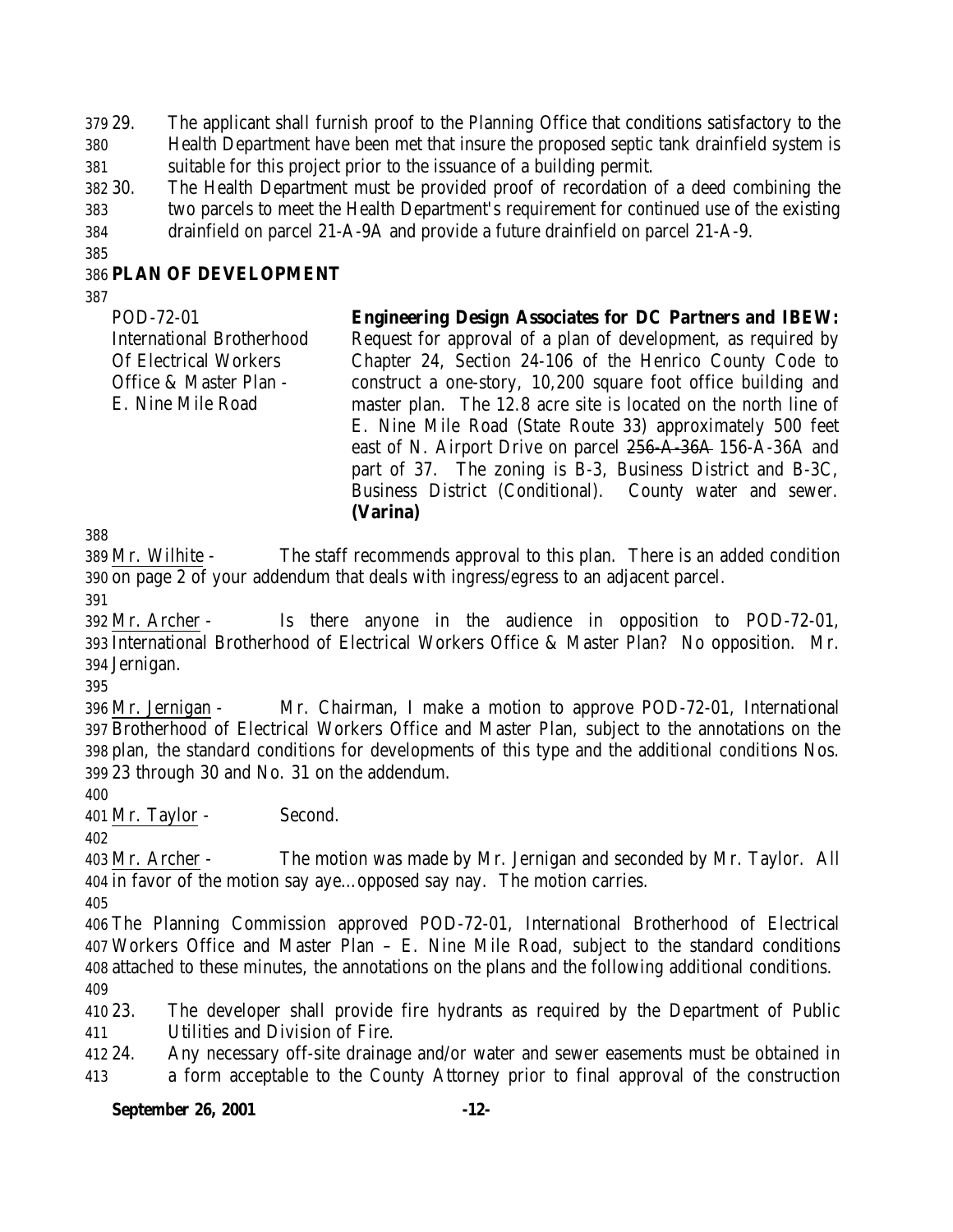plans.

 25. Deviations from County standards for pavement, curb or curb and gutter design shall be approved by the County Engineer prior to final approval of the construction plans by the Department of Public Works.

 26. Insurance Services Office (ISO) calculations must be included with the plans and approved by the Department of Public Utilities prior to the issuance of a building permit.

 27. Approval of the construction plans by the Department of Public Works does not establish the curb and gutter elevations along the Henrico County maintained right-of-way. The elevations will be set by Henrico County.

 28. Approval of the construction plans by the Department of Public Works does not establish the curb and gutter elevations along the Virginia Department of Transportation maintained right-of-way. The elevations will be set by the contractor and approved by the Virginia Department of Transportation.

 29. The entrances and drainage facilities on Nine Mile Road (State Route 33) shall be approved by the Virginia Department of Transportation and the County.

 30. A notice of completion form, certifying that the requirements of the Virginia Department of Transportation entrances permit have been completed, shall be submitted to the Planning Office prior to any occupancy permits being issued.

 31. Should parcel 156-A-37 be sold, that parcel shall be provided proper ingress/egress to Nine Mile Road.

## **SUBDIVISION**

Landmark Road (Dedication of a 300-foot portion of Landmark Road ) (September 2001 Plan) **Jordan Consulting Engineers, P.C. for Wawa, Inc.:** The 0.445 acre site is located at the northern terminus of Landmark Road approximately 450 feet north of its intersection with E. Parham Road on part of parcel 61-A-67. The zoning is M-1, Light Industrial District. County water and sewer. **(Brookland) 0 Lots**

Mr. Wilhite - The staff recommends approval to this plan.

 Mr. Archer - Is there anyone in the audience in opposition to subdivision Landmark Road? No opposition. Mr. Vanarsdall.

 Mr. Vanarsdall - I move Landmark Road (Dedication of a 300-foot portion of Landmark Road) to be approved with the standard conditions of this type and the annotations on the plan. 

Mr. Taylor - Second.

 Mr. Archer - The motion was made by Mr. Vanarsdall and seconded by Mr. Taylor. All in favor of the motion say aye…opposed say nay. The motion carries.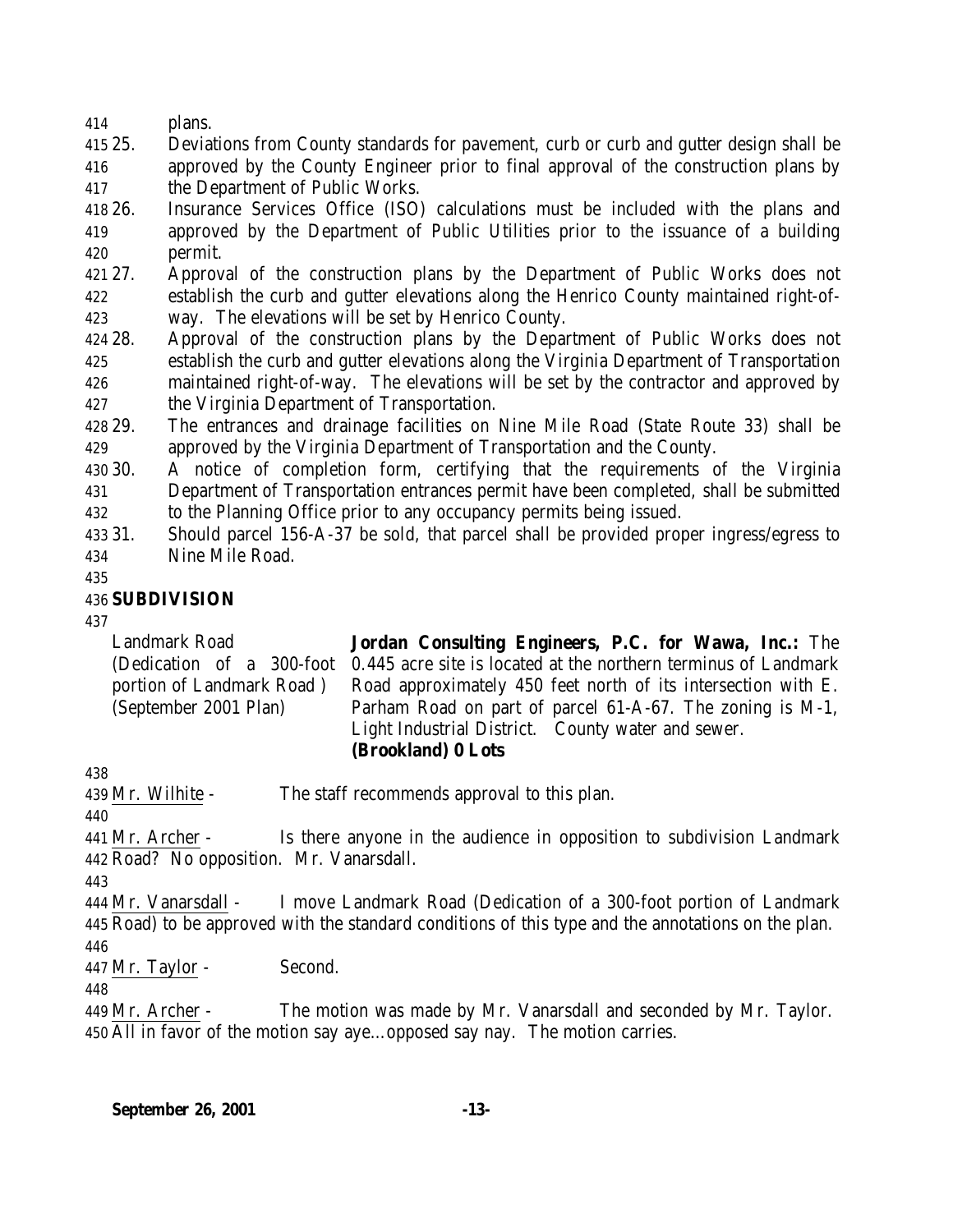The Planning Commission granted conditional approval to subdivision Landmark Road (Dedication of a 300-foot portion of Landmark Road) (September 2001 Plan) subject to the standard conditions for subdivision served by public utilities and the annotations on the plan.

## **PLAN OF DEVELOPMENT**

| POD-61-01                   | Michael E. Doczi & Associates, PLLC and Gregor-Sparks,       |
|-----------------------------|--------------------------------------------------------------|
| <b>Chamberlayne Commons</b> | <b>LLC:</b> Request for approval of a plan of development as |
| Office/Warehouse -          | required by Chapter 24, Section 24-106 of the Henrico County |
| <b>Chamberlayne Avenue</b>  | Code to construct three, two-story, 2,000 square foot        |
|                             | office/buildings. The 4.066 acre site is located at 5506 and |
|                             | 5512 Chamberlayne Avenue on parcels 84-A-11A and 14. The     |
|                             | zoning B-2, Business District. County water and sewer.       |
|                             | (Fairfield)                                                  |

 Mr. Wilhite - The staff recommends approval to this plan. There is an addendum item on page 3. It deals with a revised caption and also an added condition. The added condition requires that future phases of the master plan will be approved by the Planning Commission instead of administratively.

 Mr. Archer - Is there anyone in the audience in opposition to POD-61-01, Chamberlayne Commons Office? No opposition. I move approval of POD-61-01, Chamberlayne Commons, subject to the standard conditions, the annotations on the plan, additional conditions Nos. 23 through 29 with the revised No. 29 being on this morning's addendum.

Mr. Jernigan - Second.

 Mr. Archer - The motion was made by Mr. Archer and seconded by Mr. Jernigan. All in favor of the motion say aye…opposed say nay. The motion carries.

 The Planning Commission approved POD-61-01, Chamberlayne Commons Office – Chamberlayne Avenue, subject to the standard conditions attached to these minutes, the annotations on the plans and the following additional conditions.

 23. The easements for drainage and utilities as shown on approved plans shall be granted to the County in a form acceptable to the County Attorney prior to any occupancy permits being issued. The easement plats and any other required information shall be submitted

- to the County Real Property Agent at least sixty (60) days prior to requesting occupancy
- permits.
- 24. The developer shall provide fire hydrants as required by the Department of Public Utilities and Division of Fire.

25. Outside storage shall not be permitted.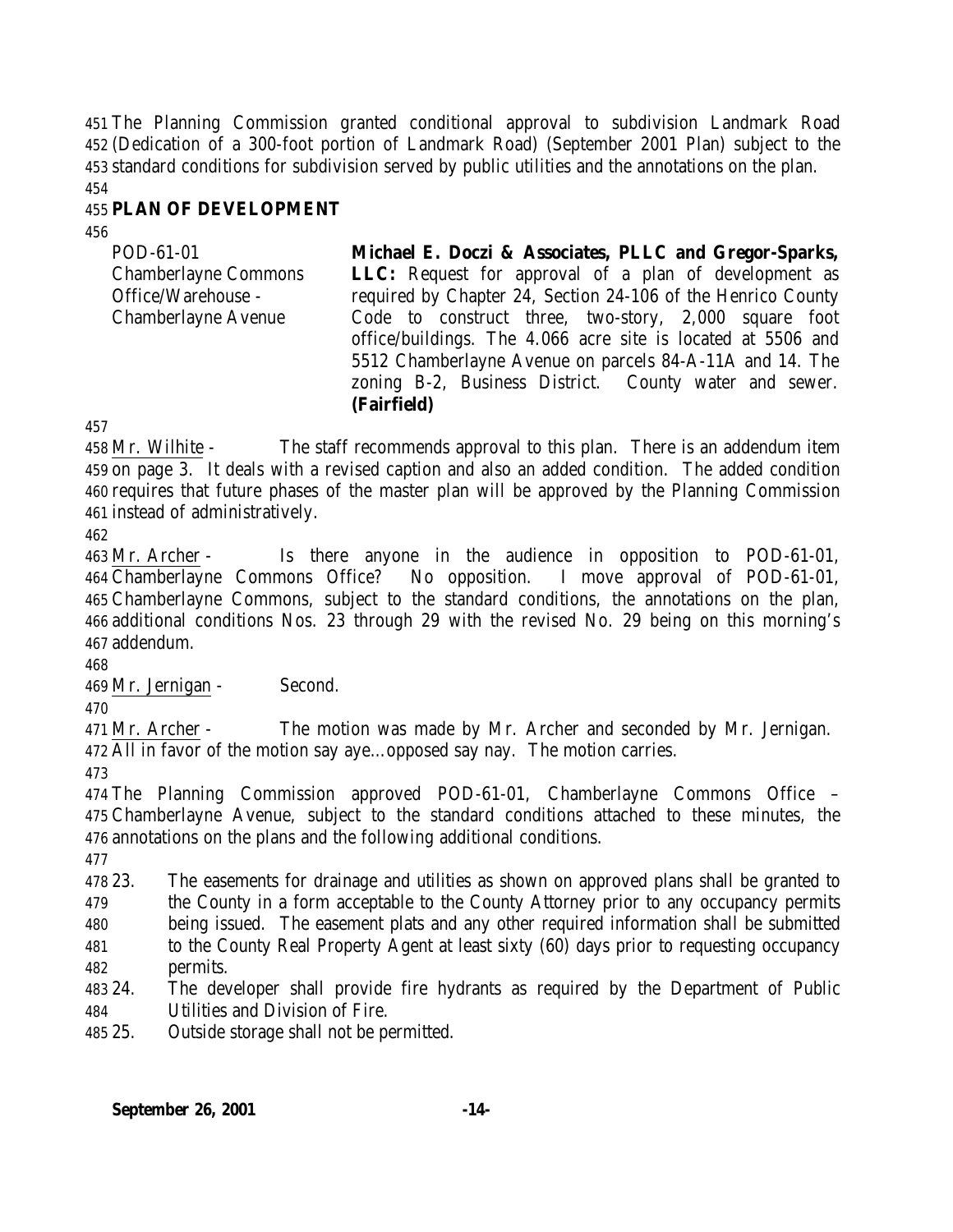26. Deviations from County standards for pavement, curb or curb and gutter design shall be approved by the County Engineer prior to final approval of the construction plans by the Department of Public Works.

 27. Insurance Services Office (ISO) calculations must be included with the plans and approved by the Department of Public Utilities prior to the issuance of a building permit.

 28. Approval of the construction plans by the Department of Public Works does not establish the curb and gutter elevations along the Henrico County maintained right-of-way. The elevations will be set by Henrico County.

 29. The conceptual master plan, as submitted with this application, is for planning and information purposes only. All subsequent detailed plans of development and construction plans needed to implement this conceptual plan shall be reviewed and approved by the Planning Commission and shall be subject to all regulations in effect at the time such subsequent plans are submitted for review/approval.

### **PLAN OF DEVELOPMENT**

POD-67-01 Hollybrook Townhouses - St. Claire Lane **Balzer & Associates, Inc. for Marvin Cole and Coelletly Gelletly & Associates Inc.:** Request for approval of a plan of development, as required by Chapter 24, Section 24-106 of the Henrico County Code to construct 62, two-story, 1,280 square foot residential townhouse units. The 6.934 acre site is located 1,000 feet east of Mechanicsville Turnpike (U.S. Route 360) at the eastern terminus of St. Claire on parcel 139-A-10. The zoning is RTH, Residential Townhouse District. County water and sewer. **(Fairfield)**

 Mr. Wilhite - The staff recommends approval to this plan. There is an addendum item on page 3 with a revised caption.

 Mr. Archer - Is there anyone in the audience in opposition to POD-67-01, Hollybrook Townhouses? No opposition. I move approval of POD-67-01, Hollybrook Townhouses – St. Claire Lane, subject to the standard conditions, the annotations on the plan and Nos. 23 through 32.

Mr. Vanarsdall - Second.

 Mr. Archer - The motion was made by Mr. Archer and seconded by Mr. Vanarsdall. All in favor of the motion say aye…opposed say nay. The motion carries.

 The Planning Commission approved POD-67-01, Hollybrook Townhouses – St. Claire Lane, subject to the standard conditions attached to these minutes, the annotations on the plans and the following additional conditions.

 23. The subdivision plat for Hollybrook Townhouses shall be recorded before any building permits are issued.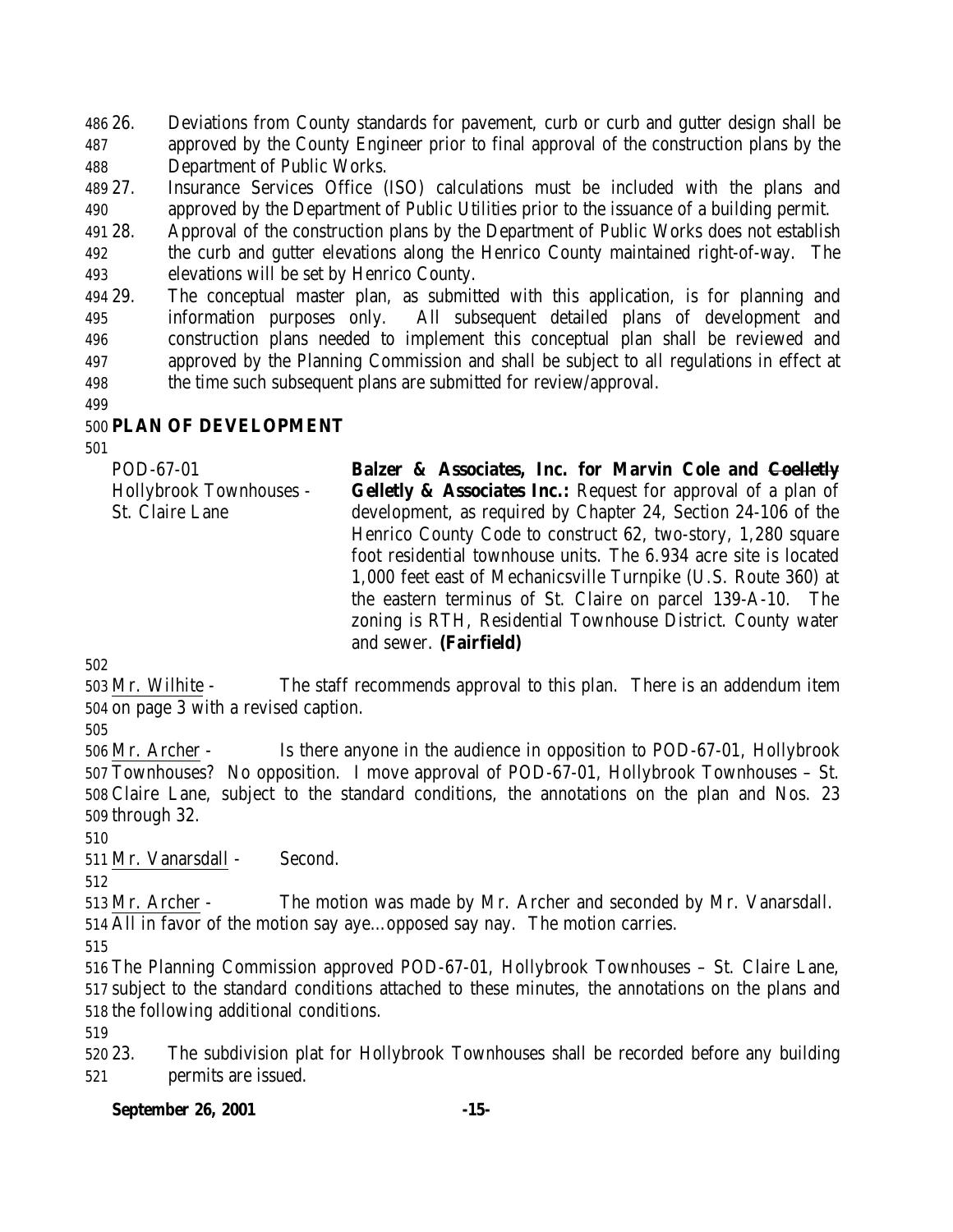24. The right-of-way for widening of Holly Street as shown on approved plans shall be dedicated to the County prior to any occupancy permits being issued. The right-of-way dedication plat and any other required information shall be submitted to the County Real Property Agent at least sixty (60) days prior to requesting occupancy permits.

 25. The easements for drainage and utilities as shown on approved plans shall be granted to the County in a form acceptable to the County Attorney prior to any occupancy permits being issued. The easement plats and any other required information shall be submitted to the County Real Property Agent at least sixty (60) days prior to requesting occupancy permits.

 26. The developer shall provide fire hydrants as required by the Department of Public Utilities and Division of Fire.

 27. Any necessary off-site drainage and/or water and sewer easements must be obtained in a form acceptable to the County Attorney prior to final approval of the construction plans.

- 28. Prior to issuance of a building permit, the developer must furnish a letter from Dominion
- Virginia Power stating that this proposed development does not conflict with their facilities.
- 29. Deviations from County standards for pavement, curb or curb and gutter design shall be approved by the County Engineer prior to final approval of the construction plans by the Department of Public Works.
- 30. The pavement shall be of a SM-2A type and shall be constructed in accordance with County standard and specifications. The developer shall post a defect bond for all pavement with the Planning Office - the exact type, amount and implementation shall be determined by the Director of Planning, to protect the interest of the members of the Homeowners Association. The bond shall become effective as of the date that the Homeowners Association assumes responsibility for the common areas.
- 31. Insurance Services Office (ISO) calculations must be included with the plans and approved by the Department of Public Utilities prior to the issuance of a building permit.
- 32. Approval of the construction plans by the Department of Public Works does not establish
- the curb and gutter elevations along the Henrico County maintained right-of-way. The elevations will be set by Henrico County.
- 

## **SUBDIVISION**

Old Oakland (September 2001 Plan) **Resource International, LTD for Clara Ingram Trust and FDS Management:** The 12.70 acre site is located on Old Oakland Road approximately one mile from New Market Road (State Route 5) on part of parcel 192-A-5. The zoning is R-3C, One-Family Residence District (Conditional). County water and sewer. **(Varina) 31 Lots**

Mr. Wilhite - The staff recommends approval of this subdivision plan.

 Mr. Archer - Is there anyone in the audience in opposition to this subdivision Old Oakland (September 2001 Plan)? No opposition. Mr. Jernigan.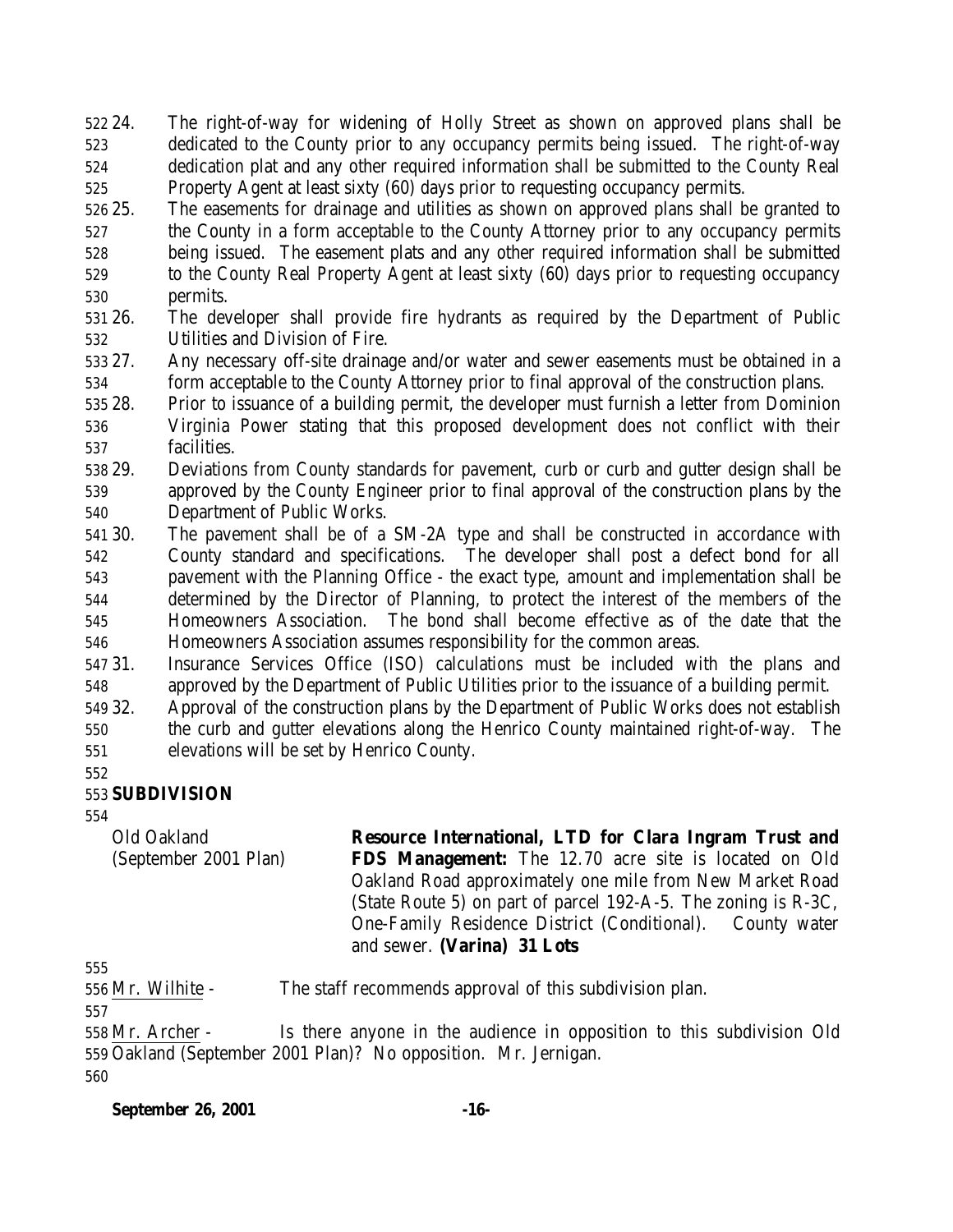Mr. Jernigan - Mr. Chairman, I'd like to approve subdivision Old Oakland subject to the annotations on the plans, the standard conditions for subdivisions served by public utilities and the following additional condition No. 12.

Mr. Vanarsdall - Second.

 Mr. Archer - The motion was made Mr. Jernigan and seconded by Mr. Vanarsdall. All in favor of the motion say aye…all opposed say nay. The motion carries.

 The Planning Commission granted conditional approval to subdivision Old Oakland (September 2001 Plan) subject to the standard conditions attached to these minutes for subdivisions served by public utilities and the following additional condition.

 12. The proffers approved as part of zoning case C-20C-01 shall be incorporated in this approval.

#### **REVISED PLAN OF DEVELOPMENT & REVISED LANDSCAPE PLAN (Deferred from the July 25, 2001, Meeting)**

| POD-85-97                 | McKinney & Company for Lowe's Home Centers Inc.:                 |
|---------------------------|------------------------------------------------------------------|
| Lowes @ Short Pump -      | Request for approval of a revised plan of development for        |
| <b>Pouncey Tract Road</b> | approval of an outdoors sales area and a revised landscape plan, |
|                           | as required by Chapter 24, Sections 24-106, 24-62.1(i) and 24-   |
|                           | 106.2 of the Henrico County Code. The 16.21 acre site is         |
|                           | located at the southeast corner of Interstate 64 and Pouncey     |
|                           | Tract Road on part of parcel 36-A-18-G. The zoning is B-3C,      |
|                           | Business District (Conditional) and WBSO (W. Broad Street        |
|                           | Overlay) District. County water and sewer. (Three Chopt)         |

 Mr. Wilhite - The staff recommends approval and there is an addendum on Page 5, which deals with added conditions Nos. 6 through 11.

 Mr. Archer - Is there anyone in the audience in opposition to POD-85-97, Lowes @ Short Pump? No opposition. Mr. Taylor.

 Mr. Taylor - Mr. Chairman, I'll move for approval of POD-85-97, Lowes @ Short Pump, Pouncey Tract Road, subject to the annotations on the plans, the standard conditions for landscape plans and additional conditions Nos. 6, 7, 8, 9, 10 and 11.

Mr. Vanarsdall - Second.

 Mr. Archer - The motion was made Mr. Taylor and seconded by Mr. Vanarsdall. All in favor of the motion say aye…all opposed say nay. The motion carries. 

The Planning Commission approved POD-85-97, Lowes @ Short Pump – Pouncey Tract

**September 26, 2001 -17-**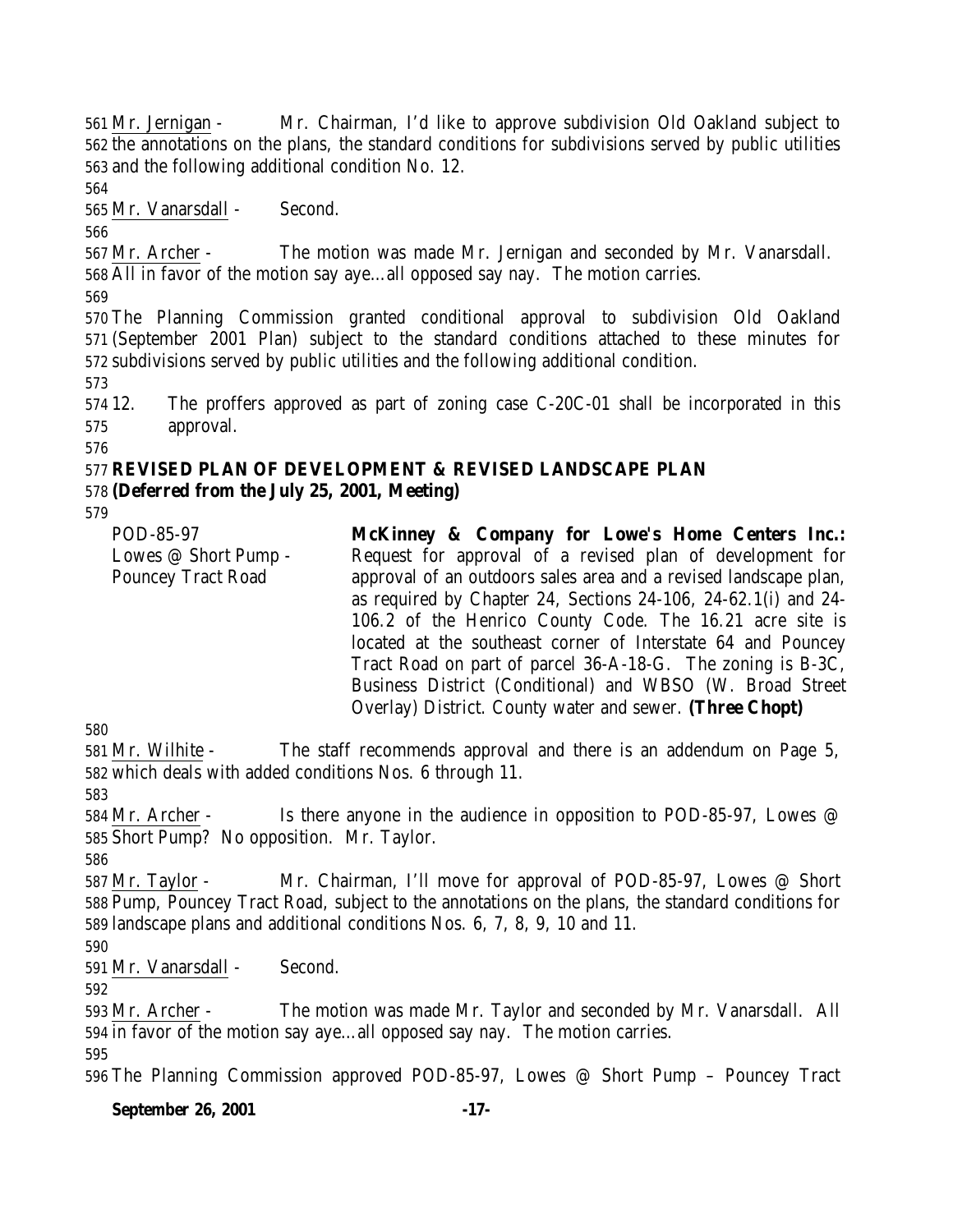Road, subject to the standard conditions for developments of this type, the annotations on the plans and the following additional conditions.

- 
- 6. Merchandising Display Area #1 is to be used for display of landscape items (i.e. outdoor furniture, retaining wall and other masonry material, plant material).
- 7. Merchandising Display Area #2 is to be used for display of lawn mowers and accessories, grills and other seasonal machinery of a similar scale. (Delete reference to Shed Display on Sheet LP-3).
- 8. Demonstration Display Garden as shown is optional.
- 9. Storage Building Display to remain at the southwest corner of the building.
- 10. Remove existing hedge as shown on Pouncey Tract Road. Replace with a mix of 30" Wax Myrtle, 6-8' Cryptomeria and 6-8' Leyland Cypress.
- 11. Ornamental fencing at southeast corner of the building shall be required only if merchandise is to be displayed under canopy. Should the fence be erected, potted plants shall be provided in front of the fence.

# **LANDSCAPE & LIGHTING PLAN (Deferred from the July 25, 2001, Meeting)**

| $LP/POD-42-00$        | <b>Higgins Gerstenmaier:</b> Request for approval of a landscape |
|-----------------------|------------------------------------------------------------------|
| Springfield Commons - | and lighting plan, as required by Chapter 24, Sections 24-106    |
| Springfield Road      | and 24-106.2 of the Henrico County Code. The 4.3 acre site is    |
|                       | located along the west line of Springfield Road (State Route     |
|                       | 157) approximately 900 feet north of W. Broad Street (U.S.       |
|                       | Route 250) on parcel 48-A-23B. The zoning is O-2C, Office        |
|                       | District (Conditional). (Three Chopt)                            |

 Mr. Wilhite - On page 6 of your addendum there is a revised recommendation recommending approval of this landscape and lighting plan. The staff recommends approval.

 Mr. Archer - Is there anyone in the audience in opposition to the landscape and lighting plan for LP/POD-42-00, Springfield Commons? No opposition. Mr. Taylor.

 Mr. Taylor - Mr. Chairman, I will move approval of landscape and lighting plan LP/POD-42-00, Springfield Commons, on Springfield Road.

Mr. Vanarsdall - Second.

 Mr. Archer - The motion was made Mr. Taylor and seconded by Mr. Vanarsdall. All in favor of the motion say aye…all opposed say nay. The motion carries.

 The Planning Commission approved landscape and lighting plan for LP/POD-42-00, Springfield Commons – Springfield Road, subject to the standard conditions attached to these minutes for landscape and lighting plans and the annotations on the plan.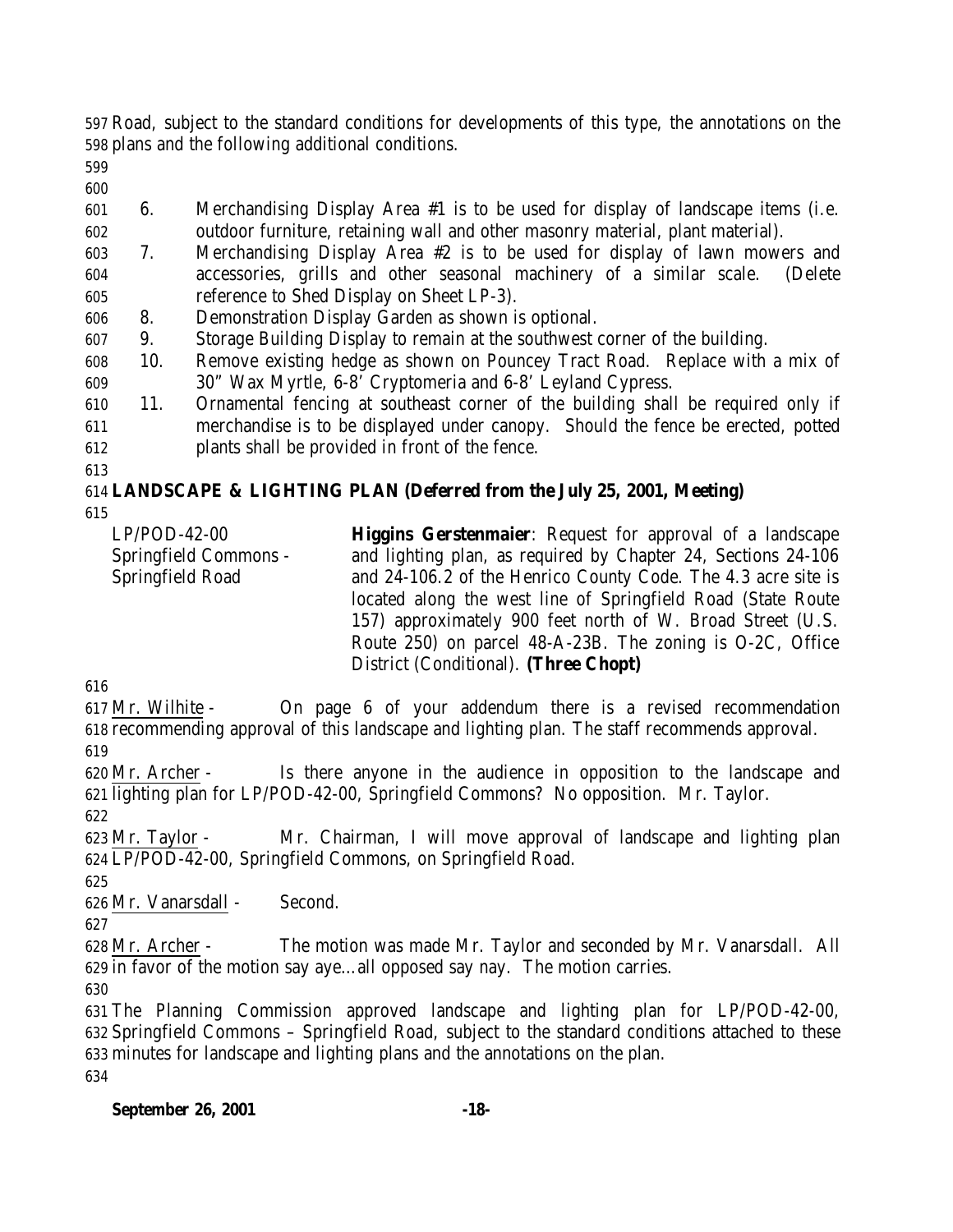#### **LANDSCAPE PLAN**

| $LP/POD-50-00$                   | West End Veterinary Associates: Request for approval of a      |  |  |  |  |  |  |
|----------------------------------|----------------------------------------------------------------|--|--|--|--|--|--|
|                                  |                                                                |  |  |  |  |  |  |
| <b>Shady Grove Animal Clinic</b> | landscape plan, as required by Chapter 24, Sections 24-106 and |  |  |  |  |  |  |
|                                  | 24.106.2 of the Henrico County Code. The .55 acre site is      |  |  |  |  |  |  |
|                                  | located along the south line of Old Nuckols Road,              |  |  |  |  |  |  |
|                                  | approximately 550 feet west of Nuckols Road, on part of parcel |  |  |  |  |  |  |
|                                  | 18-A-22E. The zoning is B-2C, Business District                |  |  |  |  |  |  |
|                                  | (Conditional). (Three Chopt)                                   |  |  |  |  |  |  |

 Mr. Wilhite - On page 6 of your addendum there is a revised recommendation recommending approval of this landscape plan there is also a revised staff plan that you should have gotten in your packet. The staff recommends approval.

 Mr. Archer - Is there anyone in the audience in opposition to this landscape plan LP/POD-50-00, Shady Grove Animal Clinic? No opposition. Mr. Taylor.

 Mr. Taylor - Mr. Chairman, I move approval of LP/POD-50-00, Shady Grove Animal Clinic, subject to the standard conditions for landscape plans and the annotations on the plan. 

Mr. Vanarsdall - Second.

 Mr. Archer - The motion was made Mr. Taylor and seconded by Mr. Vanarsdall. All in favor of the motion say aye…all opposed say nay. The motion carries.

 The Planning Commission approved the landscape plan for LP/POD-50-00, Shady Grove Animal Clinic, subject to the annotations on the plan and the standard conditions attached to these minutes for landscape plans.

### **SUBDIVISION**

Belle's Landing (September 2001 Plan) **Youngblood, Tyler & Associates, P. C. for Annie B. Gordon and West End Developers, LLC:** The 5.55 acre site is located on the north line of Church Road approximately 200 feet west of Abbey Lane on parcel 56-A-4 and 56-1-A-1. The zoning is R-3C, One-Family Residence District (Conditional). County water and sewer. **(Three Chopt) 12 Lots**

 Mr. Wilhite - On page 8 of your addendum there is a revised recommendation recommending approval of this plan and there is a revised staff plan as well. The staff recommends approval.

 Mr. Archer - Is there anyone in the audience in opposition to subdivision Belle's Landing? No opposition. Mr. Taylor.

Mr. Taylor - Mr. Chairman, I move approval, subdivision for Belle's Landing

#### **September 26, 2001 -19-**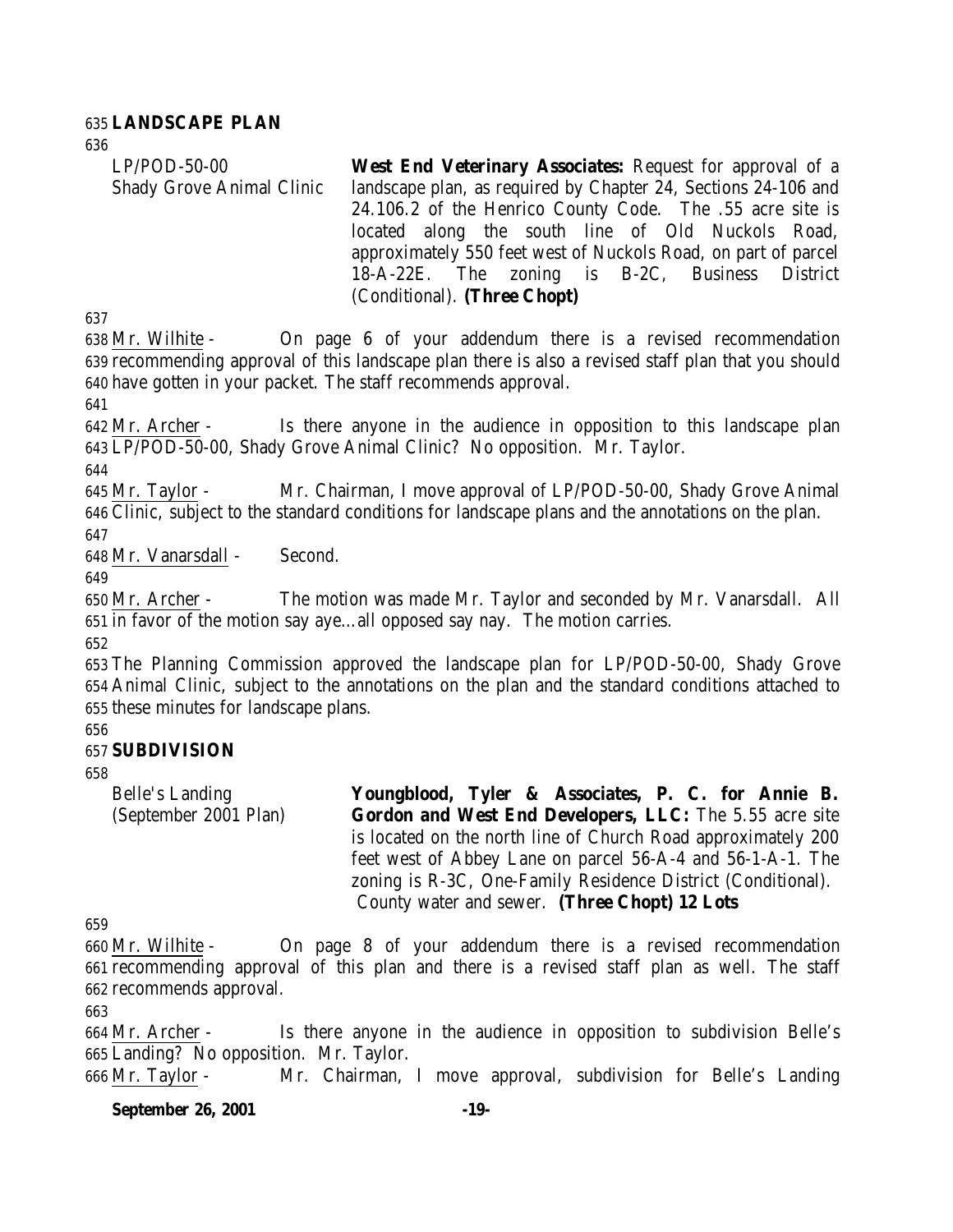(September 2001 Plan) subject to the standard conditions for subdivisions served by public utilities, additional conditions Nos. 12, 13, and 14, and the annotations on the plans. 

Mr. Vanarsdall - Second.

 Mr. Archer - The motion was made Mr. Taylor and seconded by Mr. Vanarsdall. All in favor of the motion say aye…all opposed say nay. The motion carries.

 The Planning Commission granted conditional approval to subdivision Belle's Landing, subject to the standard conditions for subdivisions served by public utilities, the annotations on the plans and the following additional conditions.

 12. The detailed plant list and specifications for the landscaping to be provided within the 25- foot-wide planting strip easement along Church Road shall be submitted to the Planning

Office for review and approval prior to recordation of the plat.

 13. Any necessary offsite drainage easements must be obtained prior to approval of the construction plan by the Department of Public Works.

 14. The proffers approved as part of zoning case C-7C-01 shall be incorporated in this approval.

 Mr. Wilhite - Mr. Chairman, the remaining six items that we have on the agenda all appear on the 10 o'clock portion. If you would like I could read those off. 

 Mr. Archer - I think that would be helpful. Those of you who are in attendance, the items that are on the 10 o'clock agenda, of course, can't be called until after 10 o'clock agenda. It is likely that they will be approved but we can't guarantee that because we don't know if there will be any opposition or not. Go ahead, Mr. Wilhite.

 Mr. Wilhite - The remaining items to be heard on the 10 o'clock Expedited Agenda are the following: POD-58-01 Primrose School @ Twin Hickory, POD-62-01 Trinity United Methodist Church, POD-64-01 St. Mary's Ortho/Rehab Building Addition, POD-66-01 9001 Brook Road Storage Lot, POD-68-01 Andover Hills, Section B (Zero Lot Lines) and POD-71- 01, Stanovick Office Building.

 Mr. Archer - All right. Thank you, sir. Mr. Secretary, I think the Commission could use about a minute just to reshuffle some papers.

Mr. Marlles - That's fine.

Mr. Vanarsdall - Mr. Chairman, I have something while we are doing that.

Mr. Archer - Go ahead, would you please.

 Mr. Vanarsdall - Mr. Secretary, I want to compliment whoever thought of the idea to put "See Addendum" on the item. That really is helpful. Some of them were left off, probably in

## **September 26, 2001 -20-**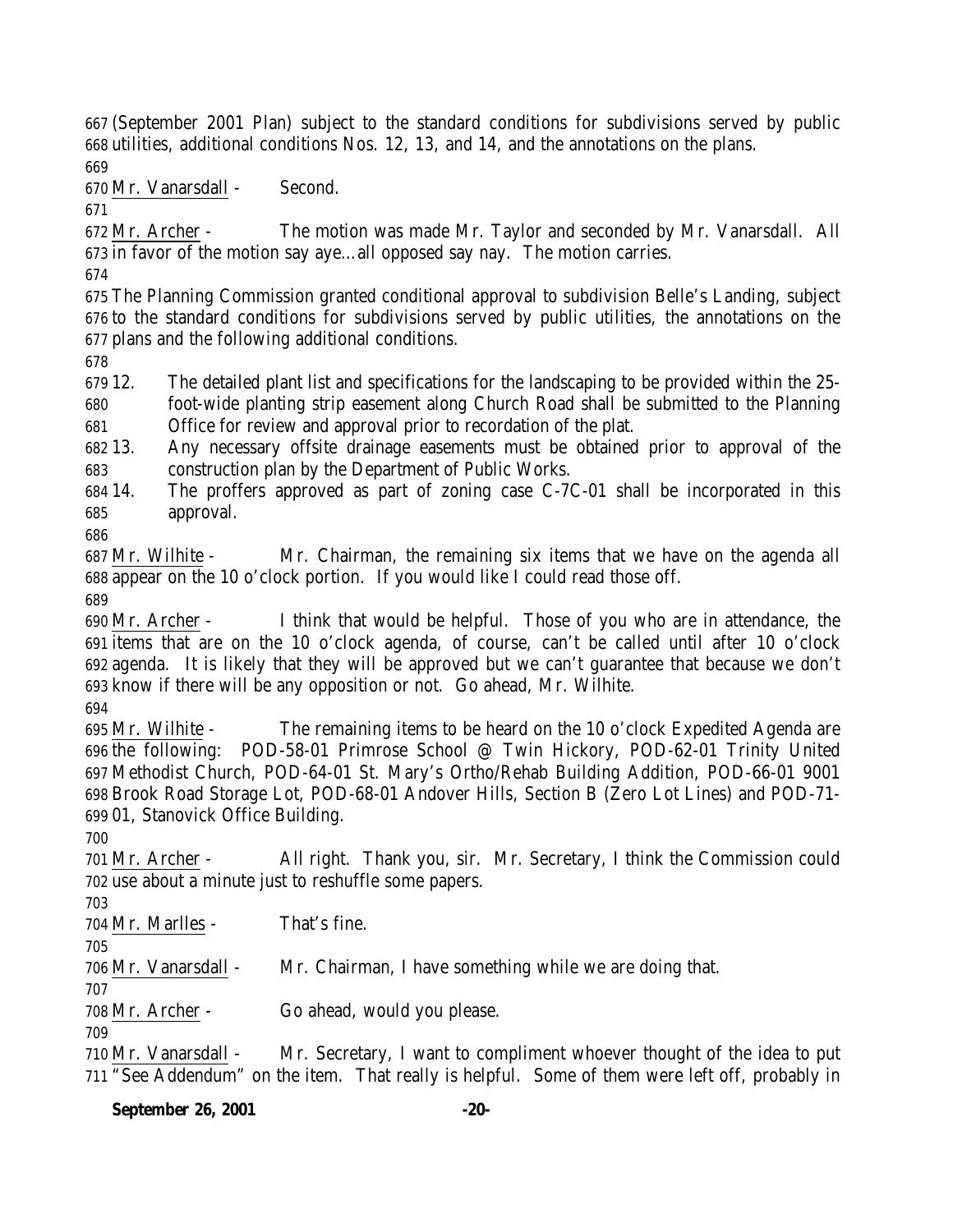712 the last minutes but, it really is helpful, and it will make us go to the addendum.

713

714 Mr. Archer - Thank you, Mr. Vanarsdall. All right. Let's move along. I couldn't 715 figure this out even if I stopped to do it.

716

717 Mr. Marlles - Mr. Chairman, the next item on the agenda are the subdivision 718 extensions of conditional approval. This first set of subdivisions are presented to the 719 Commission for information purposes only and I will ask Mr. Wilhite to present those.

720

721 Mr. Archer - All right, Mr. Wilhite.

722

## 723 **(FOR INFORMATIONAL PURPOSE ONLY)**

724

| <b>Subdivision</b>                                                                          | <b>Magisterial</b><br><b>District</b> | Original No.<br>of Lots | <b>Remaining</b><br>Lots | <b>Previous</b><br>Extensions | Year(s)<br><b>Extended</b> |
|---------------------------------------------------------------------------------------------|---------------------------------------|-------------------------|--------------------------|-------------------------------|----------------------------|
| <b>Olde Colony Estates</b><br>(August 2000 Plan)                                            | <b>Varina</b>                         | 135                     | 75                       | $\bf{0}$                      | 1 Year<br>8/28/01          |
| <b>Osborne Acres</b><br>(August 1999 Plan)                                                  | <b>Varina</b>                         | 17                      | 17                       | 1                             | 1 Year<br>8/28/01          |
| <b>Pine Creek</b><br>(August 2000 Plan)                                                     | <b>Varina</b>                         | 50                      | 50                       | 0                             | 1 Year<br>8/28/01          |
| The Ponds @<br><b>Dandridge Farms</b><br>(August 1999 Plan)<br>(Formerly Olde Mill<br>Pond) | <b>Three Chopt</b>                    | 44                      | 44                       | 1                             | 1 Year<br>8/28/01          |
| The Townes @<br><b>Crossridge</b><br>(September 2000 Plan)                                  | <b>Brookland</b>                      | 177                     | 107                      | 0                             | 1 Year<br>9/25/02          |

725

726 Mr. Wilhite - Mr. Chairman, I will be happy to answer any questions that you may 727 have on those five listed for administrative extension.

728

729 Mr. Archer - Are there any questions by the Commission on the five for administrative 730 extension? Then I suppose we have been informed.

731

732 Mr. Marlles - Mr. Chairman, the next item is also under subdivision extension of 733 conditional approval. This particular request does require Planning Commission approval. 734

735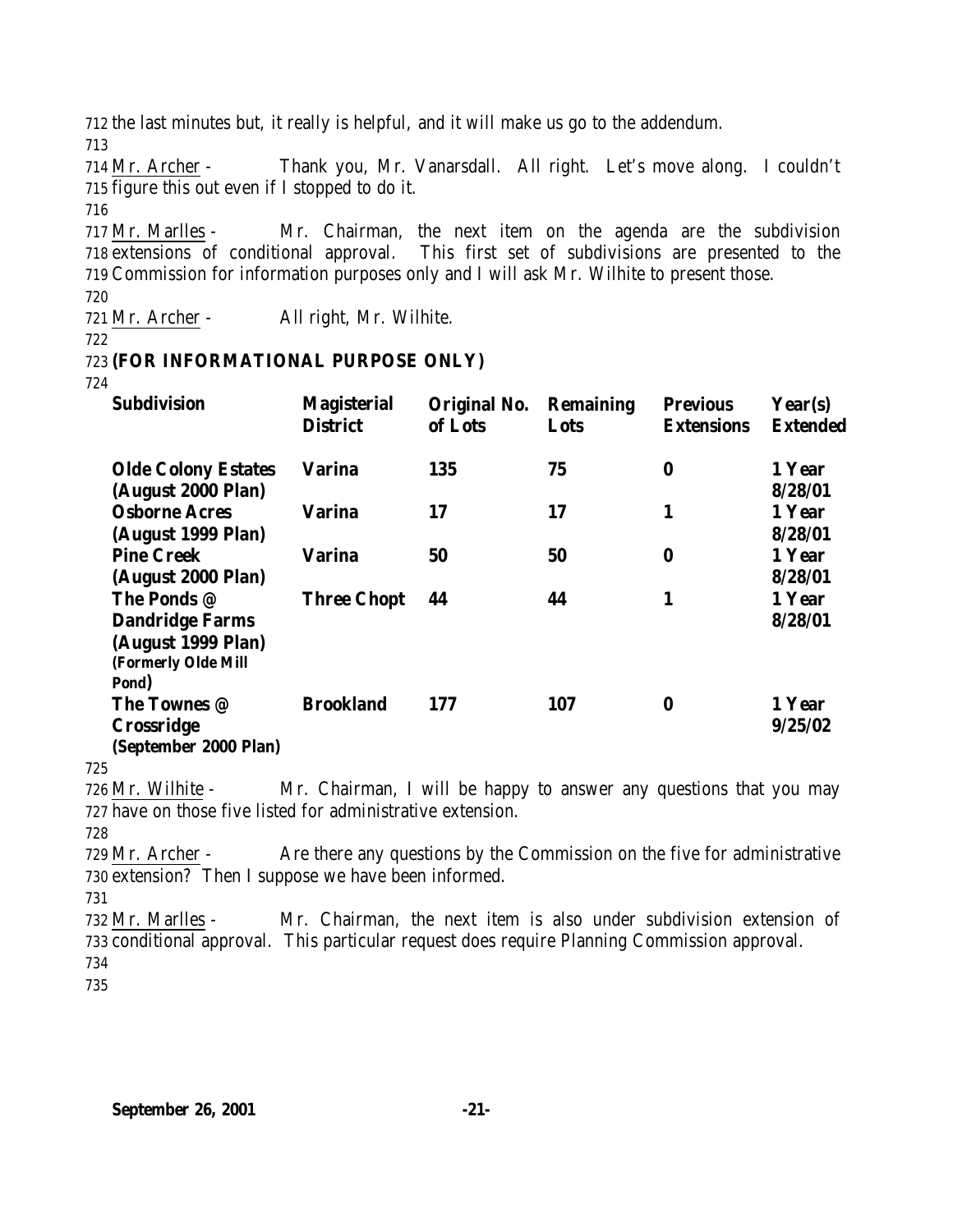#### **FOR PLANNING COMMISSION APPROVAL**

| <b>Subdivision</b>                            | <b>Magisterial</b><br><b>District</b> | <b>Original No. Remaining</b><br>of Lots | Lots | <b>Previous</b><br><b>Extensions</b> | Year(s)<br><b>Extended</b> |
|-----------------------------------------------|---------------------------------------|------------------------------------------|------|--------------------------------------|----------------------------|
| <b>Eddleton Estates</b><br>(August 1996 Plan) | <b>Brookland</b>                      | 10                                       | h.   | 4                                    |                            |

 Mr. Wilhite - Mr. Chairman, Eddleton Estates (August 1996 Plan) was on your July agenda and it was extended by the Planning Commission for two months. It's a five-lot subdivision that is on a proposed cul-de-sac. This expired because the access to this subdivision was through adjacent property, which had an approved subdivision plan on it. That subdivision plan expired as well and we have not received any formal submittal yet on that adjacent property. I did receive from the engineer yesterday afternoon a sketch plan showing the possible future layout of the subdivision on the adjacent property and have been notified that they will be filing for conditional approval with the next filing deadline. Taking a look at the sketch plan it appears that possibly that these two properties have been combined and maybe question why the extension may be necessary, which I think should be addressed by the applicant.

Mr. Vanarsdall - So, you are not recommending approval this morning?

 Mr. Wilhite - With the layout that was shown on there, it looks like an extension may not be necessary because it appears to be combining the two parcels together. I would like to point out that there were five lots approved in this subdivision all on the cul-de-sac. One of those is a stem-shape flag lot that would not meet the current ordinance requirements. And taking a glance at the original layout, I'm not sure that they would be able to rearrange the lot lines in such a manner to retain five lots. They will possibly lose a lot if we went by the new standards.

 Mr. Archer - All right, Mr. Vanarsdall, would you like to hear from the applicant? Mr. Vanarsdall - Yes, sir. Mr. Archer - Would the applicant come forward? 

 Mr. Vanarsdall - I don't think we should approve it unless there is some reason to approve it, or it's worked out.

 Mr. Rubis - Good morning. My name is Dr. Paul Rubis and I'm the owner of the property. Andy Kestner couldn't be here today and he asked me to come and answer any questions. I have that layout if you would like to project it to show. This subdivision before you was a part of the overall plan for these small parcels of land along Springfield Road and along the proposed realignment of Springfield Road, which is at the bottom of the screen. When we originally negotiated with the planners and the County for the rezoning it required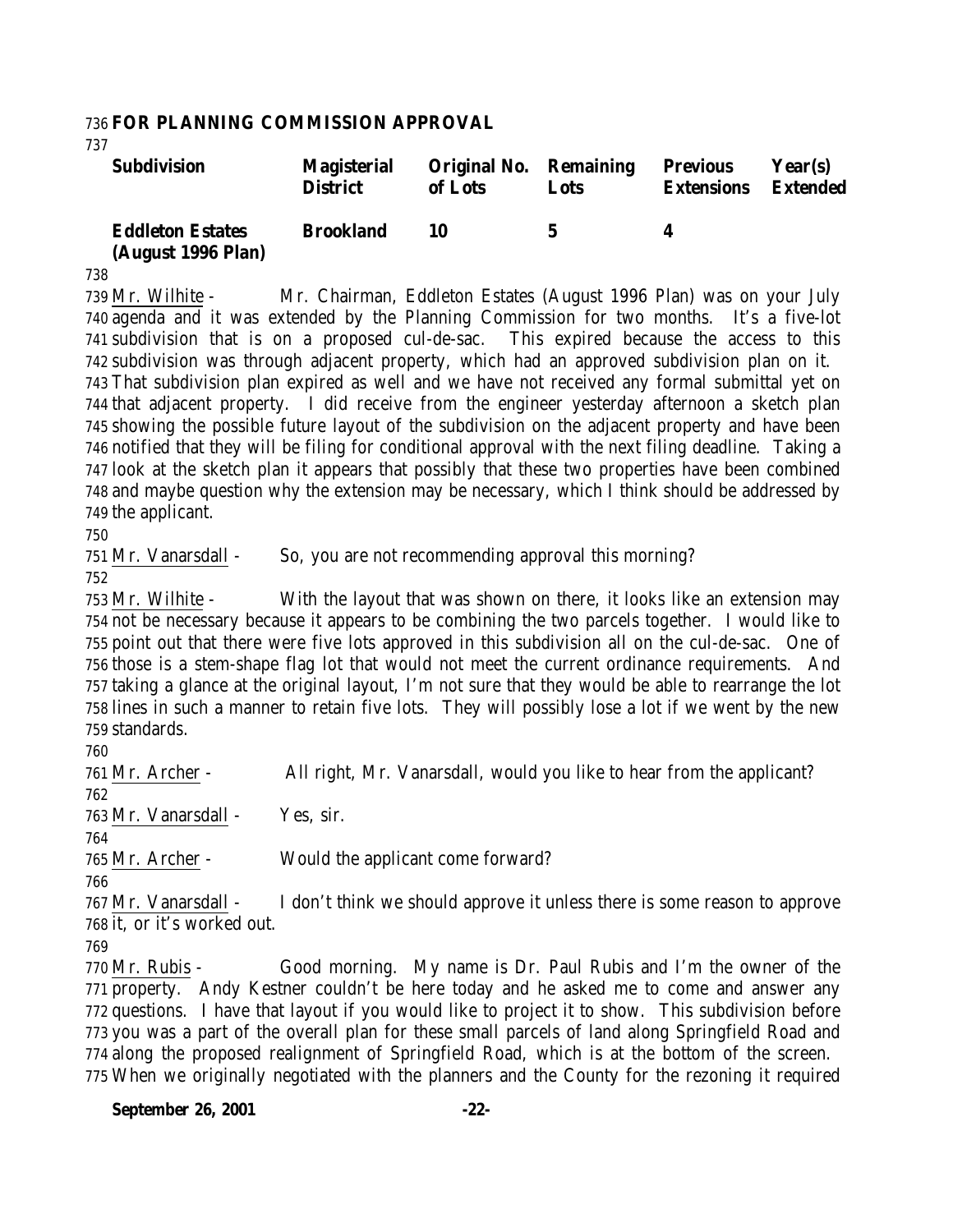for us to give those two acres of land to the County and that's what created this cul-de-sac. The cul-de-sac wouldn't have been needed were it not for the fact we that we gave the land to the County. Since then the rules have also changed minor variations that hasn't cost us any lot yield including buffers to the wetlands and realigning the roads because of the access in the other neighborhoods to try to align with the different proposed neighborhoods in the area. Which brings us to this date. Without the renewal then we would lose a lot which revisits the issue of donating the land and Andy said the best thing to do is to just go ahead and ask for the renewal. He's ready to submit it so that we don't have to go through all of this process again. And I don't know what that all entails but the bottom line is that, based on the original agreement in 1997, we would have these certain lot yields and based on the present rules we would lose a lot and without this extension we would lose that one lot, lot 12 which is the largest lot in the subdivision. Mr. Archer - All right. Are there any questions by the Commission?

 Mr. Vanarsdall - I have a question for Mr. Wilhite. It's before us for a conditional extension and we've deferred it two months before for this to be worked out. I want a recommendation from you. I don't think we should approve an extension today.

Mr. Wilhite - Well we expected this revised plan to have been filed prior to this time.

Mr. Vanarsdall - That's what you told me when we talked about it.

 Mr. Wilhite - Right. Staff would have to take a look at all of the lots within this proposed development. It's possible that they may be able to shift lot lines on both these parcels and maintain the lot. But, it would take a more detailed review then we can do at this point.

Mr. Vanarsdall - Well, how long is this extension for this morning?

 Mr. Wilhite - The extension is completely up to the Planning Commission. You can extend it for as long of a period you want to do it.

 Mr. Rubis - Andy said he would have it in two weeks to file. He had asked for 30 days.

812 Mr. Vanarsdall - If the rest of the Commission doesn't have any problem with it, I extend it for 30 days until it is worked out.

 Mr. Kevin - I might suggest, Sir, that you might want to extend it for possibly 90 days to allow us to review the conditional subdivision and possibly get it to the Planning Commission with approval with the new layout.

 Mr. Vanarsdall - Thank you. Mr. Chairman, I move that subdivision Eddleton Estates (August 1996 Plan) be extended for 90 days.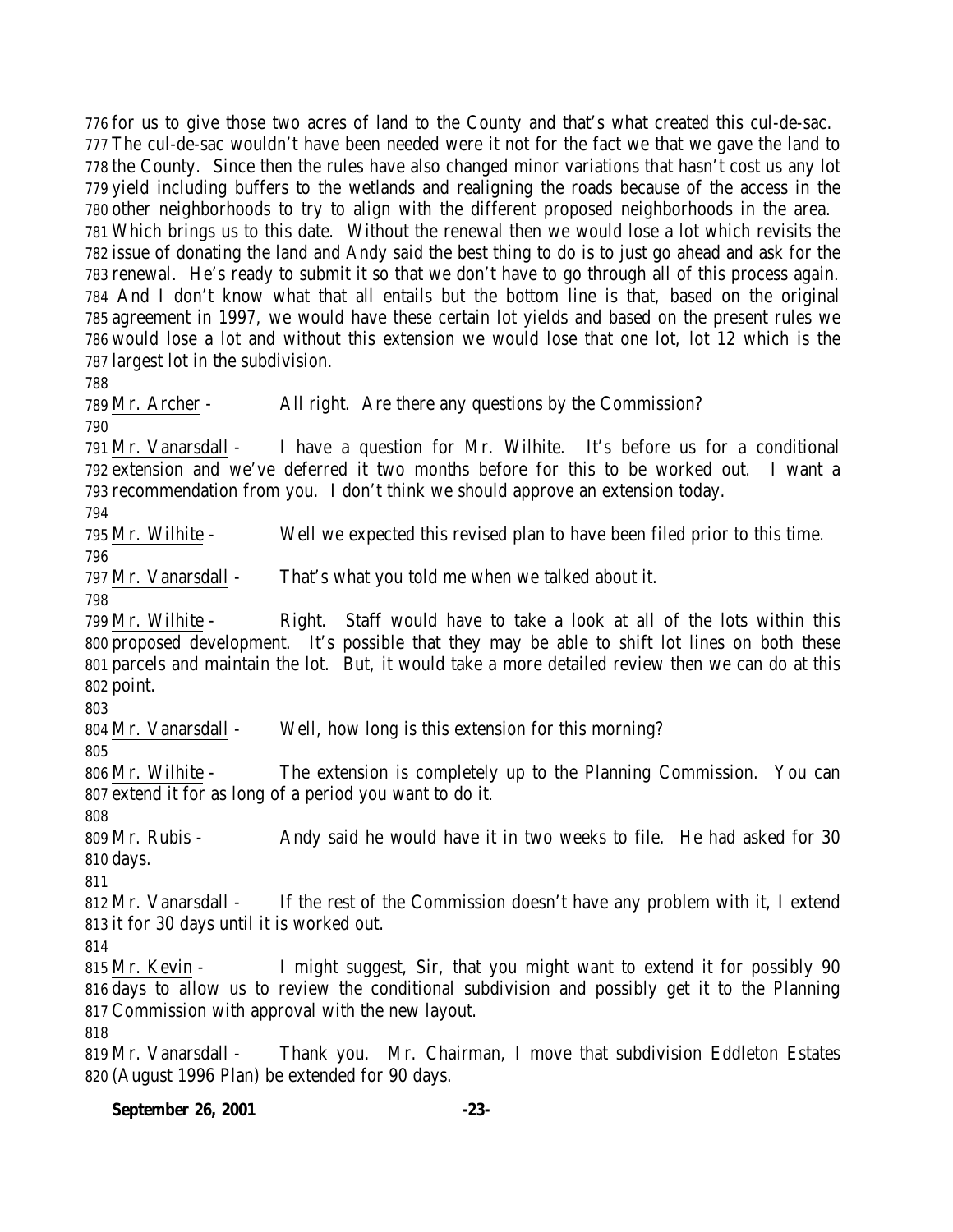Mr. Taylor - Second. Mr. Archer - The motion was made by Mr. Vanarsdall and seconded by Mr. Taylor. All in favor say aye…all opposed say nay. Mr. Wilhite - That would be the December 19, 2001, meeting when it will come back to you again. Mr. Vanarsdall - Extend it to the December 19 meeting. Mr. Archer - The motion was made by Mr. Vanarsdall and seconded by Mr. Taylor. All in favor say aye…all opposed say nay. 

 The Planning Commission extended Eddleton Estates (August 1996 Plan) to its December 19, 2001, meeting.

## **ALTERNATIVE FENCE HEIGHT PLAN**

POD-7-76 Huntington Village Apartments (Formerly Westminister Commons Apartments) (POD-38-73 and POD-40-74 Revised) **Morton G. Thalhimer, Inc. for SLSM, LLC:** Request for approval of an alternative fence height, as required by Chapter 24, Section 24-95.(1.)(6)b of the Henrico County Code, to construct a five-foot aluminum coated fence. The 21.83 acre site is located at the northeast corner of U.S. Route 301 and Crenshaw Road Extended on parcel 84-A-25. The zoning is R-5, One-Family Residence District and R-6, General Residence District. **(Fairfield)**

840 Mr. Archer - Is there anyone in the audience in opposition to POD-7-76, Huntington Village Apartments, alternative fence? No opposition. Ms. Goggin, good morning. 

 Ms. Goggin - Good morning. This request is to construct a five-foot control access fence in the front yard of an R-6 District. Right now the County ordinance requires approval by the Planning Commission to have a metal, iron, or any kind of fence or vegetative hedge taller than three and a half feet within the front yard of the zoning classification. This request in front of you today is a part of an on-going rehabilitation and beatification effort by the new owners of Huntington Village Apartments. This effort also includes installing of new landscaping and lighting and exterior building renovations. Staff recommends approval of this request subject to the original conditions of POD-7-76, the annotations on the plan and the following additional conditions Nos. 1 through 5.

853 Mr. Archer - Are there any questions for Ms. Goggin from the Commission members? 

 Mr. Kaechele - Mr. Chairman, a minor technically here, that probably should be coated aluminum and not aluminum coated. 

#### **September 26, 2001 -24-**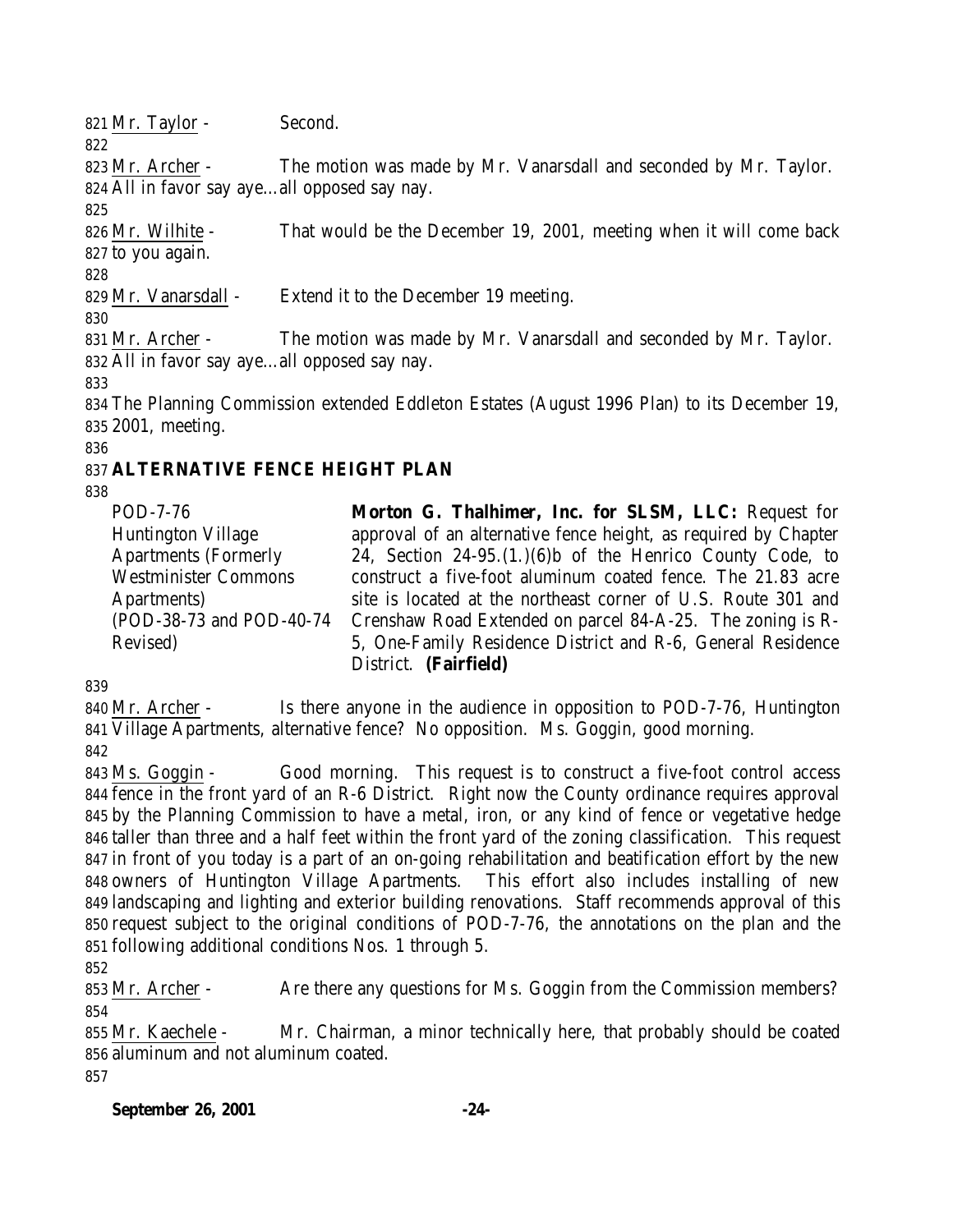Mr. Archer - Good observation, Mr. Kaechele. We will need to correct that to say coated aluminum instead of aluminum coated. Are there any other observations from the Commission? I do like this condition that says "All fences on the site shall be continuously and properly maintained in good repair by owners/managers of the site." I like that. We should put that on all of our fence cases. If there are no further questions…. I don't think we need to hear from the applicant. I will move approval of this alternative fence height plan POD-7-76 subject to the original conditions of POD-7-76, the annotations on the plans and the five additional conditions shown on this agenda.

Mr. Jernigan - Second.

 Mr. Archer - The motion was made by Mr. Archer and seconded by Mr. Jernigan. All in favor of the motion say aye…all opposed say nay. The motion carries.

 The Planning Commission approved the alternative fence height plan for POD-7-76, Huntington Village Apartments (Formerly Westminister Commons Apartments) (POD-38-73 and POD-40-74 Revised) subject to the conditions originally approved and the following additional conditions.

1. Proper permits will be obtained prior to construction of the proposed fences.

 2. The Owner or the Owner's contractor shall contact the County Fire Marshall prior to completion of the fence installation, to test and inspect the operation of the gates.

 3. All fences on the site shall be continuously and properly maintained in good repair by owners/managers of the site.

4. Trash and debris will not be allowed to accumulate along the fence.

 5. Maintenance agreements must be provided where the proposed fence is located within any existing or proposed easements.

## **TRANSFER OF APPROVAL**

POD-14-83 Chewning & Wilmer, Inc. (Formerly Federal Express City Station) **Charles P. "Jed" Wilson for Chewning & Wilmer, Inc.:** Request for approval of a transfer of approval, as required by Chapter 24, Section 24-106 of the Henrico County Code, from W. S. Carter, Jr. and W. L. Carter Partnership to Partners, LLC. The 1.846 acre site is located along the western line of Mechanicsville Turnpike (U.S. Route 360) approximately 230 feet north of Barlow Street at 2508 Mechanicsville Turnpike on parcel 139-1-Q-1. The zoning is M-2, General Industrial District. **(Fairfield)**

 Mr. Archer - Is there anyone in the audience in opposition to this transfer of approval request, POD-14-98, Chewning & Wilmer, Inc.? No opposition. All right. Mr. McGarry. 

 Mr. McGarry - Good morning, Mr. Chairman. The site inspection for compliance with the conditions of the original plan of development, have been reviewed and a few minor

**September 26, 2001 -25-**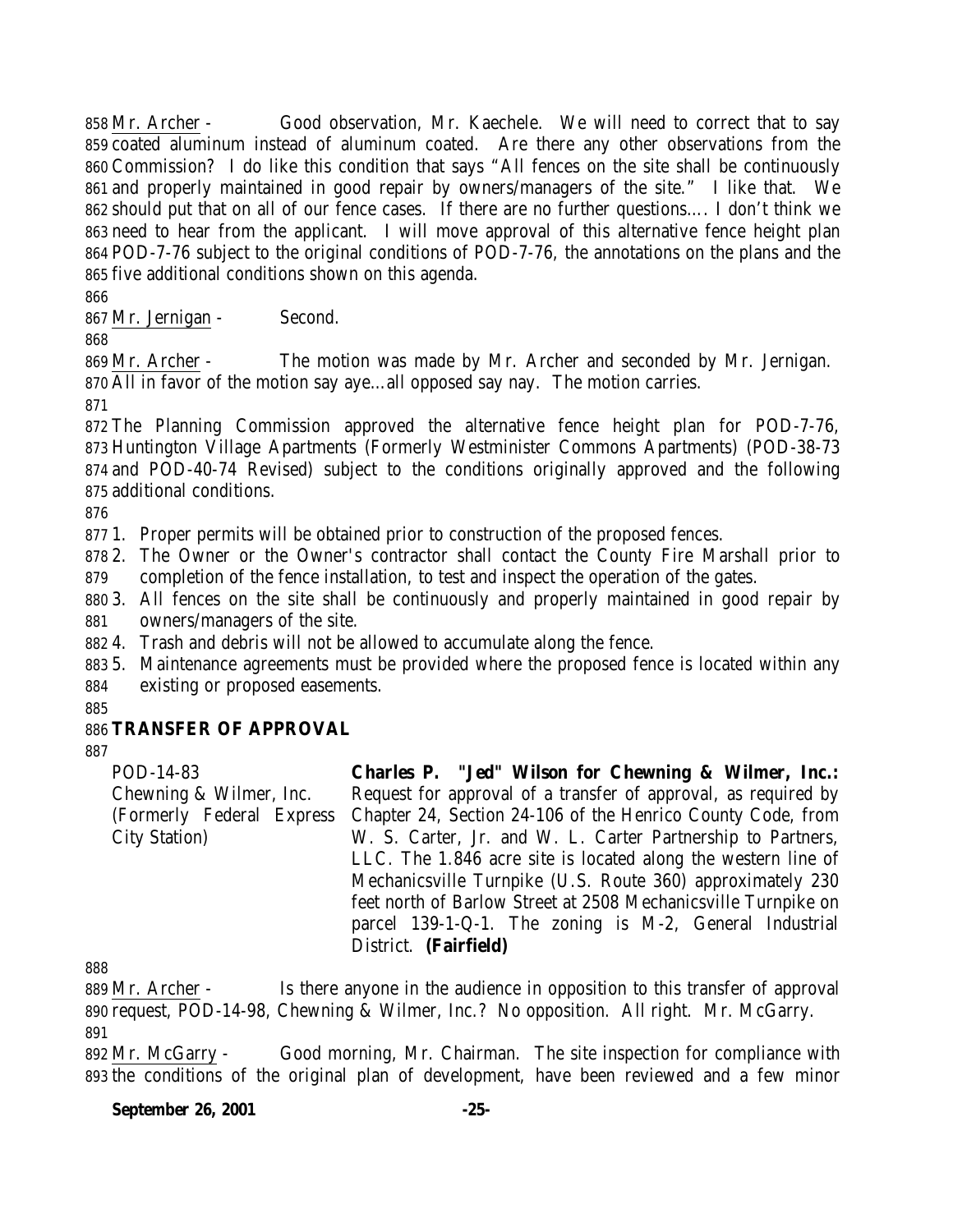discrepancies have been found. The new owner, Chewning & Wilmer, will agree to continue to accept the responsibilities for the original approval. And has agreed to correct the deficiencies by November 1, 2001. He thought he could have it done by October 1 and he is now asking for November 1, 2001, which is a change from what's in your recommendation. So, staff can recommend approval of this transfer request.

 Mr. Archer - All right. Are there any questions or comments from the Commission? 901 No comments, then I move approval of this transfer subject to staff's report and conditions as noted.

Ms. Dwyer - Second.

 Mr. Archer - The motion was made by Mr. Archer and seconded by Ms. Dwyer. All in favor of this motion say aye…all opposed say nay. The motion carries.

 The Planning Commission approved the transfer of approval request for POD-14-83, Chewning & Wilmer, Inc. (Formerly Federal Express City Station) from W. S. Carter, Jr. and W. L. Carter Partnership to Partners, LLC.

### **SUBDIVISION**

Woodman Trace (September 2001 Plan) **Balzer & Associates, Inc. for J. W. & K. M. Atkinson, Richmond Steel and Aspect Properties:** The 11.729 acre site is located between the west line of Woodman Road and the east line of Winston Boulevard approximately 500 feet north of the intersection of Woodman Road and Blackburn Road on parcels 41-3-F-44, 41-3-F-28 and 41-3-F-27C. The zoning is R-3, One-Family Residence District. County water and sewer. **(Fairfield) 27 Lots**

 Mr. Archer - Is there anyone in the audience in opposition subdivision Woodman Trace (September 2001 Plan)? No opposition, Ms. News.

 Ms. News - The revised plan being distributed addresses all of staff's comments and recommendation including provision of a stub road and redesign of several lots. At staff's request, the applicant agrees to further revise the plan after the deadline, which resulted in additional improvement to the design of the lots. It will be necessary to waive the time limits for the final changes, which are included in the plan before you. Staff recommends approval of the revised plan No. 2 subject to the standard conditions for subdivisions served by public utilities and the additional condition in your agenda. I'll be happy to answer any questions you may have.

 Mr. Archer - Thank you, Ms. News. Ms. News, so nothing has changed since you and I talked yesterday? Is that correct? 

#### **September 26, 2001 -26-**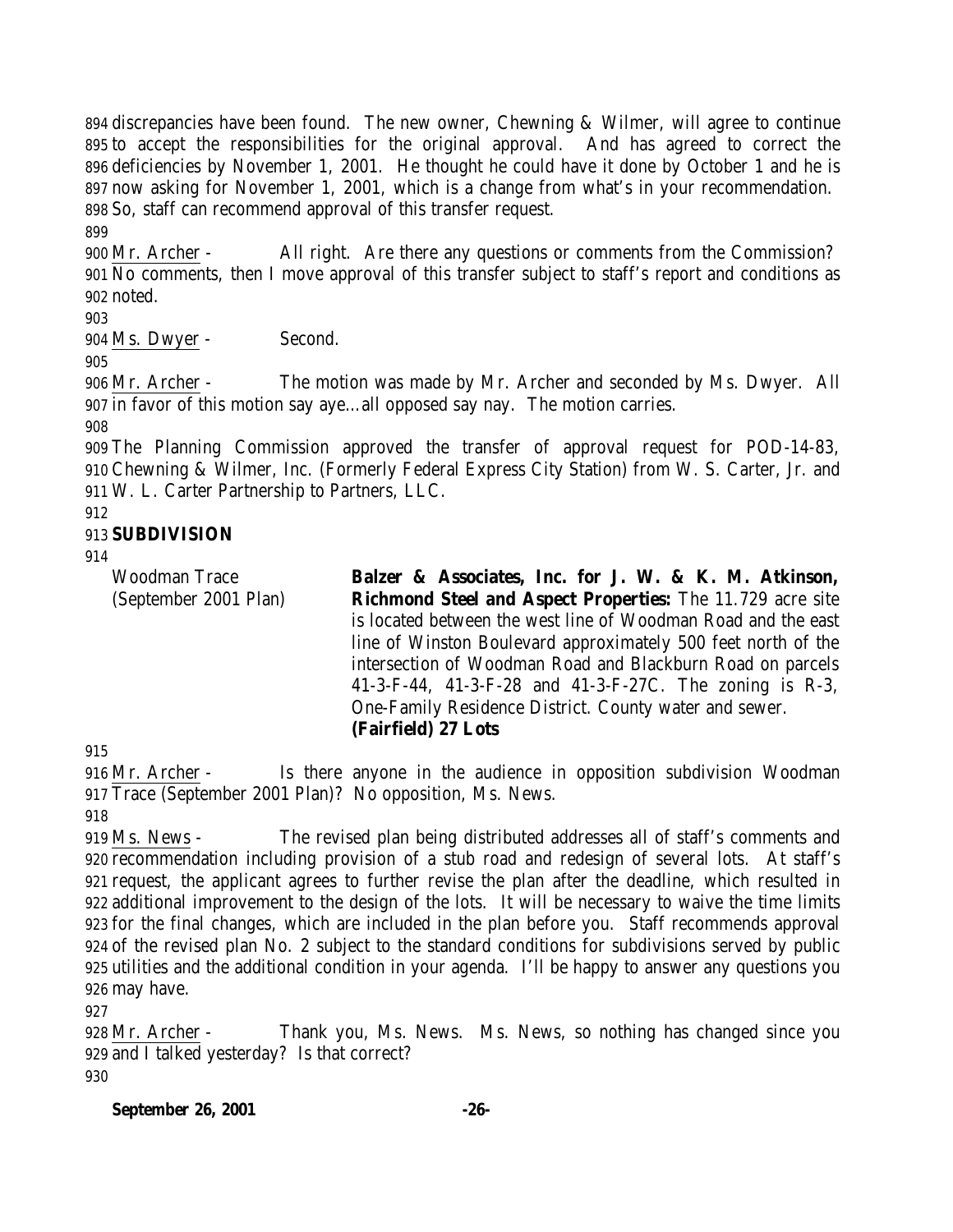Ms. News - That's correct.

 Mr. Archer - Are there any questions or comments from the Commission? All right. I don't think we need to hear from the applicant. I will move to accept the revised plan as

submitted today.

Mr. Vanarsdall - Second.

 Mr. Archer - The motion was made by Mr. Archer and seconded by Mr. Vanarsdall. All in favor of this motion say aye…all opposed say nay. The motion carries.

 The Planning Commission approved to waive the time limit on the revised plan for Woodman Trace (September 2001 Plan).

 Mr. Archer - Then I move for approval of subdivision Woodman Trace subject to staff's recommendations, the standard conditions for subdivisions served by public utilities and additional condition No. 12 as noted on the agenda.

949 Mr. Vanarsdall - Second.

 Mr. Archer - The motion was made by Mr. Archer and seconded by Mr. Vanarsdall. All in favor of this motion say aye…all opposed say nay. The motion carries.

 The Planning Commission granted conditional approval to subdivision Woodman Trace (September 2001 Plan) subject to the standard conditions attached to these minutes for subdivisions served by public utilities, the annotations on the plan and the following additional condition.

 12. The detailed plant list and specifications for the landscaping to be provided within the 25- foot-wide planting strip easement along Woodman Road shall be submitted to the Planning Office for review and approval prior to recordation of the plat.

 

 **DURING THIS NEXT CASE JOHN MARLLES LEAVES AND RANDY SILBER TAKES OVER AS SECRETARY.**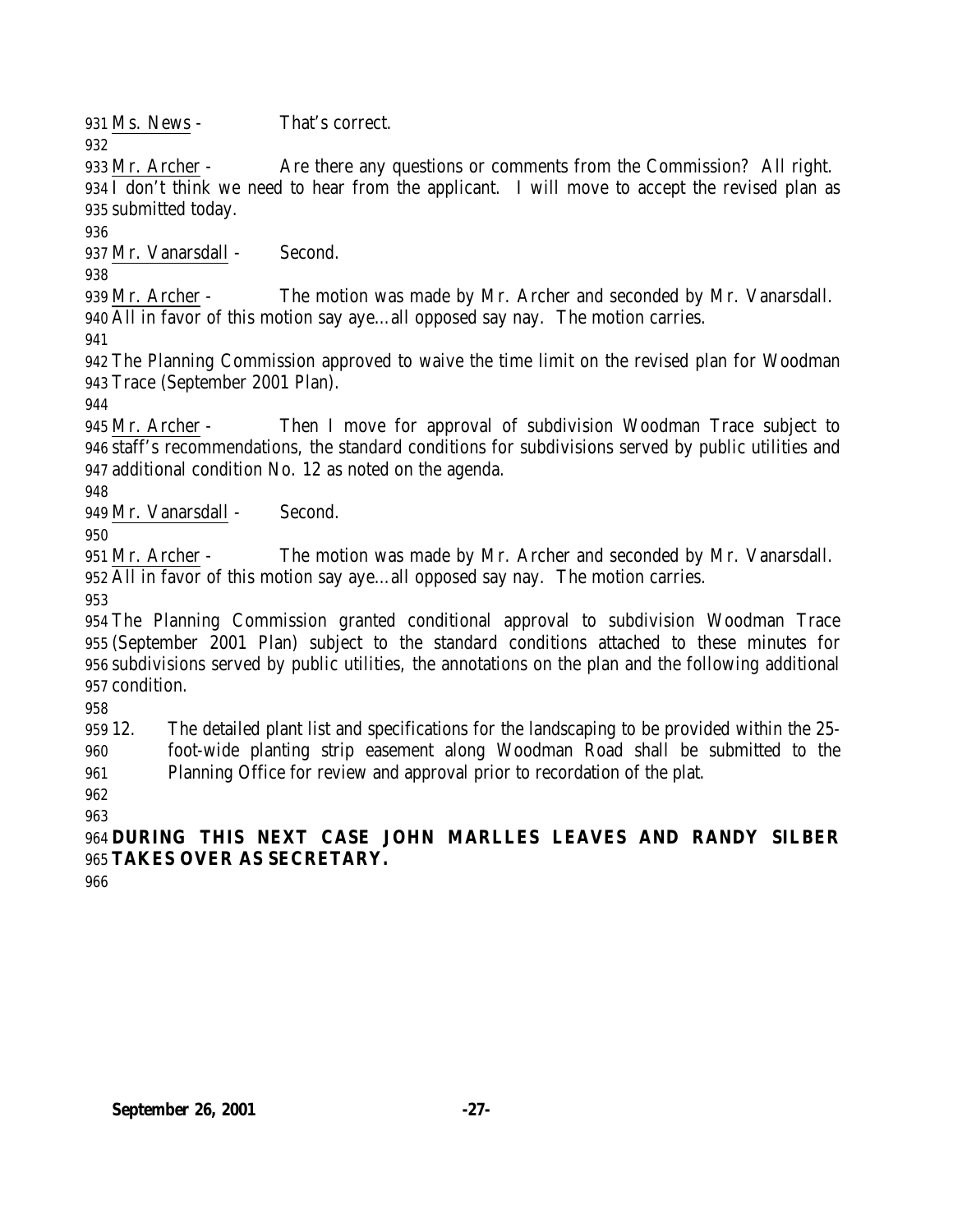#### **PLAN OF DEVELOPMENT** *(***Deferred from the September 13, 2001, Meeting***)*

POD-42-01 Spring Oak Retail - W. Broad Street and Spring Oak Drive **Balzer & Associates, Inc. for HHHunt Corporation and WSG Development Company:** Request for approval of a plan of development, as required by Chapter 24, Section 24-106 of the Henrico County Code to construct a one-story, 5,780 5,200 square foot retail facility. The 0.71 acre site is located at the southeast corner of W. Broad Street (U.S. Route 250) and Spring Oak Drive at 11591 W. Broad Street on parcel 36-A-51. The zoning is B-1C, Business District (Conditional) and WBSO (West Broad Street Overlay District). County water and sewer.

#### **(Three Chopt)**

 Mr. Archer - All right. Is there anyone present in opposition to POD-42-01, Spring Oak Retail? No opposition. Ms. Goggin.

 Ms. Goggin - The plan just being handed out to you this morning is the third revised staff plan for this project. It is for a 5,200 square foot retail building at the southeast corner of Spring Oak Drive and Broad Street. Staff has worked diligently with the applicant to insure that a quality development that is comprehensive in scope is before us today. The applicant has agreed to provide easements for utilities and stormwater management as necessary to serve adjacent property owners. This cooperation is further continued with the applicant agreeing to provide a brick wall versus a board on board fence along the southern property line. This would provide continuity with the existing development in the immediate area with the Crown Station across the street and I believe its First Union Bank approved just down the road a bit. Staff recommends approval of the annotated plan, the standard conditions, and additional conditions Nos. 26(sic) through 27. I'll be happy to answer any question that the Commission may have. The applicant's attorney and engineer are here if you have any questions of them. 

 Mr. Archer - Thank you, Ms. Goggin. Are there any questions or comments by the Commission?

 Ms. Dwyer - Isn't this the case in which there was some controversy between this property and the adjacent property owner over access?

 Ms. Goggin - There is a little bit of an issue of that, but I think they have agreed to disagree on that. Right now we are working with the adjacent property owner, this applicant, and other adjacent property owners in the area to make sure that all necessary easements are in place.

 Mr. Kaechele - I guess we are approving a combination of the third and second revisions, is that right?

 Ms. Goggin - Yes, sir. The third revised staff plan has a staff annotation on it that says "See additional staff comments on second revised staff plan." So, both of those would be

#### **September 26, 2001 -28-**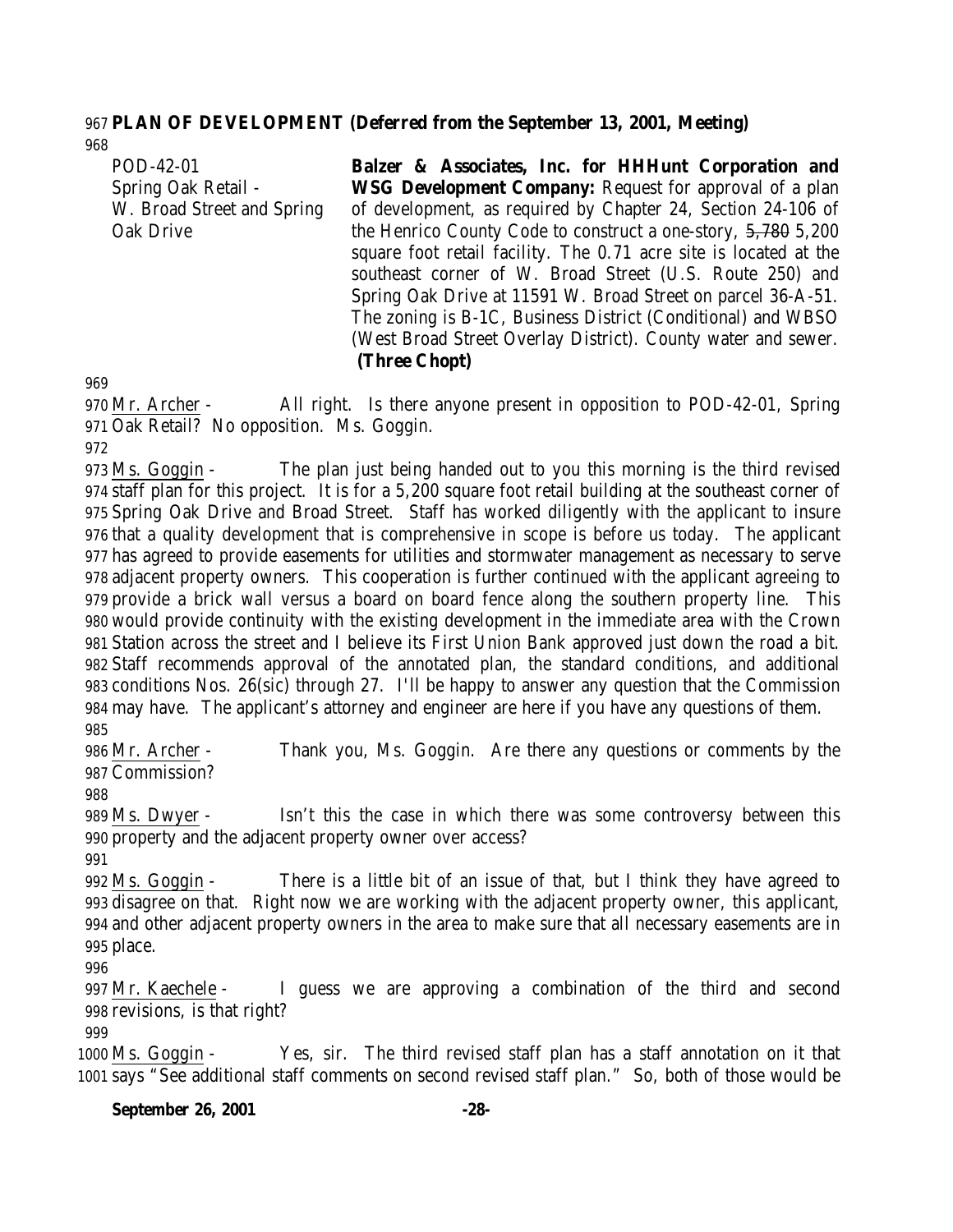in the file. Mr. Kaechele - The building and the parking the same on the second and third revisions? Ms. Goggin - The second revised staff plan is about 400 square feet larger than the one in front of you today. The reduction allowed them to just get rid of two parking spaces that would otherwise be required. So, they have made the building a little bit smaller, they moved the entrance farther to the south to help align with the Crown Petroleum Station across the street and still provided a dumpster and a loading space. 1012 Mr. Kaechele - But, the fence is in the right-of-ways and so forth on revision two or... Ms. Goggin - I'm sorry, sir. Mr. Kaechele - I said the right-of-ways and fences and things on revision two are a part of three. Ms. Goggin - Yes, sir. This was turned in by the applicant at the last minute which is going to require a time wavier from the Commission. It was turned in at the last minute to address traffic engineering comments. Mr. Taylor - Ms. Goggin, that time limit only relates to the parking changes on this sheet. Ms. Goggin - Well, the building is smaller, the driveway was moved farther south, so…. Mr. Taylor - And that's all reflected on the plan, so we can do that just with one. The other thing is, in your description, you mentioned conditions starting at No. 26 through 37 and in the staff report its Nos. 23 through 37. Ms. Goggin - I'm sorry. I meant to say Nos. 23 through 37. I apologize. Ms. Dwyer - Ms. Goggin, I guess I'm not real clear on your answer to my earlier question. It looks like this has been designed so that access could be provided to the adjacent property if the parties agree so that we would avoid a curb-cut on Broad Street. That's what I recall the previous discussion was all about. 1040 Mr. Taylor - That's correct. Ms. Goggin - Yes, ma'am. If the two parties come to an agreement on that it could possibly happen. Ms. Dwyer - But, they haven't agreed at this point.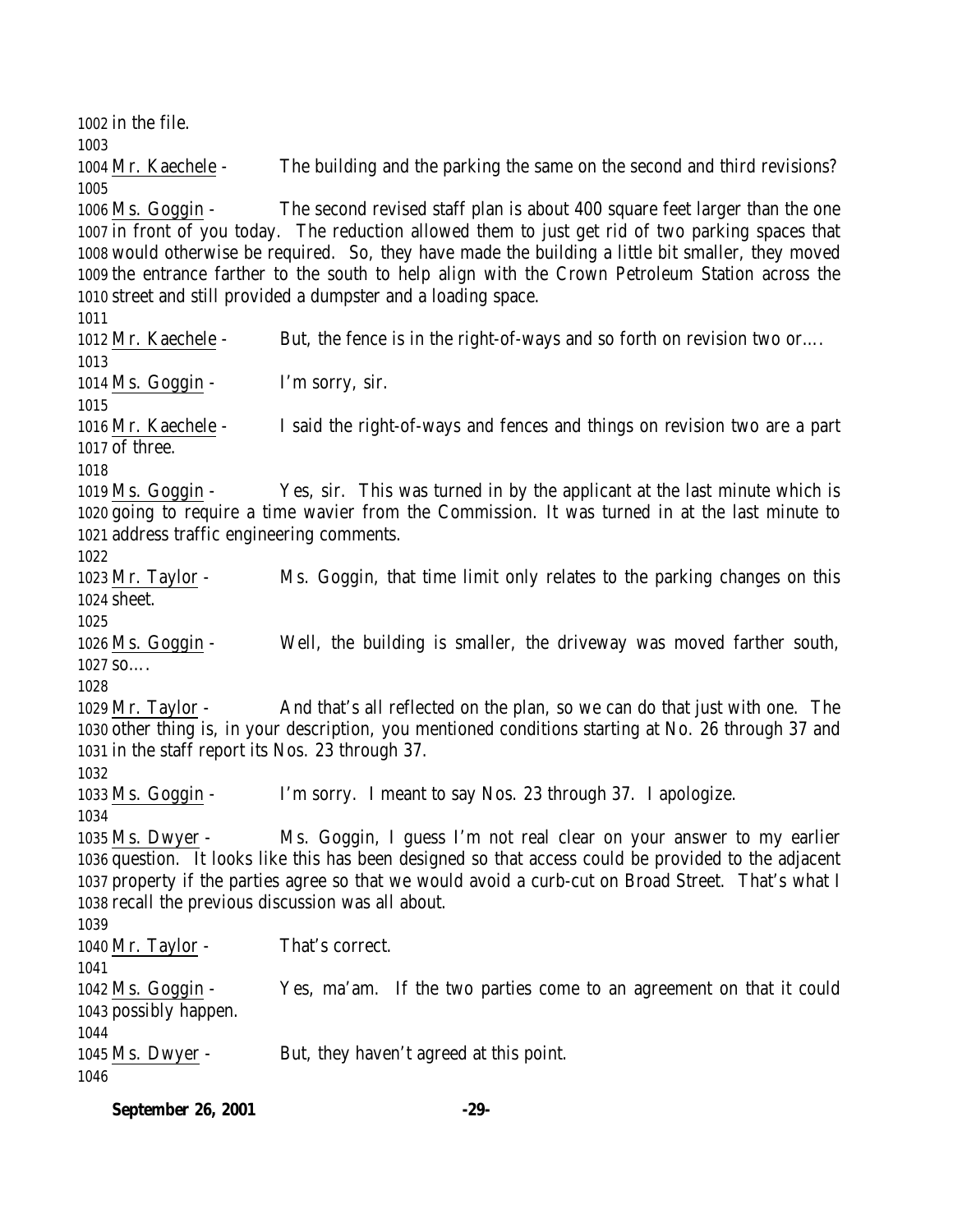1047 Ms. Goggin - No, ma'am. 1049 Ms. Dwyer - But, we are recommending approval anyway. Ms. Goggin - We are recommending approval. There is a staff annotation on the plan that staff encourages this property owner to work with the adjacent property owners to work out cross access in the future. It's a staff recommendation. Ms. Dwyer - Well, it looks like access could be provided to the front parking area is it designed for that? Ms. Goggin - That's what we hope will happen in the future. Ms. Dwyer - And if they don't then we will have a curb cut on Broad to the adjacent property. Ms. Goggin - Right in and right out only. Mr. Vanarsdall - We really don't have a condition or anything, we just have a word. Ms. Goggin - We are encouraging them to work together to overcome that. Ms. Dwyer - We are not pushing the point, in other words. 1071 Ms. Goggin - No, but we are encouraging them. Mr. Archer - All right. Are there any further questions from the Commission? Ms. Dwyer - I have just a technical question. As I was looking at the plan, isn't it in our rule that the top of the plan is supposed to be north. When plans are submitted aren't they supposed to be oriented in a northerly direction? Ms. Goggin - I'm not aware of that as a requirement. Mr. Silber - Ms. Dwyer, I think that makes a lot of sense. I don't know if there is anything that requires that. Ms. Dwyer - I thought I read it somewhere. Mr. Taylor - I think it's just a generally accepted engineering principle that maps are made with the main access north and south but it's not necessarily a demand thing. Ms. Dwyer - But, I believe I read it somewhere, though, Mr. Taylor. Ms. Goggin - I was just informed by a co-worker that it's a State Code requirement,

**September 26, 2001 -30-**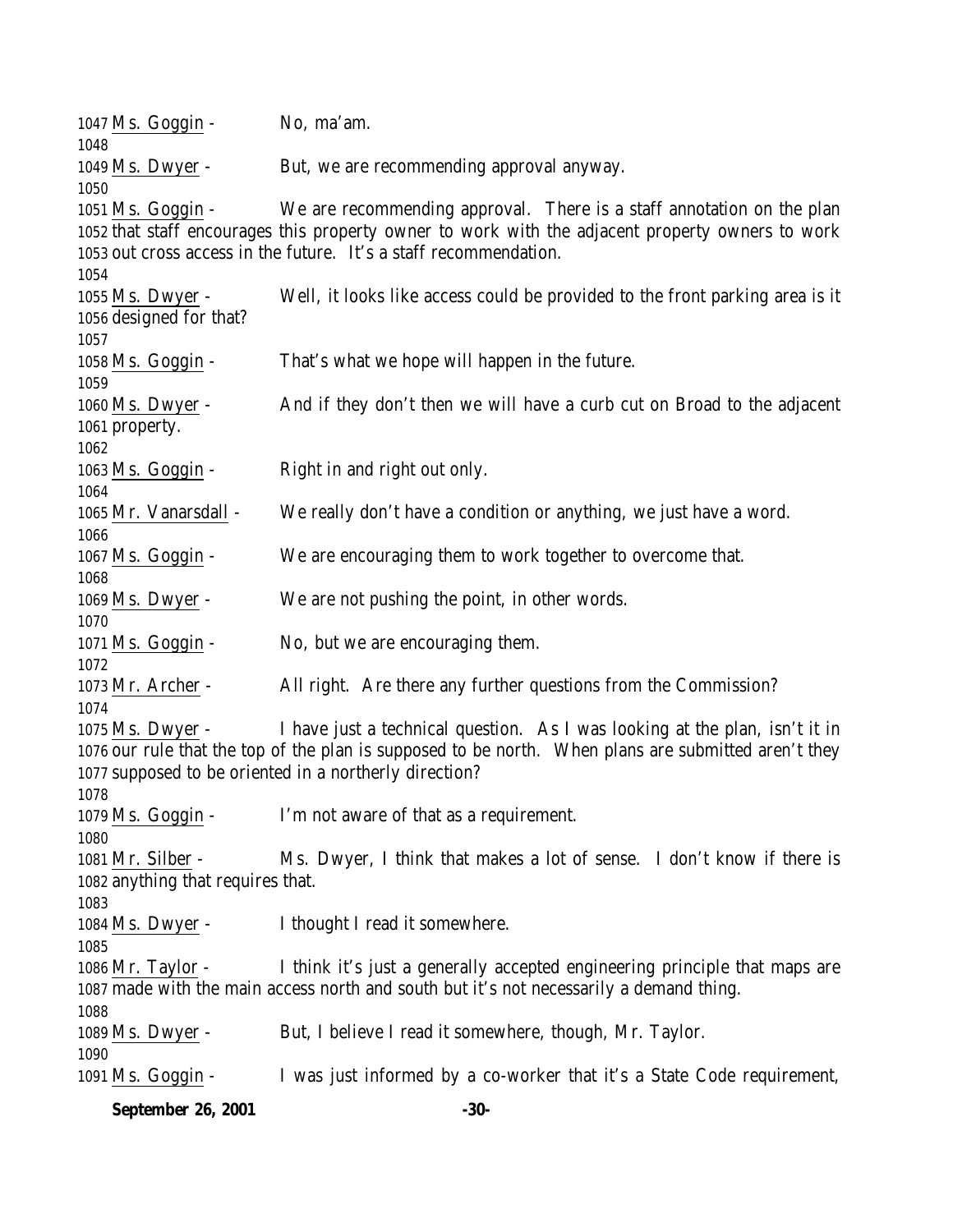but it's not a County requirement.

**September 26, 2001 -31-** the top of the page and I just got a little disoriented. Okay, small point. Mr. Archer - Okay. Are there any further questions? Mr. Taylor. Mr. Taylor - I guess, Mr. Chairman, the first thing we need to do is waive the time limits on the plan. So, I move that POD-42-01, Spring Oak Retail at W. Broad Street and Spring Oak Drive, I will move to waive the time limits on the plan dated September 24, 2001. Mr. Vanarsdall - Second. Mr. Archer - The motion was made by Mr. Taylor and seconded by Mr. Vanarsdall to waive the time limit. All in favor say aye…all opposed say nay. The motion carries. The Planning Commission approved to waive the time limit for the revised plan for POD-42- 01, Spring Oak Retail on W. Broad Street and Spring Oak Drive. Mr. Taylor - Mr. Chairman, I move approval of POD-42-01, Spring Oak Retail at W. Broad Street and Spring Oak Drive, subject to the annotations on the plan, the standard conditions for developments of this type and additional conditions Nos. 23 through 37. Mr. Vanarsdall - Second. Mr. Archer - The motion was made by Mr. Taylor and seconded by Mr. Vanarsdall. All in favor say aye…all opposed say nay. The motion carries. The Planning Commission approved POD-42-01, Spring Oak Retail on W. Broad Street and Spring Oak Drive, subject to the standard conditions attached to these minutes for developments of this type, the annotations on the plan and the following additional conditions. 23. The easements for drainage and utilities as shown on approved plans shall be granted to the County in a form acceptable to the County Attorney prior to any occupancy permits being issued. The easement plats and any other required information shall be submitted to the County Real Property Agent at least sixty (60) days prior to requesting occupancy permits. 24. The developer shall provide fire hydrants as required by the Department of Public Utilities and Division of Fire. 25. A standard concrete sidewalk shall be provided along the east side of Spring Oak Drive. 26. Employees shall be required to use the parking spaces provided at the rear of the building(s) as shown on the approved plans. 27. Outside storage shall not be permitted. 28. A 35-foot planting strip to preclude ingress or egress along the south side of W. Broad

Ms. Dwyer - Okay. When you mentioned south, I was looking north and that was at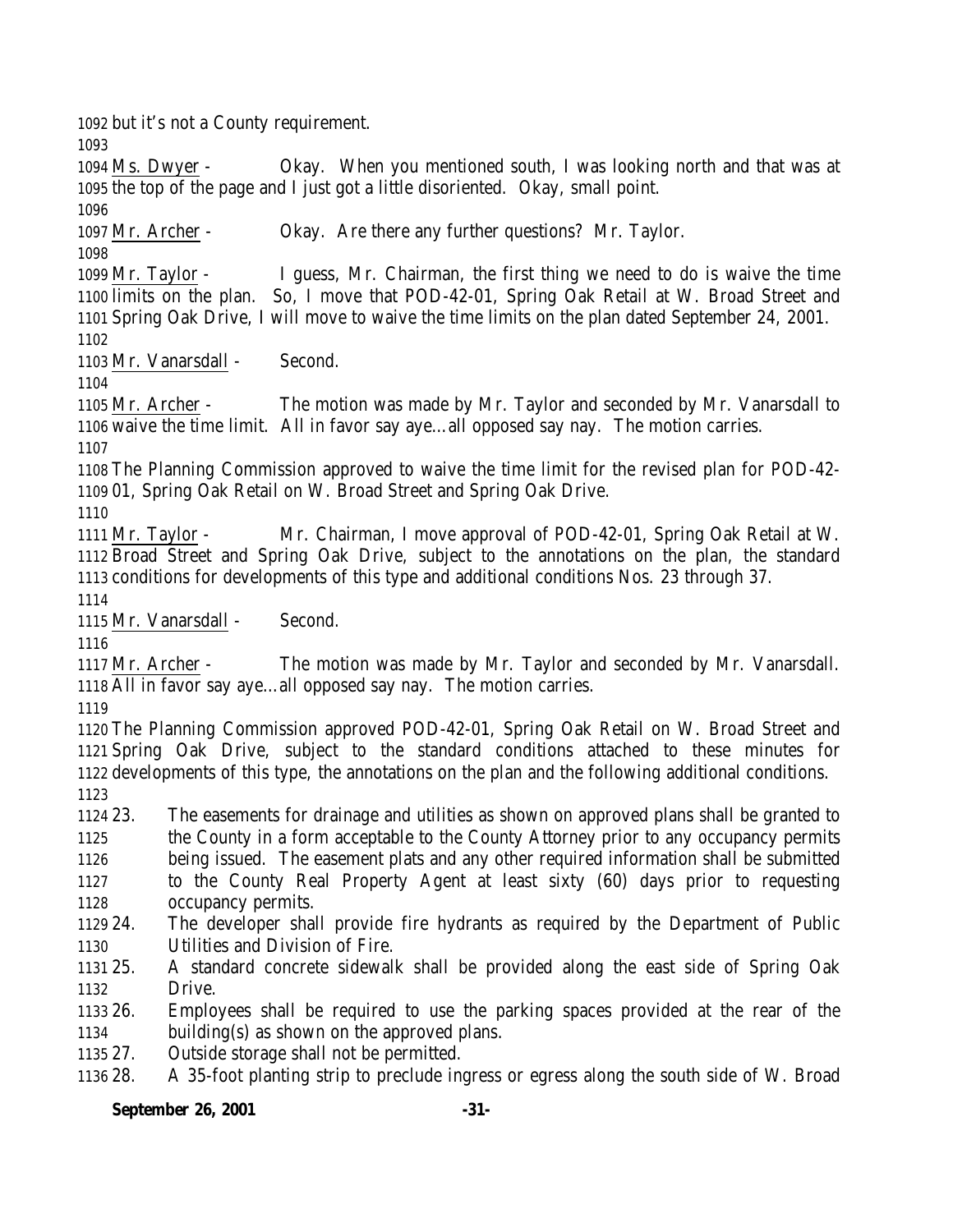| Street (U.S. Route 250) shall be shown on the approved plans. The details shall be             |
|------------------------------------------------------------------------------------------------|
| included with the required landscape plans for review and approval.                            |
| The proffers approved as a part of zoning case $C$ - $6C$ - $01$ shall be incorporated in this |
| approval.                                                                                      |
| This business shall not remain in operation after midnight and no exterior signs shall         |
| remain lighted after 12:00 midnight.                                                           |
| The certification of building permits, occupancy permits and change of occupancy               |
| permits for individual units shall be based on the number of parking spaces required for       |
| the proposed uses and the amount of parking available according to approved plans.             |
| Any necessary off-site drainage and/or water and sewer easements must be obtained in           |
| a form acceptable to the County Attorney prior to final approval of the construction           |
| plans.                                                                                         |
| Deviations from County standards for pavement, curb or curb and gutter design shall be         |
| approved by the County Engineer prior to final approval of the construction plans by           |
| the Department of Public Works.                                                                |
| The loading areas shall be subject to the requirements of Chapter 24, Section 24-97(b)         |
| of the Henrico County Code.                                                                    |
| Insurance Services Office (ISO) calculations must be included with the plans and               |
| approved by the Department of Public Utilities prior to the issuance of a building             |
| permit.                                                                                        |
| Approval of the construction plans by the Department of Public Works does not                  |
| establish the curb and gutter elevations along the Henrico County maintained right-of-         |
| way. The elevations will be set by Henrico County.                                             |
| The owners shall not begin clearing of the site until the following conditions have been       |
| met:                                                                                           |
|                                                                                                |
| (a) The site engineer shall conspicuously illustrate on the plan of development or             |
| subdivision construction plan and the Erosion and Sediment Control Plan, the limits            |
| of the areas to be cleared and the methods of protecting the required buffer areas.            |
| The location of utility lines, drainage structures and easements shall be shown.               |
| (b) After the Erosion and Sediment Control Plan has been approved but prior to any             |
| clearing or grading operations of the site, the owner shall have the limits of clearing        |
| delineated with approved methods such as flagging, silt fencing or temporary                   |
| fencing.                                                                                       |
| (c) The site engineer shall certify in writing to the owner that the limits of clearing        |
| have been staked in accordance with the approved plans. A copy of this letter shall            |
| be sent to the Planning Office and the Department of Public Works.                             |
| (d) The owner shall be responsible for the protection of the buffer areas and for              |
| replanting and/or supplemental planting and other necessary improvements to the                |
| buffer as may be appropriate or required to correct problems. The details shall be             |
| included on the landscape plans for approval.                                                  |
|                                                                                                |
| We have a new Secretary. Mr. Silber has stepped in and Mr. Marlles<br>1179 Mr. Archer -        |
| 1180 had to leave to attend a meeting.                                                         |
|                                                                                                |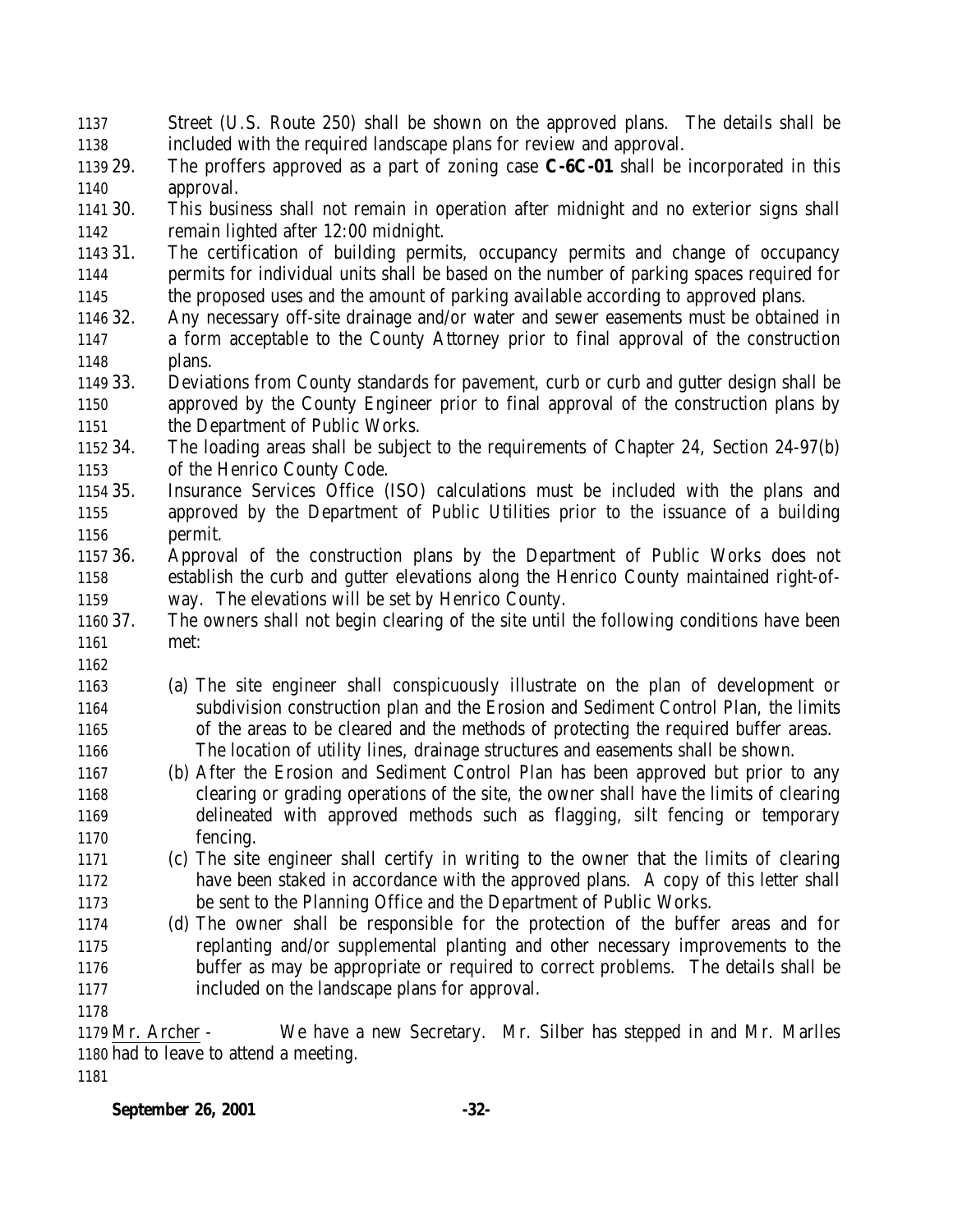Mr. Silber - Thank you, Mr. Chairman. The next case is on page 31 of your agenda.

 **LANDSCAPE PLAN**

LP/POD-78-00 McDonald's @ Twin Hickory Town Center **CEGG Associates, LLC:** Request for approval of a landscape plan, as required by Chapter 24, Sections 24-106 and 24.106.2 of the Henrico County Code. The .972 acre site is located on the southwest corner of Nuckols Road and Old Nuckols Road on part of parcel 18-A-22E. The zoning is B-2C, Business District (Conditional). **(Three Chopt)**

 Mr. Archer - All right. Is there anyone in the audience in opposition to the landscape plan for LP/POD-78-00, McDonald's @ Twin Hickory Center? No opposition. Mr. Strauss. 

1190 Mr. Strauss - Thank you, Mr. Chairman. At the time of agenda preparation, staff had not completed its review. I can tell you that staff has completed its review now and we are recommending approval per the revised recommendation on page 7 of your addendum this morning. We also handed out a new staff annotated plan for approval. Basically, the annotations reference plant materials substitutions that were made during the construction of the project. There were some availability problems. Staff has reviewed the substitutions and we found them to be in conformance with the ordinance. Basically, there are different types of shade trees that were substituted, London Plane for the trees that were originally proposed, Red Oak in place of Willow Oak, things of that nature. So, staff has no problems with the plan at this and we can recommend approval.

1201 Mr. Archer - Are there any questions of Mr. Strauss from the Commission members? Mr. Taylor, would you like to hear from the applicant.

Mr. Taylor - No, Mr. Chairman, I don't believe so.

Mr. Archer - All right, then we are ready for a motion.

 Mr. Taylor - Mr. Chairman, I move approval of landscape plan LP/POD-78-00, McDonald's at Twin Hickory Town Center, subject to the annotations on the plan and the standard conditions for landscape plans.

1212 Ms. Dwyer - Second.

 Mr. Archer - The motion was made by Mr. Taylor and seconded by Ms. Dwyer. All in favor say aye…all opposed say nay. The motion carries.

 The Planning Commission approved the landscape plan for LP/POD-78-00, McDonald's at Twin Hickory Town Center, subject to the annotations on the plans and the standard conditions attached to these minutes for landscape plans. 

**September 26, 2001 -33-**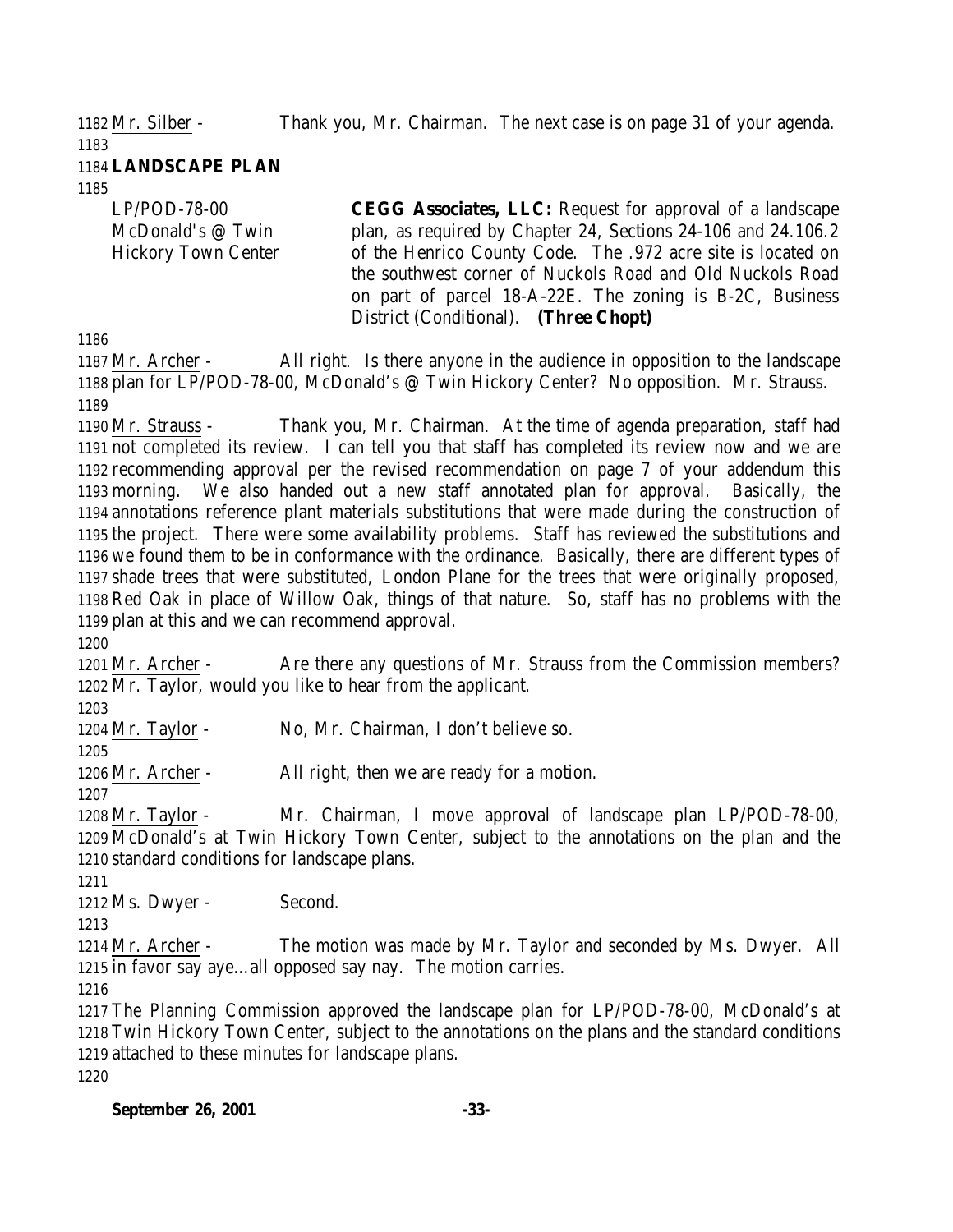#### **PLAN OF DEVELOPMENT**

POD-59-01 Miller's Neighborhood Market @ Town Center @ Twin Hickory - Nuckols Road

**Hankins & Anderson, Inc. for Retlaw 100 L.L.C. and Miller Oil Company, Inc.:** Request for approval of a plan of development, as required by Chapter 24, Section 24-106 of the Henrico County Code to construct a one-story, 3,200 3,300 square foot convenience store with fuel pumps and a one-story, 1,000 800 square foot car wash/storage building. The 1.67 acre site is located along the south line of Nuckols Road, approximately 250 feet west of Twin Hickory Road on part of parcel 18-A-22E. The zoning is B-2C, Business District (Conditional). County water and sewer. **(Three Chopt)**

 Mr. Archer - Is there anyone in the audience in opposition to POD-59-01, Miller's Neighborhood Market @ Town Center? No opposition. Mr. Wilhite. 

 Mr. Wilhite - Mr. Chairman, you have just been handed some revised architectural plans. Also on page 1 of your addendum there is a revised recommendation for staff approval. Also the caption has been changed. The building size is increased slighting from 3,200 to 3,300 square feet. However, the car wash building has been reduced from 1,000 square feet down to 800, which is the maximum allowed for a freestanding car wash in this zoning district. The revised architectural plans were submitted based on staff's comments. The changes that have been made is the addition of pilasters on the car wash and convenience store buildings to match those that already exist in the shopping center. Standing metal seam parapets have been added on the car wash and the convenience store to mirror the design originally shown on the gas station gas pump canopies. Also there was a requirement to change the location of the entrance doors to satisfy building code requirements. The revised plan has also been annotated to change the canopy columns to brick and also brick to be added to the convenience store and the car wash as well. All of the interior and colors would match those that are existing in other buildings in this shopping center. And the applicant is in agreement with those added annotations. I do have a color rendering available of the buildings if you care to see in color what is being proposed. Staff recommends approval of the revised plan. 

1244 Mr. Archer - Are there questions for Mr. Wilhite from the Commission? Mr. Taylor - Mr. Chairman, I would like to see the color elevation, if I might. Mr. Archer - All right. Mr. Wilhite. Mr. Taylor - Mr. Wilhite, on the color elevation we've got the Millers medallion has that been on the plan? There is one crossed off. Is it eliminated or included? Mr. Wilhite - The applicant will have to answer that questions. Signs are not a part of this approval. They do require separate sign permits. 1255 Mr. Taylor - So, we really can't approve that particular detail?

**September 26, 2001 -34-**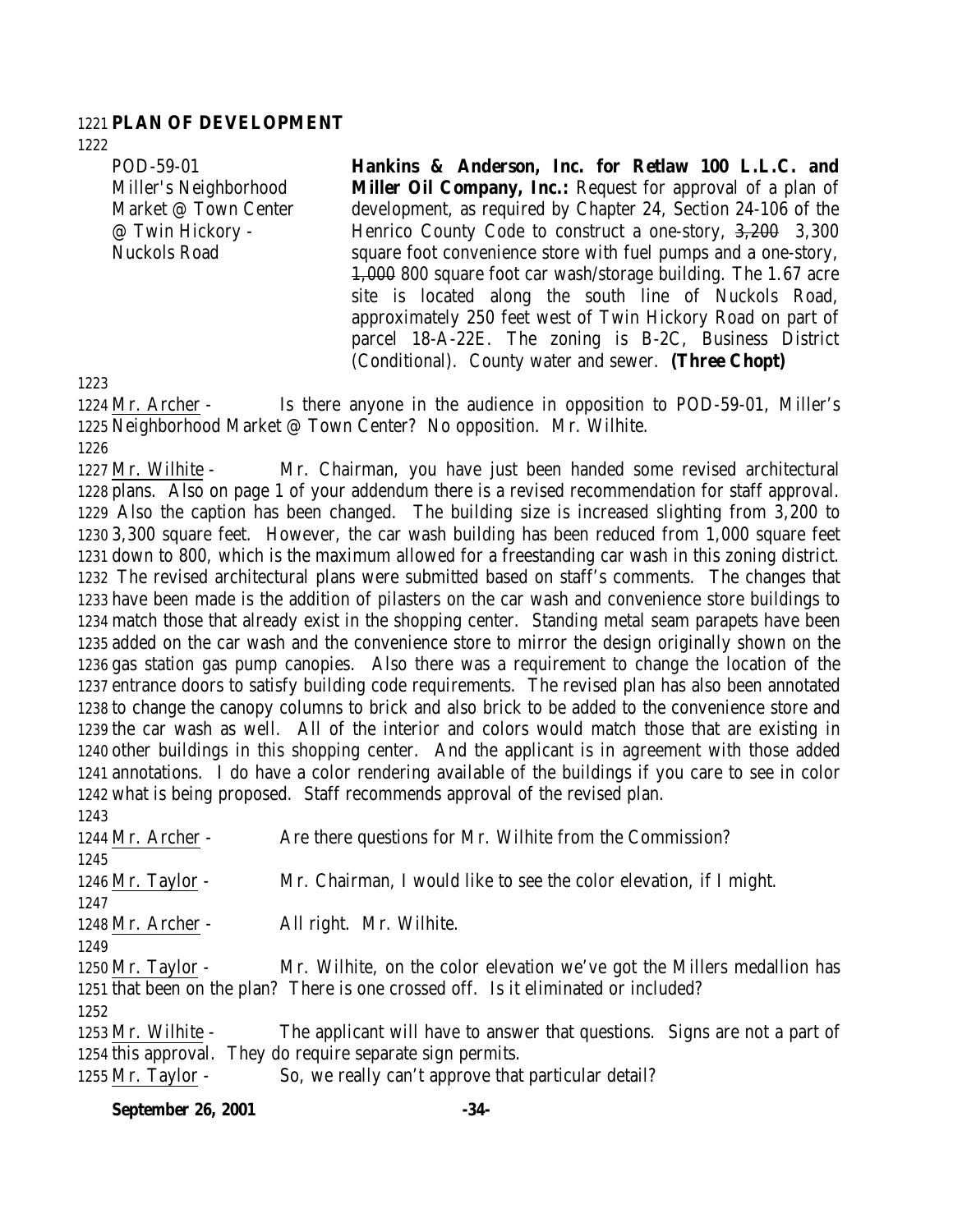Mr. Wilhite - No, that's being crossed off the plans, the sign itself. Mr. Taylor - But, on the colored plan it just showed up. Our approval would not extend to the color plan. 1262 Mr. Wilhite - No, it does not. 1264 Mr. Taylor - And do we have to waive the time limits for this? 1266 Mr. Wilhite - No, sir. 1268 Mr. Taylor - Okay. 1270 Ms. Dwyer - Mr. Wilhite, your annotations say recommend brick as opposed to changing it definitely to brick. Mr. Wilhite - The revised plans that I received had split-face block on there. It was discussed with the applicant yesterday and they did agree to change to brick. Mr. Archer - All right are there any further questions from the Commission? Do we need to hear from the applicant, Mr. Taylor? 1279 Mr. Taylor - No, I don't think so. Mr. Archer - All right. Mr. Taylor - I'm ready to make a motion to approve POD-59-01, Miller's Neighborhood Market @ Town Center, subject to the standard conditions for developments of this type, Nos. 9 and 11 amended and additional conditions Nos. 23 through 30 and the annotations on the plans. Mr. Vanarsdall - Second. Mr. Archer - The motion was made by Mr. Taylor and seconded by Mr. Vanarsdall. All in favor say aye…all opposed say nay. The motion carries. Mr. Vanarsdall - Mr. Taylor, if I were you I would note the plans of September 21. Anyway, it's in there now. Mr. Archer - We will just have the motion show that the plan accepted on September 21, 2001. Mr. Taylor - Would you like for me to remake the motion? Mr. Archer - You can, okay.

**September 26, 2001 -35-**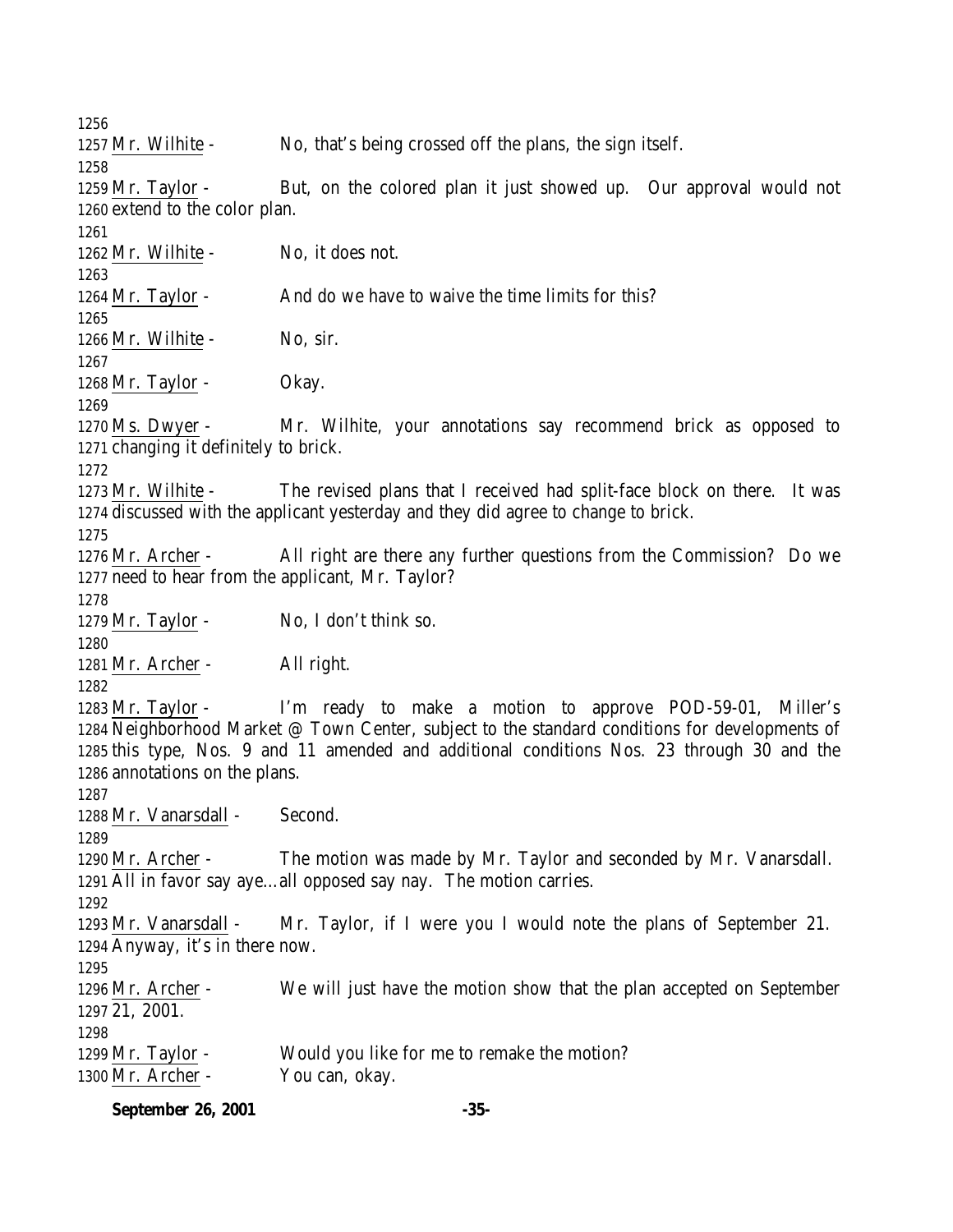Mr. Taylor - Mr. Chairman, I'll move approval of POD-59-01, Millers Neighborhood Market @ Town Center at Twin Hickory, subject to the standard conditions for developments of this type, Nos. 9 and 11 amended and additional conditions Nos. 23 through 30 and the plans amended September 24, 2001.

Mr. Vanarsdall - Second.

 Mr. Archer - The motion was made by Mr. Taylor and seconded by Mr. Vanarsdall. All in favor say aye…all opposed say nay. The motion carries.

 The Planning Commission approved POD-59-01, Miller's Neighborhood Market @ Town Center f@ Twin Hickory – Nuckols Road, subject to the standard conditions attached to these minutes, the annotations on the plans and the following additional conditions.

- 9. **AMENDED** A detailed landscaping plan shall be submitted to the Planning Office for review and Planning Commission approval prior to the issuance of any occupancy permits.
- 11. **AMENDED** Prior to the installation of the site lighting equipment, a plan including depictions of light spread and intensity diagrams, and fixture and specifications and mounting height details shall be submitted for Planning Office review and Planning Commission approval.
- 23. The easements for drainage and utilities as shown on approved plans shall be granted to the County in a form acceptable to the County Attorney prior to any occupancy permits being issued. The easement plats and any other required information shall be submitted to the County Real Property Agent at least sixty (60) days prior to requesting occupancy permits.
- 24. The developer shall provide fire hydrants as required by the Department of Public Utilities and Division of Fire.
- 25. Outside storage shall not be permitted.
- 26. The proffers approved as a part of zoning case C-19C-94, C-56C-94, C-49C-96 and C-68C-99 shall be incorporated in this approval.
- 27. Deviations from County standards for pavement, curb or curb and gutter design shall be approved by the County Engineer prior to final approval of the construction plans by the Department of Public Works.
- 28. Insurance Services Office (ISO) calculations must be included with the plans and approved by the Department of Public Utilities prior to the issuance of a building permit.
- 29. The ground area covered by all the buildings shall not exceed in the aggregate 25 percent of the total site area.
- 30. No merchandise shall be displayed or stored outside of the building(s) or on sidewalk(s).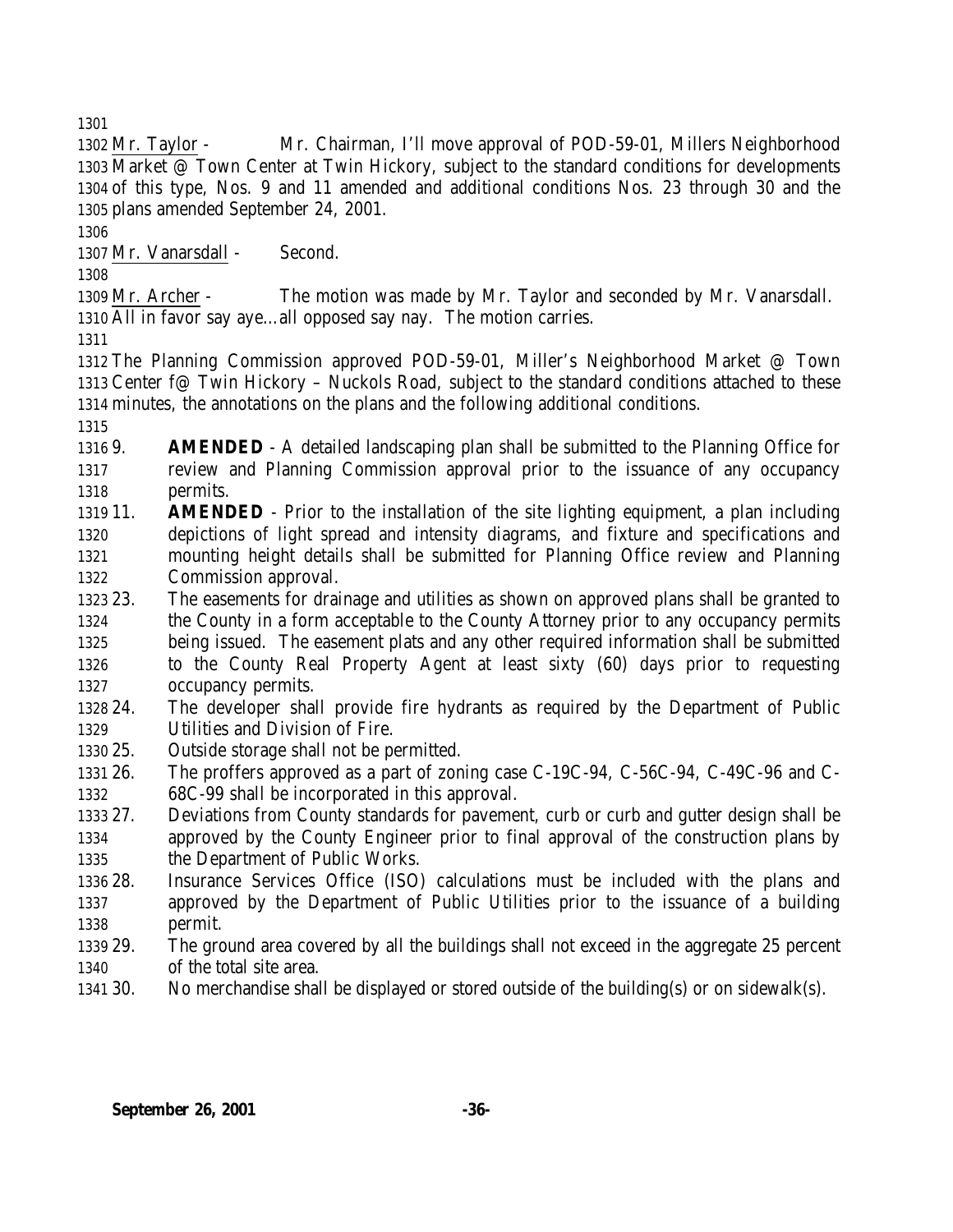Laurel Woods (September 2001 Plan) **Youngblood, Tyler & Associates, P. C. for Thomas L. Browning and Wachovia Bank, N.A., Executor under the Estate of Charles H. Cline:** The 3.05 acre site is located on the south side of Sunrise Road approximately 300 feet west of Pump Road on parcels 56-A-32 and 56-A-34. The zoning is R-3AC, One-Family Residence District (Conditional). County water and sewer. **(Three Chopt) 9 Lots**

 Mr. Archer - Is there anyone in the audience in opposition to subdivision Laurel Woods (September 2001 Plan)? No opposition. Mr. Strauss. Mr. Strauss - Thank you, Mr. Chairman. At the time of the agenda preparation, the staff could not recommend approval because the minimum lot size for this district is 9,500 square feet, so we requested a revised plan prior to this meeting. The applicant provided us with that plan. We distributed that new plan with your addendum this morning. In addition, we have revised recommendations on page 8 of your addendum. With that, staff can now recommend approval of this "revised" staff plan dated September 26, 2001. I'll be glad to answer any questions you may have. I see that Mr. Youngblood is also here. 1356 Mr. Archer - Are there any questions of Mr. Strauss by the Commission? Mr. Taylor - Mr. Chairman, I have one question. This is the revised plan that we have in front of us? Mr. Strauss - It should say "revised" staff plan on the right edge. The original plan that came out with your packet said staff plan. This says "revised" staff plan. Mr. Silber - Mr. Strauss, mine just says staff plan. It doesn't say revised. So, Mr. Strauss there is a revised plan with the addendum. Mr. Strauss - With the addendum this morning. It was just distributed this morning. Mr. Silber - An addition to the additional conditions. Mr. Strauss - The original packet had the old staff plan. Ms. Dwyer - So, the difference is they didn't lose any lots. 

 Mr. Strauss - No, it's in lot area. They adjusted the street location slightly. The deficiencies were a couple of 100 square feet per lot. It was easily remedied.

 Mr. Archer - Are there any further questions on Laurel Woods? Mr. Taylor, would you like to hear from the applicant?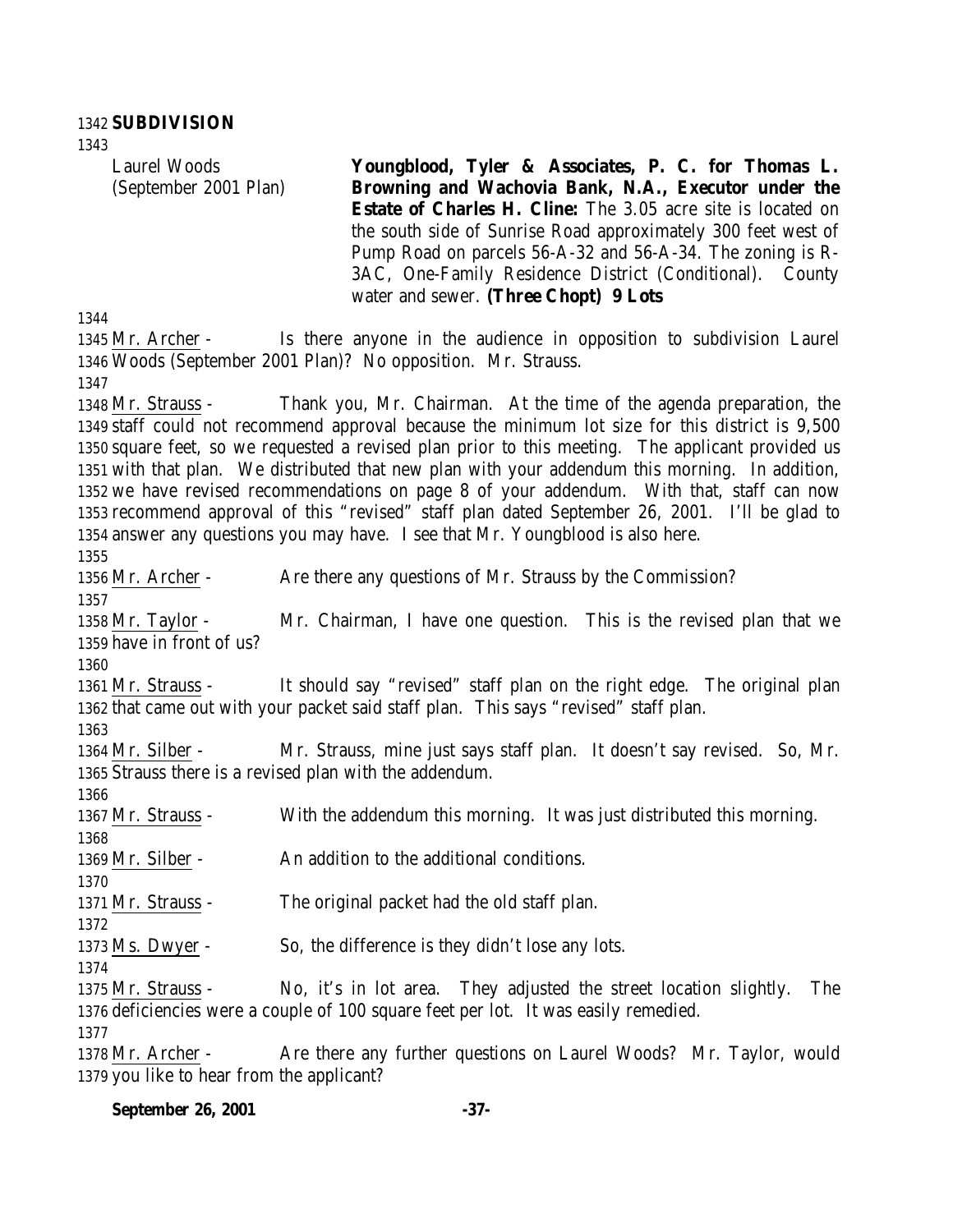Mr. Taylor - No, I don't think so. I think we can move without it. I think the changes on the plan dated yesterday were just sort of administrative detail. I'm in favor of the overall project. Do I have to waive the time limit on this? Mr. Strauss - No. The plan came in last week. Mr. Taylor - Mr. Chairman, I move approval of Laurel Woods (September 2001 Plan) subject to the standard conditions for subdivisions served by public utilities, additional conditions Nos. 12 through 14 and the revised staff plan dated September 26, 2001. 1390 Ms. Dwyer - Second. Mr. Archer - The motion was made by Mr. Taylor and seconded by Ms. Dwyer. All in favor say aye…all opposed say nay. The motion carries. The Planning Commission granted conditional approval to subdivision Laurel Woods (September 2001 Plan) subject to the annotations on the revised staff plan, the standard conditions for subdivisions served by public utilities and the following additional conditions. 12. The detailed plant list and specifications for the landscaping to be provided within the 10- foot-wide planting strip easement along Sunrise Road shall be submitted to the Planning Office for review and approval prior to recordation of the plat. 13. Any necessary offsite drainage easements must be obtained prior to approval of the construction plan by the Department of Public Works. 14. The proffers approved as part of zoning cases C-32C-92 and C-43C-01 shall be incorporated in this approval. Mr. Silber - Mr. Chairman and members of the Commission, you can tell this agenda was prepared by Planners. It's now 10:03 a.m. and we are just now into the beginning of the ten o'clock agenda. Ms. Dwyer - But, that's never happened before though, Randy. Mr. Silber - It always happens, Ms. Dwyer. I believe what we may want to do at this point is go back to the expedited items. Mr. Wilhite. Mr. Wilhite - Mr. Secretary, I've been aware of a deferral on the ten o'clock agenda. It just came to our attention. Mr. Archer - All right. Go ahead, Mr. Wilhite.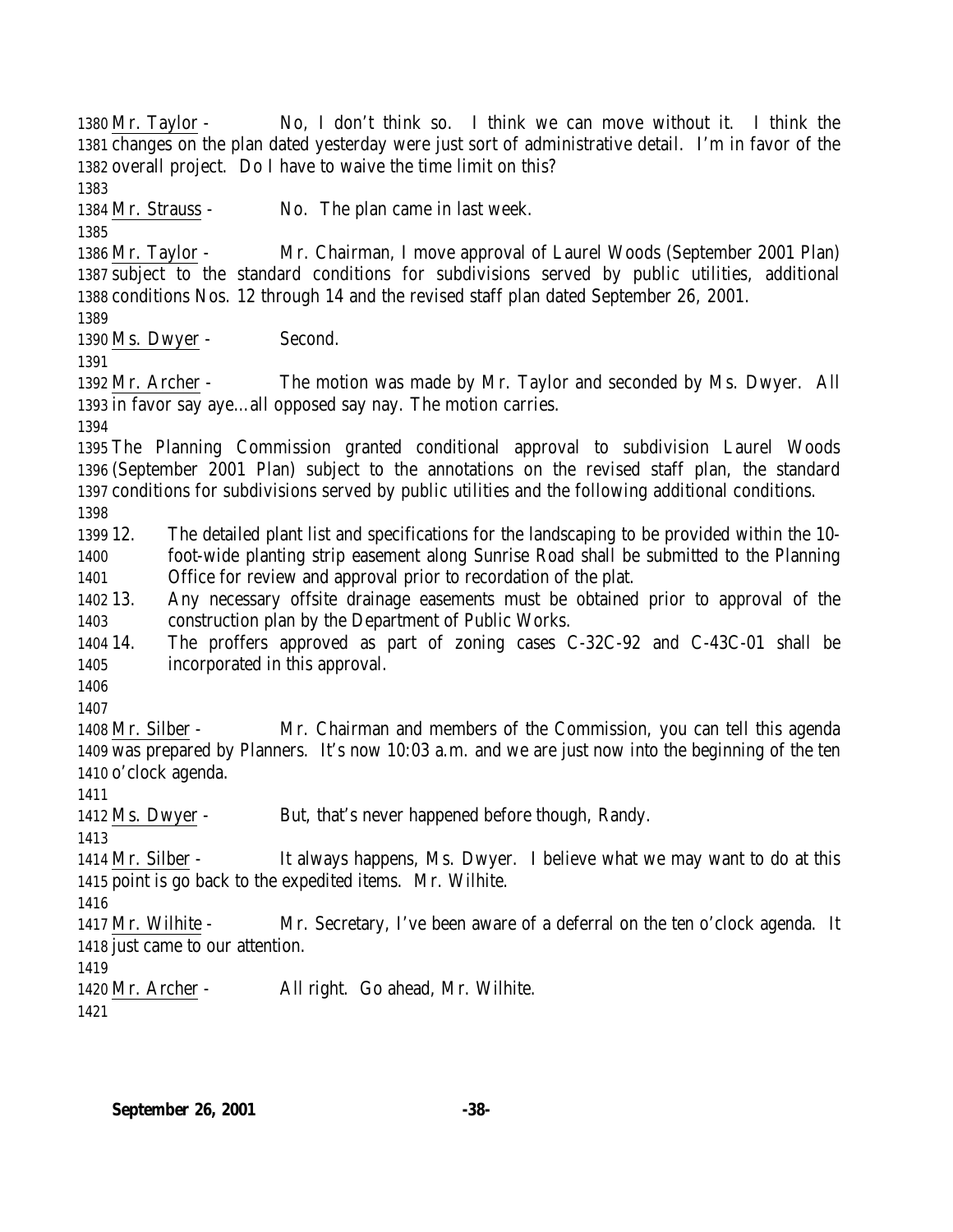#### 1422 **PLAN OF DEVELOPMENT**

POD-57-01

1423

1424

1427

1430

1433

1435

1438

1441

The Virginia Diocesan Center at Roslyn - Phase 1 and Master Plan - River Road **Virginia Diocese:** Request for approval of a plan of development, as required by Chapter 24, Section 24-106 of the Henrico County Code to construct a two-story, 14,313 square foot dining hall, a two-story, 5,489 square foot community center, three, two-story guest residences totaling 4,950 square feet and a master plan for future development in an existing church education and conference center. The 97.35 acre site is located along the south line of River Road approximately 1,300 feet east of Parham Road on parcel 125-A-25. The zoning is R-1, One-Family Residence District. County water and sewer. **(Tuckahoe)** 1425 Mr. Wilhite - The applicant is requesting deferral for 30 days so that will be the 1426 October 24, 2001, meeting. 1428 Mr. Archer - Okay. Is there anyone in the audience in opposition to this deferral for 1429 POD-57-01, The Virginia Diocesan Center at Roslyn? No opposition. Ms. Dwyer. 1431 Ms. Dwyer - Mr. Chairman, I move the deferral of POD-57-01, The Virginia 1432 Diocesan Center at Roslyn, to our October 24, 2001, meeting, at the applicant's request. 1434 Mr. Vanarsdall - Second. 1436 Mr. Archer - The motion was made by Ms. Dwyer and seconded by Mr. Vanarsdall. 1437 All in favor say aye…all opposed say nay. The motion carries. 1439 At the request of the applicant, the Planning Commission deferred POD-57-01, The Virginia 1440 Diocesan Center at Roslyn – Phase 1 and Master Plan, to its October 24, 2001, meeting. 1442 Mr. Silber - Mr. Wilhite, would you like to review the items on the ten o'clock 1443 expedited agenda? 1445 Mr. Wilhite - Yes, sir. The first item is on page 40 of your agenda.

**Draper Aden Associates for Memorial Trustees of the**

1446

1444

1447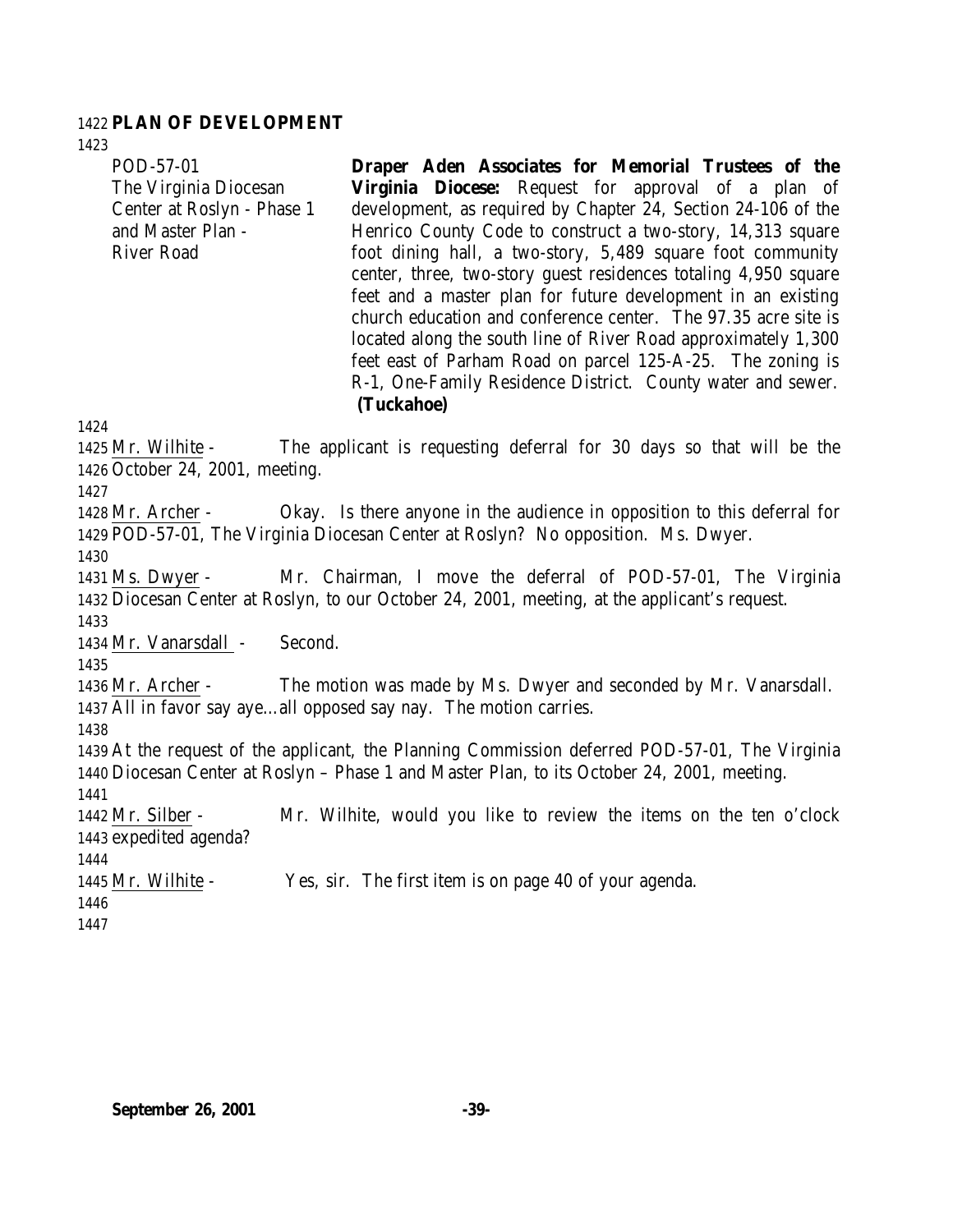# **PLAN OF DEVELOPMENT**

| 1449<br>POD-58-01<br>Primrose School at Twin<br><b>Hickory Twin Hickory at</b><br><b>Lake Drive</b>                                                                                                                                                                                                       | Interplan LLC for HHHunt Corporation and Primrose<br><b>School Franchising Company: Request for approval of a plan</b><br>of development, as required by Chapter 24, Section 24-106 of<br>the Henrico County Code to construct a 9,769 square foot day<br>care facility. The 2.213 acre site is located on the northeast<br>corner of Twin Hickory Lake Drive and proposed Hickory<br>Bend Drive on parcel 27-A-4. The zoning is O-1C, Office<br>District (Conditional). County water and sewer.<br>(Three Chopt) |  |
|-----------------------------------------------------------------------------------------------------------------------------------------------------------------------------------------------------------------------------------------------------------------------------------------------------------|-------------------------------------------------------------------------------------------------------------------------------------------------------------------------------------------------------------------------------------------------------------------------------------------------------------------------------------------------------------------------------------------------------------------------------------------------------------------------------------------------------------------|--|
| 1450<br>1451 Mr. Wilhite -                                                                                                                                                                                                                                                                                | There is an addendum on page 9. It has a revised caption and also a                                                                                                                                                                                                                                                                                                                                                                                                                                               |  |
| 1453                                                                                                                                                                                                                                                                                                      | 1452 revised plan being submitted. Staff recommends approval.                                                                                                                                                                                                                                                                                                                                                                                                                                                     |  |
|                                                                                                                                                                                                                                                                                                           | 1454 Mr. Archer - Is there anyone in the audience in opposition to POD-58-01, Primrose<br>1455 School at Twin Hickory? No opposition. Mr. Taylor.                                                                                                                                                                                                                                                                                                                                                                 |  |
| 1456<br>1457 Mr. Taylor -<br>1459 and the drawing dated<br>1460                                                                                                                                                                                                                                           | Mr. Chairman, I'll move approval of POD-58-01, Primrose School at<br>1458 Twin Hickory, on the expedited agenda with the standard conditions, annotations on the plan                                                                                                                                                                                                                                                                                                                                             |  |
| 1461 Mr. Silber -                                                                                                                                                                                                                                                                                         | Mr. Wilhite, can you inform us what the addendum is?                                                                                                                                                                                                                                                                                                                                                                                                                                                              |  |
| 1462<br>1463 Mr. Wilhite -<br>1466 Lake Drive.                                                                                                                                                                                                                                                            | There is a revised caption, a revised plan, the name has been changed<br>1464 from Primrose School Twin Hickory to Primrose School at Twin Hickory at Lake Drive. The<br>1465 plan was revised to reflect new parking layout and to provide better buffer along Twin Hickory                                                                                                                                                                                                                                      |  |
| 1467<br>1468 Mr. Silber -                                                                                                                                                                                                                                                                                 | Thank you.                                                                                                                                                                                                                                                                                                                                                                                                                                                                                                        |  |
| 1469<br>1470 Mr. Archer -<br>1471                                                                                                                                                                                                                                                                         | All right. Could you complete your motion, Mr. Taylor?                                                                                                                                                                                                                                                                                                                                                                                                                                                            |  |
| Maybe I should make it over, Mr. Chairman. I'll move approval of<br>1472 Mr. Taylor -<br>1473 POD-58-01, Primrose School at Twin Hickory Lake Drive, subject to the standard conditions<br>1474 for developments of this type, the annotations on the plan and the plan dated September 26,<br>1475 2001. |                                                                                                                                                                                                                                                                                                                                                                                                                                                                                                                   |  |
| 1476<br>1477 Mr. Vanarsdall -<br>1478                                                                                                                                                                                                                                                                     | Did you say the conditions on the plan, Nos. 23 through 30?                                                                                                                                                                                                                                                                                                                                                                                                                                                       |  |
| 1479 Mr. Taylor -<br>1480                                                                                                                                                                                                                                                                                 | Yes.                                                                                                                                                                                                                                                                                                                                                                                                                                                                                                              |  |
| 1481 Mr. Vanarsdall -                                                                                                                                                                                                                                                                                     | Well, the addendum said something.                                                                                                                                                                                                                                                                                                                                                                                                                                                                                |  |
| 1482<br>1483 Ms. Dwyer -                                                                                                                                                                                                                                                                                  | Well there is a revised site plan.                                                                                                                                                                                                                                                                                                                                                                                                                                                                                |  |

**September 26, 2001 -40-**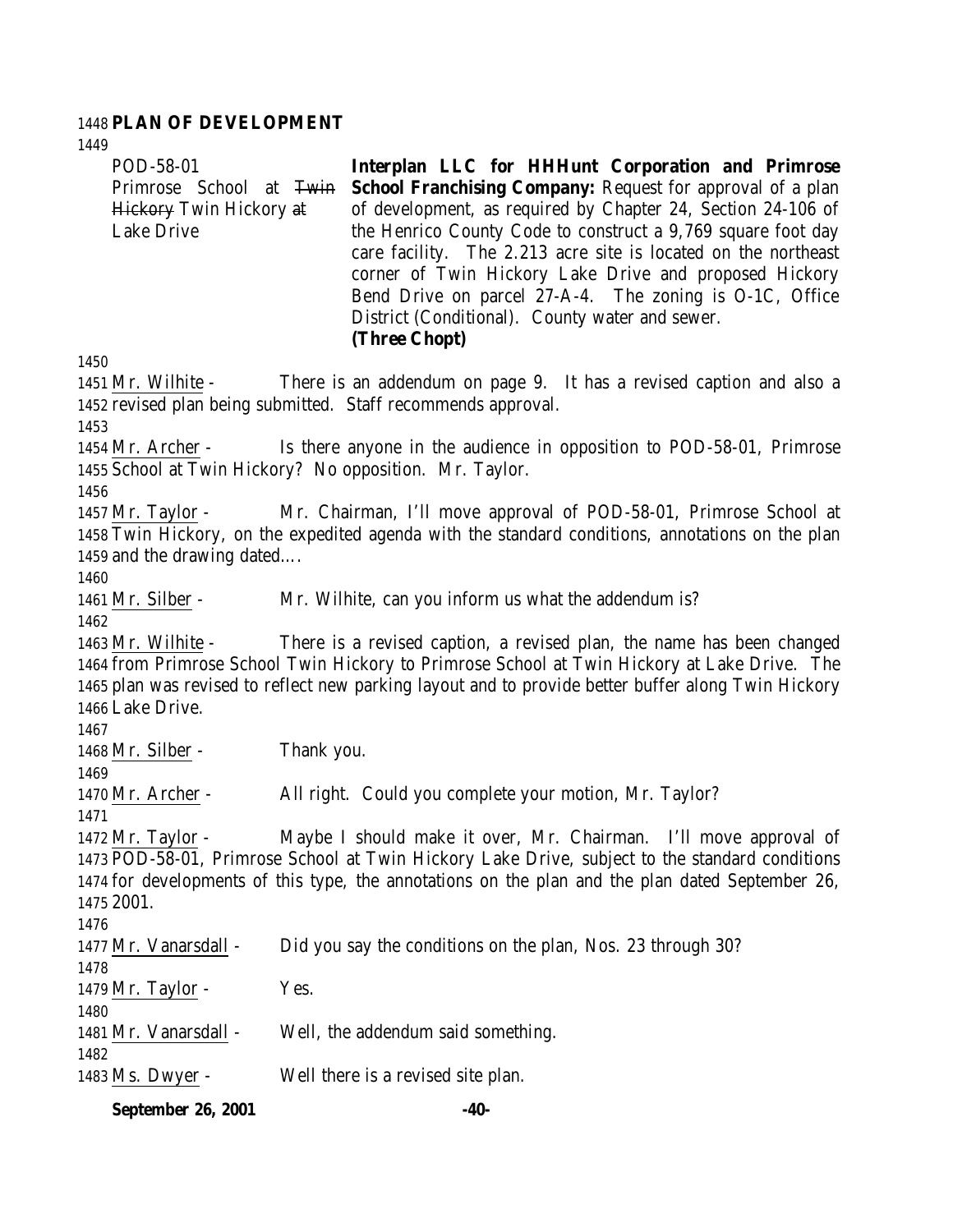Mr. Vanarsdall - I'll second.

 Mr. Archer - The motion was made by Mr. Taylor and seconded by Mr. Vanarsdall. All in favor say aye…all opposed say nay. The motion carries.

 The Planning Commission approved POD-58-01, Primrose School at Twin Hickory Lake Drive, subject to the standard conditions attached to these minutes for developments of this type, the annotations on the plans and the following additional conditions:

 23. The easements for drainage and utilities as shown on approved plans shall be granted to the County in a form acceptable to the County Attorney prior to any occupancy permits being issued. The easement plats and any other required information shall be submitted to the County Real Property Agent at least sixty (60) days prior to requesting occupancy permits.

 24. The developer shall provide fire hydrants as required by the Department of Public Utilities and Division of Fire.

 25. The proffers approved as a part of zoning case C-48C-98 shall be incorporated in this approval.

- 26. Any necessary off-site drainage and/or water and sewer easements must be obtained in a form acceptable to the County Attorney prior to final approval of the construction plans.
- 27. Deviations from County standards for pavement, curb or curb and gutter design shall be approved by the County Engineer prior to final approval of the construction plans by the Department of Public Works.
- 28. Insurance Services Office (ISO) calculations must be included with the plans and approved by the Department of Public Utilities prior to the issuance of a building permit.
- 29. Approval of the construction plans by the Department of Public Works does not establish the curb and gutter elevations along the Henrico County maintained right-of-way. The elevations will be set by Henrico County.
- 30. Evidence of a joint ingress/egress and maintenance agreement must be submitted to the Planning Office and approved prior to issuance of a certificate of occupancy for this development.
- 

# **PLAN OF DEVELOPMENT**

POD-62-01 Trinity United Methodist Church - Parking Expansion (POD-4-86 Revised)

**McKinney & Company and Williams, Mullen, Clarke & Dobbins for Trinity United Methodist Church:** Request for approval of a plan of development as required by Chapter 24, Section 24-106 of the Henrico County Code to expand an existing parking lot. The 5.39 acre site is located along the north line of Rock Creek Road approximately 350 feet east of Forest Avenue on parcels 101-15-I-8, 17, 18 and 101-A-35, 36 37 and 38. The zoning is R-3, One-Family Residence District. County water and sewer. **(Tuckahoe)**

**September 26, 2001 -41-**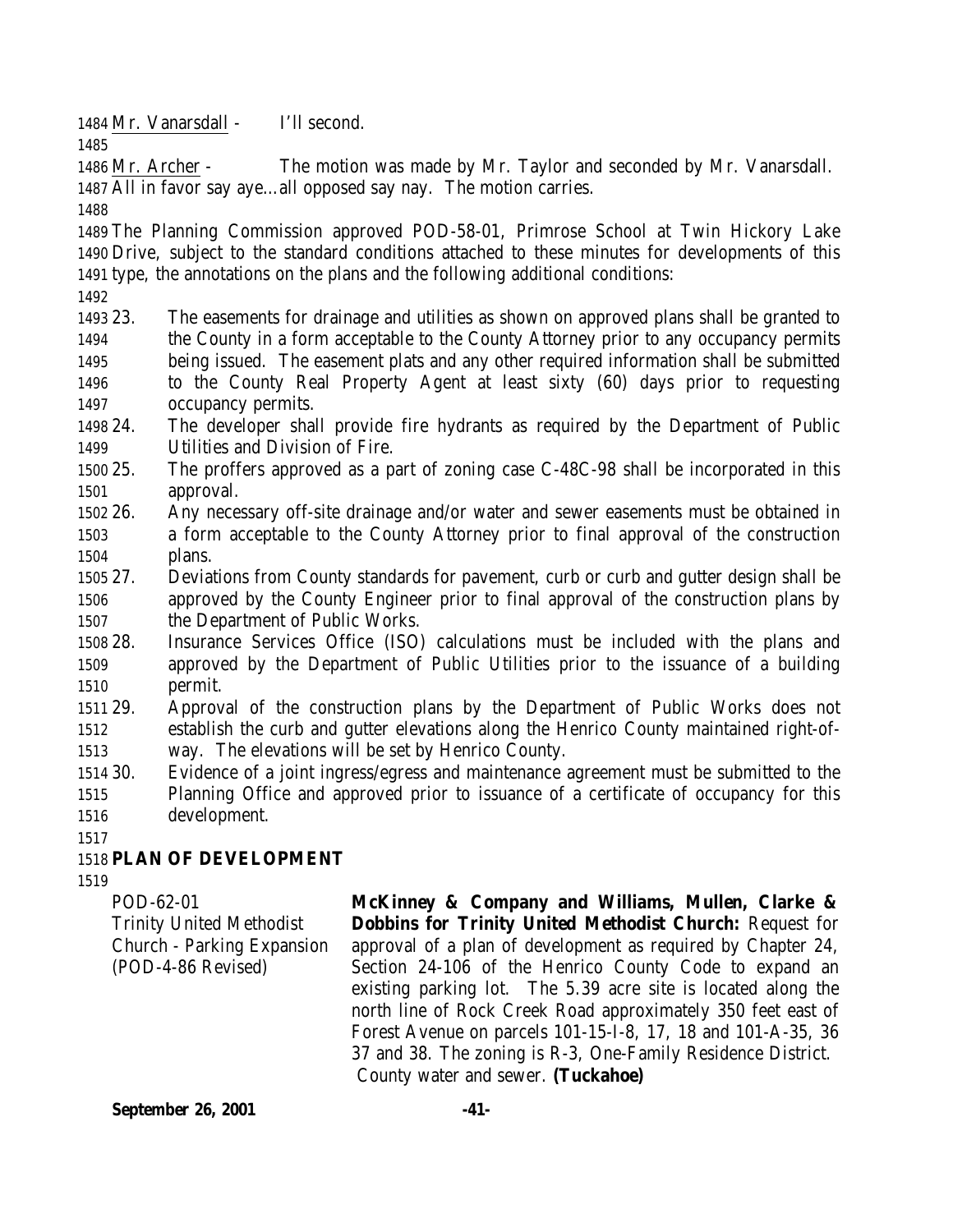Mr. Wilhite - On your addendum, there is an added condition. The condition reads: No. 32. As such time that the houses are to be demolished, the existing water and sewer service will be abandoned in accordance with the Department of Public Utilities standards. Mr. Archer - Is there anyone in the audience in opposition to POD-62-01, Trinity United Methodist Church? We do have opposition. Mr. Hamilton - I have questions, maybe opposition, depending on the answers. Mr. Archer - If the question is short enough maybe we can dispose of it. Sir, would you like to tell us what your question is? This is on the expedited agenda. We might be able to handle your question. Mr. Hamilton - Do you have a picture? Ms. Dwyer - Mr. Chairman, as you know this is a Tuckahoe case, which is my district, but I will remove myself from handling the case because Trinity United Methodist is my church. So, I'll be not participating in the discussion or be present for the discussion on the vote. Mr. Archer- All right, Ms. Dwyer. Mr. Silber - That will be so noted. Thank you. Mr. Archer - We will note your absence. Go ahead, sir. Mr. Hamilton - I assume people have pictures of the plan. Mr. Silber - Can we have your name please? Mr. Hamilton - My name is Scott Hamilton and I'm an adjacent resident to the proposed development. I have two real questions. The first one on the southern side, the Rock Creek Road side. I believe there is a setback currently planted 25 feet from Rock Creek Road itself. I wondered what the rules are saying that it has to be 25 versus 40 versus 2 versus whatever. I know that there had been some debate on what that dimension should be and I don't know the history. I would like to know the history of that? Mr. Archer - Mr. Secretary, can you help us out? Mr. Silber - Was your question relating to the Rock Creek side and the 25-foot setback? 1562 Mr. Hamilton - Yes. Mr. Silber - I may need clarification from the staff planner, but let me give it a shot. I

**September 26, 2001 -42-**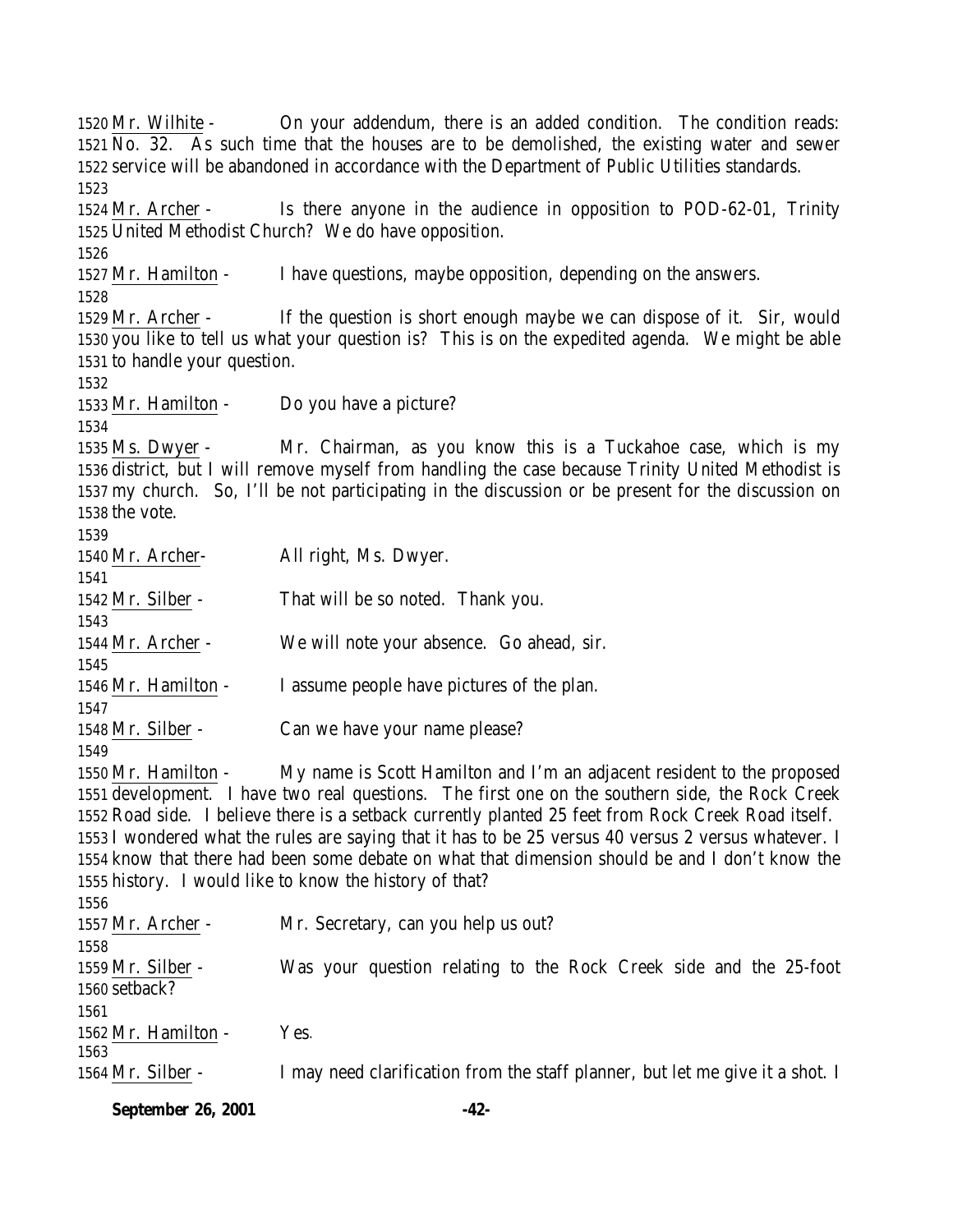believe that the 25-foot setback was a setback that was agreed upon based on the requirements of our reading of the ordinance. The technical requirements would probably be less than that, conservatively less than that. We have worked with the applicant and the applicant is willing to increase it to 25 feet. Staff believes that is more than adequate. We believe that it needs to be more than the minimum, so we have worked with the applicant to try to get up to 25 feet. Ms. Goggin, is there anything else that you can add to that?

 Ms. Goggin - I just wanted to add that the confusion may have been in my excitement of reviewing the plan. I thought at first there was a 40-foot setback but conversing with my supervisors, I was corrected and I was wrong on that. It's a 10-foot setback but the applicant agreed to 25.

 Mr. Hamilton - And that's a function of this being a side yard or a front yard or something?

Mr. Silber - That's correct.

 Mr. Hamilton - And it's determined that this is in fact a side yard?

Mr. Silber - Ms. Goggin.

1586 Ms. Goggin - It's a rear yard.

 Mr. Hamilton - Well, I guess I have some debate on what the definition of rear is, but I think it is a front yard. Most of the people go into the building from there, most of the people park from there. I'm not sure what the delineation is there. I do understand that, if it is in fact a rear, 25 is great versus 10. I just wanted a better understanding of what defines it as a rear yard.

Mr. Archer - Did that satisfy your question, sir, as to how we arrive at that?

 Mr. Hamilton - Yes, and it brings up another question. Why is this a rear yard? Why has this been defined as a rear yard?

 Ms. Goggin - I believe that, I don't have the ordinance right here in front of me, but the ordinance considers the shortest distance of a property along the street the front yard and for this property it would be Stuart Hall Road. And the ordinance furthers states that the property line farthest away from the front yard is the rear yard.

Mr. Hamilton - So, Stuart Hall is the front yard because of what?

 Ms. Goggin - Because that's the shortest property distance. It's the shortest street frontage as compared to Stuart Hall. If you compare Stuart Hall, Forest Avenue and Rock Creek, Stuart Hall has the least amount of road frontage and meets the technical definition of the County's Code of front yard.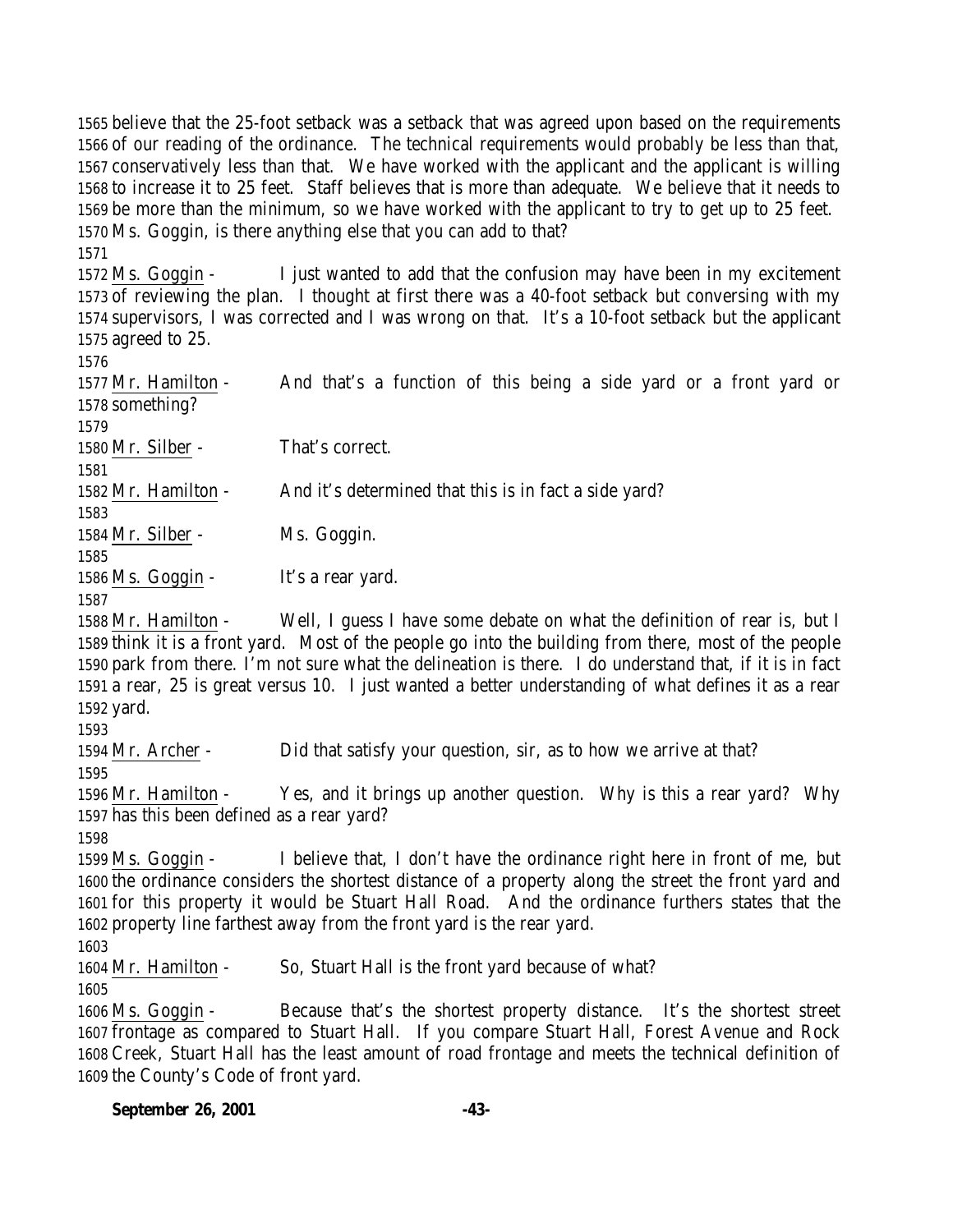Mr. Hamilton - Okay. My second point, there is a second driveway proposed…. 

 Mr. Silber - Sir, can we maybe, if I can interrupt for a minute, excuse me. I think maybe this is getting more involved than just answering a question. We were hoping to handle this on what we call the Expedited Agenda, which means that it could be handled in a quick fashion. If you do have questions, and there may be more input needed from the applicant and my staff, I would prefer that we just go on and hear this case. So, we'll give you a chance to address all your questions and if there is anybody else that wants to speak we would like to do that. But, unless you have one more quick question, I think I'd rather just have this heard. 

 Mr. Hamilton - I would like to ask another question, it's a quick question. Expedited doesn't mean…. It's on the agenda. The second driveway, right now, has been agreed upon to be put in. Right now, on Sundays, this parking development will not solve the parking problem such that there will still be people parking on Rock Creek Road. And when this second driveway is used, when people do park on both sides of the road, it is not wide enough for two cars to pass. This second driveway will increase volume and therefore, I think, cause danger to the increased volume of people coming now out of both driveways not just out of one. Keeping in mind its right off the end of a blind corner going west on Rock Creek Road. 

 Mr. Archer - Well, that's a little bit more than a quick question. I think it would probably be feasible to take this off the expedited agenda and we will hear it at the regular time that it falls on the agenda. We'll try to get the answer to your question at that point.

Mr. Hamilton - Okay.

 **THIS CASE WAS TAKEN OFF THE EXPEDITED AGENDA AND HEARD LATER DURING THE MEETING.**

 Mr. Archer - All right, Mr. Secretary, let's move on in our regular order. Mr. Silber - Mr. Wilhite, are we on page 45 of the Expedited Agenda? 1642 Mr. Wilhite - Yes. 

**PLAN OF DEVELOPMENT**

POD-64-01 St. Mary's Hospital Ortho/Rehab Building Addition (POD-60-93 Revised) **Balzer & Associates, Inc. for Bon Secours - St. Mary's Hospital of Richmond, Inc. and Woolfolk Medical Group:** Request for approval of a revised plan of development as required by Chapter 24, Section 24-106 of the Henrico County Code to construct a second story, 21,200 square foot addition to an existing ortho/rehab building. The 2.95 acre site is located at 5899 Bremo Road on parcels 114-A-3NA and 114-A-3N. The zoning is O-3C, Office District (Conditional). County water and sewer. **Brookland (Three Chopt)**

**September 26, 2001 -44-**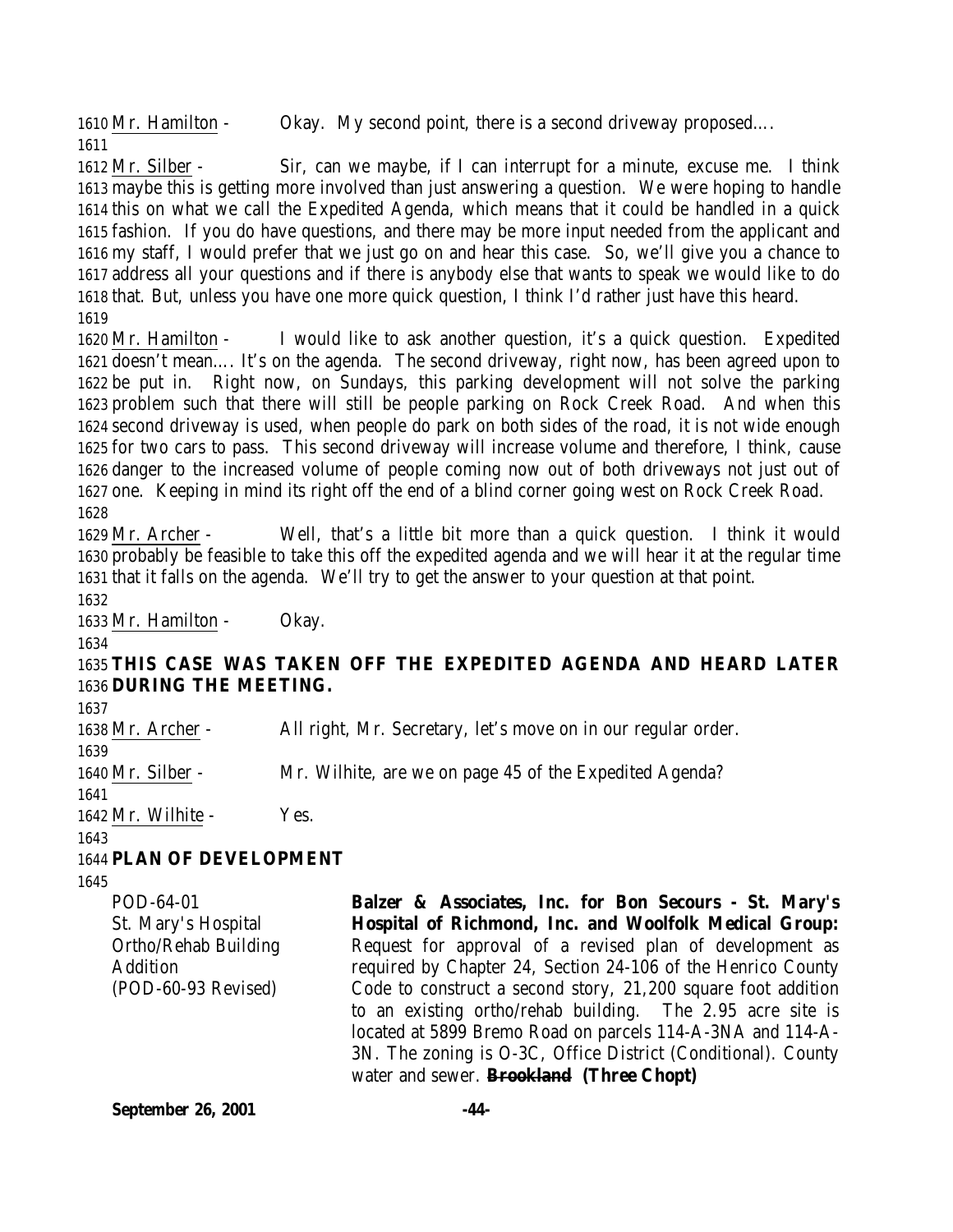Mr. Archer - Is there anyone in the audience in opposition to POD-64-01, St. Mary's Hospital Ortho/Rehab in the Brookland District? No opposition. Mr. Wilhite.

Mr. Wilhite - The staff recommends approval.

Mr. Archer - Mr. Vanarsdall.

Mr. Taylor - I think that should be Mr. Taylor, Mr. Chairman.

Mr. Vanarsdall - The agenda has Brookland and the case had Three Chopt.

Mr. Archer - I'm sorry. Mr. Taylor.

 Mr. Taylor - Mr. Chairman, I'll move for approval of POD-64-01, St. Mary's Hospital Ortho/Rehab Building Addition, subject to the annotations on the plans, the standard conditions for developments of this type and additional conditions Nos. 23 through 27.

Mr. Vanarsdall - Second.

 Mr. Archer - The motion was made by Mr. Taylor and seconded by Mr. Vanarsdall. All in favor say aye…all opposed say nay. The motion carries.

 The Planning Commission approved POD-64-01, St. Mary's Hospital Ortho/Rehab Building Addition (POD-60-93 Revised) subject to the standard conditions attached to these minutes for development of this type, the annotations on the plan and the following additional conditions: 

 23. The developer shall provide fire hydrants as required by the Department of Public Utilities and Division of Fire.

 24. The proffers approved as a part of zoning case C-19C-93 shall be incorporated in this approval.

 25. Any necessary off-site drainage and/or water and sewer easements must be obtained in a form acceptable to the County Attorney prior to final approval of the construction plans.

 26. An updated Master Plan including any proposed building additions, parking expansions, future acquisitions and the number of parking spaces for each parking lot 1681 shall be submitted prior to construction plan approval.

 27. A Traffic/Pedestrian plan shall be submitted and approved by the Traffic Engineer prior to construction plan approval.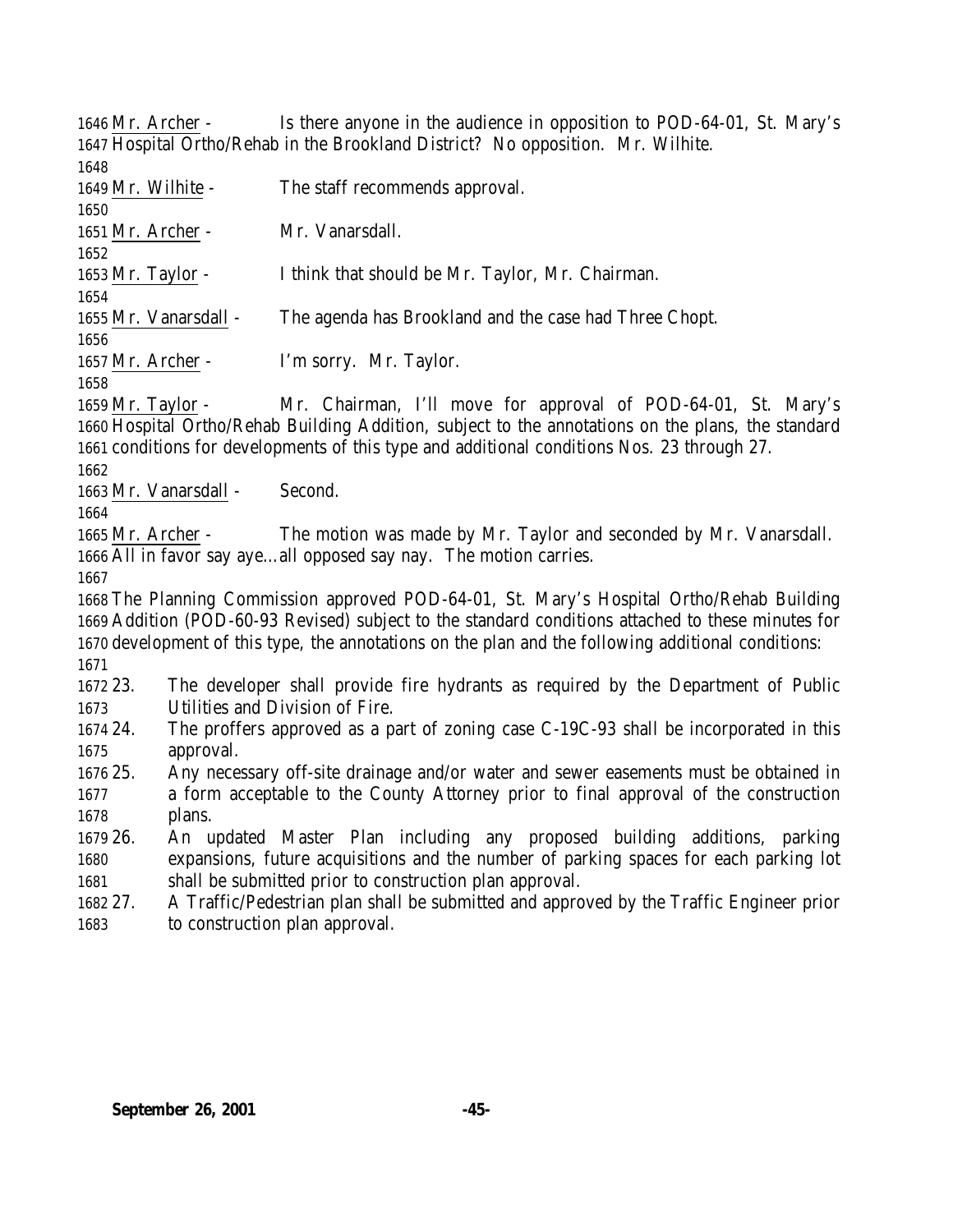## **PLAN OF DEVELOPMENT**

POD-66-01 9001 Brook Road Mini Storage - Storage Lot Addition (POD-86-95 Revised)

**Foster & Miller, P.C. for 9001 Brook Road Mini Storage Associates, L.C.:** Request for approval of a revised plan of development as required by Chapter 24, Section 24-106 of the Henrico County Code to construct an automobile, truck, recreational vehicle and boat storage facility. The 1.039 acre site is located approximately 210 feet north of intersection of Telegraph Road and Mountain Road extended on parcel 53-A-24. The zoning is B-3C, Business District (Conditional) **(Fairfield)**

 Mr. Archer - Is there anyone in the audience in opposition to POD-66-01, 9001 Brook Road Mini Storage? No opposition. I move approval of POD-66-01, Brook Road Mini Storage, and we are going to add No. 9 amended and the additional conditions Nos. 23 through 31.

Mr. Vanarsdall - Second.

 Mr. Archer - The motion was made by Mr. Archer and seconded by Mr. Vanarsdall. All in favor say aye…all opposed say nay. The motion carries.

 The Planning Commission approved POD-66-01, 9001 Brook Road Mini Storage – Storage Lot Addition (POD-86-95 Revised), subject to the standard conditions attached to the minutes, the annotations on the plans and the following additional conditions:

 9. **AMENDED** - A detailed landscaping plan shall be submitted to the Planning Office for review and Planning Commission approval prior to the issuance of any occupancy permits.

 23. The right-of-way for widening of Telegraph Road as shown on approved plans shall be dedicated to the County prior to any occupancy permits being issued. The right-of-way dedication plat and any other required information shall be submitted to the County Real Property Agent at least sixty (60) days prior to requesting occupancy permits.

 24. The easements for drainage and utilities as shown on approved plans shall be granted to the County in a form acceptable to the County Attorney prior to any occupancy permits being issued. The easement plats and any other required information shall be submitted to the County Real Property Agent at least sixty (60) days prior to requesting occupancy permits.

 25. The developer shall provide fire hydrants as required by the Department of Public Utilities and Division of Fire.

26. All repair work shall be conducted entirely within the enclosed building.

 27. The proffers approved as a part of zoning case C-31C-01 shall be incorporated in this approval.

 28. Any necessary off-site drainage and/or water and sewer easements must be obtained in a form acceptable to the County Attorney prior to final approval of the construction

## **September 26, 2001 -46-**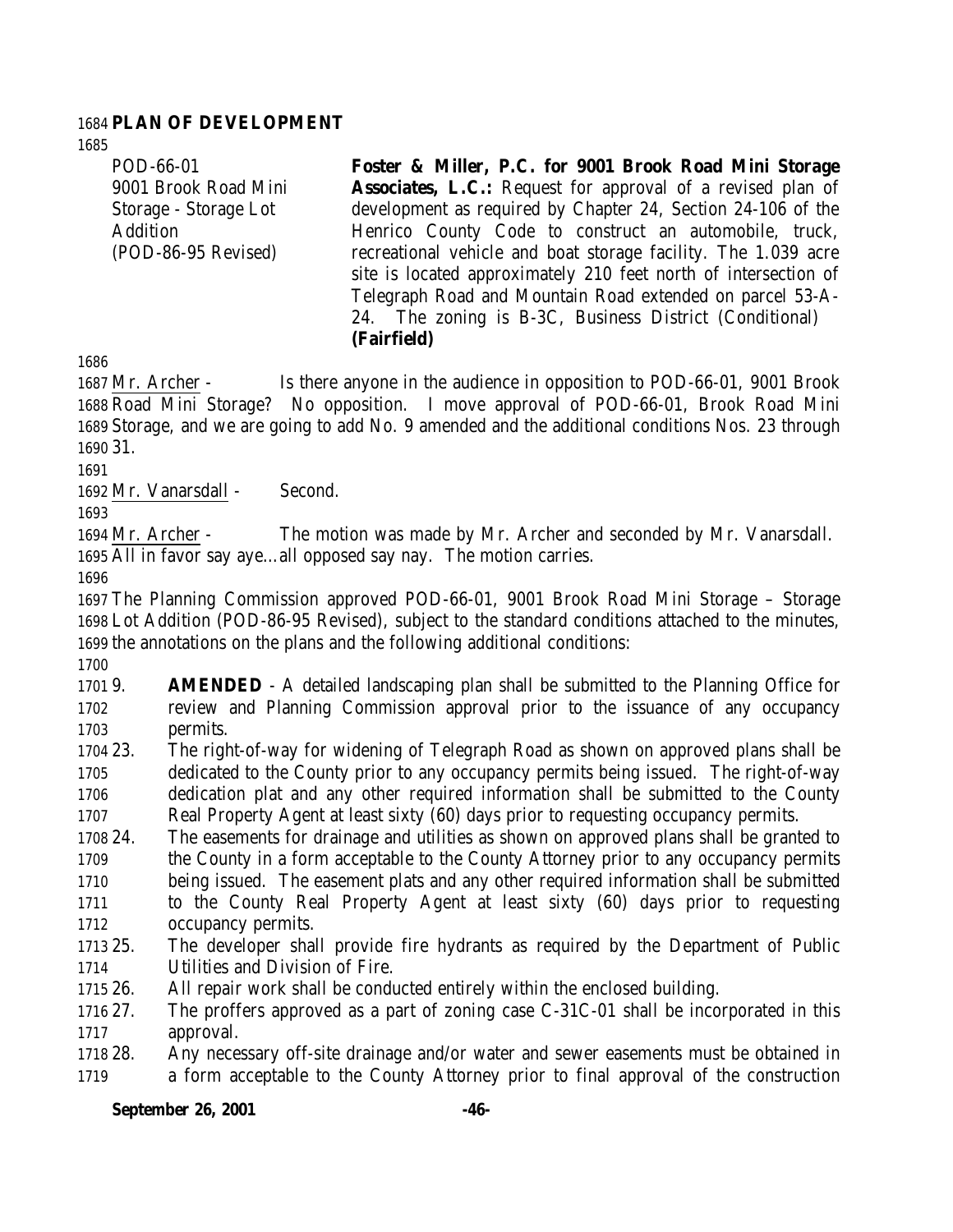plans.

 29. Deviations from County standards for pavement, curb or curb and gutter design shall be approved by the County Engineer prior to final approval of the construction plans by the Department of Public Works.

 30. Insurance Services Office (ISO) calculations must be included with the plans and approved by the Department of Public Utilities prior to the issuance of a building permit.

 31. Approval of the construction plans by the Department of Public Works does not establish the curb and gutter elevations along the Henrico County maintained right-of-way. The elevations will be set by Henrico County.

# **PLAN OF DEVELOPMENT**

POD-68-01 Andover Hills, Section B Mayland Drive **Foster & Miller, P. C. For WTC, L.L.C.:** Request for approval of a plan of development as required by Chapter 24, Section 24-106 of the Henrico County Code to construct 60 zero lot line dwellings. The 17.92 acre site is located on the south line of Mayland Drive extended and Meadow View Road extended on parcels 58-3-C4 thru 10, 58-3-D-1 thru 7, 58-3-F-1 thru 5 and part 58-2A-3A& 4B, 58-3-E-6 thru 11. The zoning is R-5AC, General Residence District (Conditional). County water and sewer. **(Three Chopt)**

 Mr. Wilhite - There is an added condition on page 11 of your addendum for this case. Staff can recommend approval.

 Mr. Archer - Is there anyone in the audience in opposition to POD-68-01, Andover Hills, Section B? No opposition. Mr. Taylor.

 Mr. Taylor - Mr. Chairman, I'll move approval of POD-68-01, Andover Hills, Section B on Mayland Drive, subject to the annotations on the plans, the standard conditions for developments of this type and additional conditions Nos. 23 through 36 and No. 37 listed on the addendum.

Mr. Vanarsdall - Second.

 Mr. Archer - The motion was made by Mr. Taylor and seconded by Mr. Vanarsdall. All in favor way aye…all opposed say nay. The motion carries.

 The Planning Commission approved POD-68-01, Andover Hills, Section B, Mayland Drive, subject to the standard conditions attached to these minutes for developments of this type, the annotations on the plans and the following additional conditions.

 23. Roof edge ornamental features that extend over the zero lot line, and which are permitted by Section 24-95(i)(1), must be authorized in the covenants.

## **September 26, 2001 -47-**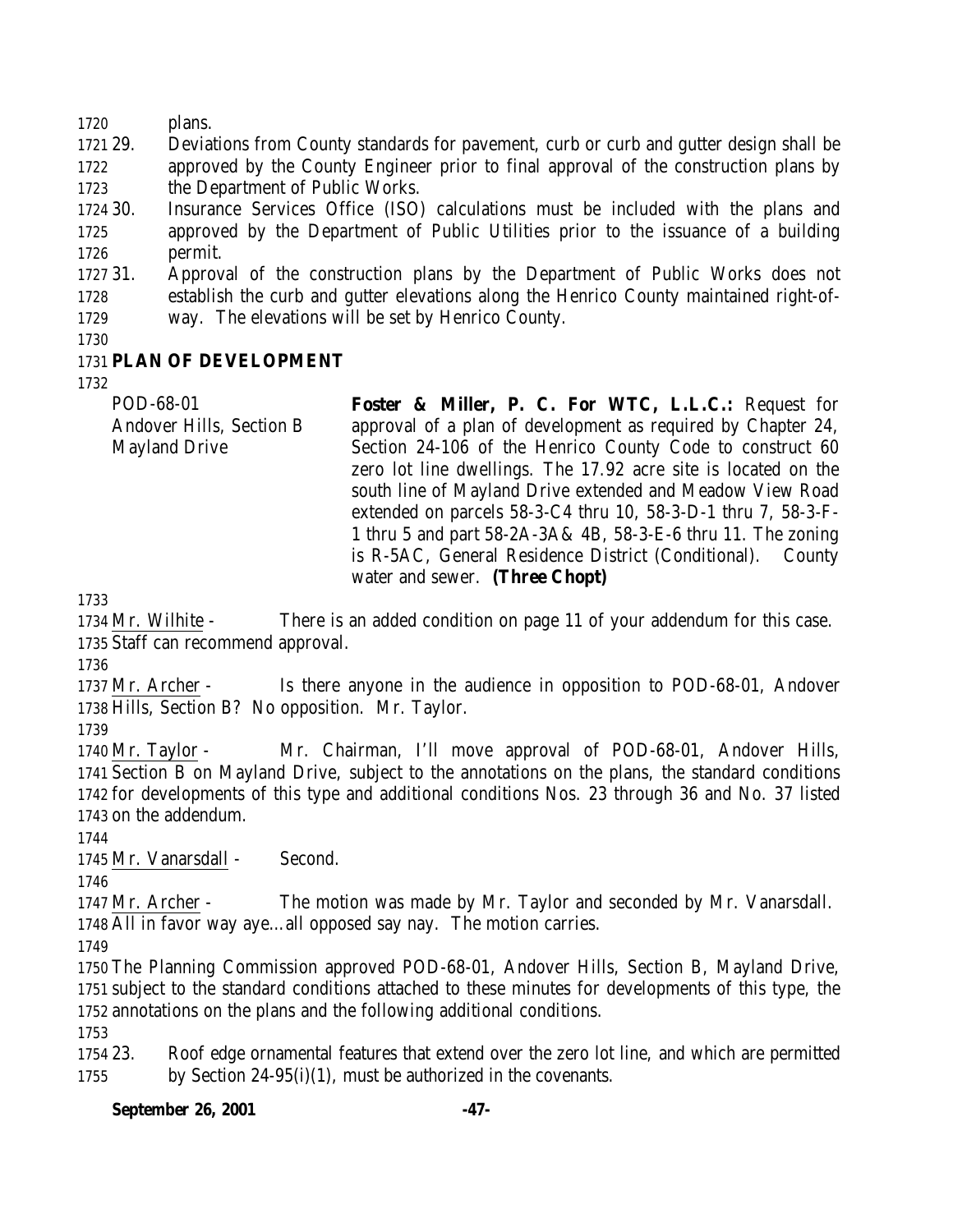24. Eight-foot easements for construction, drainage, and maintenance access for abutting lots shall be provided and shown on the POD plans.

 25. Building permit request for individual dwellings shall each include two (2) copies of a layout plan sheet as approved with the plan of development. The developer may utilize alternate building types providing that each may be located within the building footprint 1761 shown on the approved plan. Any deviation in building footprint or infrastructure shall require submission and approval of an administrative site plan.

 26. Architectural plans for this development must meet the standards of the April 24, 1995, Planning memo of Zero Lot Line Development Standards. The standard memo addresses the building relationship to the zero lot line and include: minimum percentage of wall on the zero lot line, number, size and location of window and door openings in first and second floors and height and setbacks for fences abutting decks.

 27. The subdivision plat for Andover Hills, Section B shall be recorded before any building permits are issued.

 28. The easements for drainage and utilities as shown on approved plans shall be granted to the County in a form acceptable to the County Attorney prior to any occupancy permits being issued. The easement plats and any other required information shall be submitted to the County Real Property Agent at least sixty (60) days prior to requesting occupancy permits.

 29. The limits and elevations of the 100-year frequency flood shall be conspicuously noted on the plan "Limits of 100 Year Floodplain." In addition, the delineated 100-year floodplain must be labeled "Variable Width Drainage and Utility Easement." The easement shall be granted to the County prior to the issuance of any occupancy permits.

 30. The required building setback shall be measured from the proposed right-of-way line and the parking shall be located behind the proposed right-of-way line.

 31. The developer shall provide fire hydrants as required by the Department of Public Utilities and Division of Fire.

 32. A 20-foot planting strip to preclude ingress or egress along the south line of Mayland Avenue shall be shown on the approved plans. The details shall be included with the required landscape plans for review and approval.

 33. The proffers approved as a part of zoning case C-14C-01 shall be incorporated in this approval.

 34. Any necessary off-site drainage and/or water and sewer easements must be obtained in a form acceptable to the County Attorney prior to final approval of the construction plans.

 35. Deviations from County standards for pavement, curb or curb and gutter design shall be approved by the County Engineer prior to final approval of the construction plans by the Department of Public Works.

 36. Approval of the construction plans by the Department of Public Works does not establish the curb and gutter elevations along the Henrico County maintained right-of-way. The elevations will be set by Henrico County.

 37. Prior to the recordation of Andover Hills Section B, the applicant shall provide evidence of the vacation of all streets, lot lines, easements, building lines and temporary turnarounds associated with Section A (exhibit dated April 9, 2001). A 20- foot-wide sanitary sewer easement located in the right-of-way of Richmond Road would

**September 26, 2001 -48-**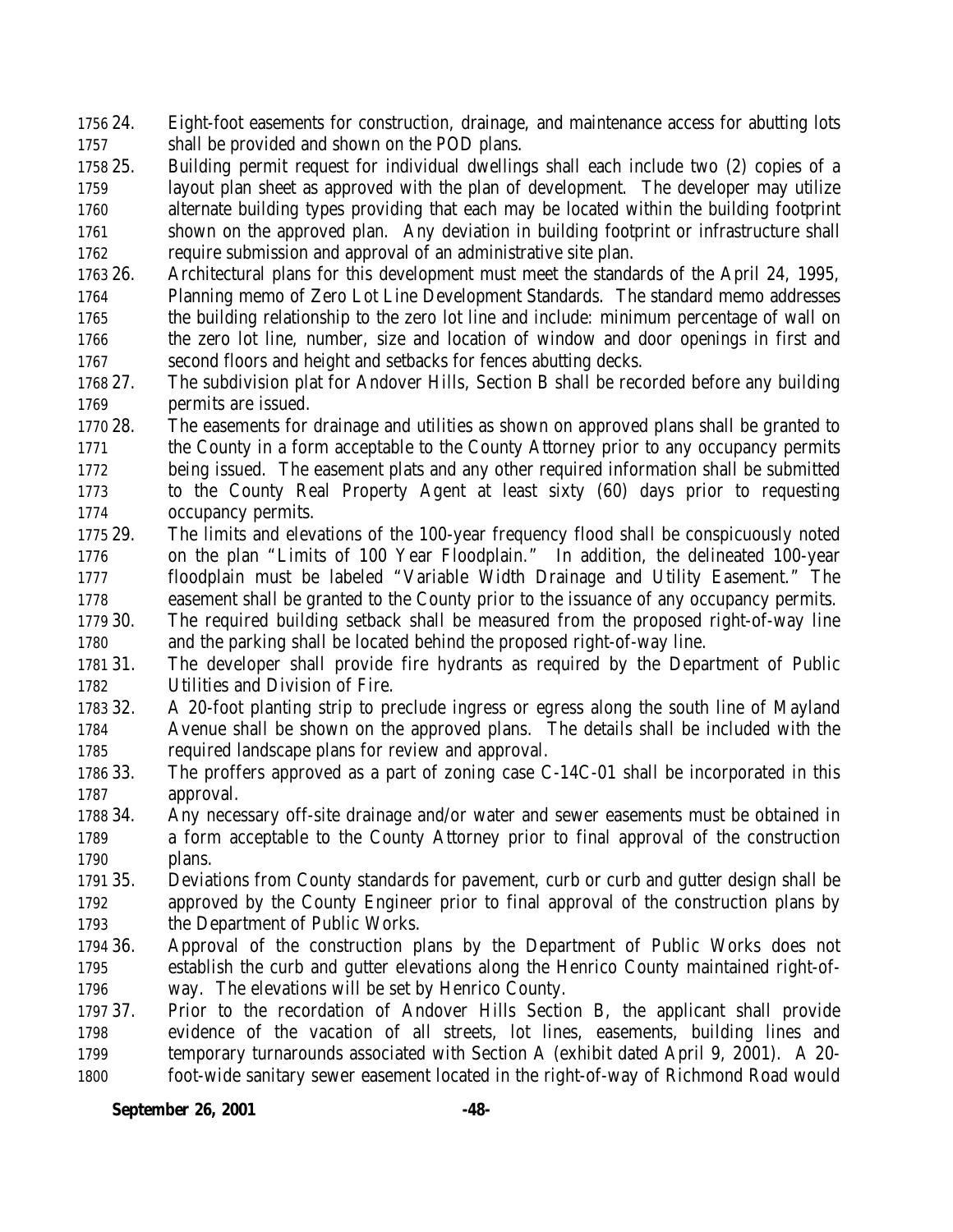be retained.

#### 

# **PLAN OF DEVELOPMENT**

| Chapter 24, Section 24-106 of the Henrico County Code to<br>Williamsburg and Whiteside<br>Roads<br>construct a one and two-story, 15,078 square foot medical<br>The 2.307 acre site is located at 5501<br>office building.<br>Whiteside Road on part of parcel 165-A-27. The zoning is O-<br>2C, Office District (Conditional). County water and sewer.<br>(Varina)<br>1805 |  |
|-----------------------------------------------------------------------------------------------------------------------------------------------------------------------------------------------------------------------------------------------------------------------------------------------------------------------------------------------------------------------------|--|
|                                                                                                                                                                                                                                                                                                                                                                             |  |
| 1806 Mr. Wilhite -<br>This is the last case on the expedited agenda. Staff recommends<br>1807 approval.<br>1808                                                                                                                                                                                                                                                             |  |
| Is there opposition to this case POD-71-01, Stanovick Dental Office?<br>1809 Mr. Archer -                                                                                                                                                                                                                                                                                   |  |
| 1810 Are you in opposition, sir, or do you have a question?                                                                                                                                                                                                                                                                                                                 |  |
| 1811                                                                                                                                                                                                                                                                                                                                                                        |  |
| 1812 Mr. Carraway - Well, I have a question. My residence is right adjacent to this                                                                                                                                                                                                                                                                                         |  |
| 1813 commercial building, and my question is what kind of buffer is going to be between this                                                                                                                                                                                                                                                                                |  |
| 1814 building and my property?                                                                                                                                                                                                                                                                                                                                              |  |
| 1815                                                                                                                                                                                                                                                                                                                                                                        |  |
| Mr. Strauss, can you answer that for us please?<br>1816 Mr. Silber -                                                                                                                                                                                                                                                                                                        |  |
| 1817                                                                                                                                                                                                                                                                                                                                                                        |  |
| 1818 Mr. Strauss -<br>Sure.                                                                                                                                                                                                                                                                                                                                                 |  |
| 1819                                                                                                                                                                                                                                                                                                                                                                        |  |
| Sir, did you give your name, I didn't hear it?<br>1820 Mr. Archer -                                                                                                                                                                                                                                                                                                         |  |
| 1821                                                                                                                                                                                                                                                                                                                                                                        |  |
| 1822 Mr. Carraway -<br>Robert Carraway.                                                                                                                                                                                                                                                                                                                                     |  |
| 1823                                                                                                                                                                                                                                                                                                                                                                        |  |
| 1824 Mr. Archer -<br>Thank you, sir.                                                                                                                                                                                                                                                                                                                                        |  |
| 1825                                                                                                                                                                                                                                                                                                                                                                        |  |
| There is a proffered buffer and it probably appears on the plan but I<br>1826 Mr. Strauss -                                                                                                                                                                                                                                                                                 |  |
| 1827 don't have the plan right here in front of me at the moment. This was worked out at the                                                                                                                                                                                                                                                                                |  |
| 1828 rezoning. There is a proffered buffer at the back of that site that's to be landscaped. It does                                                                                                                                                                                                                                                                        |  |
| 1829 allow for a small intrusion of a courtyard area that's shown on the plan. Randy, if you have                                                                                                                                                                                                                                                                           |  |
| 1830 the dimensions, I don't have the plan in front of me at the moment?                                                                                                                                                                                                                                                                                                    |  |
| 1831                                                                                                                                                                                                                                                                                                                                                                        |  |
| Twenty feet.<br>1832 Mr. Silber -                                                                                                                                                                                                                                                                                                                                           |  |
| 1833                                                                                                                                                                                                                                                                                                                                                                        |  |
| It's 20 feet.<br>1834 Mr. Strauss -                                                                                                                                                                                                                                                                                                                                         |  |
| 1835                                                                                                                                                                                                                                                                                                                                                                        |  |
| I thought that's what it was but I wasn't sure. But I just want to know if<br>1836 Mr. Carraway -<br>1837 there are going to be trees there or a fence?                                                                                                                                                                                                                     |  |

**September 26, 2001 -49-**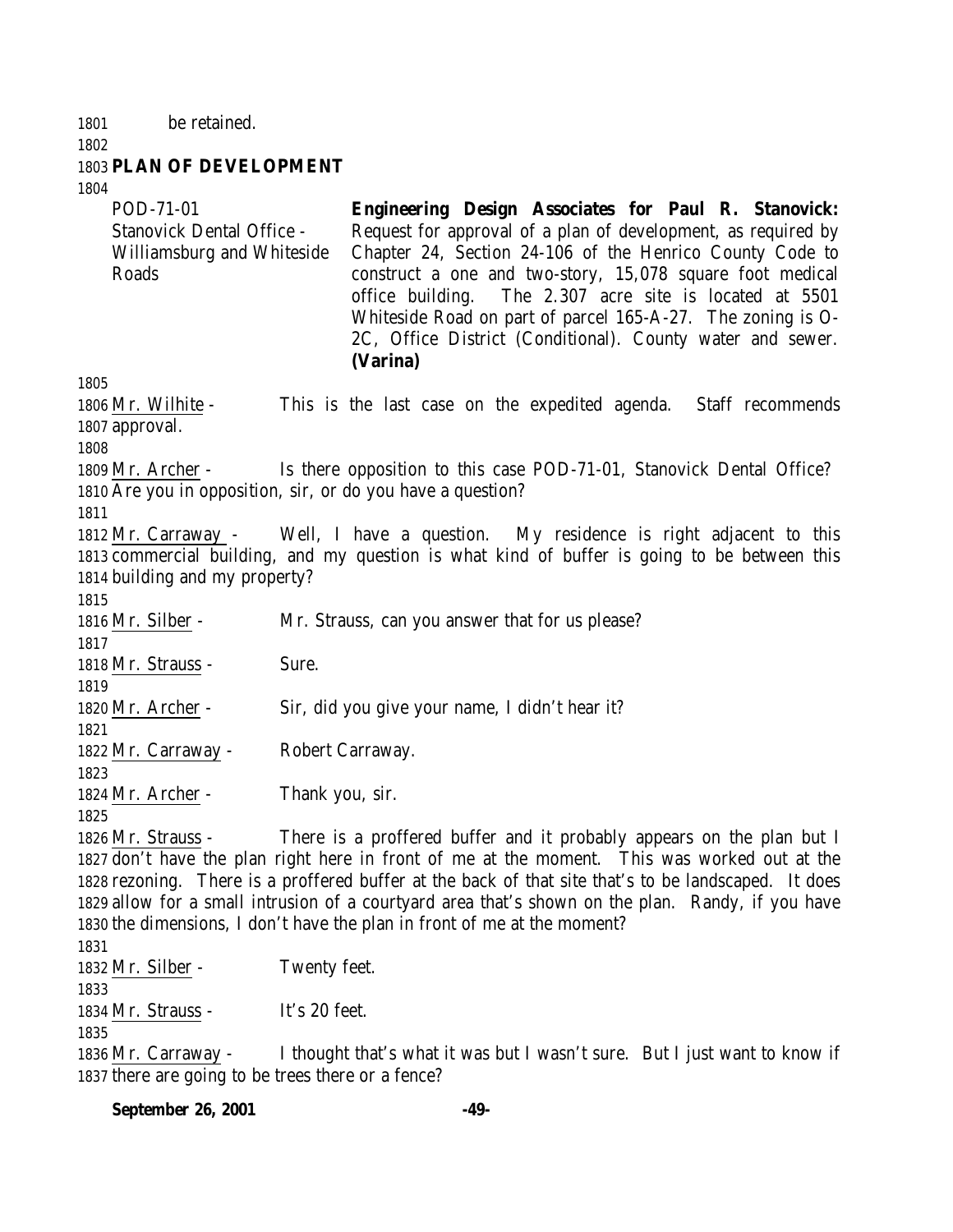Mr. Strauss - There will be saved trees and proposed landscaping. It will be reviewed with the landscape plan at a later date.

 Mr. Carraway - Okay. Thank you. That was my question. Thank you. Mr. Jernigan - Mr. Carraway, is that all right with you? Mr. Carraway - Yes, sir. Mr. Archer - All right. I guess we can keep this one on the expedited agenda. Mr. Jernigan. Mr. Jernigan - Mr. Chairman, I would like to make a motion to approve POD-71-01, Stanovick Dental Office, subject to the annotations on the plans, the standard conditions for developments of this type and additional conditions Nos. 23 through 28. 1854 Mr. Vanarsdall - Second. Mr. Archer - The motion was made by Mr. Jernigan and seconded by Mr. Vanarsdall. All in favor of the motion say aye…all opposed say nay. The motion carries. The Planning Commission approved POD-71-01, Stanovick Dental Office – Williamsburg and Whiteside Roads, subject to the standard conditions attached to these minutes for developments of this type, the annotations on the plans and the following additional conditions: 23. The easements for drainage and utilities as shown on approved plans shall be granted to the County in a form acceptable to the County Attorney prior to any occupancy permits being issued. The easement plats and any other required information shall be submitted to the County Real Property Agent at least sixty (60) days prior to requesting occupancy permits. 24. The required building setback shall be measured from the proposed right-of-way line and the parking shall be located behind the proposed right-of-way line. 25. The developer shall provide fire hydrants as required by the Department of Public Utilities and Division of Fire. 26. The proffers approved as a part of zoning case C-36C-01 shall be incorporated in this approval. 27. Any necessary off-site drainage and/or water and sewer easements must be obtained in a form acceptable to the County Attorney prior to final approval of the construction plans. 28. Insurance Services Office (ISO) calculations must be included with the plans and approved by the Department of Public Utilities prior to the issuance of a building permit. Mr. Archer - That completes the expedited agenda for ten o'clock.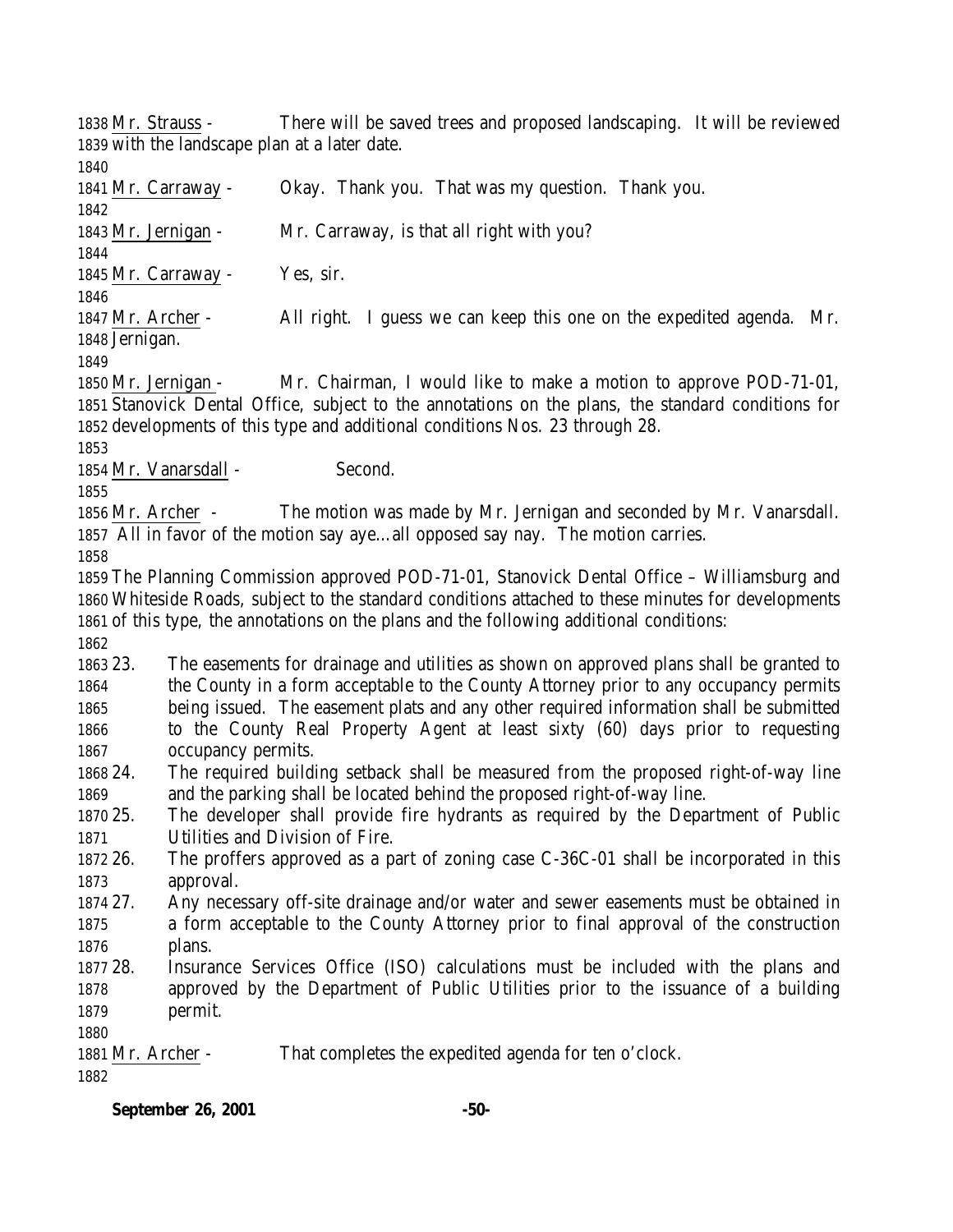Mr. Wilhite - Yes, sir. We are not aware of anymore cases on the expedited agenda. 

 Mr. Archer - All right. Then by popular demand, the Commission will take a 10- minute recess.

# **AT THIS TIME THE COMMISSION TOOK A TEN-MINUTE BREAK AND THEN RESUMED WITH THE MEETING.**

 Mr. Archer - The Commission will come back to order. Mr. Secretary, I believe we are going to try to put POD-62-01 back up front.

 Mr. Silber - Mr. Chairman, members of the Commission, there has been a request to move POD-62-01, Trinity United Methodist Church, back on the expedited agenda. We just finished on the expedited agenda. We have not yet gone back into the agenda. If the Commission wishes, we could consider Trinity under expedited. I think in order to do that we need to make sure that there are no further questions or opposition from the neighborhood. 

 Mr. Archer - Is there any opposition from the neighborhood on POD-62-01, Trinity United Methodist Church – Parking Expansion?

 Ms. Dwyer - Mr. Chairman, the statement that I made earlier regarding abstaining and not participating apply at this time as well.

Mr. Archer - All right, Ms. Goggin.

 Ms. Goggin - Basically, staff recommends approval of the plan subject to the annotations on the plans, the standard conditions for developments of this type and the following additional conditions. We have Nos. 9 and 11 amended, conditions Nos. 23 and 24, Nos. 26 through 31, condition No. 32 on the addendum and I would like, for the record, state that there is an agreement between the church and the neighborhood as to development items that will be considered, and we will address at construction plan and POD review.

 Mr. Archer - Ms. Goggin, there's a resolution that is basically an agreement between the church and The Rock Creek Road Homeowners. I don't know if all of the Commissioners have a copy of this or not, I just think perhaps they should see it.

 Ms. Goggin - I don't believe that you all have it, but it's a private agreement between the church and the neighborhood. The County can't enforce it but we will definitely….

 Mr. Archer - I understand, but we just wanted to make sure that it was mentioned that it is a part of the record. There are seven conditions that have been outlined on here and I will read you the topics of each one. Phasing, Restrictive Covenants, Access, Conditions of the Plan of Development, Lighting and Landscape Plan, A Rock Creek Road Waiver, Rental Properties and Integration in POD/Recordation. And, again, those are not enforceable by the County but it is an agreement, in principle, between the church and the Rock Creek Road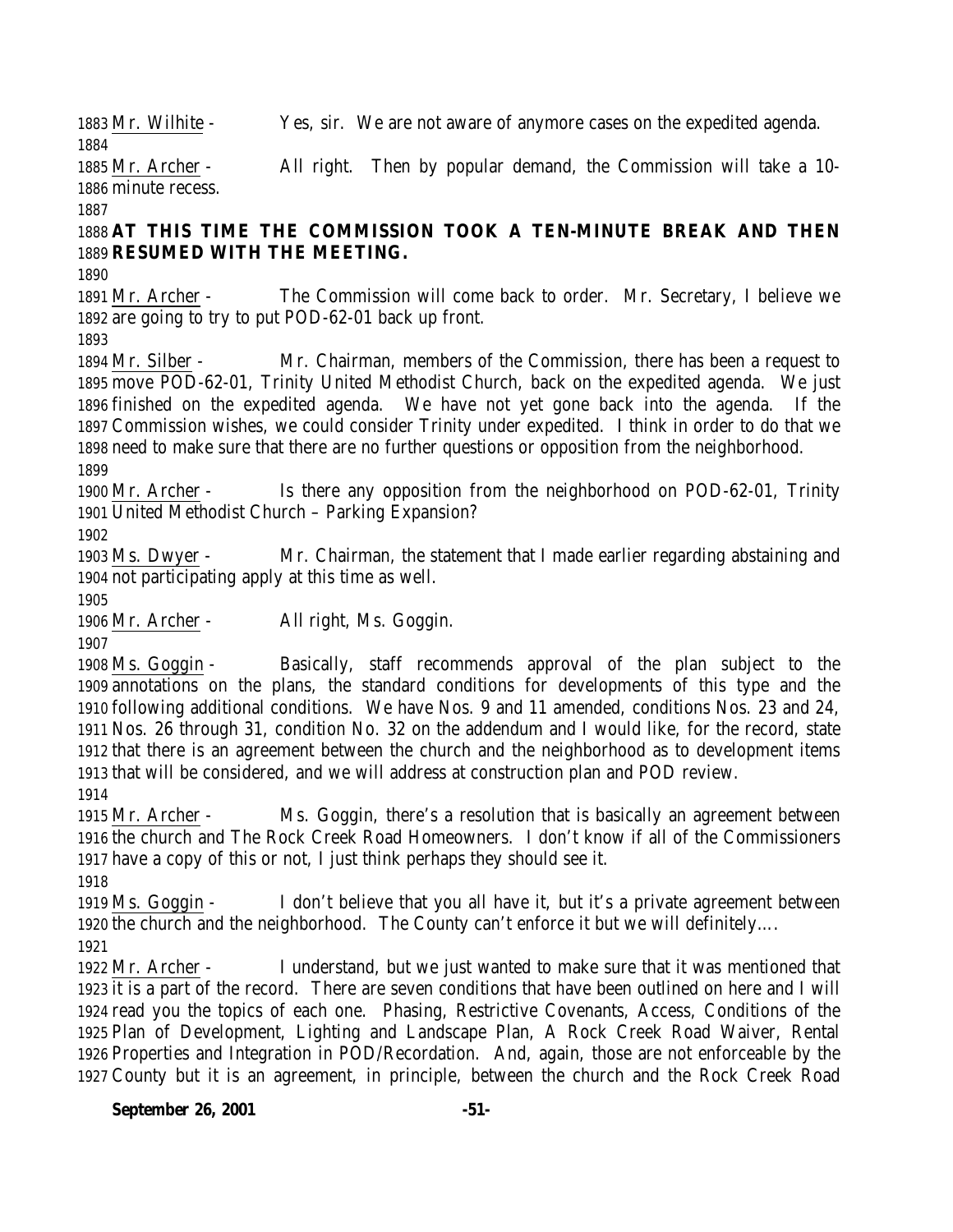Neighborhood. So, are there any question at all from the Commission as to what we are doing. Mr. Jernigan - Does she need to state that for the record? Mr. Archer - I don't think so. Mr. Jernigan - Number 25. Mr. Archer - I will when I do the motion. No further questions? Okay, then, if there are no objections, I will move for approval of POD-62-01, Trinity United Methodist Church, subject to the annotations on the plan, standard conditions for developments of this type and the additional conditions Nos. 9 and 11 amended and Nos. 23, 24, 26 through 30 with No. 25 between being stricken from what was shown on the original agenda.

 Mr. Silber - Actually, Mr. Archer, it goes through 31 and then No. 32 from the addendum. Mr. Archer - Okay. Let me restate that. Nos. 9 and 11 amended, Nos. 23, 24 and 26 through 32. 1949 Mr. Taylor - Second. 

 Mr. Vanarsdall - Mr. Chairman, don't you think you ought to mention about the agreement because somebody might pick up the minutes years from now and want to know what they are doing?

 Mr. Archer - We can have a copy of the agreement placed in the record, which I think is the best thing to do. I don't think it would serve us much to read all of this because it has not been enforced by us. It's just an agreement between the church and that neighborhood. We will have a copy of this placed in the record.

Ms. Goggin Yes, sir.

 Mr. Archer - All right. The motion was made by Mr. Archer and seconded by Mr. Taylor. All in favor say aye…all opposed say nay. The motion carries.

 On a vote of 4 to 0, with Ms. Dwyer and Mr. Kaechele abstaining the Planning Commission approved POD-62-01, Trinity United Methodist Church – Parking Expansion (POD-4-96 Revised) subject to the standard conditions attached to these minutes for developments of this type, the annotations on the plans and the following additional conditions. 

 9. **AMENDED** - A detailed landscaping plan shall be submitted to the Planning Office for review and Planning Commission approval prior to the issuance of any occupancy permits.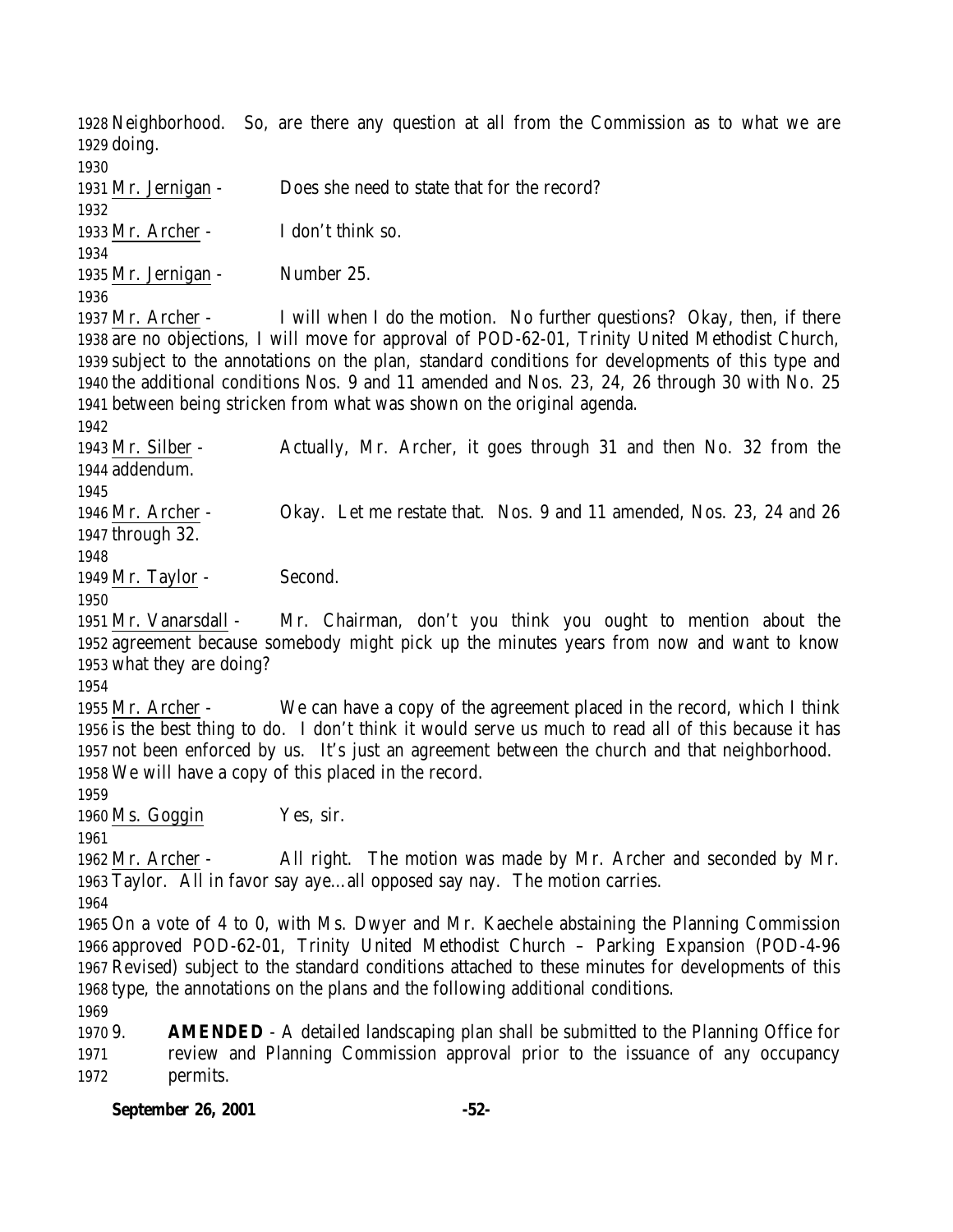11. **AMENDED** - Prior to the approval of an electrical permit application and installation of the site lighting equipment, a plan including depictions of light spread and intensity diagrams, and fixture specifications and mounting height details shall be submitted for Planning Office review and Planning Commission approval.

- 23. The easements for drainage and utilities as shown on approved plans shall be granted to the County in a form acceptable to the County Attorney prior to any occupancy permits being issued. The easement plats and any other required information shall be submitted to the County Real Property Agent at least sixty (60) days prior to requesting occupancy permits.
- 24. Any necessary off-site drainage and/or water and sewer easements must be obtained in a form acceptable to the County Attorney prior to final approval of the construction plans.
- 25. Deviations from County standards for pavement, curb or curb and gutter design shall be approved by the County Engineer prior to final approval of the construction plans by the Department of Public Works.
- 26. The limits and elevations of the 100-year frequency flood shall be conspicuously noted on the plan "Limits of 100 Year Floodplain." In addition, the delineated 100-year floodplain must be labeled "Variable Width Drainage and Utility Easement." The easement shall be granted to the County prior to the issuance of any occupancy permits.
- 27. Insurance Services Office (ISO) calculations must be included with the plans and approved by the Department of Public Utilities prior to the issuance of a building permit.
- 28. Approval of the construction plans by the Department of Public Works does not establish the curb and gutter elevations along the Henrico County maintained right-of-way. The elevations will be set by Henrico County.
- 29. The conceptual master plan, as submitted with this application, is for planning and information purposes only. All subsequent detailed plans of development and construction plans needed to implement this conceptual plan may be administratively reviewed and approved and shall be subject to all regulations in effect at the time such subsequent plans are submitted for review/approval.
- 30. As such time that the houses are to be demolished, the existing water and sewer service will be abandoned in accordance with the Department of Public Utilities standards.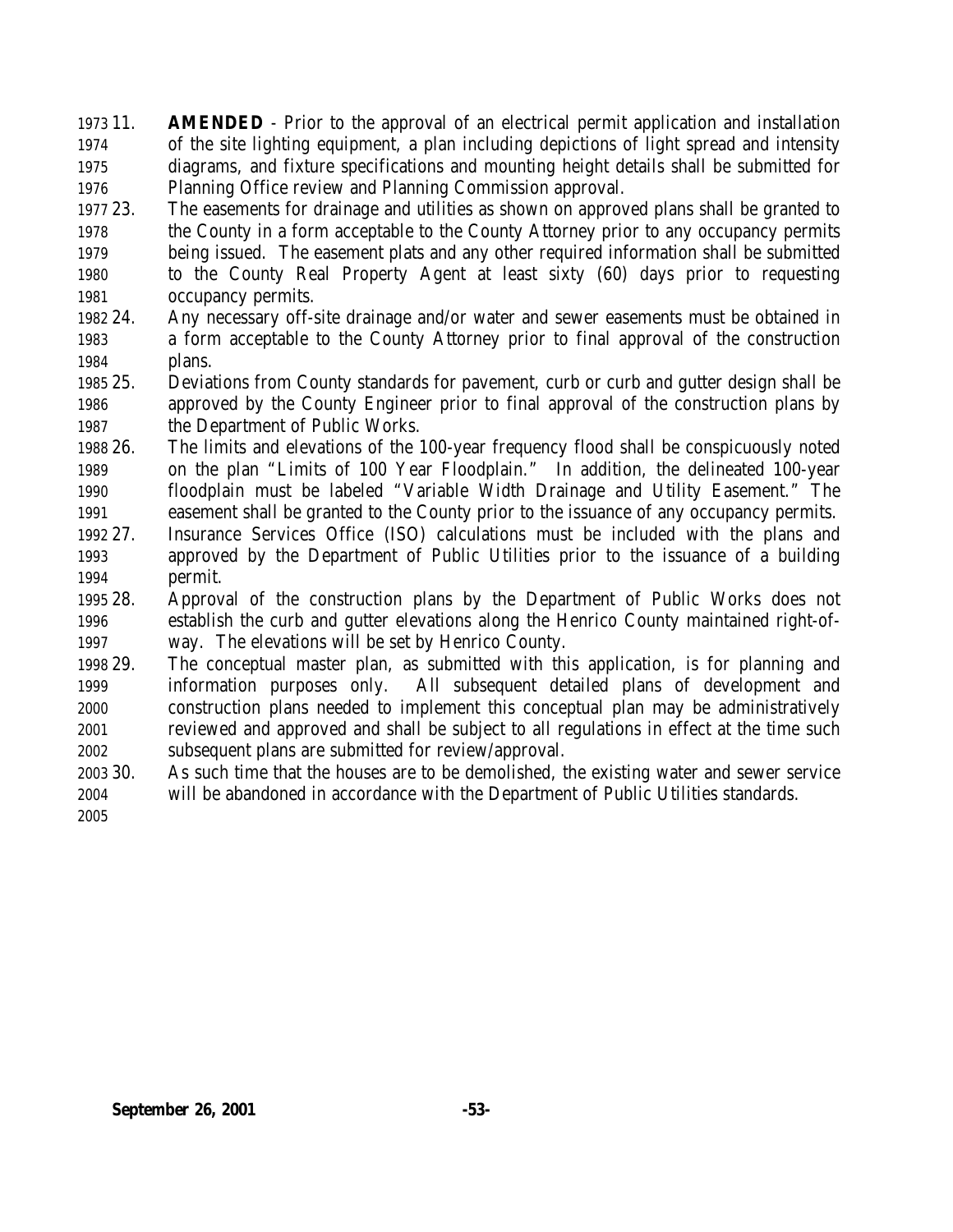## **PLAN OF DEVELOPMENT & ALTERNATIVE FENCE HEIGHT PLAN (Deferred from the July 25, 2001, Meeting)**

POD-24-01 Emmaus United Methodist Church - Staples Mill Road and Wistar Road

**Hulcher & Associates, Inc. for Yunho Eo:** Request for approval of a plan of development and an alternative fence height plan, as required by Chapter 24, Sections 24-106 and 24-95.(l.)(7)b of the Henrico County Code to construct a onestory, 5,348 square foot lecture hall connected to an existing building. The 3.412-acre site is located on the northeast corner of Staples Mill and Wistar Roads at 8001 Staples Mill Road on parcel 71-A-55. The zoning is R-3, One-Family Residence District. County water and septic tank/drainfield. **(Brookland)**

 Mr. Archer - Is there opposition to POD-24-01, Emmaus United Methodist Church? No opposition. Ms. Goggin.

 Ms. Goggin - This request before you today is to construct a one-story lecture hall/multi-purpose building connecting to an existing church. The applicant has worked with staff on this project to address numerous issues associated with this development and has provided an informational master plan to help foresee any additional issues that may arise in the future. One present issue that does needs to be address is the row of evergreen trees located along Staples Mill Road. Staples Mill Road is considered the church's front yard and as previously discussed, the ordinance prohibits fences or vegetated hedges over 3 ½ feet in the front yards of residential districts. The church planted these trees to help provide a natural buffer for traffic noise and define an area that the congregation children can play, help keep them in the yard. Staff would like to make the Planning Commission aware that, unfortunately architecturals were left out of this month's agenda that were included in the July 25 agenda when the plan was first deferred. The plans submitted indicate brick but the architecturals are vinyl siding. So, I would like to make the Commission aware that they intend on using vinyl siding versus brick because of finances and other reasons. Staff recommends approval, subject to the annotations on the plan, standard conditions for developments of this type and conditions Nos. 23 through 34 on your agenda, as well as approval for the alternative hedge height in their front yard.

 Mr. Archer - Thank you, Ms. Goggin. Are there any questions from the Commission? Mr. Vanarsdall - The alternative fence height is really not a fence. It's a lot of cedar trees, aren't they? Ms. Goggin - It's an evergreen, I'm not quite sure what kind. Mr. Vanarsdall - And I believe that the code reads three feet high or something like that

and these will probably grow six feet. But, it will not be something you can't see or the police

**September 26, 2001 -54-**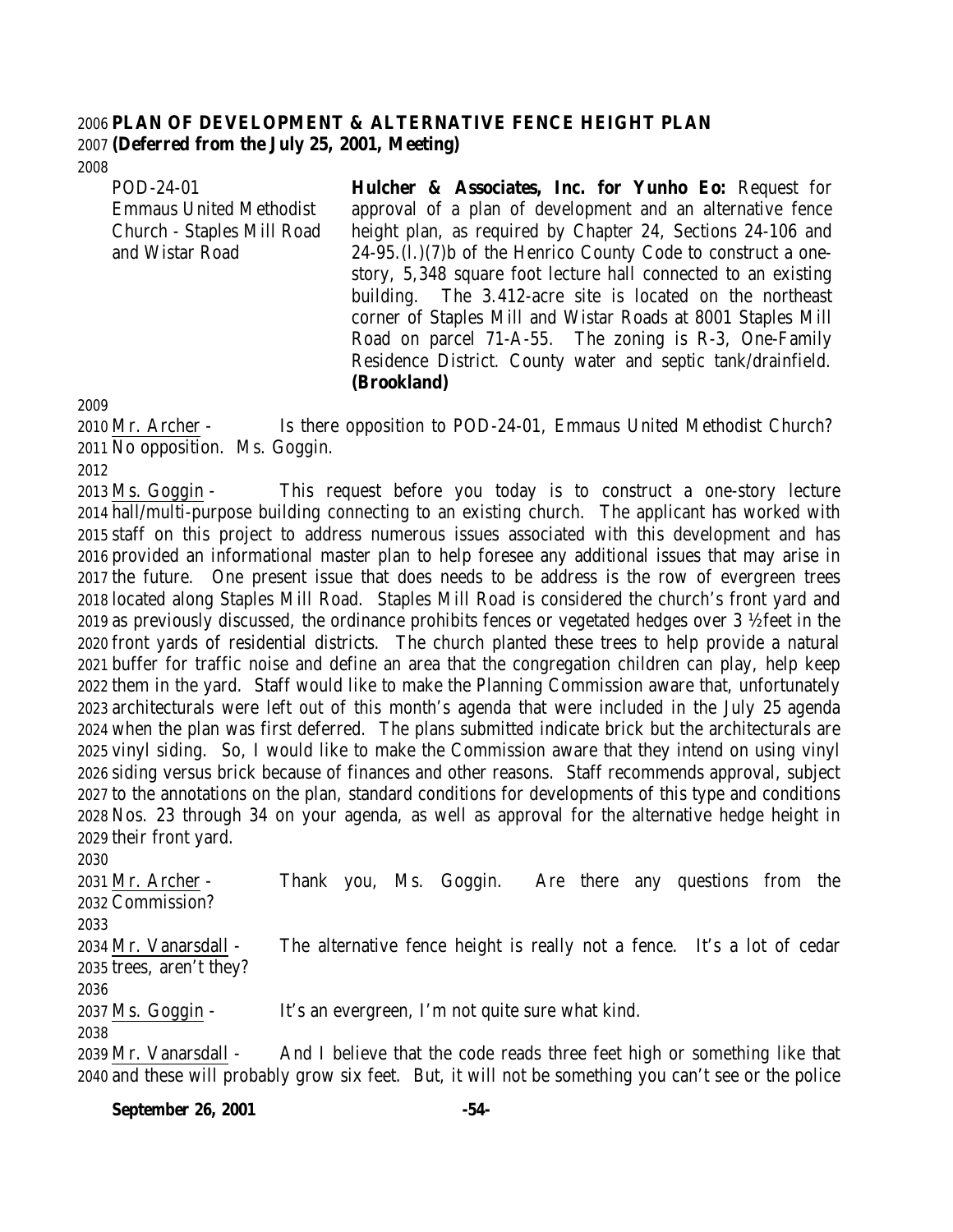would be concerned. Ms. Goggin - The Police had no comments about the trees. Mr. Archer - All right, anything further? Mr. Vanarsdall, do you need to hear from the applicant? Mr. Vanarsdall - I don't believe so. I spoke with Mr. Hulcher this morning and the Reverend two or three times on the phone. The only thing… on the new addition it says brick and they are not going to use brick, it's going to be a siding, a new kind of vinyl siding that will be the same color of the church, the addition that is there now. I would like to, when I make the motion, take the brick off the plan. Ms. Goggin - Yes, sir. Mr. Vanarsdall - And, also, this does not have anything to do with the proposed, future sanctuary. We are not approving the future one we are approving the proposed today. Ms. Goggin - Yes, sir. The master plan is for information only. Mr. Vanarsdall - Okay. With that, Mr. Chairman, I move POD-24-01 be approved with the annotations on the plans, the standard conditions for developments of this type. I want Nos. 9 and 11 amended and additional conditions Nos. 23 through 34. And, also, No. 27 says, "Outside storage shall not be permitted." And, Mr. Archer, I mentioned to you that there is a lot of debris and maybe table and things out on the side. I would like to see that cleaned up also. That's the end of my motion. Ms. Dwyer - Seconded. Mr. Archer - The motion was made by Mr. Vanarsdall and seconded by Ms. Dwyer. All in favor say aye…all opposed say nay. The motion carries. The Planning Commission approved POD-24-01, Emmaus United Methodist Church – Staples Mill Road and Wistar Road, subject to the standard conditions attached to these minutes for developments of this type, the annotations on the plans and the following additional conditions. 9. **AMENDED** - A detailed landscaping plan shall be submitted to the Planning Office for review and Planning Commission approval prior to the issuance of any occupancy permits. 11. **AMENDED** - Prior to the approval of an electrical permit application and installation of the site lighting equipment, a plan including depictions of light spread and intensity diagrams, and fixture specifications and mounting height details shall be submitted for Planning Office review and Planning Commission approval. 23. The right-of-way for widening of Wistar Road as shown on approved plans shall be dedicated to the County prior to any occupancy permits being issued. The right-of-way

#### **September 26, 2001 -55-**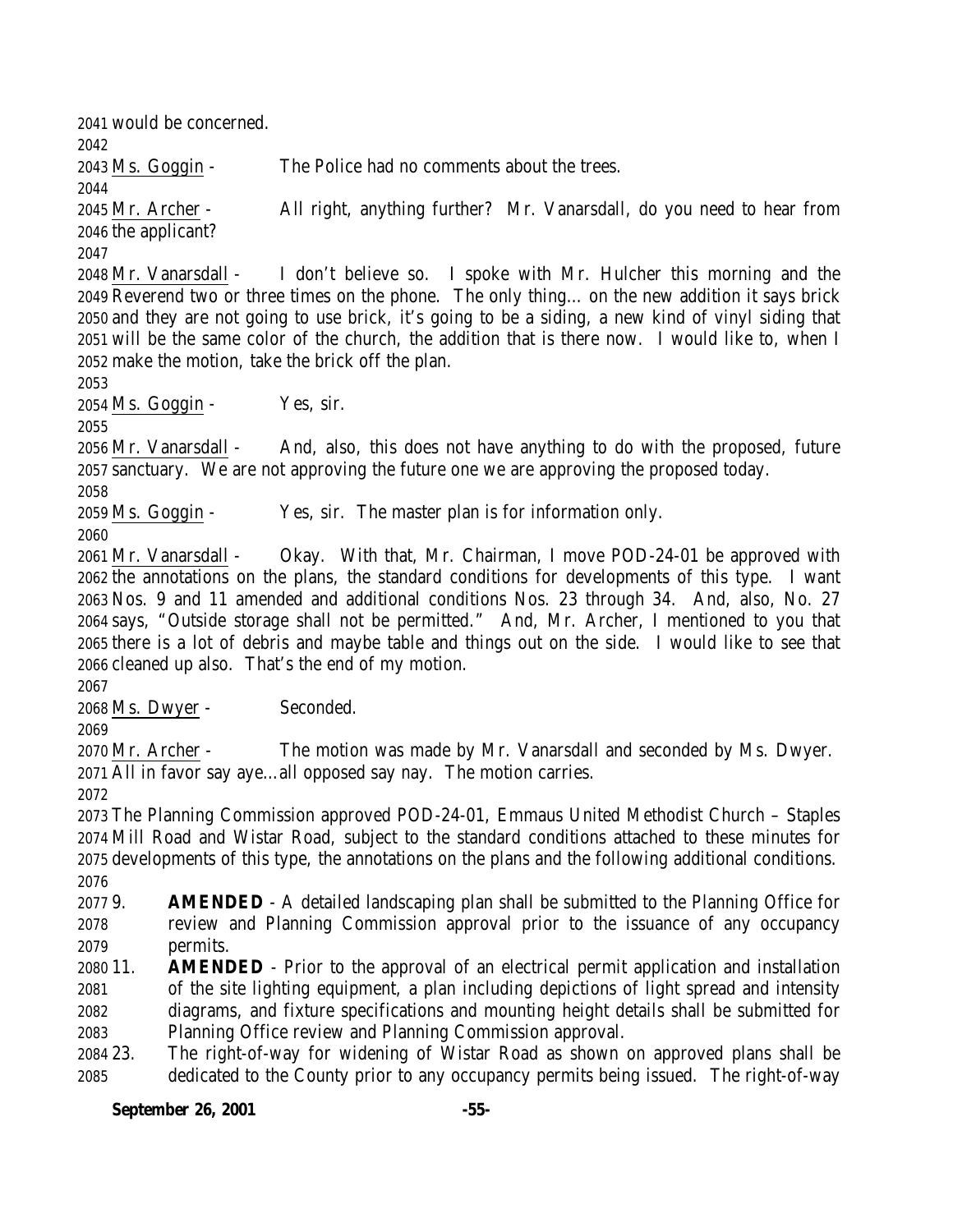dedication plat and any other required information shall be submitted to the County Real Property Agent at least sixty (60) days prior to requesting occupancy permits.

- 24. The easements for drainage and utilities as shown on approved plans shall be granted to the County in a form acceptable to the County Attorney prior to any occupancy permits being issued. The easement plats and any other required information shall be submitted to the County Real Property Agent at least sixty (60) days prior to requesting occupancy permits.
- 25. The required building setback shall be measured from the proposed right-of-way line and the parking shall be located behind the proposed right-of-way line.
- 26. The developer shall provide fire hydrants as required by the Department of Public Utilities and Division of Fire.
- 27. Outside storage shall not be permitted.
- 28. Any necessary off-site drainage and/or water and sewer easements must be obtained in a form acceptable to the County Attorney prior to final approval of the construction plans.
- 29. Deviations from County standards for pavement, curb or curb and gutter design shall be approved by the County Engineer prior to final approval of the construction plans by the Department of Public Works.
- 30. The applicant shall furnish proof to the Planning Office that conditions satisfactory to the Health Department have been met that ensure the existing septic tank drainfield system is suitable for this project prior to the issuance of a building permit.
- 31. Insurance Services Office (ISO) calculations must be included with the plans and approved by the Department of Public Utilities prior to the issuance of a building permit.
- 32. Approval of the construction plans by the Department of Public Works does not establish the curb and gutter elevations along the Henrico County maintained right-of-way. The elevations will be set by Henrico County.
- 33. Approval of the construction plans by the Department of Public Works does not establish the curb and gutter elevations along the Virginia Department of Transportation maintained right-of-way. The elevations will be set by the contractor and approved by the Virginia Department of Transportation.
- 34. The conceptual master plan, as submitted with this application, is for planning and information purposes only. All subsequent detailed plans of development and construction plans needed to implement this conceptual plan may be administratively reviewed and approved and shall be subject to all regulations in effect at the time such subsequent plans are submitted for review/approval.
-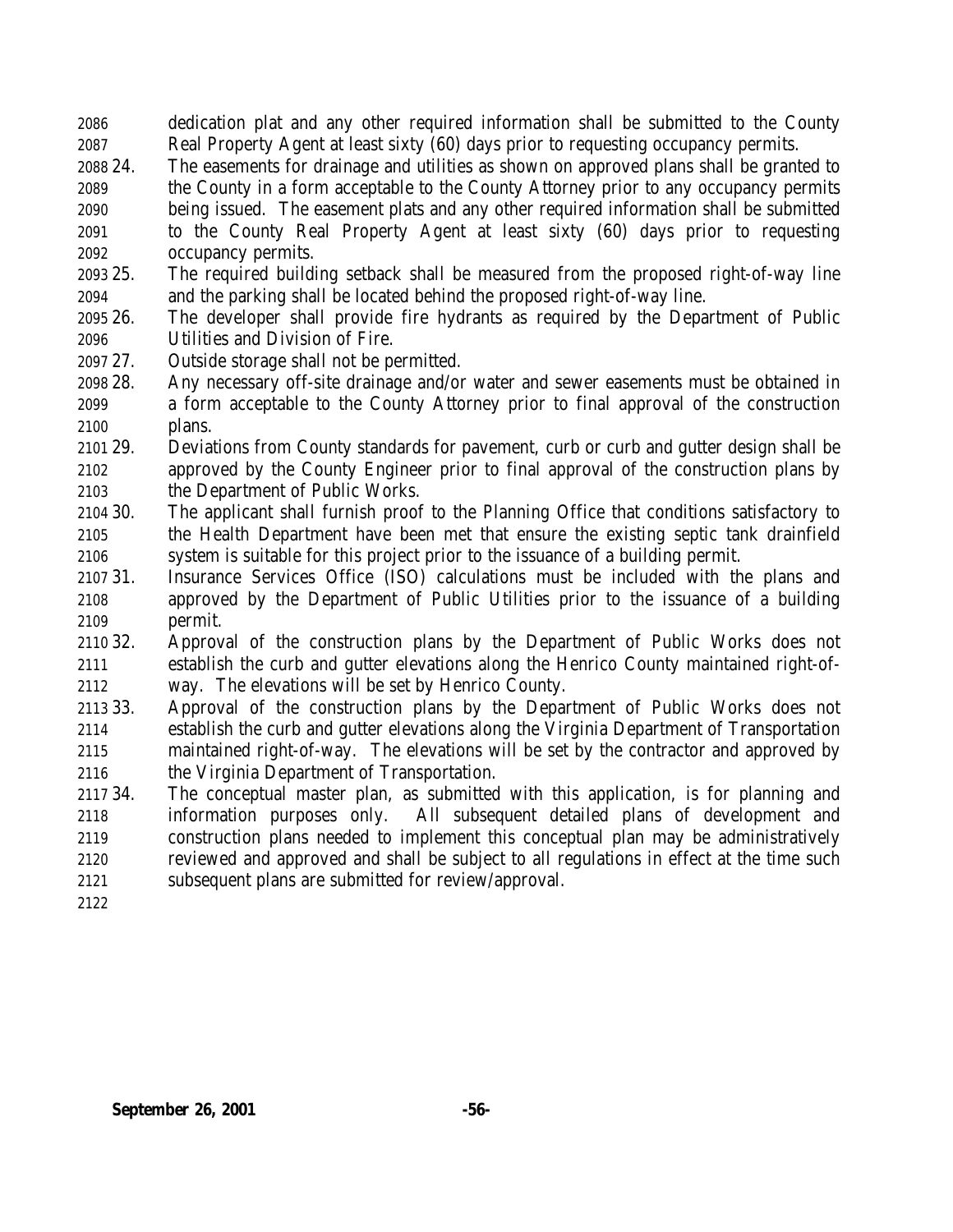## **PLAN OF DEVELOPMENT & LIGHTING PLAN (Deferred from the July 25, 2001, Meeting)**

POD-49-01 O'Charley's - W. Broad Street and Horsepen Road

**James A. Craig and Foster & Miller, P.C. for Kimco Richmond 800, Inc. and O'Charley's Inc.:** Request for approval of a plan of development and lighting plan, as required by Chapter 24, Section 24-106 of the Henrico County Code to construct a one-story, 7,062 7,521 square foot restaurant in an existing shopping center. The 1.92 acre site is located at the southwest intersection of W. Broad Street (U.S. Route 250) and Horsepen Road on part of parcel 92-A-47. The zoning is B-2, Business District. County water and sewer. **(Three Chopt)**

2127 Mr. Archer - Is there opposition to POD-49-01, O'Charley's at W. Broad Street and Horsepen Road? No opposition. Mr. Wilhite.

 Mr. Wilhite - Thank you, sir. This case was deferred from your July meeting, and at that time it was discovered that it was necessary for the applicant to apply to the Board of Zoning Appeals for a variance, with regards to site coverage in the shopping center. At its September 20 meeting the BZA granted approval for that variance so the plan can go ahead. Just being handed out to you is a revised site plan and also a revised site lighting plan. The revised site plan had changes made to satisfy staff's comments. They adjusted the drive in the parking areas located in the front corner of the building adjacent to the W. Broad Street and Horsepen Road intersection based on the traffic engineer's comments. They also added additional landscape islands in the parking lot and loading a space to the west side of the building. Building size has also been adjusted to now 7,521 square feet. 

 The revised lighting plan, the new plan provides for 400-watt fixtures in the parking lot. The original plan had shown 1000-watt fixtures. These fixtures will be high-pressure sodium located on 25-foot-high poles. In addition, the approval is also for 200-watt fixtures, gooseneck type lamps, 15 of them on the building, and one wall pack on the freezer unit. In addition, they are asking for approval of neon banding around the top of the building. One issue that has not been resolved deals with the architecture of the buildings. Staff has recommended that the freezer/cooler unit be screened with brick on all sides to match the material proposed for this building. And, also, there may be the need to raise the parapet walls a little bit higher to fully screen the HVAC equipment on the roof from all surrounding property. We have not heard back from the applicant on the architectural suggestions that staff had. With those annotations on the architectural plans, staff would recommend approval of this plan. Spud Mistr is here representing the O'Charley's Company.

 Mr. Archer - Thank you, Mr. Wilhite. Are there questions from the Commission? Mr. Vanarsdall - Yes, sir. Mr. Wilhite, what will the dumpster enclosure be?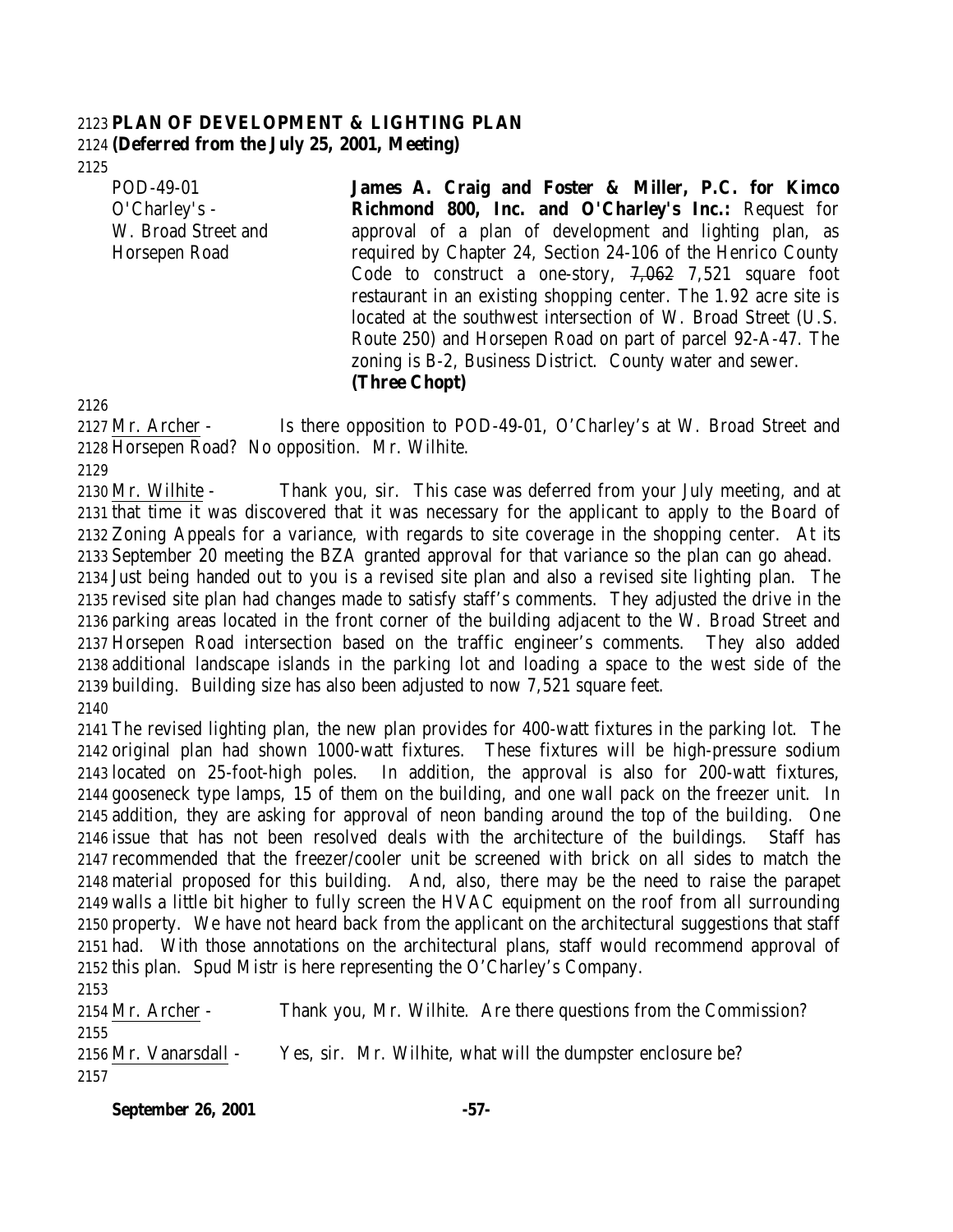Mr. Wilhite - The dumpster enclosure will be brick, seven feet, four inches high and it will have metal panel gates on them.

 Mr. Vanarsdall - Okay. And you said you haven't heard back on whether they are going to screen the….

 Mr. Wilhite - They provided some revised architectural plans to us and I could not tell any difference between what they submitted to us the first time and the revisions did not show any changes to the cooler treatment and also it appeared that the parapet themselves weren't going to be tall enough to hide the equipment on the roof.

Mr. Vanarsdall - It should be screened in that location, as visible as it is.

 Mr. Wilhite - And that's staff recommendation to you that we approve it with screening around the cooler.

 Mr. Vanarsdall - I want to bring up something that has happened from time to time and that is the electrical boxes. This was first discovered out on W. Broad Street a good while ago, the Commission members will remember, at the Bagel Shop in front of Sam's. It looked like it was an advertisement for electrical boxes on the building. The developer considered the back of the building, I mean, the front of the building was facing inward and the rear of the building was on Broad Street, with no screening whatsoever. The most recent example is not far from here, next to Rite Aid at the corner of Parham and Staples Mills at Hooper Road. They put up the prettiest building and did every single thing that Leslie News ever asked them and Leslie landscaped it and then put up about eight electrical boxes that were gray and Verizon put up a tan one and it ruined the looks on the side of the building. The developer was kind enough to paint all the boxes and then he landscaped them. I'm not saying that this is a problem here but it's something that I would like for the Commission to keep in mind as well as me that this can show up ugly after the things we do. It reminds me of the green boxes of Dominion Virginia Power. You can't do anything with them unless you ask them and that doesn't do any good. So, I guess I'm asking today is where will the electrical boxes be and will it be screened out of sight?

 Mr. Wilhite - I don't have the answer for that, possibly the representative can address that. I think we can add, as an annotation to the plan, that electrical boxes be screened and add that to the site plan.

 Mr. Kaechele - Is this plan generally similar, in design and quality, to the Mayland facility of O'Charley's?

 Mr. Wilhite - I'm not aware of any differences between this one and the one on Mayland Drive.

Mr. Kaechele - Do you know about the capacity or size?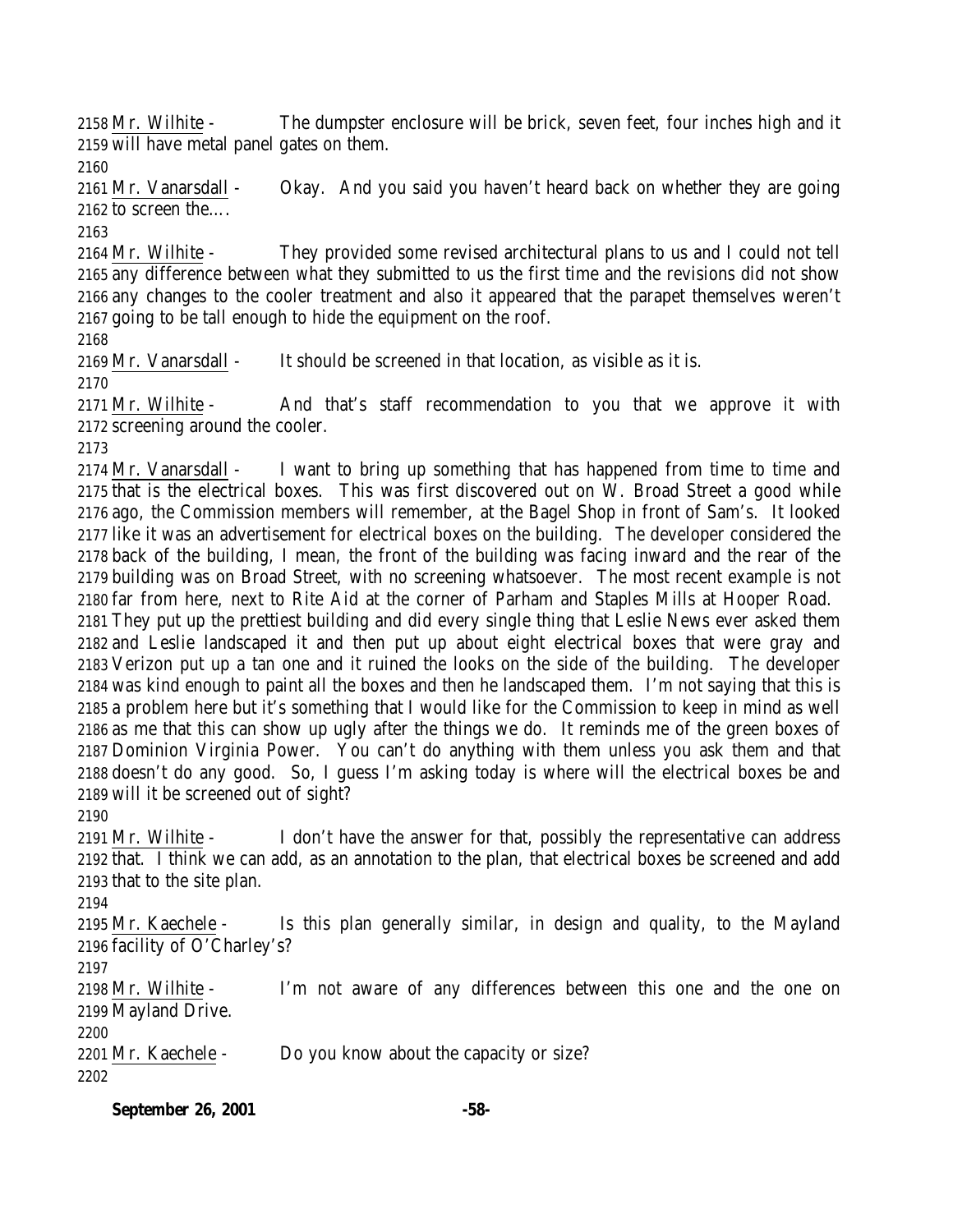2203 Mr. Wilhite - I don't have the figures for the one on Mayland but this one is 7,500 square feet and seating for approximately 220. Mr. Vanarsdall - I think the other one may be a little larger, Mr. Kaechele. As many people that go there they probably already know that they made it too small. Mr. Wilhite - The revised plan that I have shows a seating capacity of 295. 2211 Mr. Jernigan - Mr. Vanarsdall, just to let you know. Those are CT cabinets. They can be mounted inside. They don't have to be mounted outside. At time of construction, they can mount those inside the building. Mr. Vanarsdall - I appreciate that, but the problem is… and I'm not saying that we are going to run into this, but they always say, we don't want to take up the space inside. But, something should be done to them. That's one of the things the new Kubuto's is aware of and they are screening in the back because it all shows from the shopping center. Thanks to Dave O'Kelly. 2221 Mr. Jernigan - Maybe not today but maybe in the future in the electrical plans they will designate where the CT cabinets will be inside or outside. 2224 Mr. Vanarsdall - That's why we are not able to catch it because it isn't. Thank you for that suggestion. That's all I have to say about it. 2227 Mr. Silber - So, Mr. Wilhite, we can annotate the plan to note that those would be screened. Mr. Wilhite - Yes. In taking a look at the site plan, it looks like on most sides of the building we do have room for landscaping around the building. So, I think there is an opportunity to screen them. 2234 Mr. Taylor - That would be shown on the revised site plan, would it not? Mr. Wilhite - Typically, we are not going to get that kind of information until we see the building permit. Mr. Vanarsdall - I guarantee you, you are not going to know about it until it is up there on the wall and when you see it, it's too late. That's what has happened in the past. 2242 Mr. Taylor - You said the revised site plan is dated September 21. Mr. Wilhite - Yes, that's when it was received. 2246 Mr. Taylor - And the revised light plan is September 21. 

**September 26, 2001 -59-**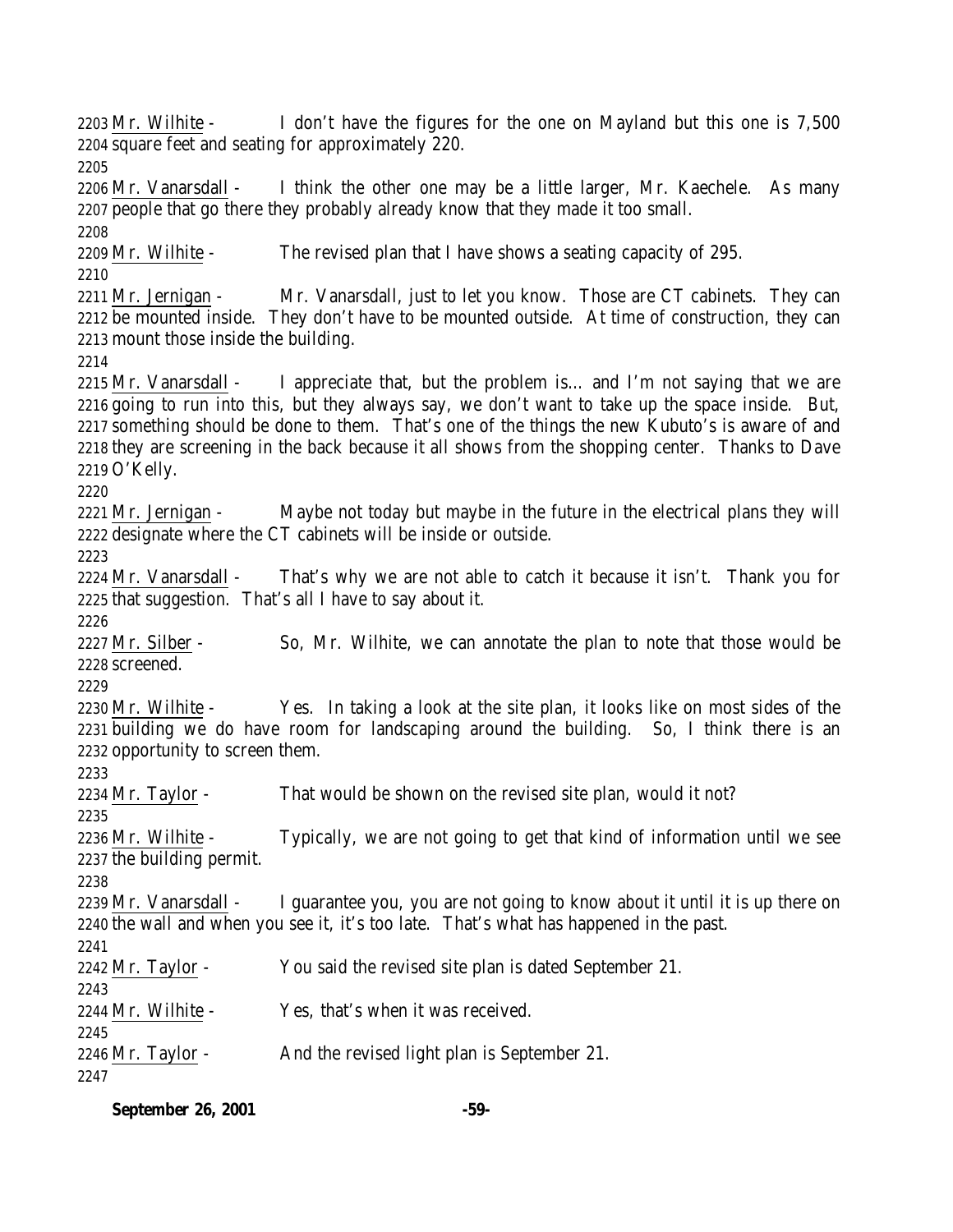**September 26, 2001 -60-** 2248 Mr. Wilhite -  $Yes$ , the  $21<sup>st</sup>$  as well. 2250 Mr. Taylor - Does the revised lighting plan dated September 21 has the neon on it? Mr. Wilhite - The neon itself is shown on the architectural plans. Staff made an annotation on the revised lighting plan to show location of all wall mounted fixtures and we will get that information provided to us when we approve the landscape and lighting plan for signature. The architectural plans that you did received do show the gooseneck lights and they should also show the banding for the neon on there as well. 2258 Mr. Taylor - Could we remove the neon from there and put the neon on the revised lighting plan? Mr. Wilhite - We can get a detail elevation, I suppose, attached to the lighting plan or approval that shows the neon banding and specific location. Mr. Taylor - What I would like to do is work the approval so that the site plan for the boxes that would show the electric boxes and the lighting plan are subject to additional review. How can I do that? Mr. Wilhite - The lighting plan is before you right now, so you would be approving it now. I would imagine if there is any additional information you want it would be possible for you to defer this. You could act on the site plan and defer the lighting plan for 30 days, if you care to. Mr. Vanarsdall - When we review the lighting site plan, it's all done. Mr. Wilhite - Well, typically, our lighting plan is not going to show location of the electrical equipment on the building. But, that is correct, usually the building is under construction when we normally see the lighting plans. 2279 Mr. Taylor - We would, though, be able to see the neon on the lighting plan? Mr. Wilhite - We would have to make sure that it gets included on the lighting plan. It would be hard to show it on a site plan, but we can have an elevation attached to the plan to get signed showing the location of the neon on the building. 2285 Mr. Taylor - Is the neon acceptable in this area? Mr. Wilhite - We do not have any codes, standards, or proffers on this site. So, it would be up to you. It would almost be exactly similar to what you approved on the other O'Charley's restaurant on Mayland Road. Mr. Taylor - Would it be possible to defer approval of the site plan that we got on September 21 and the lighting plan until the staff has had a chance to look at it?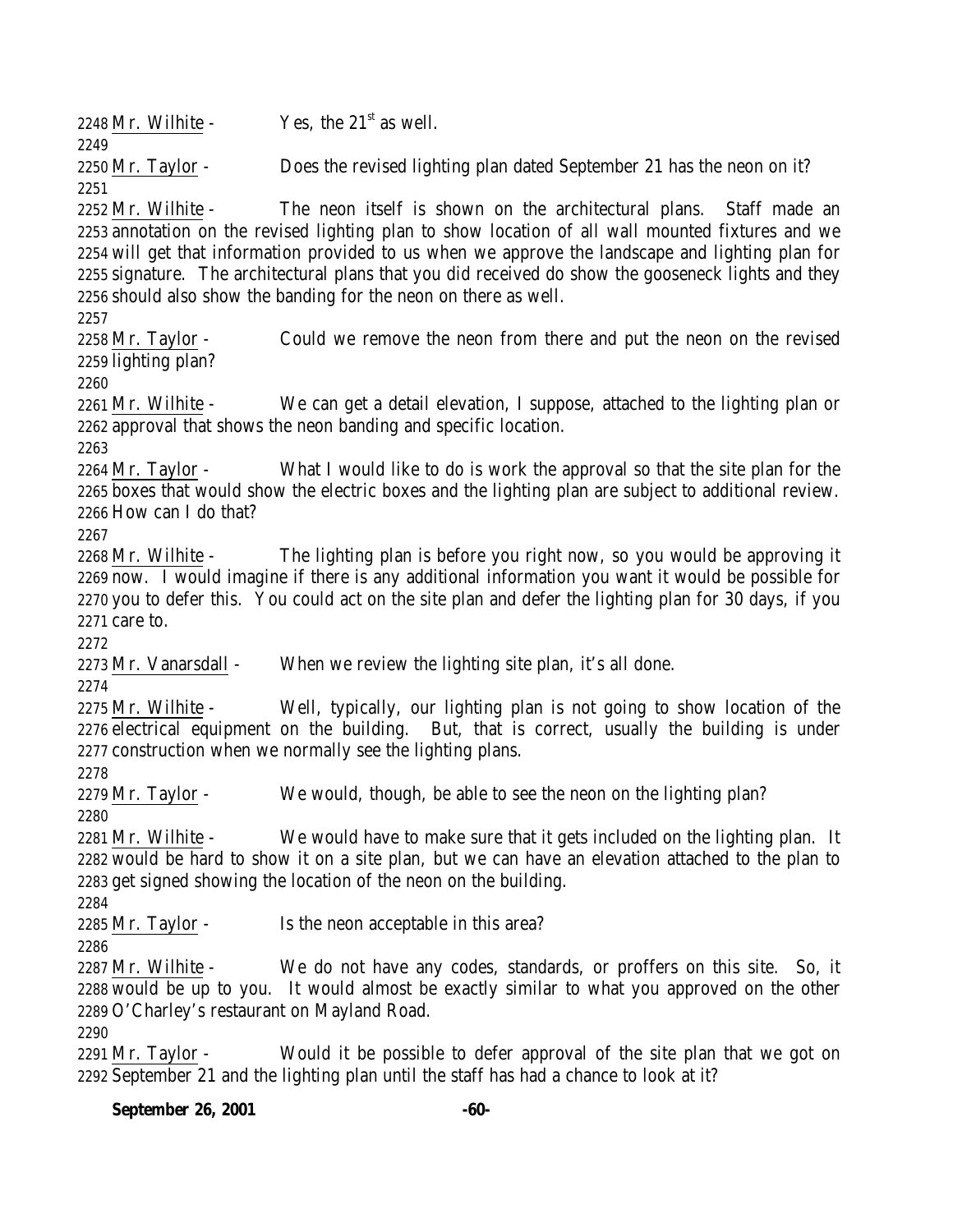Mr. Wilhite - Well, you could defer both, you can act on the site plan at this meeting and defer the lighting plan, if you want to do that. Mr. Taylor - Well, given, that we mentioned the screening of the electric and the parapet walls and the neon and the dumpster enclosure and the electric boxes…. Mr. Vanarsdall - If you want my opinion, Mr. Taylor, I wouldn't want to see it deferred just because of the boxes because there is another way we can work them out, now that we know about it. Mr. Wilhite - Like I said, we can annotate this site plan to require screening of the electrical boxes on the plan and then we can look at it when the building permit comes in and also when the landscape plan comes in. Mr. Taylor - We are approving now with the 21 drawings? Mr. Wilhite - Well, we at this point, again, we don't know exactly where the electrical boxes will be located. 2312 Mr. Jernigan - Mr. Taylor, I would think that if they are not going to be inside, if they are going to be outside, just let them screen them. I wouldn't defer it because of that. 2315 Mr. Vanarsdall - It would just be an annotation on the plan, Mr. Taylor, to see if we can screen them. Mr. Wilhite - I think we can accomplish it with an annotation. Mr. Taylor - Okay. I'm okay with that. 2322 Mr. Vanarsdall - If it slips through the cracks, we will put camouflage paint on it. 2324 Mr. Silber - Mr. Wilhite, I know you have an annotation on here that says that signs are not a part of this approval, but the sign that they have on this building, the attached sign, is actually in violation of the ordinance. It's above the roof structure so they will need to adjust that when they come in. I think that the record just needs to reflect that their elevation doesn't show the sign location appropriately. Mr. Wilhite - All right. Mr. Archer - All right. Is there any further discussion? Thank you, Mr. Wilhite. Mr. Taylor, do you need to hear from the applicant? Mr. Taylor - No, Mr. Chairman, I think I'm okay with it the way it is, as long as we are going to take a look at the details we've discussed because I think we can handle those by

reviewing on those annotations on the plan. I'm basically satisfied with the overall building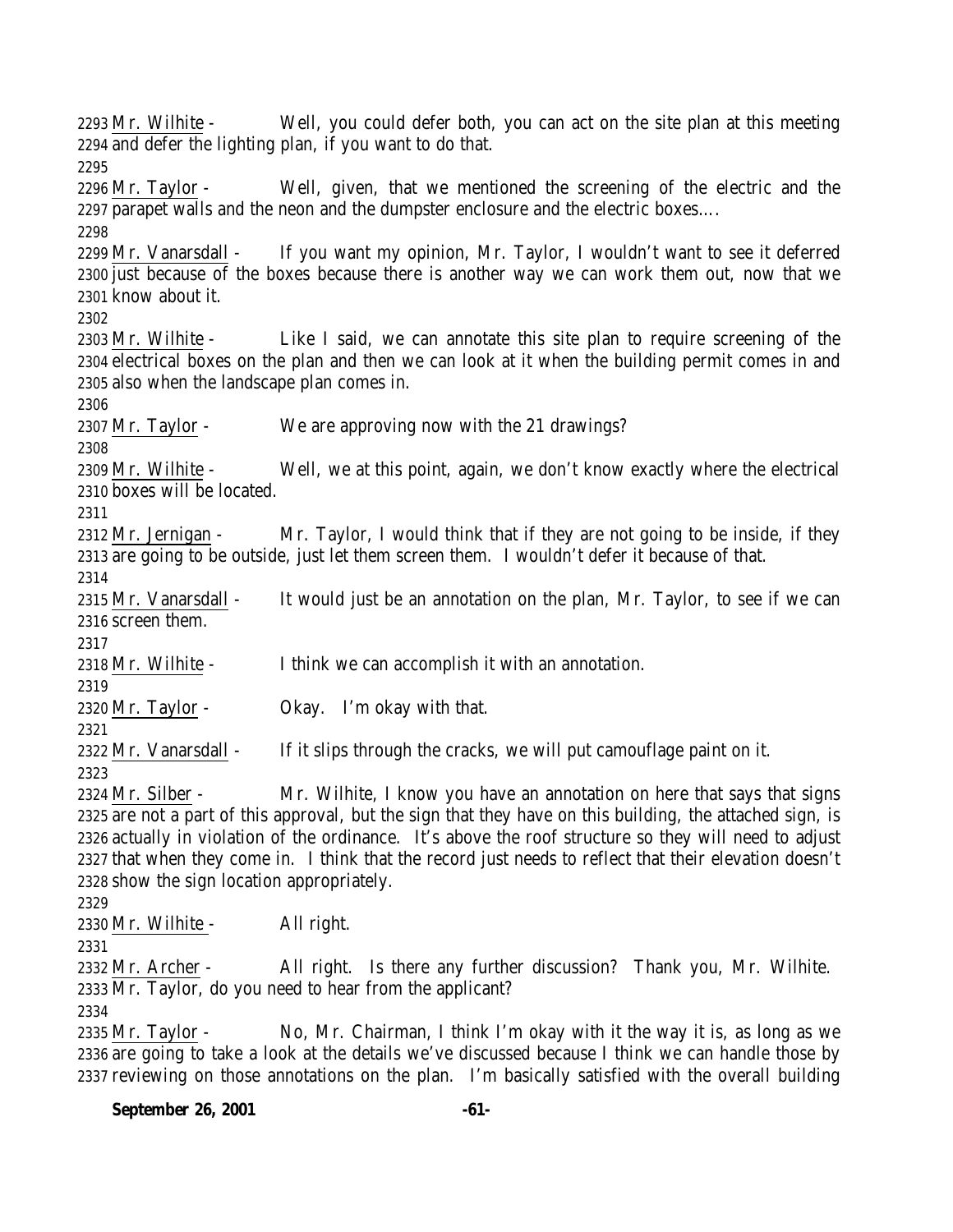site, given that we've got adequate landscaping and lighting plans later. So, I'll move approval of POD-49-01, O'Charley's at W. Broad Street and Horsepen Road, subject to the standard conditions for developments of this type, conditions Nos. 23 through 30 and the annotations on the plan with specific address of the items noted which is electrical screening, parapet walls, neon, dumpster enclosure, electrical boxes on both plans, the site plan of September 21, 2001, and the lighting plan dated September 21, 2001.

Mr. Vanarsdall - Second.

 Mr. Archer - The motion was made by Mr. Taylor and seconded by Mr. Vanarsdall. All in favor say aye…all opposed say nay. The motion carries.

 The Planning Commission approved POD-49-01, O'Charley's – W. Broad Street and Horsepen Road, subject to the standard conditions attached to these minutes for developments of this type, the annotations on the plans and the following additional conditions.

 23. The easements for drainage and utilities as shown on approved plans shall be granted to the County in a form acceptable to the County Attorney prior to any occupancy permits being issued. The easement plats and any other required information shall be submitted to the County Real Property Agent at least sixty (60) days prior to requesting occupancy permits.

- 24. The developer shall provide fire hydrants as required by the Department of Public Utilities and Division of Fire.
- 25. Outside storage shall not be permitted.
- 26. The developer shall install an adequate restaurant ventilating and exhaust system to minimize smoke, odors, and grease vapors. The plans and specifications shall be included with the building permit application for review and approval. If, in the opinion of the County, the type system provided is not effective, the Commission retains the rights to review and direct the type of system to be used.
- 27. Deviations from County standards for pavement, curb or curb and gutter design shall be approved by the County Engineer prior to final approval of the construction plans by the Department of Public Works.
- 28. Insurance Services Office (ISO) calculations must be included with the plans and approved by the Department of Public Utilities prior to the issuance of a building permit.

 29. The ground area covered by all the buildings shall not exceed in the aggregate 25 percent of the total site area.

29. No merchandise shall be displayed or stored outside of the building(s) or on sidewalk(s).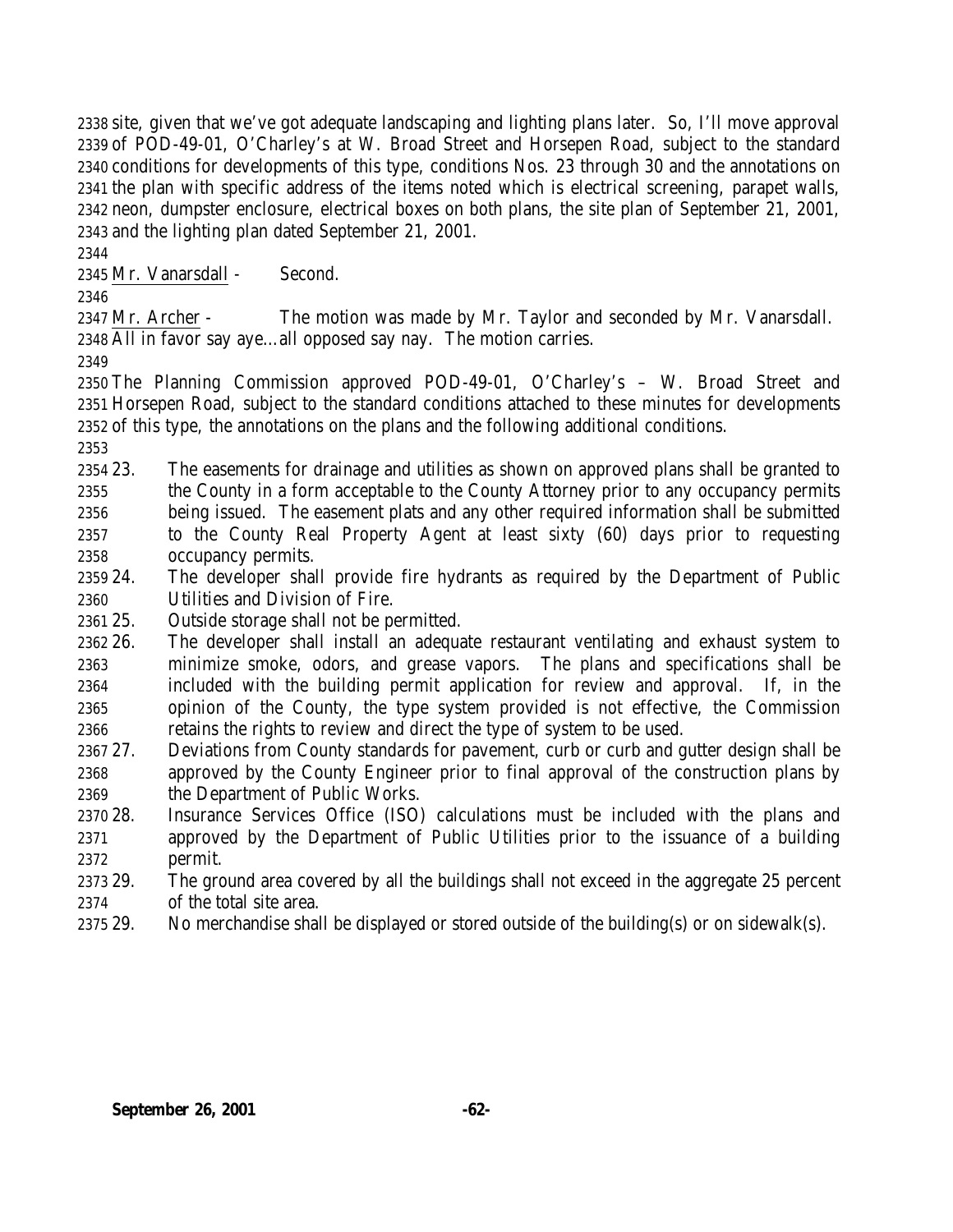### **PLAN OF DEVELOPMENT**

POD-60-01 Virginia Eye Institute - ASC Building – Huguenot Road

**TIMMONS FOR SBB Associates:** Request for approval of a plan of development, as required by Chapter 24, Section 24- 106 of the Henrico County Code to construct a two-story, 14,315 square foot medical office building. The 2.68 acre site is located along the south line of Huguenot Road, approximately 1,100 feet west of River Road on parcel 126-A-8A. The zoning is B-1, Business District and O-1, Office District. County water and sewer. **(Tuckahoe)**

2379 Mr. Archer - Is there anyone here in opposition to POD-60-01, Virginia Eye Institute – ASC Building? No opposition. Mr. Wilhite. 

 Mr. Wilhite - The issues involving the number of handicapped and the location of handicap parking spaces has been worked out with the Building Inspections Department. We have gotten comments back from the Department of Transportation and they are recommending approval of this plan. We do have some information on the Huguenot Bridge reconstruction. Currently, they are in the preliminary design of the Huguenot Bridge reconstruction. They are expecting public hearings to be held on this in early 2002. The information that I have from the Department of Transportation is that there will be no impact anticipated to the site improvements being proposed but there may need to be some adjustment to the entrance into the site, the shared entrance between the River Road II Shopping Center and the Virginia Eye Institute. On page 10 of your addendum, there is an added condition, No. 29 that requires the applicant to construct the sidewalk along Huguenot Road from the eastern property line to the Huguenot Bridge. We have crafted it to allow the applicant to escrow these funds, so the construction of the sidewalk can be done in the future in conjunction with the Huguenot Bridge improvements. In addition, one adjustment that the staff made had to do with the architectural design of the building. We had suggested that the applicant may look into trying to add some details or changes to the building to try to tie it more into the existing building that's already there on the site. We have not received any further information at this time. Staff is not aware of any neighborhood opposition until this morning when we got a faxed letter from a property owner in the area that was concerned…. Actually this letter was addressed to VDOT. They were concerned about parking in the River Road II parking center and also pedestrian traffic along Huguenot Road in this area here (referring to map on the screen). I'll be happy to answer any questions you may have. 

| 44.V              |                                                                  |
|-------------------|------------------------------------------------------------------|
| 2405 Mr. Archer - | Thank you, Mr. Wilhite. Are there questions from the Commission? |
| 2406              |                                                                  |
| 2407 Ms. Dwyer -  | I would like to hear from the applicant.                         |
| 2408              |                                                                  |
| 2409 Mr. Archer - | All right. Mr. Pike, how are you?                                |
| 2410              |                                                                  |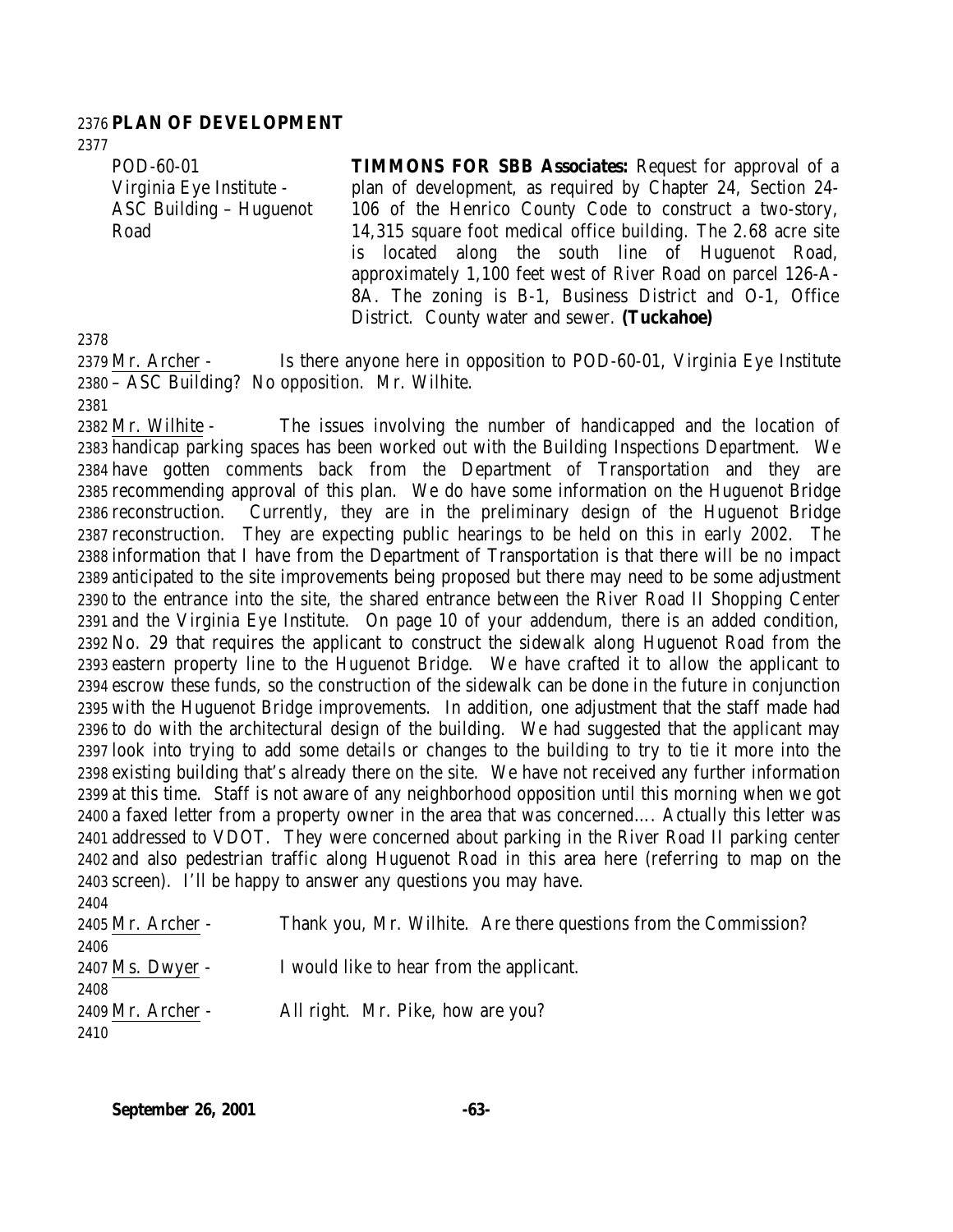Mr. Pike - Fine. My name is Charlie Pike and I'm here to represent the applicant. I'm with the firm of TIMMONS.

 Ms. Dwyer - Mr. Pike, you and I have had some discussions and I've had some discussions with the applicant and their architect about the elevations and I believe we've sort of come to a mutual understanding that we will defer this… this will be deferred for a month and that will give us a chance to make some modifications to the exterior of the building.

Mr. Pike - Yes, ma'am. That's a fair representation.

 Ms. Dwyer - And the applicant is not interested in deferring the case, is that correct? 

Mr. Pike - We prefer, because it's the architectural issues, that you do it.

 Ms. Dwyer - Thank you. Mr. Wilhite, the Commission has an opportunity to defer its cases, is that correct?

Mr. Wilhite - Yes, ma'am. You will have one deferral.

Ms. Dwyer - All right. I'm ready for a motion, Mr. Chairman.

2432 Mr. Archer - All right, what is your pleasure, Ms. Dwyer?

 Ms. Dwyer - I move that we defer POD-60-01, Virginia Eye Institute, to our October 24, 2001, meeting at the Commission's request.

Mr. Vanarsdall - Second.

 Mr. Archer - The motion was made by Ms. Dwyer and seconded by Mr. Vanarsdall. All in favor say aye…all opposed say nay. The motion carries.

 The Planning Commission deferred POD-60-01, Virginia Eye Institute – ASC Building – Huguenot Road, to its October 24, 2001, meeting.

# **PLAN OF DEVELOPMENT**

| POD-69-01                | Balzer & Associates, Inc. for LGA Associates, L.L.L.P. and    |
|--------------------------|---------------------------------------------------------------|
| <b>Tascon</b> Lauderdale | <b>Tascon Group, Inc.:</b> Request for approval of a plan of  |
| Condominiums             | development, as required by Chapter 24, Section 24-106 of the |
| The Villas of Autumn Run | Henrico County Code to construct 102, one-story,              |
|                          | condominium units with a clubhouse and swimming pool. The     |
|                          | 19.91 acre site is located along the east line of Lauderdale  |
|                          | Drive, approximately 850 feet south of Ridgefield Parkway on  |
|                          | parcel 65-A-7. The zoning is R-5, General Residence District. |
|                          | County water and sewer. (Tuckahoe)                            |

**September 26, 2001 -64-**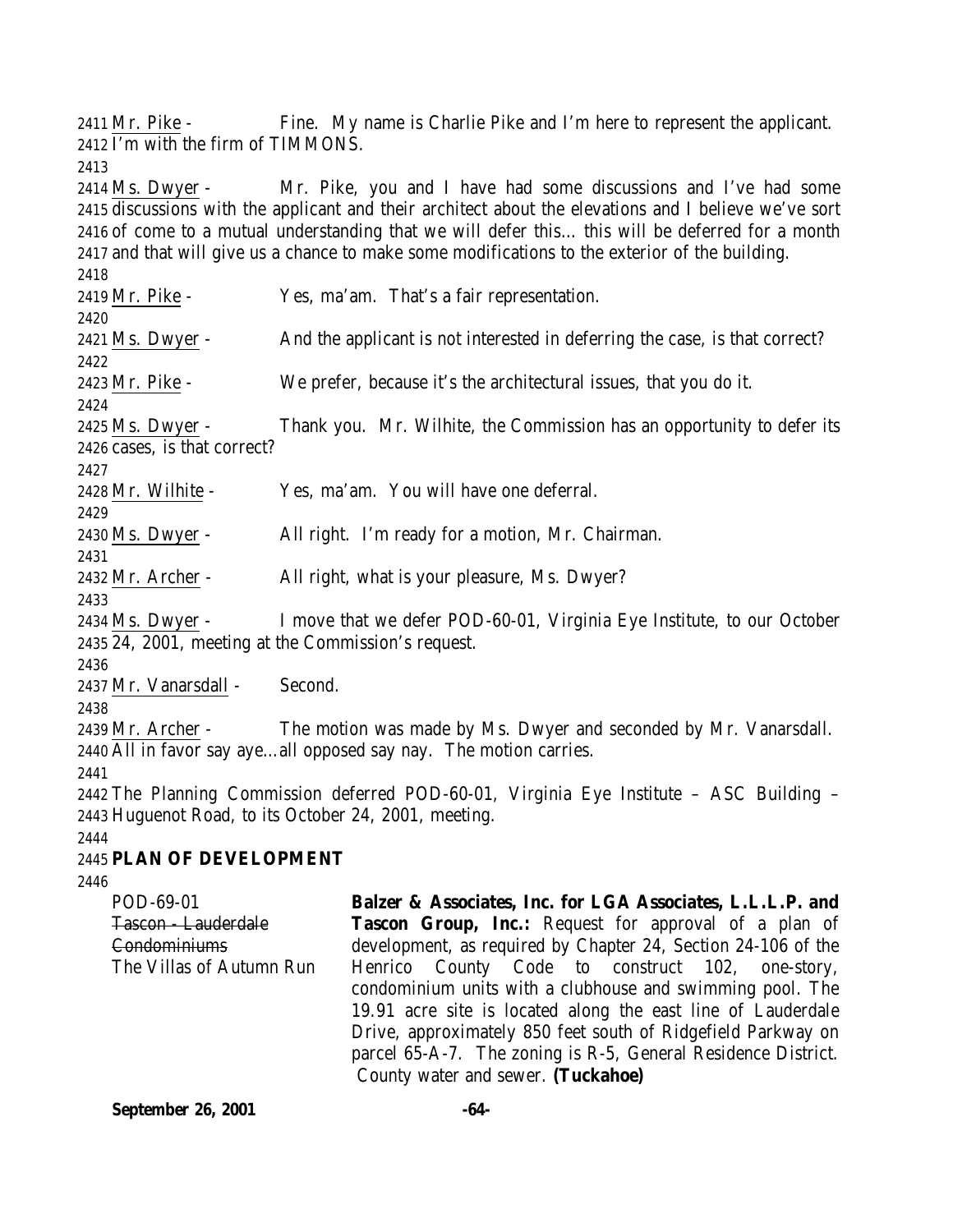Mr. Archer - Is there anyone in the audience in opposition to POD-69-01, Tascon – Lauderdale Condominiums? No opposition. Mr. Wilhite. 

 Mr. Wilhite - Staff would like to inform for the record, we have a request for a name change on this project. The new name the applicant would like is "The Villas of Autumn Run." The applicant has requested a waiver of the new RV (Recreational Vehicle) parking requirements that was a part of the multi-family ordinance that was recently enacted. They have provided information to us that their covenants will state that "No parking of recreational vehicle or trailers on the property except inside the garage that's attached to the units. With that, staff can support that waiver request. The issues dealing with water quality and the sandfilter design have been worked out with the Department of Public Works. The only remaining issue that we have is, staff had suggested some changes to the façades of the buildings facing Lauderdale Drive. We suggested that they might provide more brick facades. And also a change from vertical siding that was shown on the elevation to horizontal siding. I believe the applicant is here and can address those comments that staff had. With that, I'll be glad to answer any questions that you have.

2464 Mr. Archer - Are there any questions or comments from the Commission?

 Ms. Dwyer - Well, I'm willing to mention an issue that Mr. Wilhite is familiar with. We had, and this is really just for the Commission's knowledge and understanding. As you can see on the cover sheet that there are apartments adjacent to this development. At the time these apartments were, correct me if I'm wrong, Mr. Wilhite, but at the time when these apartments were approved the parcel that we are considering today was a part of that property. It was considered to be another phase.

Mr. Wilhite - For future phases of this apartment development, yes.

 Ms. Dwyer - And my understanding is that these apartments, when we take this parcel away, the existing apartments do not meet code in terms of the density.

 Mr. Wilhite - The calculations provided to us by the applicant, which we requested, would exceed the density requirements in the ordinance.

 Ms. Dwyer - So, I think what this illustrates the potential for a parcel of land that's presented to us in phases, and when the parcel is considered as a whole the density may meet our requirements. But, if the property is subsequently divided, developed in one part and then divided, that may leave you with the remaining parcel that does not meet our density requirements. And that seems to be what has happened here. The interesting thing about this case is this property was divided in the 1980s. The apartments have received zoning conformance letters in the meantime. So, it's not an issue that we can press or is enforceable this time but I think it is something that we need to be aware of when we approve large POD's or even zoning cases that will be built in phases. We want to take whatever steps, and I'm not sure what steps we can take, to insure that subsequent subdivisions or removal of parts of those parcels will not render the existing development out of compliance with our code. Mr. Silber,

**September 26, 2001 -65-**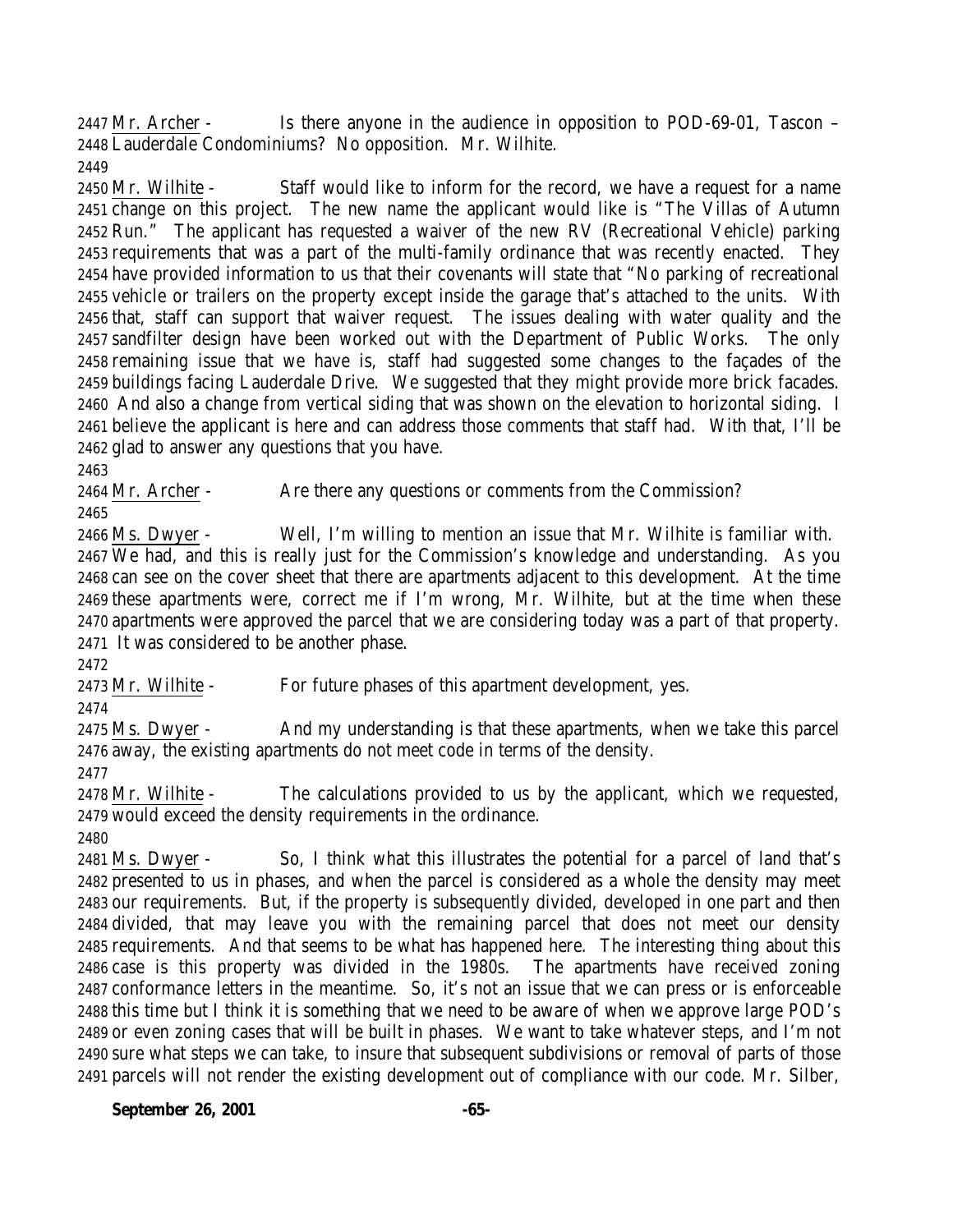do you have any thoughts on that? 

 Mr. Silber - Not necessarily, Ms. Dwyer, but I think your point is well taken. The normal practice is when you have a major development, perhaps an office development such as the one adjacent to this. We do attempt to make sure that the zoning requirements are met with each phase. In other words, as each phase comes in those density requirements should be met with that phase. So, you don't get to the end and not be able to reach compliance or property split and sold and you have difficulty reaching compliance. So, how this occurred, I don't know. It brings a good point forward because we are in a situation now where property has been split and sold some time ago and I don't think it's necessary to penalize this developer who is coming forward with this condominium plan. We are fortunate though that this plan is conservatively less dense than what potentially could happen on R-5. And as a whole, when you look at all of the apartment projects to the south that's been developed and you take the condominiums and combine the two, you do come up with the density that does meet the zoning requirements. So, as a package, as a whole, we are complying with the overall density requirements. But, your point is well taken. I think we just need to be more careful as phases are developed and that zoning requirements are met with each phase.

 Mr. Wilhite - I will just add that staff can make sure that the phase line shown on the plans meet all requirements, that doesn't necessarily mean that the property split will occur along those phase lines. 

| 60 I V                                                                                             |                                                                                                   |  |  |
|----------------------------------------------------------------------------------------------------|---------------------------------------------------------------------------------------------------|--|--|
| 2514 Mr. Archer -                                                                                  | Good observation, Ms. Dwyer. Thank you.                                                           |  |  |
| 2515                                                                                               |                                                                                                   |  |  |
| 2516 Ms. Dwyer -                                                                                   | Okay. We'll hear from the applicant.                                                              |  |  |
| 2517                                                                                               |                                                                                                   |  |  |
| 2518 Mr. Settlage -                                                                                | Good morning, I'm Steve Settlage, president of Tascon.                                            |  |  |
| 2519                                                                                               |                                                                                                   |  |  |
| 2520 Mr. Archer -                                                                                  | Good morning, sir.                                                                                |  |  |
| 2521                                                                                               |                                                                                                   |  |  |
| 2522 Ms. Dwyer -                                                                                   | Mr. Settlage, Mr. Wilhite mentioned the question about the horizontal                             |  |  |
|                                                                                                    | 2523 siding and the brick component for the units along Lauderdale. Could you respond to that     |  |  |
| 2524 please?                                                                                       |                                                                                                   |  |  |
| 2525                                                                                               |                                                                                                   |  |  |
|                                                                                                    | 2526 Mr. Settlage - Yes, I will. There will be no vertical siding on any units along              |  |  |
|                                                                                                    | 2527 Lauderdale Drive. You may remember a case at Ridgefield and Pump that involved some          |  |  |
|                                                                                                    | 2528 elevations that have been upgraded substantially from what we initially discussed. We intend |  |  |
| 2529 to use those elevations and variations on them for this project, which eliminates I think the |                                                                                                   |  |  |
| 2530 issues that we are of concern in the other case as well as what could be of concern here.     |                                                                                                   |  |  |
| 2531                                                                                               |                                                                                                   |  |  |
| 2532 Ms. Dwyer -                                                                                   | So, there will be no vertical siding at all in the whole development?                             |  |  |
| 2533                                                                                               |                                                                                                   |  |  |
| 2534 Mr. Settlage -                                                                                | That is correct.                                                                                  |  |  |
| 2535                                                                                               |                                                                                                   |  |  |
| 2536 Ms. Dwyer -                                                                                   | I thought I heard you say something differently. Do you know the brick                            |  |  |
|                                                                                                    |                                                                                                   |  |  |

**September 26, 2001 -66-**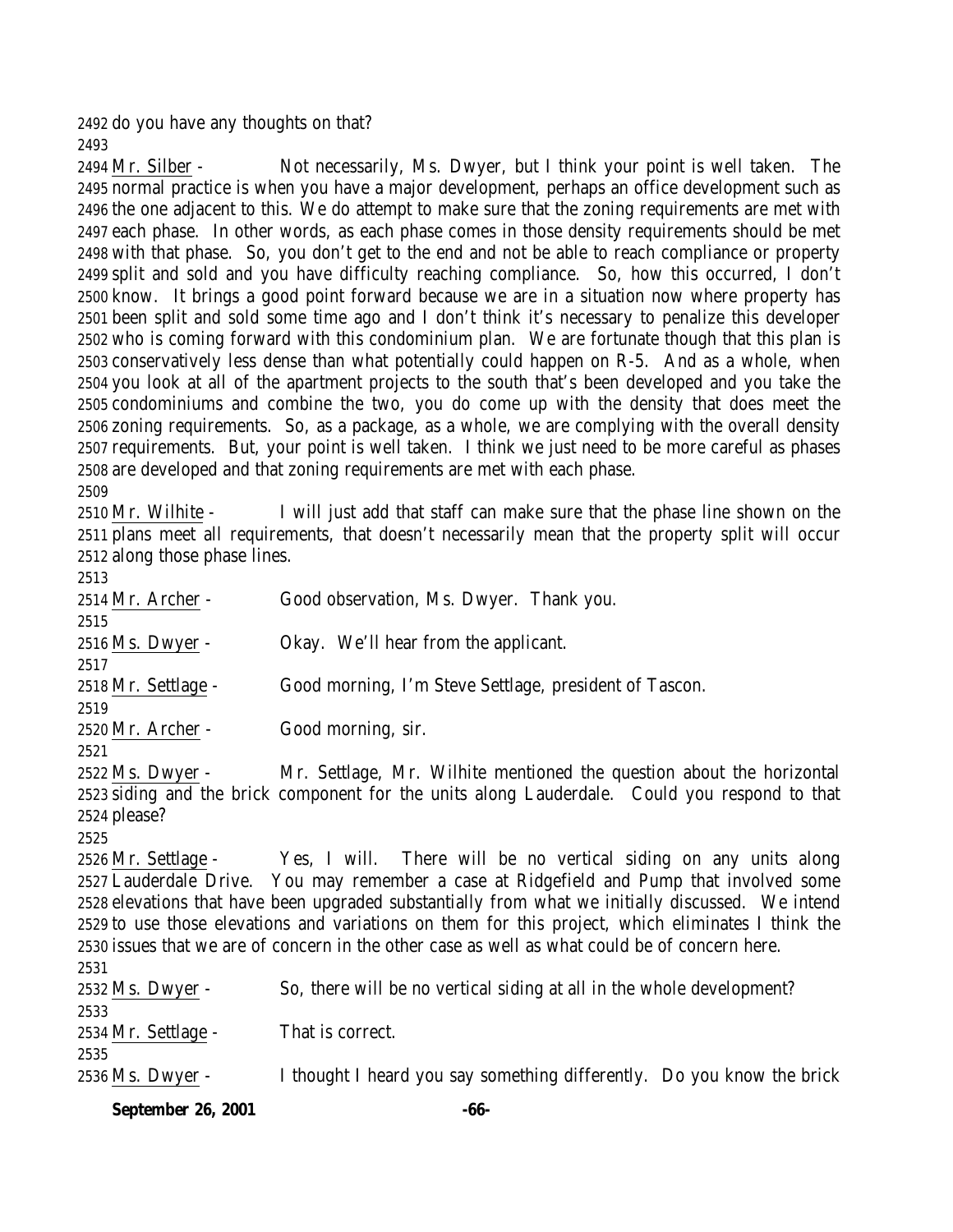percentage for this development?

 Mr. Settlage - It varies. I have the elevations. There are four different…. You may recall at the Ridgefield Pump case, we reviewed these elevations (referring to screen) and there were four versions. We agreed in Ridgefield Pump to only use three. My intention is to use all four on this project. One of the four has a much lower brick percentage than the other three. The other three being, I believe, just about 50%.

 Ms. Dwyer - All right. And, I think, as we discussed, I'm going to add amended conditions Nos. 9 and 11, which will bring the lighting and landscape plans back to the Commission for approval. We have had some inquiries from residents across Lauderdale who want to make sure that the light doesn't interfere with the use and enjoyment of their property and also do some screening.

2551 Mr. Settlage - Correct. That's satisfactory. Ms. Dwyer - All right, that's all I have. 2555 Mr. Archer - All right. Is there anything else from the other Commissioners? Thank you, sir. Ms. Dwyer - I have one question for Mr. Wilhite, though. I have the letter that was faxed yesterday from Mr. Theobald about their recreational vehicle parking. Mr. Wilhite - Yes, ma'am. 

 Ms. Dwyer - And the statement. Is that something that would be appropriate to put as a condition? I think I would like to do that, unless you have a problem with it.

 Mr. Wilhite - I think, typically, we would either incorporate the waiver, granting the waiver into the approval letter, or we will send them a separate letter to that affect. Hopefully, that will satisfy your concerns there.

 Ms. Dwyer - Well, I guess, the part that I want to be clear is that RV's are prohibited unless they are in enclosed garages.

 Mr. Wilhite - The problem that I would see with that is that if they wanted to go back

 and add RV parking in the future, they would have to come back and revised the condition. It would not be able to be done administratively. It would have to come back to the Planning Commission if they wanted to add some RV parking in the future. 

Ms. Dwyer - To add special parking places.

Mr. Wilhite - Yes.

**September 26, 2001 -67-**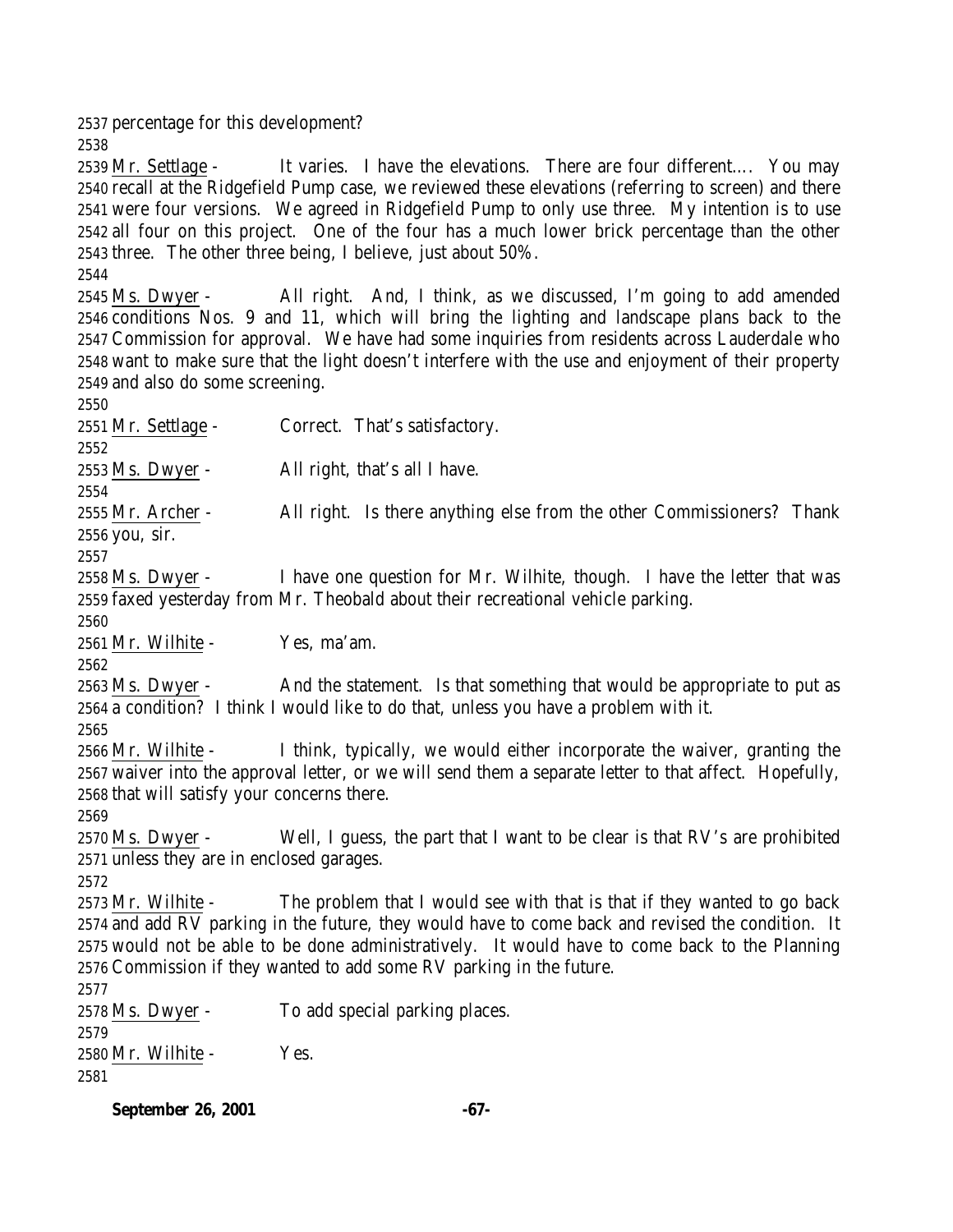Ms. Dwyer - All right. We will leave it as it is then, so that it can be handled administratively in the future. All right, I'm ready for a motion.

Mr. Archer - All right, Ms. Dwyer.

 Ms. Dwyer - I move for approval of POD-69-01, The Villas of Autumn Run, including the standard conditions, the annotations on the plan, conditions Nos. 9 and 11 amended and conditional additions Nos. 23 through 30.

Mr. Vanarsdall - Second.

 Mr. Archer - The motion was made by Ms. Dwyer and seconded by Mr. Vanarsdall. All in favor say aye…all opposed say nay. The motion carries.

 The Planning Commission approved POD-69-01, The Villas of Autumn Run, subject to the standard conditions attached to these minutes, the annotations on the plans and the following additional conditions:

- 9. **AMENDED** A detailed landscaping plan shall be submitted to the Planning Office for review and Planning Commission approval prior to the issuance of any occupancy permits.
- 11. **AMENDED** Prior to the approval of an electrical permit application and installation of the site lighting equipment, a plan including depictions of light spread and intensity diagrams, and fixture specifications and mounting height details shall be submitted for Planning Office review and Planning Commission approval.
- 

 23. The right-of-way for widening of Lauderdale Drive as shown on approved plans shall be dedicated to the County prior to any occupancy permits being issued. The right-of- way dedication plat and any other required information shall be submitted to the County Real Property Agent at least sixty (60) days prior to requesting occupancy permits.

- 24. The easements for drainage and utilities as shown on approved plans shall be granted to the County in a form acceptable to the County Attorney prior to any occupancy permits being issued. The easement plats and any other required information shall be submitted to the County Real Property Agent at least sixty (60) days prior to requesting occupancy permits.
- 25. The developer shall provide fire hydrants as required by the Department of Public Utilities and Division of Fire.
- 26. Deviations from County standards for pavement, curb or curb and gutter design shall be approved by the County Engineer prior to final approval of the construction plans by the Department of Public Works.
- 27. The pavement shall be of an SM-2A type and shall be constructed in accordance with County standard and specifications. The developer shall post a defect bond for all pavement with the Planning Office - the exact type, amount and implementation shall be determined by the Director of Planning, to protect the interest of the members of the Homeowners Association. The bond shall become effective as of the date that the

**September 26, 2001 -68-**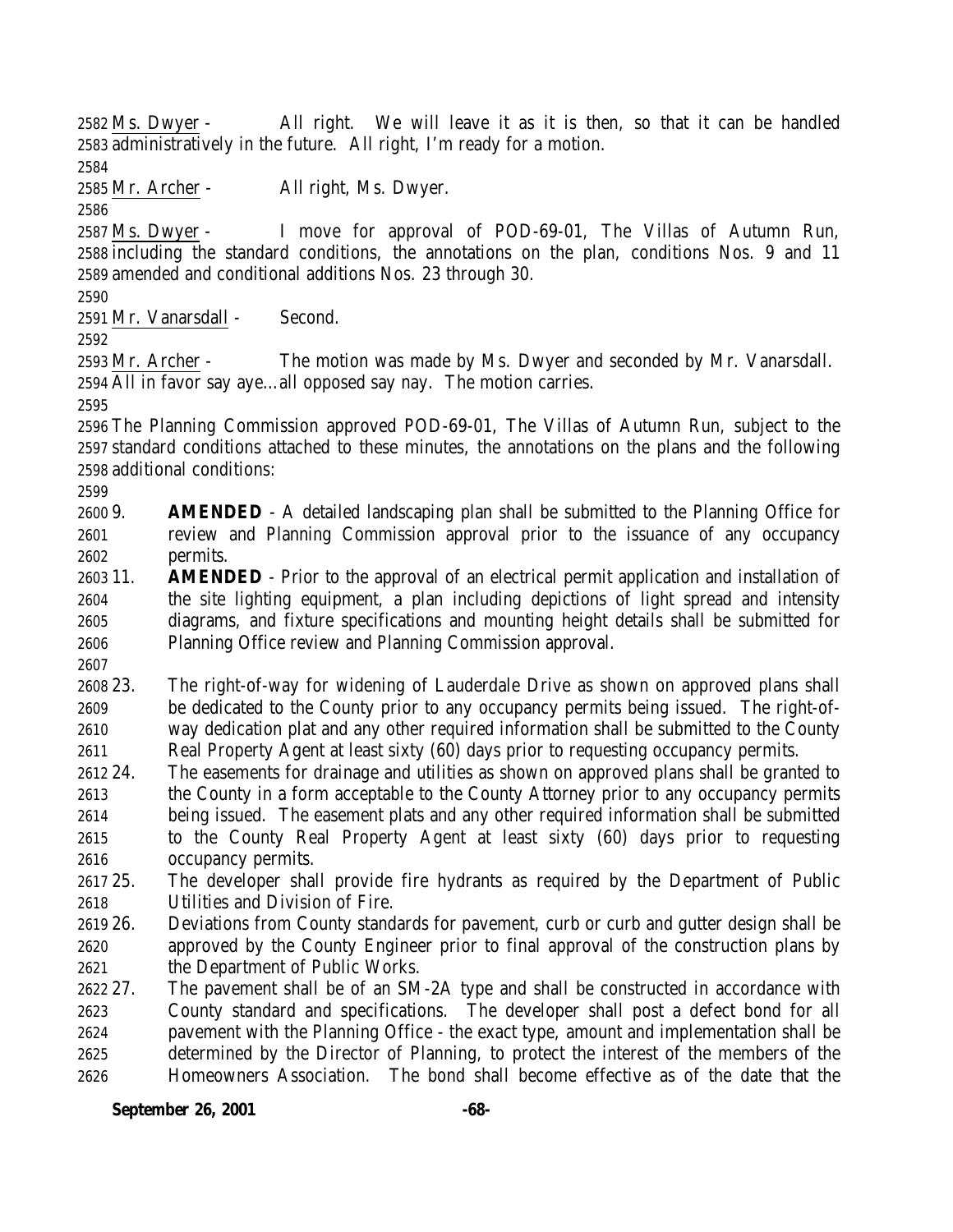Homeowners Association assumes responsibility for the common areas.

 28. Insurance Services Office (ISO) calculations must be included with the plans and approved by the Department of Public Utilities prior to the issuance of a building permit.

29. The unit house numbers shall be visible from the parking areas and drives.

 30. The names of streets, drives, courts and parking areas shall be approved by the Richmond Regional Planning District Commission and such names shall be included on the construction plans prior to their approval. The standard street name signs shall be ordered from the County and installed prior to any occupancy permit approval.

 Mr. Silber - Okay. That concludes a major portion of our agenda. We do have a number of work sessions items and minutes to approve. The minutes are listed at this portion of the agenda. Do you want to handle them now or at the end of the meeting?

 Mr. Vanarsdall - Why don't we get them now. Oh, I'm sorry I thought I was Chairman again, Mr. Chairman.

Mr. Silber - What is the Commission's wish?

 

Mr. Archer - Commission, what is your wish?

 Ms. Dwyer - If we can do them fast let's go on and do them now; otherwise, let's not hold these people up.

## 

## **APPROVAL OF MINUTES: June 27, 2001 and July 25, 2001**

Mr. Archer - All right, Mr. Secretary.

Mr. Silber - The June 27, 2001, minutes. Are there any comments or corrections?

 Mr. Archer - The motion was made by Mr. Archer and seconded by Mr. Taylor to approve the June 27, 2001, minutes. All in favor say aye…all opposed say nay. The motion carries.

 Mr. Vanarsdall - If there are not changes or corrections, I move that the minutes dated June 27, 2001, be approved.

Mr. Taylor - Second.

 Mr. Vanarsdall - And I'll also do it for the July 25 minutes if there are no changes. I move the July 25, 2001, minutes be approved.

Mr. Taylor - Second.

Mr. Archer - The motion was made by Mr. Archer and seconded by Mr. Taylor to

**September 26, 2001 -69-**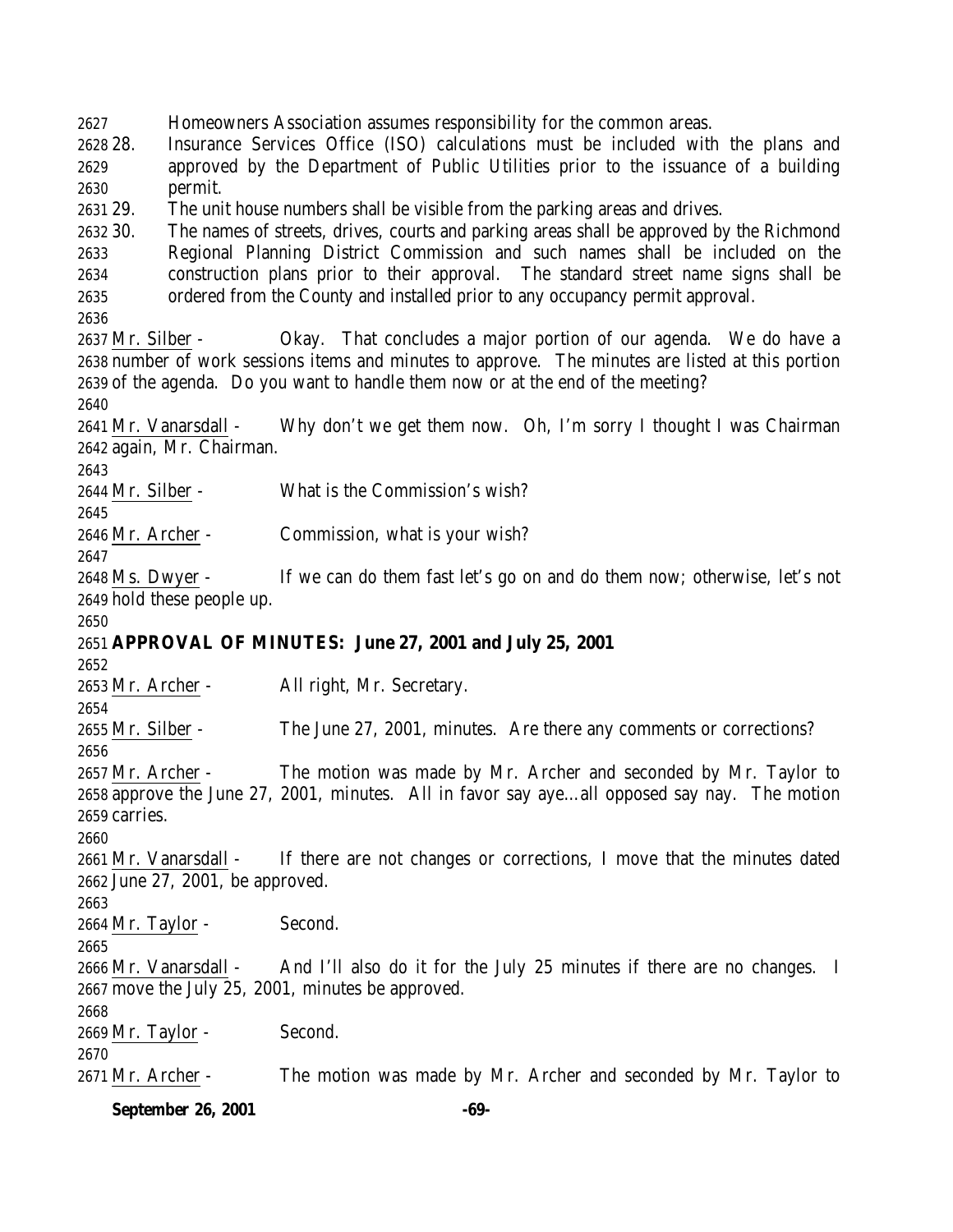approve the July 25, 2001, minutes. All in favor say aye…all opposed say nay. The motion carries. I'm sorry. This shouldn't change the meaning too much, but on line 33, on the first set of minutes, June minutes, on page 1, "Is there anyone here from the press who would like to "be" recognize, not "me" recognize." I think everyone was smart enough to figure that out.

 Mr. Silber - At the bottom of page 53, this is an error, it says discussion item to be a work session for Comprehensive Plan Amendment, that's an error because we will be discussing this in a work session in a few minutes. The next item under the 11:00 a.m. portion of your agenda is a work session to discuss the Residential Set Back Ordinance. 

**MR. MARLLES RETURNS DURING THE NEXT SECTION OF THE MEETING.**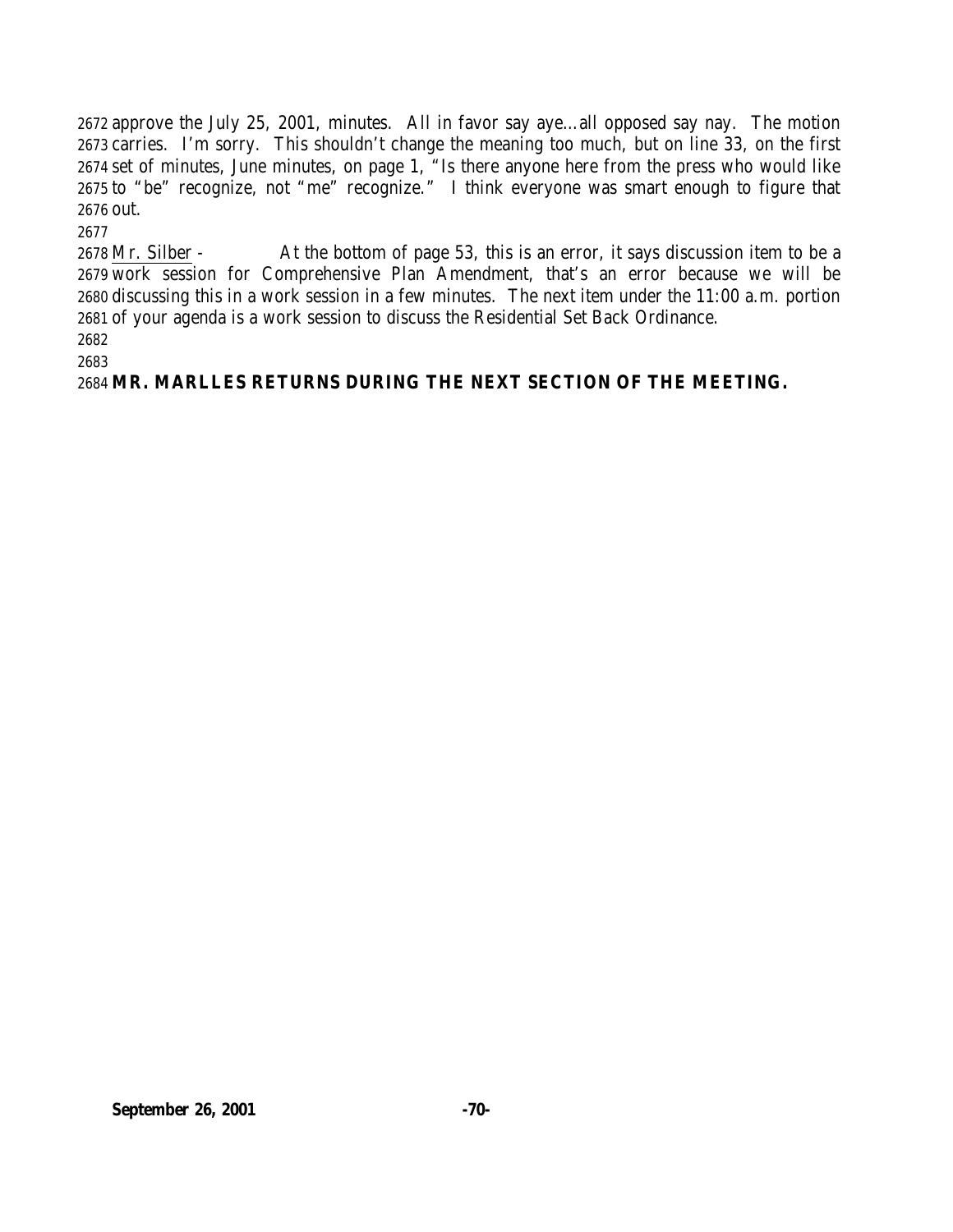### WORK SESSION: Residential Set Back Ordinance

 Mr. Silber - As you recall this has been discussed in previous work session. The Planning Commission sent us back with some additional considerations, points of consideration that we are to look into and this has been done. We have made some more changes and these have been sent out to you. Is there anyone who does not have a copy of these? Mr. Bittner, are you passing out new copies of that?

 Mr. Householder - I have extra copies of the ordinance but he's passing out the presentation plus a section of the existing one.

 Mr. Silber - Does everyone have a copy of the proposed ordinance on Residential Setbacks? Ms. Dwyer - Yes, I do. 2701 Mr. Silber - Okay. Mr. Householder is here is present this and walk us through this ordinance. Mr. Archer - Mr. Lee Householder. 

 Mr. Householder - Thank you, Mr. Secretary, Mr. Chairman, members of the Commission. The purpose of this work session is to review the latest draft of the residential setback ordinance. I will quickly refresh your memory. The concern here is that single-family homes are not being placed far enough from major roadways, and we feel there is a need to minimize the impact upon residents. Currently, our zoning ordinance does not have any additional requirements that would keep residents off major roads. Just one picture I have for you, just to let you know the type of issue we are dealing with, as far as houses being very close to roadways. Some background, where we've been. The Planning Commission recommended approval of landscape buffers from certain roadway ordinance. This was done on May 24, 2001. Subsequently, the Board of Supervisors held three work sessions to discuss this proposed ordinance and there were concerns that were raised by the Board at that time. Specifically, concerning landscaping, within the setback area, they felt that there was a need for increase setback distance and they felt that the ordinance should be expanded to be applicable to all residential districts.

 Based on this ordinance, the concerns, staff revised the ordinance to require doubling of setbacks, not only from front and rear yards but also from side yards. This would apply to all districts. Because this ordinance was changed substantially and it was originally an ordinance to the subdivision ordinance, it was decided by the Board to remand this ordinance back to the Planning Commission on June 26, 2001. The Planning Commission did hold a work session on July 31 to review this ordinance presented by the Board. Also, at that work session we heard from the development community with a number of concerns that they had with the ordinance that was proposed at that time. They felt like the grandfather provisions were a little vague and inadequate at that time. They felt that there was a need for flexibility within the

**September 26, 2001 -71-**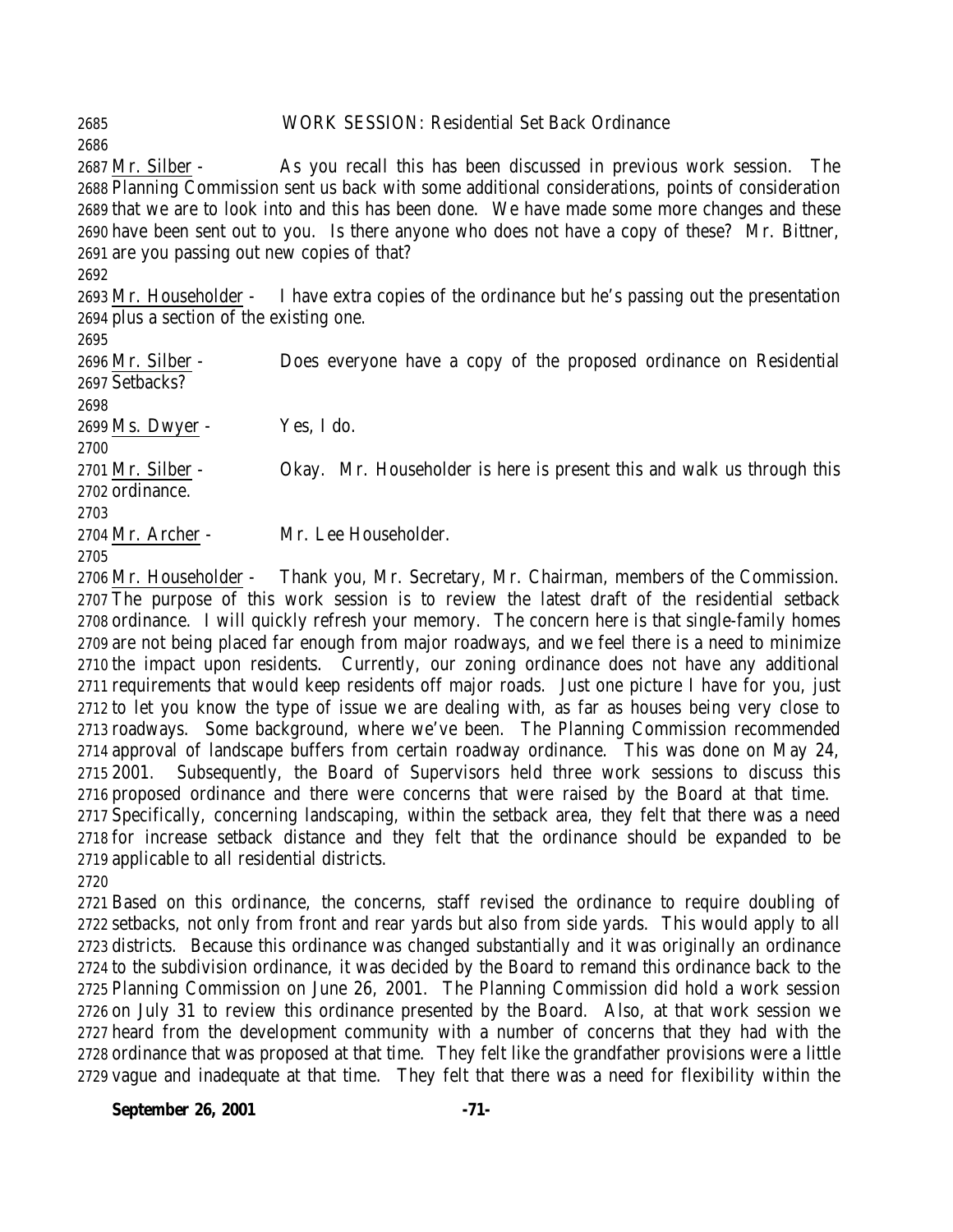ordinance. They indicated that there are roads dedicated by the Major Thoroughfare Plan that are in various stages of development and they felt that a consistent rule didn't seem practical. They suggested at that time a multi-tier approach as opposed to a blanket approach of doubling setbacks. They also voiced concerns of the ordinance applying to multi-family district, R-5, R-6 and RTH.

 In response to those concerns, at that work session, staff presented four alternatives to the Planning Commission at that time. Based on additional comments received at the work session and those comments by the development community, staff has now revised the ordinance once again and is proposing the following ordinance, which is a little similar to what was originally in May 2000 that I'll quickly go over. Rear, front and side yards shall now, as the ordinance is written, require 35-foot setback from major arterials, minor arterials, and interstate highways. Also, there shall be for minor collectors and major collectors a 25-foot setback. This ordinance would still apply to all "R" Districts. It would address fencing as it did before, fencing greater than 42 inches would be setback 15 feet. Landscaping is not required by this ordinance. And the grandfathering provision has been revised in this draft to more specifically state that proffers relating to setbacks or buffers along major roadways would be given priority. So, if there is already a case that has a proffered buffer that's less than the standard, you would go by what the proffered standard is. 

 In response to one of the strongest concerns raised at the last work session, staff has provided a provision to this proposed ordinance that will allow the Planning Commission to grant an exception. This provision could be granted under the existing subdivision ordinance, which is Section 19-4, which was handed out to you with a copy of this presentation. This will allow the Planning Commission to grant exception provided that the exception would not be detrimental to public safety, health or welfare and that the exception is based on unique conditions that are generally not applicable to other properties. That's a quick review of the proposed ordinance. After discussion of this amendment, if the Planning Commission feels comfortable, staff would recommend scheduling a public hearing for the October 24, 2001, Planning Commission meeting, and I'll be happy to answer any question that you may have. 

2761 Mr. Archer - Thank you, Mr. Householder. Are there any questions or comments by Commission members? Mr. Kaechele - Can we go back to that picture you showed of the first home on that corner? Mr. Householder - Yes. Mr. Kaechele - I guess those are minor collector roads there. Mr. Householder - It is my understanding that it's a minor collector. This is Scott's Glen subdivision. 2774 Mr. Kaechele - But, currently, is there a 15-foot sidevard requirement there?

**September 26, 2001 -72-**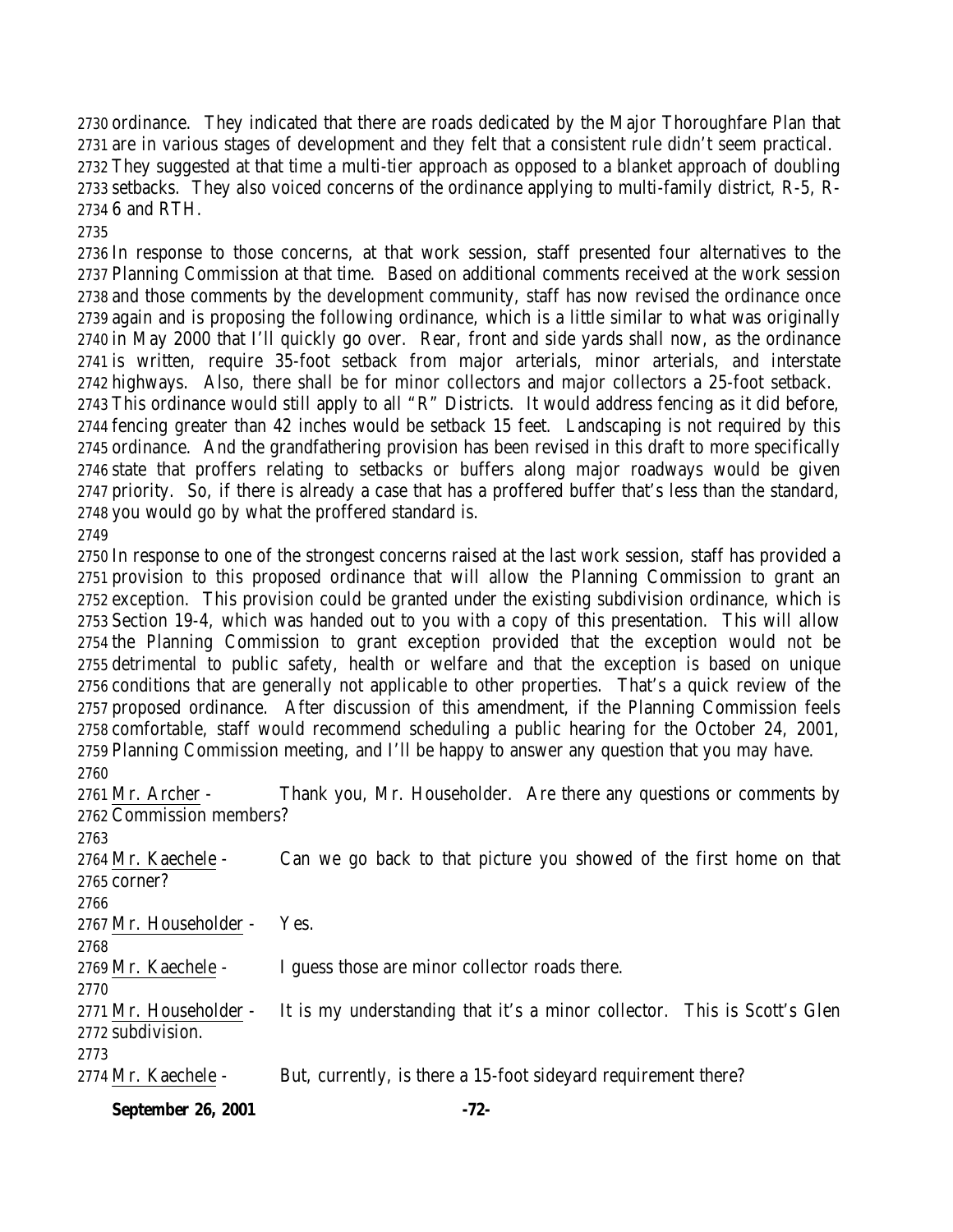2775 Mr. Householder - In this case, it appears to be 15 feet, so if the ordinance were applied you would have an additional 25 feet.

2778 Mr. Kaechele - Right. They could certainly use that.

Mr. Householder - It could be as low as 10 feet.

 Mr. Silber - We may need to check the ordinance. I would say that maybe 10, 12 or 15. We need to check the zoning ordinance and see what the sideyard setback is. I believe that may be a R-5A development.

Mr. Householder - But nonetheless, you can tell it's extremely close.

2788 Mr. Silber - I would say, with a fair amount of certainty, it's between 10 and 15 feet for that sideyard setback.

Mr. Householder - Right, I agree.

 Mr. Taylor - Mr. Householder, now for major arterials, minor arterials and interstate highways, the setbacks are all different. What are they now, do you know off hand? 

 Mr. Householder - I think your question gets at the fact that they would be treated equally…. If it is a major arterial, minor arterial or interstate you would add 35 feet to the required setback by that district. So, if it was R-3, the setback is 40 feet, you would add 35 to that so you would end up with a 75-foot setback. If it is R-2, the setback for R-2 District is 45 feet in the rearyard, you add 35 feet to that and you end up with 80 feet. So, it would vary depending on the zoning district.

 Mr. Taylor - Isn't there a requirement, like for interstates, that there has to be a fence and it has to be 50 feet from the roadway, like along I-64?

 Mr. Householder - No, sir. When we get subdivisions that are in that case, we attempt to encourage the developers to do that at the subdivision stage, but the code does not specifically require that right now.

Mr. Vanarsdall - What do we do with the question mark behind "What is 19-4"?

Mr. Householder - This explains what 19-4 is, it was simply….

 Ms. Dwyer - Have we ever used that before?

 Mr. Householder - We use it as an exception in our stem-shape lots. You can still do a stem lot if you use this exception. That's what led us to using this.

Ms. Dwyer - I just don't recall being on the Commission and ever being asked to grant

# **September 26, 2001 -73-**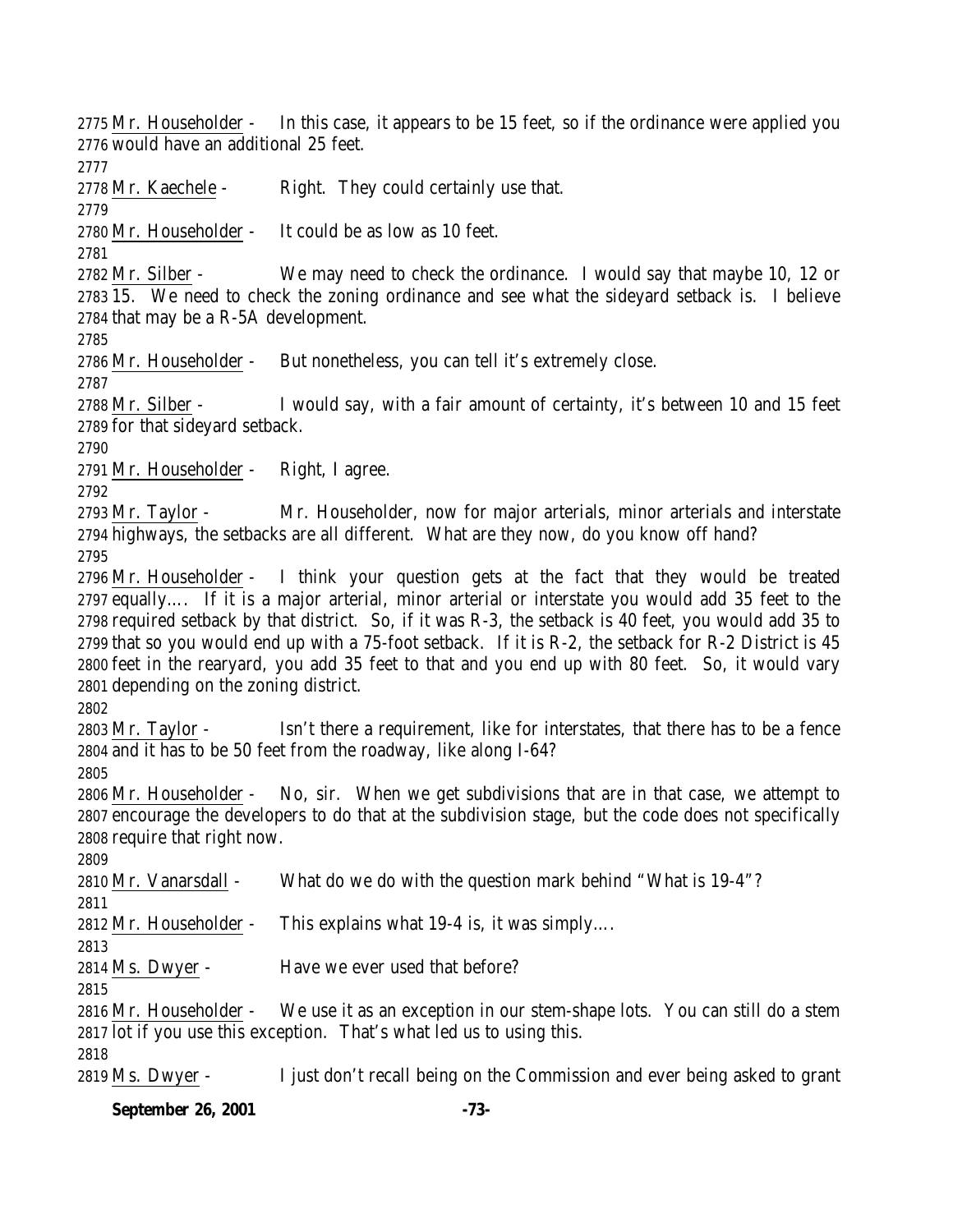an exception under this code.

 Mr. Silber - At this point, Ms. Dwyer, Mr. Householder is correct. It is a part of the stem lot requirements allowing exceptions, and to this point no one has come forward asking for an exception to the stem lot requirements. This hasn't been posed yet.

 Mr. Householder - I'll point out, our County Attorney commented on the use of this Section. He felt that this was reasonable, but you can only use it in the time of the subdivision. If there was an individual property owner, say, in any district that wanted to build a house along a major roadway, they wouldn't have an opportunity for an exception because it can only be granted at the time of conditional subdivision review. So, if one building permit were submitted for a house there would be opportunity to reduce that. Staff's comfortable with that.

 Mr. Silber - There opportunity would be to file for a variance and appear before the Board of Zoning Appeals.

Mr. Householder - Absolutely.

 Mr. Vanarsdall - The grandfathering relates to along major roadways. Mr. Silber, when we had this last work session, we were upstairs in the Manager's Conference Room, weren't we?

Mr. Silber - Yes, sir, that's correct.

 Mr. Vanarsdall - Mr. Theobald had given me a formula and I gave it to you and to John about the setback. If you had a big setback you could spread that over and it wouldn't lose. Did staff do anything with that?

 Mr. Silber - No, we didn't, Mr. Vanarsdall. I think that may have been more appropriate when we were talking about doubling of the setbacks. And I think the homebuilders were contemplating, well if you are going to double the setback perhaps that could be provided somewhere else in the yard. Staff does not explore that option. I think we still believe that providing for a 35-foot or a 25-foot setback in addition to the normal minimum requirements are appropriate. So, to answer your question, we did not explore that. 

 Mr. Vanarsdall - I think it was relating to…. If the setback is 35 now and you want to go to 70, which doubles it, you could take up the slack some way.

 Mr. Silber - We did not pursue that. I don't know if that is still a desire of the homebuilders. We will give them a chance to speak but they may be comfortable with what's being proposed here with the exception clause.

 Mr. Vanarsdall - I think you said it couldn't be done.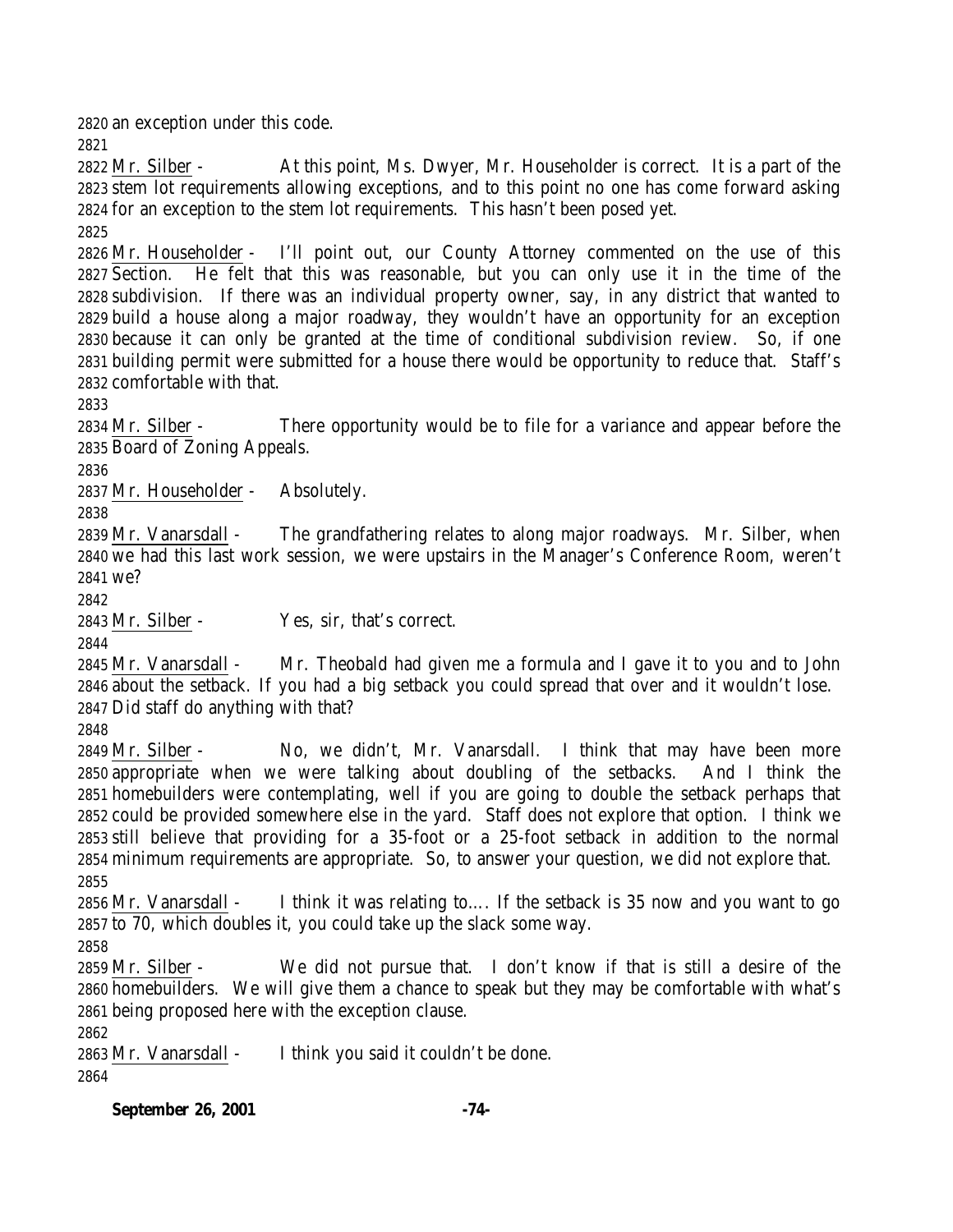Mr. Silber - That was my view before. I think it was very difficult to try to manage that. Mr. Vanarsdall - Maybe he wants to shed some light on it. Mr. Archer - Mr. Theobald. 

 Mr. Theobald - Mr. Chairman, ladies and gentlemen, my name is Jim Theobald, for the record. I was struggling to remember what that suggestion was. I think the notation was to the extent that you loss usable land based on the imposition of this new standard that you might have an opportunity to make it up in the side or the other yards, I guess, was the notation. I don't know that we really had a formula per se but that was the suggestion. I'm not sure what you are hoping to hear from the development community. Obviously, we rather you not do any of this. I think what you are proposing today is a step in the right direction. I think we will continue to advocate some changes as we go through the process. One thing that I will bring to your attention, I do think this exception mechanism is helpful and something we were most interested in. The one thing I'm sure, though, because it arises under the subdivision ordinance, I'm not sure you can use it to grant relief on the multi-family side, which go to POD and not subdivision. That might be something we need to talk to the County Attorney about. But, in my opinion, the exception is going to be more often sought in your multi-family district than in your single-family detached district, which really brings me to my last point and that is I will continue to advocate that you not include the multi-family districts in the application of this ordinance in as much as we do go through POD, and we do go through landscaping plan and we do have an opportunity together to look at the specific impacts of the development on the surrounding area. One very good example of that was the POD you just approved for Tascon on Lauderdale Drive. That project would not be built for owner/occupied condominiums, at least by Mr. Settledge, if the additional 35 feet had come into play. It would have wiped out his entire row of condominiums and what you would have been left with was unrestricted R-5 land suitable for apartment development. So, I think we get there in a different under the multi-family. So, I would ask you to continue to consider, and I will continue to advocate that the multi-family districts be exempted from this. Again, I do appreciate you providing the relief mechanism but were the multi-family to stay in this ordinance, and I hope it does not, I think we need to look at whether or not it works when you are talking about POD rather than a subdivision. And those are really my only comments for the morning.

 Mr. Archer - Thank you, Mr. Theobald. Are there any questions of Mr. Theobald by the Commission?

 Mr. Jernigan - No. I have a statement to make. I had thought about this before and I was going to bring it up, it's in the multi-family. I know I'm the junior member on here but I've looked at a few cases and I can see where this additional setback would have made some major changes. And the Tascon case on Ridgefield, where we ended up with about 100-foot of buffer coming through the front, which would not have been if the minimum setback had been increased. I think on multi-family the lots just aren't square and if we go on to all irregular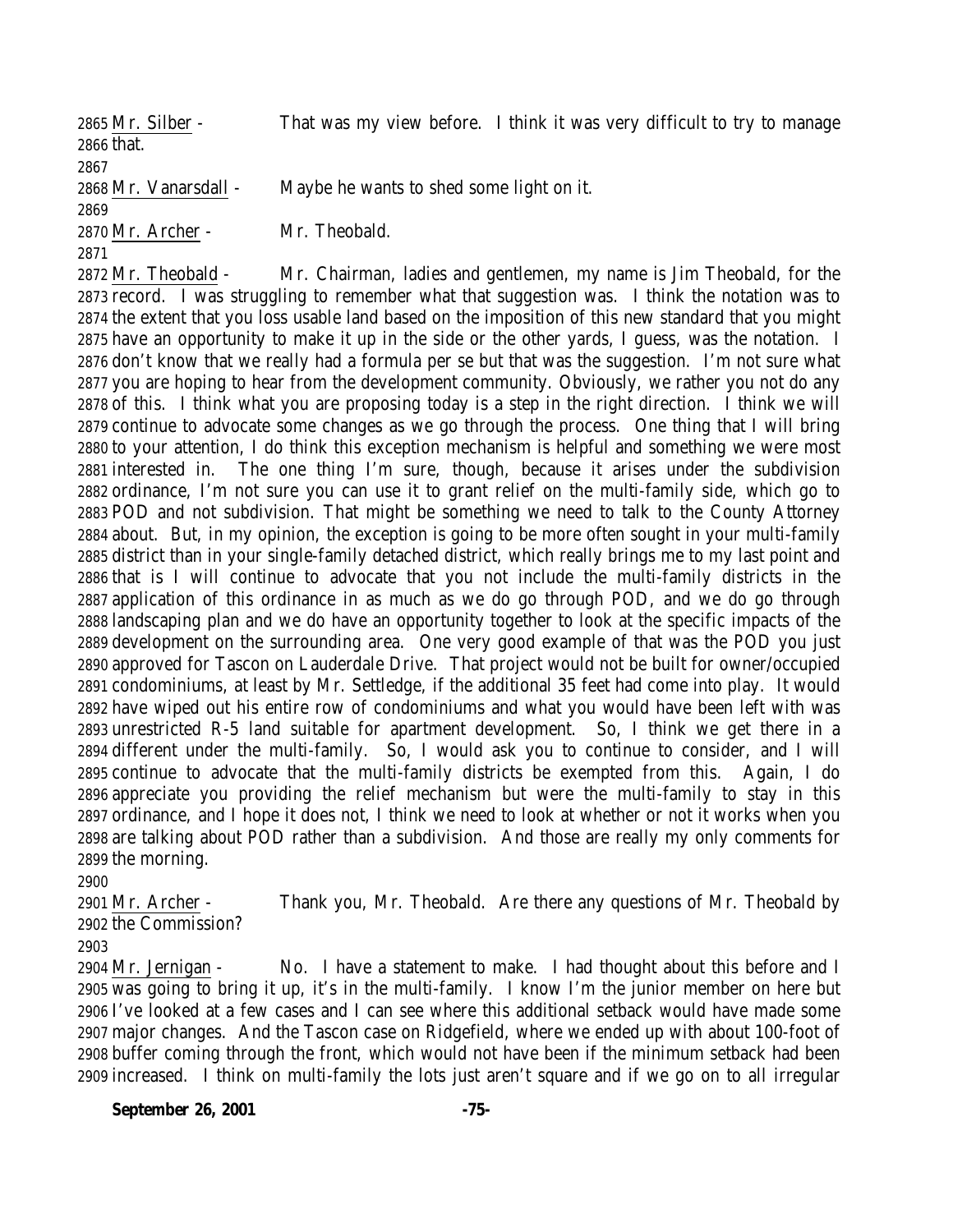shapes, I think I would rather see that the setback requirement remain the same for multi- family, but put in there that it would be negotiable or adjusted by the staff and Planning Commission at the time of zoning.

 Mr. Silber - Mr. Jernigan, I see your point. I think your point probably mirrors that of Mr. Theobald relative to the multi-family, but I don't think the approach that you are recommending would necessarily be the way to go. I think staff would just prefer that multi- family not be subjected to these additional setbacks. At the time of zoning, obviously, the Commission and the Board can work with the applicant and get proffer conditions to deal with additional setback and that done on a pretty regular basis for property coming in to be rezoned. Property that's already zoned for multi-family purposes would have the right to build within the minimum setback, up to the minimum setback, and I don't think there would be any language that could be added to the code that would give the Planning Commission the right to increase that. Because that's a legislative authority, so I don't think that legally could be done, but we can take a closer look at where you are going with this and see if there is some way of accomplishing the same thing.

Mr. Jernigan - I would rather see it deleted, the R-5, Multi-Family.

 Mr. Vanarsdall - You are saying, Mr. Silber, that on the rezoning you just say "no" if you don't want it there.

 Mr. Silber - That is correct also, Mr. Vanarsdall. I think that definitely goes without saying. I think Mr. Jernigan is saying that he has difficulty with the multi-family being subjected to additional setback when adjacent to major roads, because of situations where we have seen with some of these Tascon developments. I would like to explore with what Mr. Theobald brought up about whether the subdivision section can be used to deal with multi- family and plans of developments. He made have a point there that we have to look at. Certainly, I think in the case of Tascon, if we did have some type of exception built in and it did apply and multi-family was subjected to these requirements, I think that, in the case of Tascon, there may be exceptions that could be granted. I think in the case of the Ridgefield Pump location, that was a very narrow piece of property. I think the Commission was comfortable with the location of those relative to the busy road. There was a lot of landscaping and fencing and treatment within that setback area. So, I think, the Commission and Board certainly would have considered some form of reduction of that setback. But, I guess my point is that there are a few things we need to look into. I would like to know whether the Commission feels that multi-family should be a part of this ordinance or not. I think that's a major decision that should be made today, really before we go into the public hearing process.

 Ms. Dwyer - Well, in theory, you are trying to protect people's residence, so the multi-family would need it as much as single-family.

 Mr. Silber - Yes. 

#### **September 26, 2001 -76-**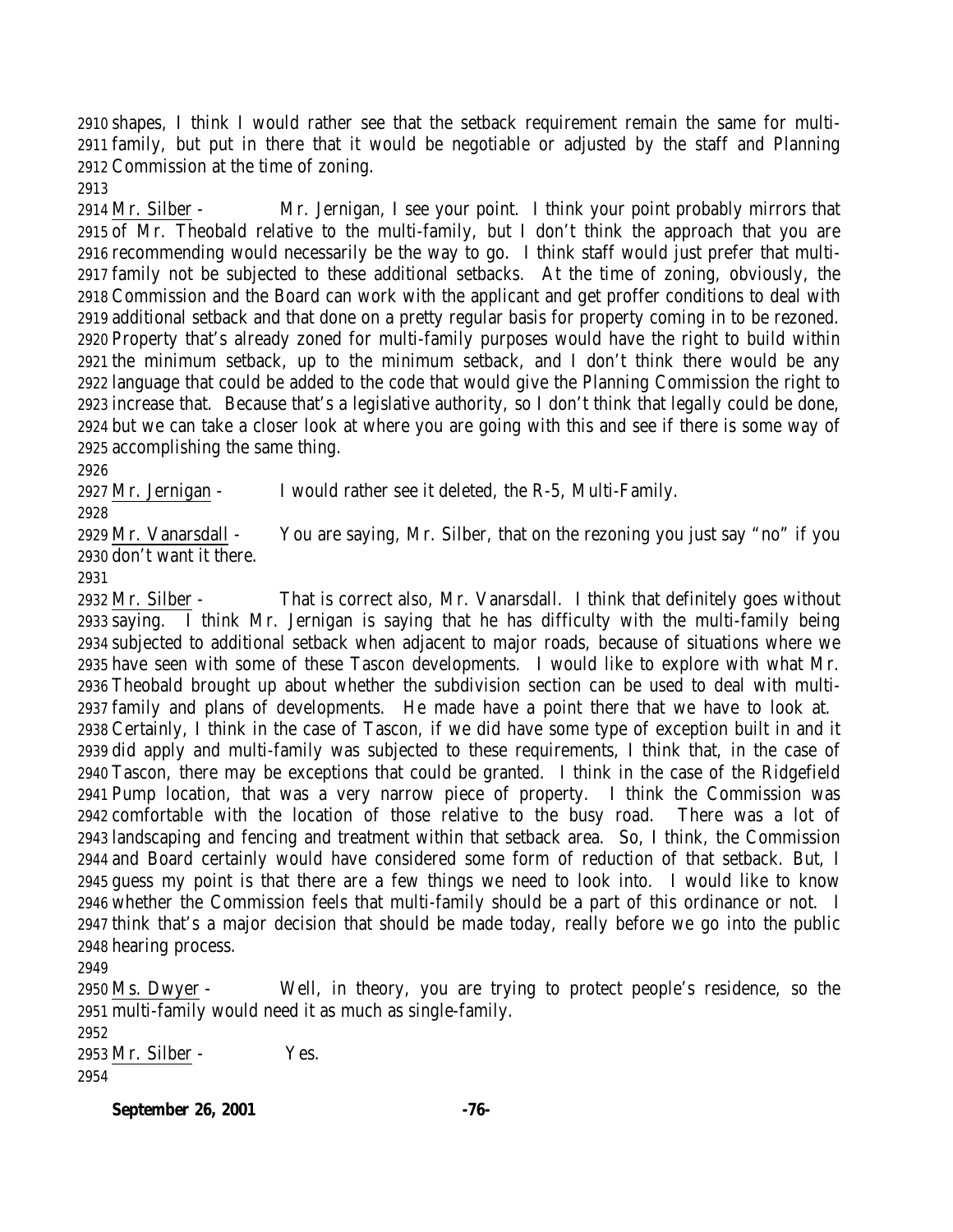**September 26, 2001 -77-** Ms. Dwyer - I mean, what would be the justification or the rationale for excluding multi-family over single-family? I don't see that. Mr. Silber - That's an excellent point, and when the Board of Supervisors considered this, that was exactly their point. They said a person in a residence is a person in a residence whether single-family or multi-family. They instructed staff to prepare an ordinance that included multi-family. So, that's where we are. So, it raises a good point and I think that it just needs to be discussed and worked through. Mr. Jernigan - The reason I'm saying that is because if all of the lots are square it wouldn't be a problem. But, because they are in triangles or they are going down to the points or they are stem lots, it just makes that additional setback, it makes it difficult to place all those homes in there. Ms. Dwyer - But, if you provided an out, say, an exception that can be used for the oddly shaped lot, like that Tascon case, it was fairly narrow and long and a lot of road frontage. Mr. Jernigan - Well, that's the reason I was just suggestion to just leave it alone and then we adjust it at another time. I mean, if we increase the setback it's an ordinance and we will have to work with each time. If you leave it like it is, you won't. Ms. Dwyer - Well, I guess I understood Randy to say that if we leave it alone then we don't have the authority to bring it up necessarily, outside of the zoning. Mr. Jernigan - Well, I don't know, it looks like it's been something that is negotiable. We've made adjustments. Mr. Silber - You're talking about when a plan of development comes in? Mr. Jernigan - Yes. Mr. Silber - I think it's much more difficult to get the additional setback at the time POD. When property comes in to be rezoned, obviously, that's when you can negotiate those setbacks. I can't recall very often where on a POD for multi-family were able to get very much additional setback. I guess what we really have to explore is if we are going to have multi-family as a part of this ordinance, and the Commission is interested in having exceptions allowed for unique circumstances, we need to explore what legal mechanism exist for that to take place. Mr. Taylor - In that regard, wouldn't it not be reasonable that we can adopt a set for residential and a different set for multi-family and not try to apply one solution to both issues? Mr. Silber - That's a possibility, yes, sir.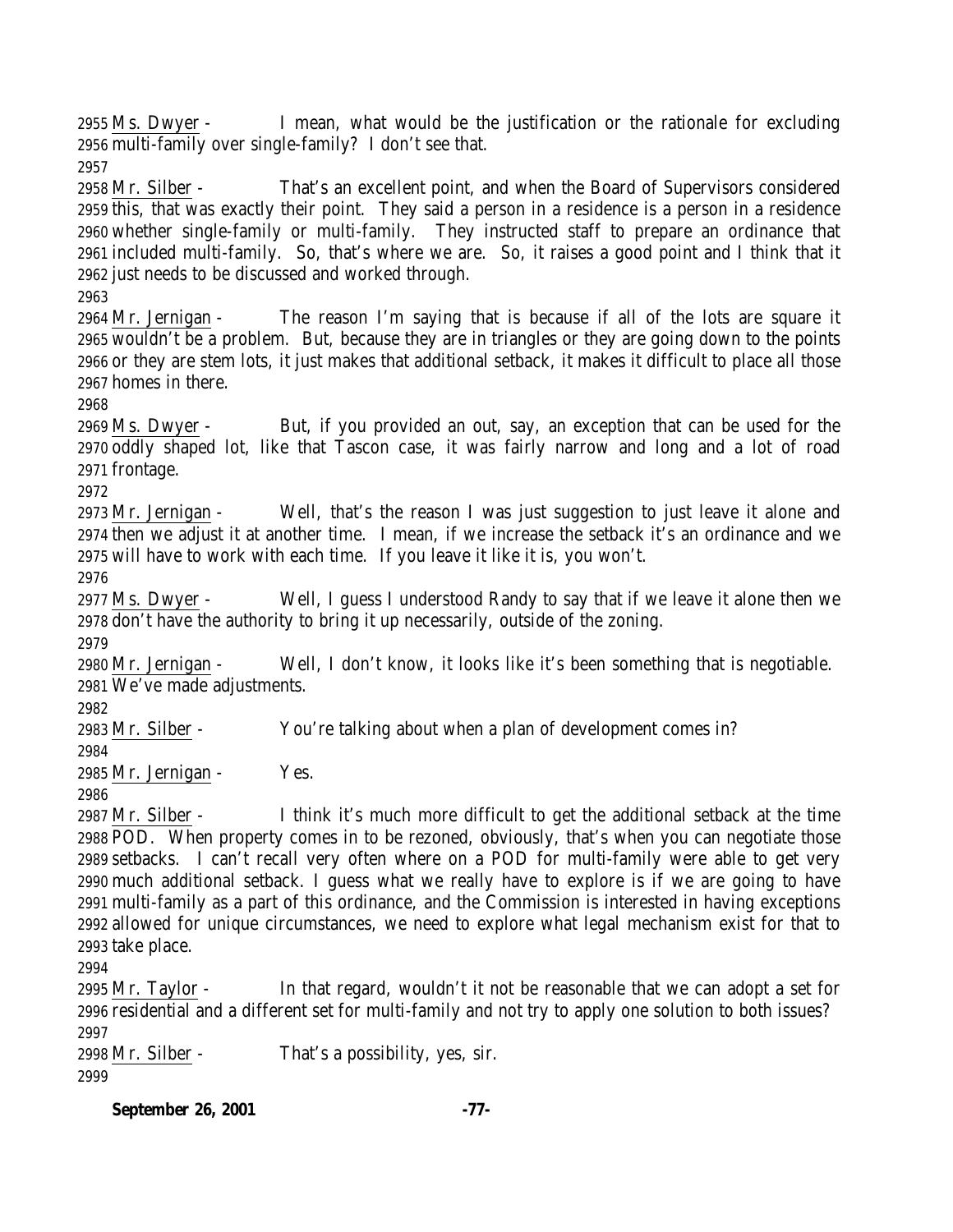Mr. Taylor - And take this one up and this one says residential setback requirements, everybody seems satisfied with this, go ahead and approve this one and then take a look at the issues that relate to multi-occupancy dwellings and deal with the issue. And Ray has a good point because they are a little bit different and they are at different angles and the sites are used a little different. The same setbacks really don't work as easily as they do for the residential structures.

 Mr. Silber - That may be a good point. The ordinance, the way it is drafted right now, includes single-family and multi-family.

 Mr. Taylor - My thought there would just, for the time being adopt it for family. I think if fits for family. It fits what our objectives were and then we take a look at what more we would have to do working with the development industry to adopt it to multi-family and what different combination we might include so that we actually come up with one for single-family dwellings and have one for multi-occupancy dwellings.

 Ms. Dwyer - I guess, I would ask the question, again, if the idea is to set a standard and that this is the standard, 35-feet is what it is, maybe that is too much, maybe, well I don't know. But, if we are going to set a standard, why would we set a lesser standard for multi-family than single-family.

 Mr. Jernigan - Because if you are working on a lot, it's real easy to put one house on a lot but if you take a triangular shape lot it's pretty tough to put 50 on there.

 Ms. Dwyer - I think the Tascon situation would have been the same if it's multi-family or single-family. I don't see a difference in the development challenges that that case would have presented.

 Mr. Taylor - I think the answer to that might be just because of the geometry that some of these multi-occupancy developments are working with. And I think we have got a great approach for the residence here but I think that in applying that at this particular moment to multi-occupancy might require a little more tuning that we are unprepared to do at this moment.

 Ms. Dwyer - But, I mean, can you tell me what the difference is between multi-family and single-family?

 Mr. Taylor - Well, the one I can is exactly as Mr. Jernigan points out. If you have multi-occupancy, you've got them at perhaps different angles, whereas in normal residence, for the most part, they are parallel and perpendicular to existing lot lines and they are a little bit easier to fit into a normal subdivision framework. When we are dealing with a large plat or apartment type, that's not exactly true. Sometimes we are trying to rearrange to fit the geometry of the site. So, I think that they are basically the same, perhaps, some major portion of the way.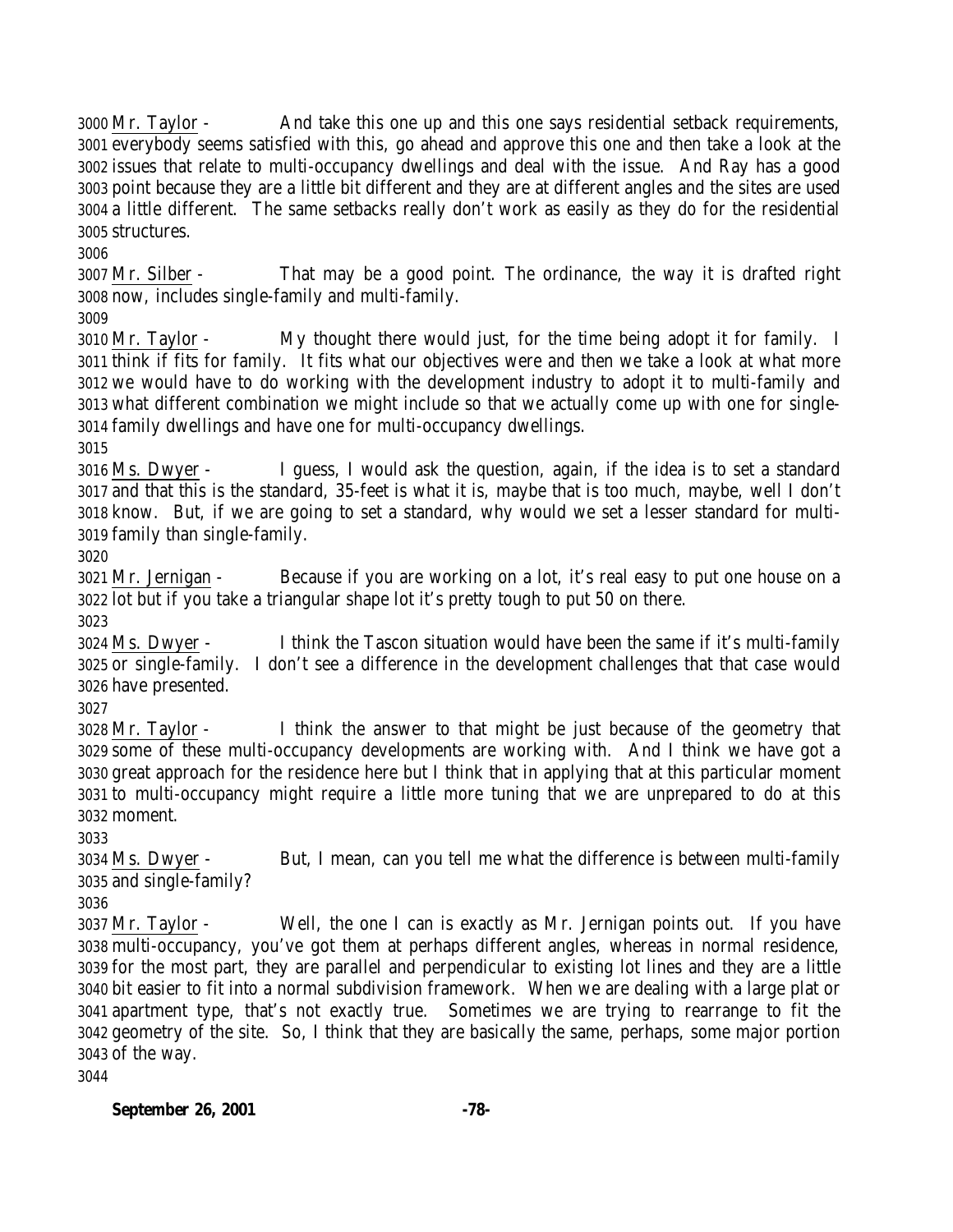Ms. Dwyer - Well, you could argue that you have a lot more flexibility with multi- family, especially if it is multi-story, you know, to arrange how the building are going to fit on the lot.

 Mr. Taylor - Well, that's true if we are talking about a perimeter zone and then within that zone, we allow that to be arranged differently. But it seems to me you would be perhaps coming up within a multiple building site where you had to not only fit the building with regard to one another, but you have to fit the buildings into the geometry of the site. At least some of the geometrical problems cause by, just the position of the house might be something you want to consider separately. I don't know. Maybe Mr. Tyler could address that. 

 Mr. Jernigan - Well, I think it's a matter of finances too. If you take a certain size lot and under the old conditions you could get maybe 90 units on it, under the new law you can only get 60 or 65. That's going to make a difference in the price of those units because the land acquisition price is there. You are going to have less apartments.

 Mr. Vanarsdall - You are not against the setback, you are just saying the setbacks for multi-family should be different for single-family.

 Mr. Jernigan - Yes, I'm all right with everything else. I just think we need to look at the R-5 and R-6 a little differently.

 Mr. Silber - So, it sounds like there is a consensus from the standpoint of single- family that everyone feels comfortable with 35 and 25 adjacent to an arterial or collector road. We do have some examples of, for example, a subdivision that was just approved today, where when the applicant submitted their subdivision for single-family, they provided the minimum requirements. We worked with them and we got, this is along Woodman Road, we got the additional 25 feet and we can show you those. So, it works very well. It doesn't seem to be excessive. It moves the structures back. I think where the Commission is hung up at this point is on the multi-family aspect. I see both sides of this. I see Webb Tyler raising his hand, I think he wants to say something. Staff may need to look at this aspect more closely. 

 Mr. Tyler - I have two points that I would like make. In the townhouse ordinance, they were talking about equivalent rear yards. The townhouse ordinance allows you to have more rear yard than the side yard and I think that was the example Jim Theobald was trying to use. I don't necessarily agree with allowing that in this particular instance, but that was the illustration he was trying to do. In a townhouse ordinance you can have more land area in the rear yard if you can't meet the minimum side yard for example. The second point I wanted to make is I fully support this. The reason I believe multi-family should have some buffers but less, all right, and ought to be allowed on the exception, is that the multi-family is subjected to a POD, which subjects it to a landscaping plan and it can be required through landscaping plans coming back before this Commission to intensify its landscaping in a reduced buffer. So, therefore, I believe this Commission does have the mechanism to affect the intensity of the buffer at a reduced width by its scrutiny of the landscaping plan required with all multi-family PODs. Any POD that's multi-family, townhouses, condos, or apartments must have a POD.

**September 26, 2001 -79-**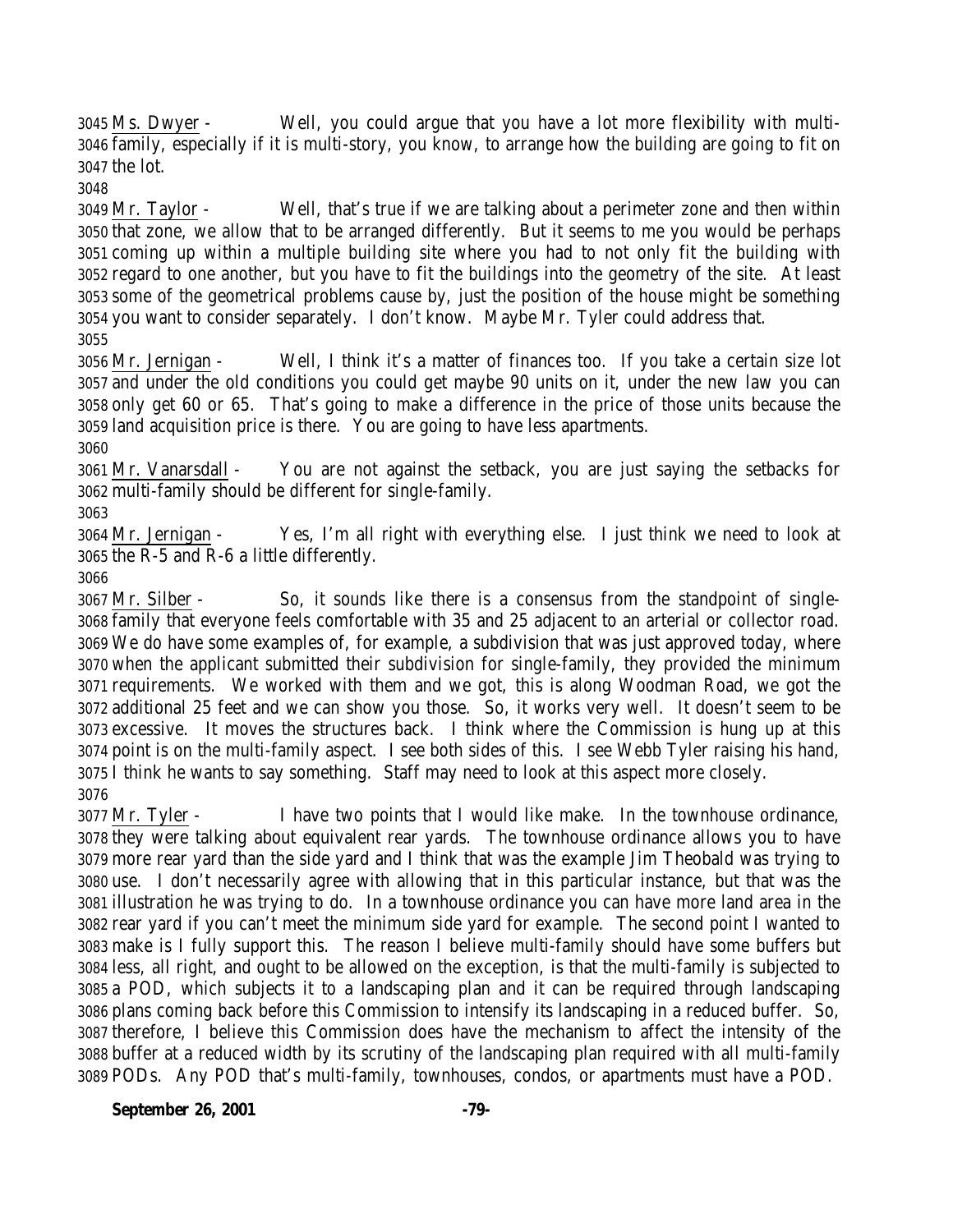As a part of that POD, it has the ability to be subjected to a very intense landscaping plan that has to approved by this Commission. Therefore, I believe that although the multi-family should have some more additional buffer, I don't believe they should be quite as high as single- family residential. And the reason is because the single-family residential doesn't have any mechanism with this Commission to require landscaping plan. Does that make any sense? 

Mr. Silber - It makes sense.

Mr. Vanarsdall - That's a good point.

 Mr. Silber - I was going to start working that direction too, if the Commission will allow me. I think maybe, on the multi-family end, maybe an alternative would be to increase the required setbacks, not the additional 35 feet on top of the minimum, but maybe just increase the required setbacks from, I think, the most case is about 35 now to maybe 45 or 50, and not allow an exception. Just increase the minimum setbacks for multi-family. Single- family could follow the same path that we've discussed with an exception. That's an alternative. I think, Webb, that would address your concern as well.

 Ms. Dwyer - I was going to say, when we are talking about compensating for a lack of side yard, you know, required side yard setback with additional, say, rear yard setback. I don't think that would really work in this situation because this is really specific to where the roadway is located around the lot. So, if the road is in the rear then it's not going to help anybody to have additional side or vice versa.

 Mr. Tyler - I agree. But, I was just trying to explain what I think Mr. Theobald was trying to drive at initially.

 Ms. Dwyer - So, we will put that one to rest then. I see your point. That is a clear response to the question how does multi-family differ from single-family. That is we have a POD. We have an opportunity for additional landscaping in multi-family development, but we don't have for single-family. So, that may justify a reduction in additional buffer requirements for multi-family as opposed to single-family. That makes sense. That's a quantitative difference.

Mr. Tyler - I'm just an engineer.

 Mr. Vanarsdall - And he doesn't disagree that maybe we need to look at more setback than we have as we speak.

 Mr. Tyler - Yes, but just not as great as the ones with the single-family detached that we are currently in the topic of discussing.

 Mr. Householder - I just want to give a little more background that might help you understand how we got to this. This was our original tracking with the multi-family development standards ordinance. At the time, the standard ordinance included an additional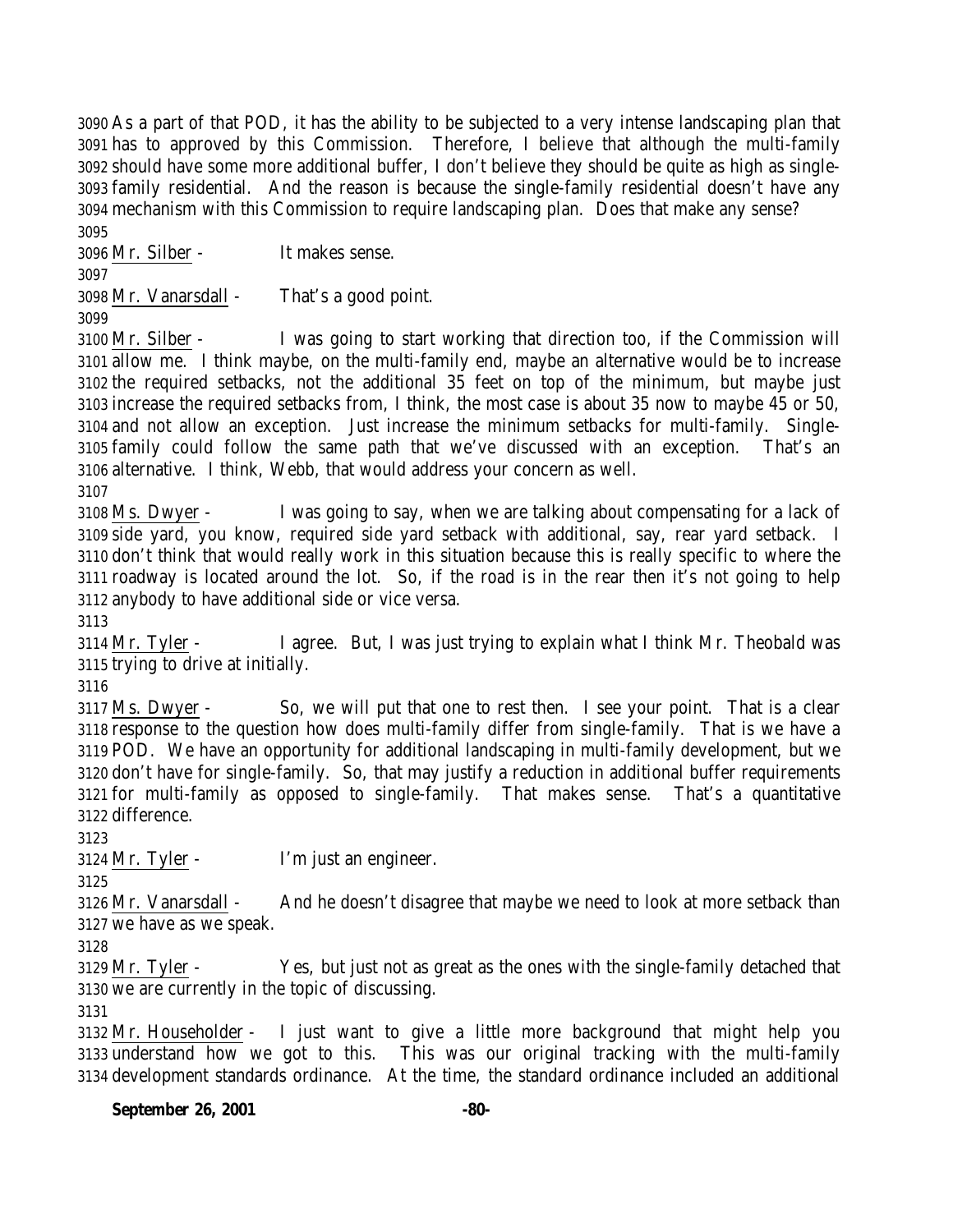setback for multi-family developments. That was then. Once it got through the Board it ended up being we have a guideline in place. So, there is an additional mechanism although it's not code that encourages additional perimeter setbacks for multi-family. And it specifies it when adjacent to single-family and roadways.

 Mr. Kaechele - Will these restrictions for multi-family, where you have private road within the subdivision, it don't apply then because they are not minor collectors, right?

Mr. Householder - Correct. So, I just wanted to point that out.

 Ms. Dwyer - So, as I understand, Randy's proposal…. I'm just going to sort of recount what your suggestion was based on all this discussion with that maybe we not have the 35-foot additional buffer requirement for multi-family. That we set something less, perhaps not provide an exception, but set it at a lesser distance. In recognition to the fact, that we do have a landscape plan as an option for providing, in affect, compensation for the buffer.

Mr. Silber - Yes.

 Ms. Dwyer - So, for example, we could say, an additional 25 feet or an additional 20 feet for multi-family. An additional 35 feet for single-family. No exception for multi-family and exception for single-family.

 Mr. Silber - Right. And that would be very easy to do with the ordinance amendment.

 Mr. Kaechele - I need one other clarification for the single-family road system. Are all public roads, within a subdivision, classified as minor collectors?

 Mr. Silber - There are many, many, roads. Most of our roads are just residential streets. They are not minor collectors.

 Mr. Kaechele - Well, that's the point. They are public roads. You can have a road leading into a subdivision that's not a minor collector and you still have homes with side yards, perhaps, and I know of one, several, two and three hundred thousand dollar homes. The homes are right up against the street. And I think that, particularly, the entranceway in a subdivision we should address that as well.

Mr. Vanarsdall - What you're saying is would this affect it at the entranceway.

Mr. Kaechele - No, it won't, if it is not a minor collector.

 Mr. Silber - That's correct. Mr. Kaechele brings up a good point. This only deals with collector and arterial roads that are on the County's Major Thoroughfare Plan. We are talking about major roads. We are not talking about local streets. So, that, Mr. Kaechele, I believe you brought up at an earlier work session, and we have not addressed that at this point,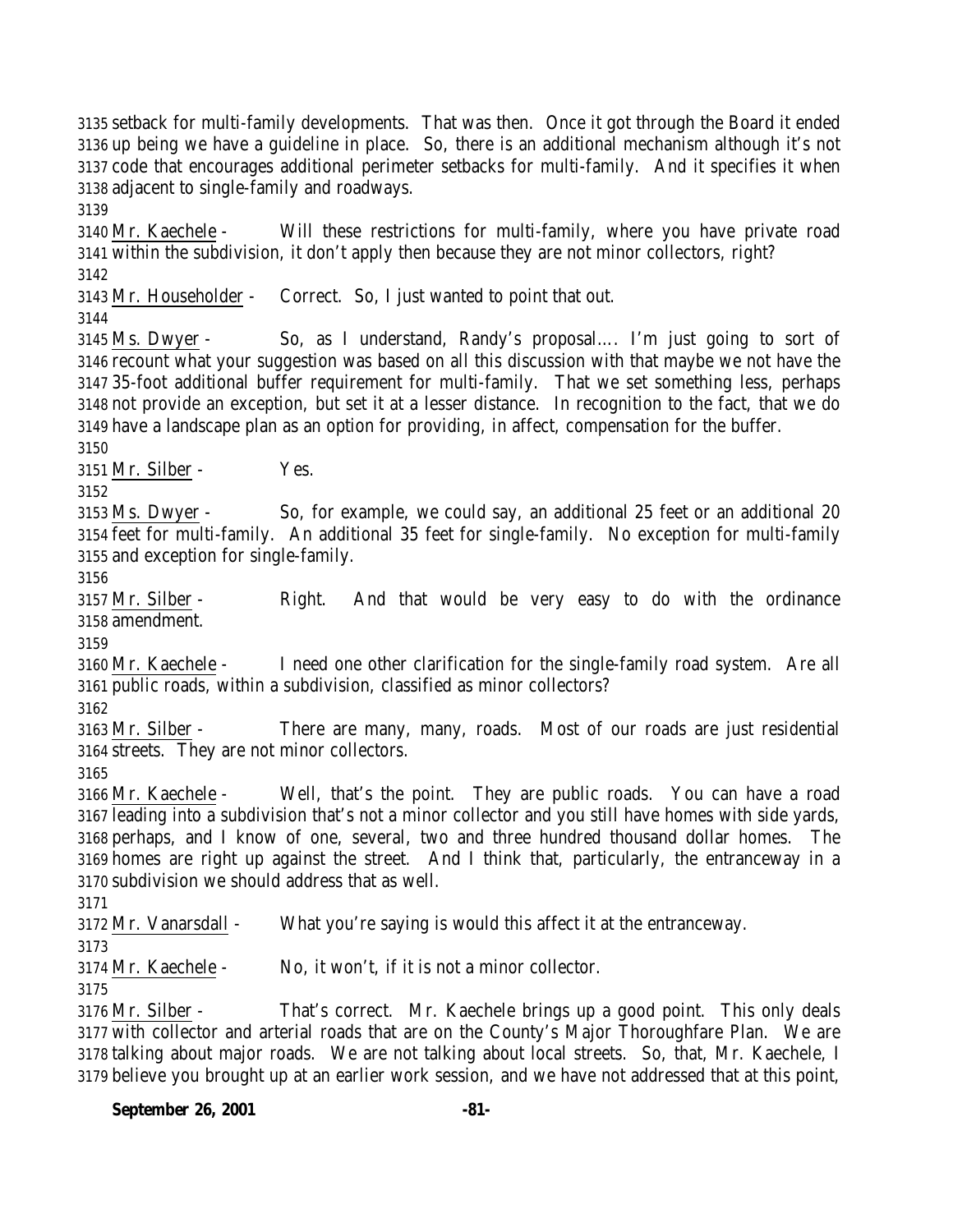that's a little bit more difficult to get at. How to identify that type of road. But, we could certainly take a look at that. Mr. Kaechele - The aesthetics of many subdivisions are impaired by the entrance and into the subdivision. Ms. Dwyer - What's your example you are thinking of, Mr. Kaechele? Mr. Kaechele - Well, there are several of them right off of Nuckols Road. The entranceways, the homes are going up very close to the entrance roadways, side yards. Ms. Dwyer - So, the side yards are along Nuckols Road, is that what you're saying? Mr. Kaechele - No. Along the entrance road off from Nuckols. Ms. Dwyer - Are those local roads or are those collectors. Mr. Kaechele - They are subdivision roads. Mr. Taylor - Another example is in the rear entrance to Church Run off of Pump. I remember that the buildings the side yards are very close to the entrance there. Mr. Kaechele - I'm referring to portions of Cambridge, some of the subdivisions of Cambridge. Mr. Jernigan - Did you hear all that, Randy? Mr. Silber - I think I heard what Mr. Kaechele was referring to and I think, Mr. Kaechele, if that's something that the Commission wants us to look at, we will need to study that. We have not done that up to this point. We have been concentrating only on roads that are on the Major Thoroughfare Plan. We will need to take a look at that and propose some

 language. If that is the way you want us to go, we can do that. If we just want to move forward with the suggestion that Elizabeth Dwyer had, I think that's an easy fix with the ordinance. We could probably set a public hearing for the end of October. Either way is fine with us. We will just need to study further.

 Mr. Kaechele - That may not be very universal, but there are some glaring opportunities to improve it.

 Mr. Silber - I know the examples that you are referring to, Mr. Kaechele. I would classify them as very undesirable design technique and I think that we probably, as a staff, could take a closer look at this as each and every subdivision comes in. If the Commission empowers staff to began to look at these corners and edges on major entrances and key feature areas in subdivisions, we will make that a normal practice to just come to the Commission and say we can not recommend these two or three lots because they are just too close corners. And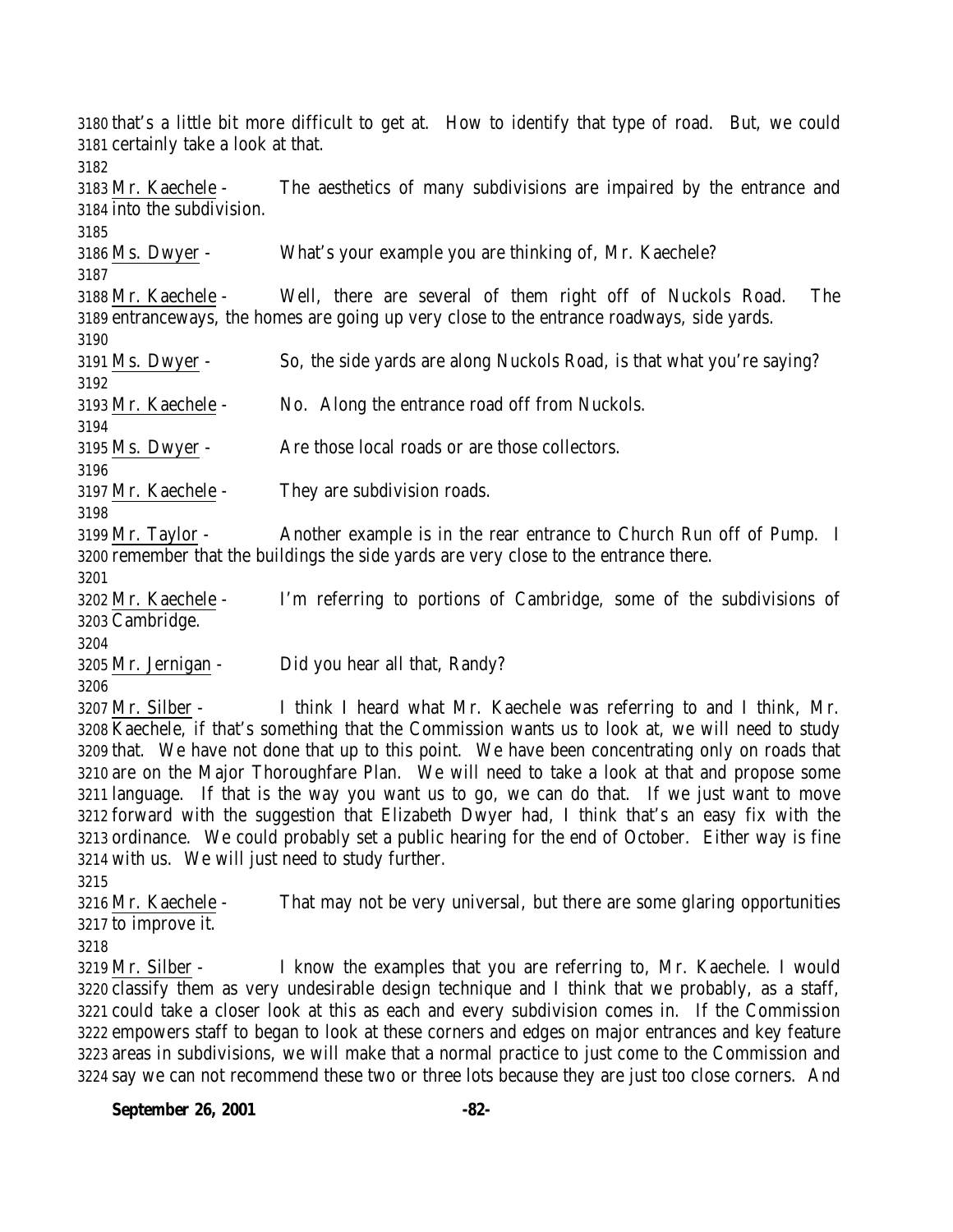if we have the support of the Commission we can began to do that and we can do that administratively. That may be one option.

Mr. Vanarsdall - So, what do you want to do today?

 Mr. Tyler - I think that could easily be fixed, Mr. Kaechele. If the staff would just interpret the entrance lot that backs up to the main road, and sides to the entrance roads, as a reverse corner lot. Therefore, it would require not the minimum side yard but a 25-foot rear yard or side yard. If staff would just take the position, not an ordinance change, just take a policy position that the entrance lot, rather there at the entrances, if it backs up to the main road and the side to the entrance road, this reverse corner lot there for the side yard is automatically 25 feet.

 Mr. Silber - It's not a reverse corner lot according to the ordinance. You are just saying as a policy, as a policy we can began to look at it that way.

 Mr. Tyler - Reverse corner lots are often interpreted and I think you could exercise that policy rather then a change in the ordinance. Reverse corners are often just subject to very interesting interpretations, depending upon how the streets are lined up. And you can easily take that position because you don't know how the street across the street is going to get developed.

Mr. Taylor - That's a good point.

 Mr. Archer - But, we do have a specific meaning of reverse corner lot in the ordinance, don't we?

 Mr. Silber - Yes, we do, Mr. Archer. It defines what a reverse corner lot is. I just didn't think that the example that Mr. Tyler gave would have been defined as a reverse corner lot. But, he's saying use that same principal and apply it to that lot to increase the side yard setback so that the house is not right on the road. I think that can be done and I think that staff is prepared and can make those recommendations. I need the support of Mr. Webb Tyler and his other engineers to not argue at the time that we are costing him a lot or two. This will cost a lot or two if we are talking about design aspects like this. I think it is important that if our neighborhoods are going to look right we need to recognize that it may cost a lot or two.

 Ms. Dwyer - We have this in the minutes, right? Mr. Silber - Yes. Mr. Kaechele - I think Hampton Forest is one of the subdivisions I'm talking about. Ms. Dwyer - So, do you want something specific from us, such as leave the single-family as is and for multi-family let's impose a 25-foot buffer and no exception and write that

in the ordinance and then have a public hearing on that. Is that what you are looking for, Mr.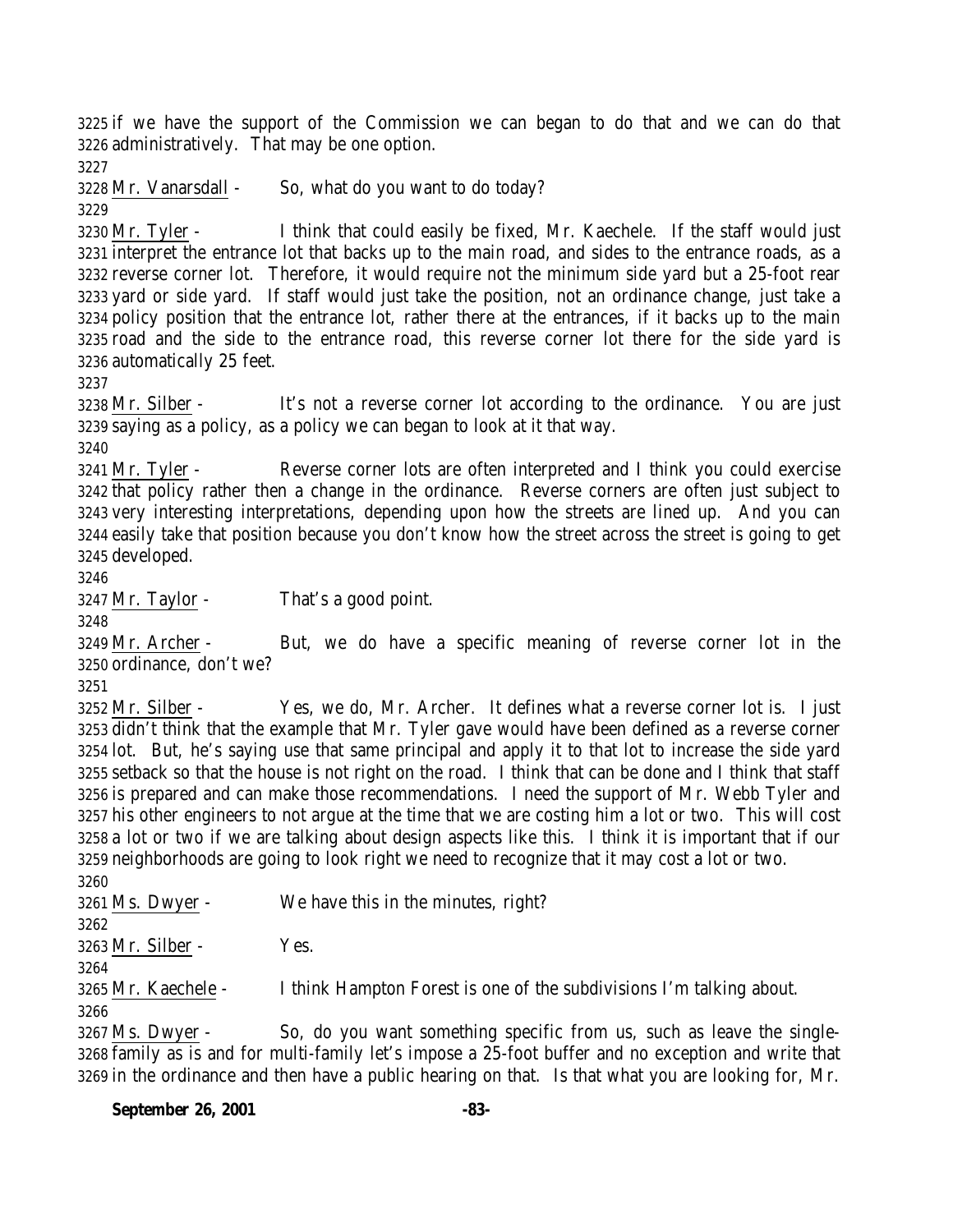Silber? Mr. Silber - I think so, Ms. Dwyer. If we are going to go to public hearing we need to have a little more direction and we will prepare an ordinance and we will advertise that ordinance. If you want us to come up with what we think is an acceptable increase setback for multi-family, we can do that. Just say increase it and we will increase and we will advertise it that way. Mr. Vanarsdall - Ray, do you have any thoughts on that? Mr. Jernigan - When you said that, are you talking about an additional 25 feet? Ms. Dwyer - Instead of an additional 35, it would be an additional something. I just threw 25 out so that we would have something to talk about. Mr. Vanarsdall - Instead of doubling, she's saying lessen up on it. Ms. Dwyer - We could ask staff to increase it to whatever amount you think is appropriate and then they will bring that back to us. Mr. Jernigan - Let them come back with a number of what they think. Ms. Dwyer - Okay. That sounds good. And then that will be what we discuss at the public hearing. But that would entail no exceptions and we are reducing it from the 35. Is that correct? Mr. Silber - That's correct. I would think that we may come back, Ms. Dwyer, with something less than 25. It maybe something more like 15 feet. Mr. Archer - Mr. Silber, when we have the public hearing, it probably would be appropriate if we could have some more visual examples, like we did today, but just have a few more of them. I think, at least for the public that would give them a little bit more insight on what we are trying to accomplish by changing the ordinance. I can think of some glaring examples too, I'm sure we all can. Mr. Silber - We can do that. Okay. So, we will move forward with October 24, 2001, public hearing with that guidance. Mr. Archer - Do we need a motion for that, Mr. Secretary? Mr. Silber - I don't think it's necessary. Mr. Archer - All right. Do we need to set a time for it? Mr. Silber - We will have to advertise a time. We may need to look at the agenda. I

**September 26, 2001 -84-**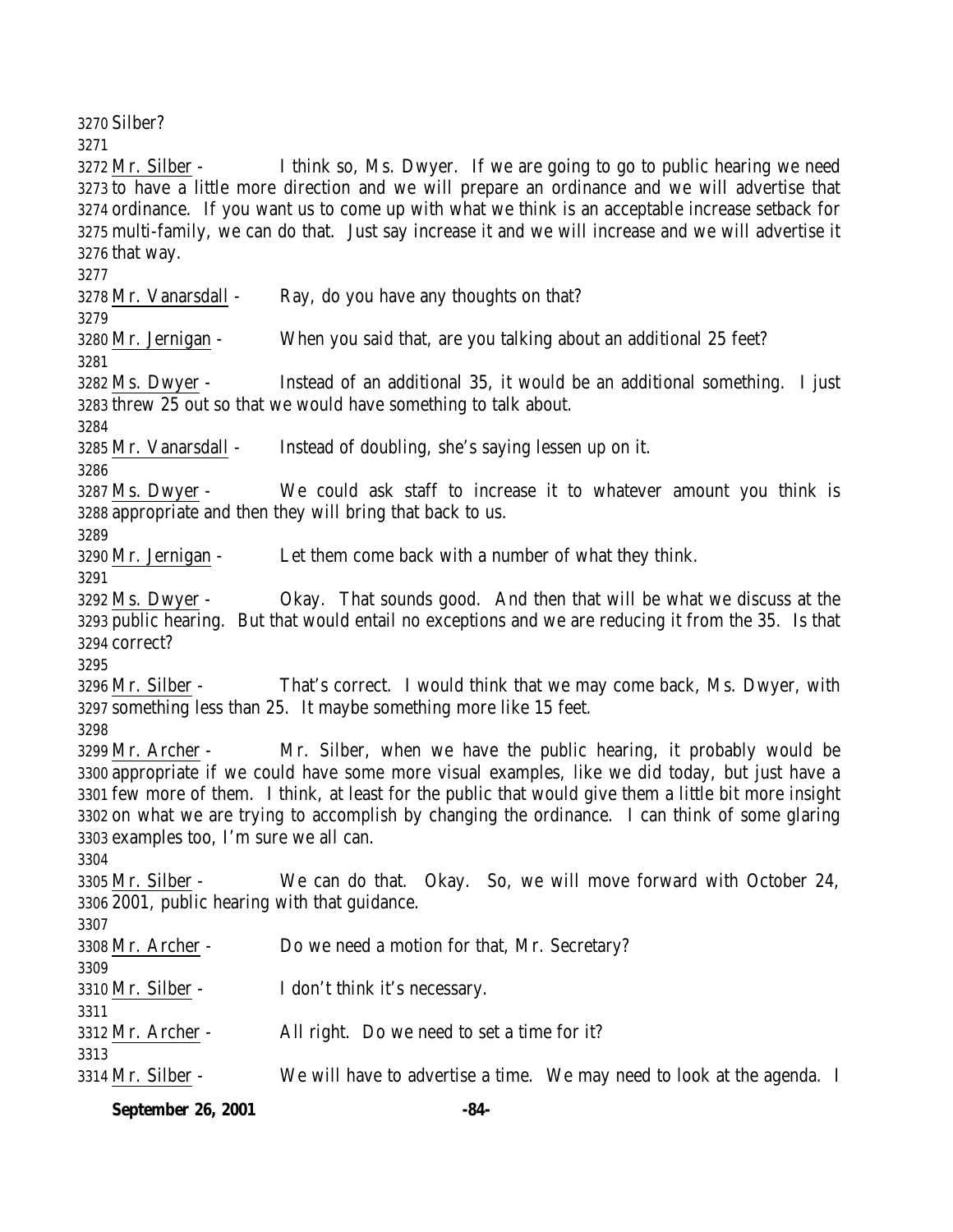would recommend that it be after the PODs and subdivisions. So, we will find a time and tack it onto the end of your agenda. We might advertise it for like ten o'clock or something like that. 

 Mr. Archer - They don't want to advertise it too late because if we have a short agenda that would mean we would have to stay here for it. All right, moving right along. Mr. Vanarsdall - You are going to let us know when it is going to be, Randy? Mr. Archer - He hasn't set the time yet, but he will let us know. Ms. Dwyer - It will be October 24. The Planning Commission discussed to set a public hearing for Residential Set Back Ordinance for the October 24, 2001, meeting. Mr. Vanarsdall - All right, next item.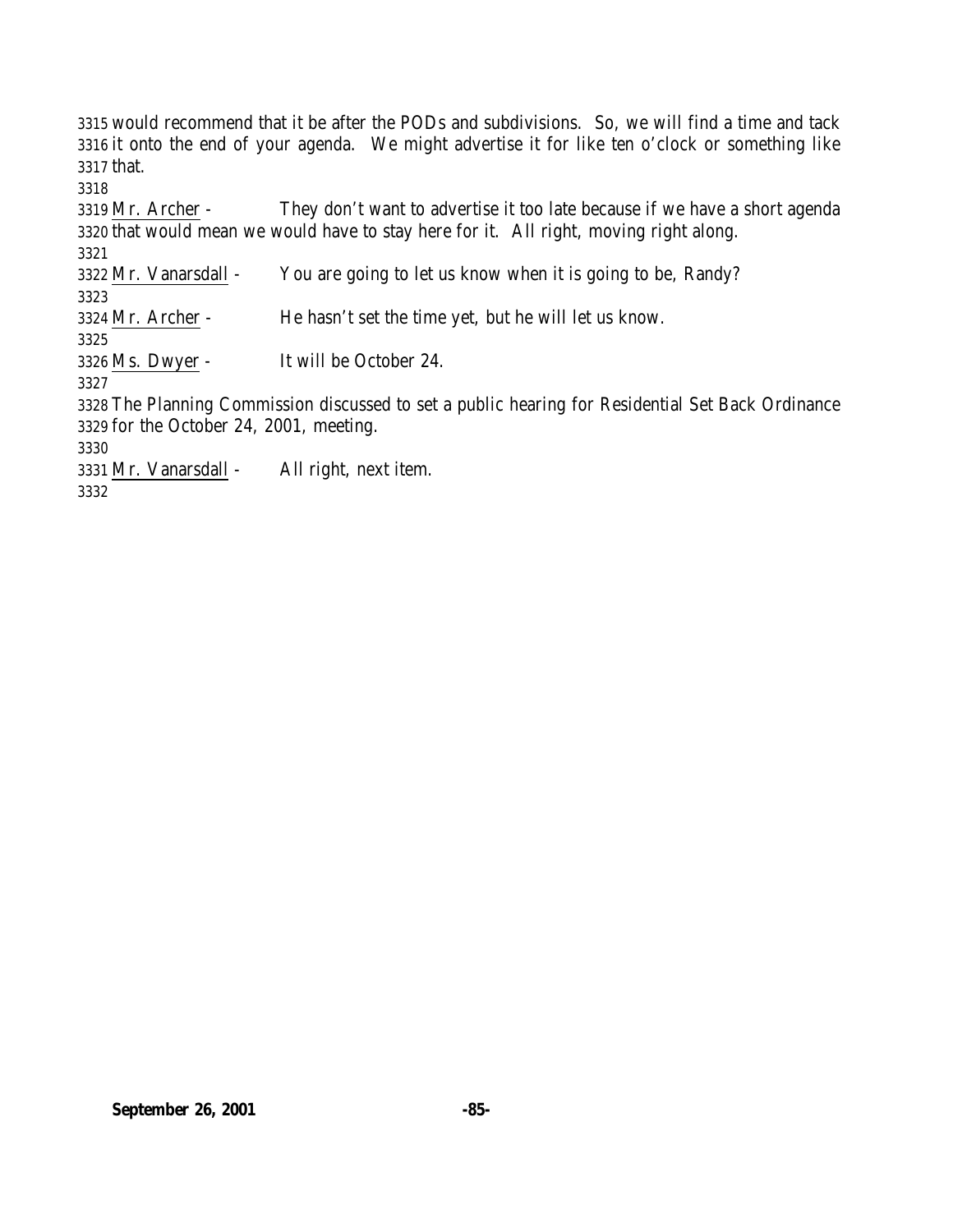### **WORK SESSION: 2010 Plan Environmental Element Update - Chesapeake Bay Act Compliance**

 Mr. Silber - Okay. The next item on the agenda is a work session on the 2010 Plan. This is an environmental element of the County's Comprehensive Plan, it's Land Use Plan. I'll let Audrey get into the details, but basically we are having to make some changes that are the result of two conditions of approval that were granted to us when the Chesapeake Bay Local Assistance Board reviewed our Land Use Plan and approved our Land Use Plan. It was with two conditions that they approved it. We are now having to address those two conditions and it means changes to the Environmental Element of the Land Use Plan relative to the Chesapeake Bay Act. Audrey.

Mr. Archer - Good afternoon, Ms. Anderson.

 Ms. Anderson - Good afternoon, Mr. Chairman and members of the Commission. I'll just add a bit more detail to the background that Mr. Silber just gave you. The Board of Supervisors adopted the Henrico 2010 Land Use Plan on December 13, 1995. Then in May of 1996, the Chesapeake Bay Local Assistance Board found Henrico County's Comprehensive Plan consistent with the Chesapeake Bay Preservation Act based upon its review of the Land Use Plan and particularly the content of the Environmental Element section of the Land Use Plan. The Environmental Element is one of the three sections that represent the official 2010 Land Use Plan. The plan was found consistent with two exceptions that are to be resolved by March 31, 2002. At its September 11, 2001, meeting the County Board of Supervisors approved a resolution directing staff to recommend appropriate amendment to the Land Use Plan Environment Element in order to meet the requirements for full compliance with the Bay Act and its Regulations. And then to submit the draft amendment to the Planning Commission for review and to recommend any additional revisions or amendments to the Plan, which is where we are today with this work session. Any recommendations that staff receives from the Planning Commission, and others will be used, where appropriate, to update the draft amendment in preparation for the Planning Commission's public hearing on this item, which staff recommends to be scheduled for it's October 24 meeting. The draft will then be presented to the Board in a work session and a public hearing. 

 As far as the conditions are concerned, the two conditions to be met in order to obtain full compliance with the Bay Act are to include in the Land Use Plan the environmental features maps used to develop the County's Chesapeake Bay Map with a description of how the County uses environmental features in determining land classifications and land management policies.

 And to add statements of the Act's requirement for a 10% reduction in stormwater pollutants loadings for redevelopment; and considerations for undertaking a study to identify areas suitable for reestablishment of the 100-foot riparian buffer. In meetings with the County staff, including the Planning Office and the Public Works Department, the Chesapeake Bay Local Assistance Department staff determined that by adding the referenced maps and appropriate text amendments, the County's proposed amendments would meet the requirements for full compliance. The staff's recommended text amendments are highlighted in red in the information that was sent to you in your packets. And sections to be deleted are shown with

**September 26, 2001 -86-**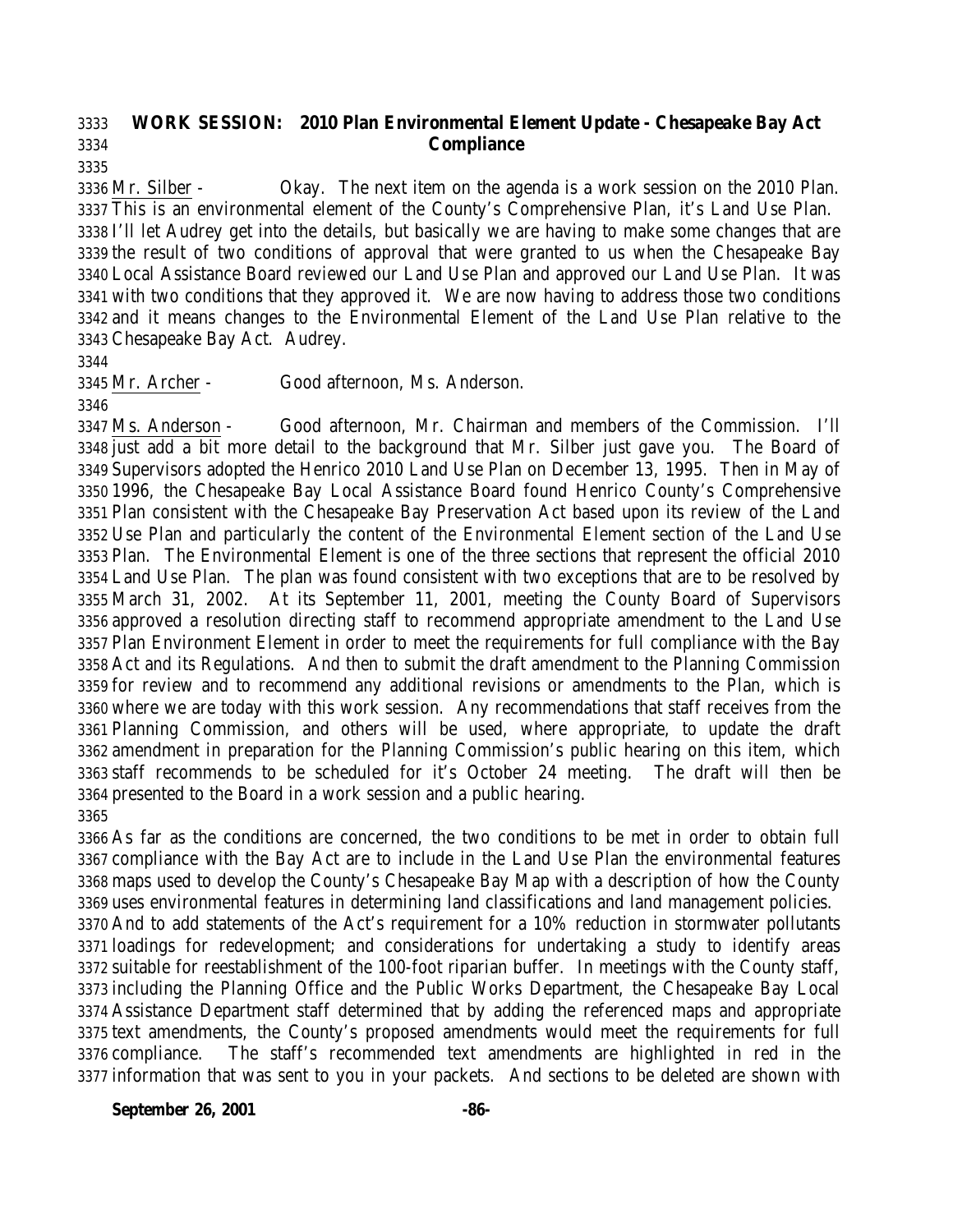the double strike through. The majority of the amendment shown are related to the first condition to describe how the County uses information on environmental features to determine land classifications and management policies. Basically, the amendments state that the County has clearly defined policies related to water quality protection and the policies are used in the Comprehensive Plan development process and management tools such as Zoning and Erosion and Sediment Control Ordinances, and in evaluating capabilities of land for development. 

 The section on physical constraints to development needed to be developed more to include a statement under each subsection, such as floodplain areas and topography including steep slopes, to describe how the information provided is used in making land use decisions. The majority of the text used to satisfy this condition was pulled from the Element, Goals, Objectives and Policies, and the Implementation Measures; the Land Use Plan; Land Use Plan Map Classifications; and other sections of the Plan. The CBLAD staff recognized that the information that they were asking for was already included in other areas of the Plan that I just described, but they consider and that for the convenience of other readers, it would be helpful to include this information within the body of the Environmental Element. 

 The last piece to satisfy this first condition was to include with the Environmental Element the individual sensitive features maps: highly erodible soils, including steep slopes, highly permeable soils, hydric soils, wetlands, 100-year floodplain and soil suitability for septic tanks. Those maps went into making up the composite Bay Map. Those maps are included in, what is noted as Appendix A at the back of the draft amendment. Previously, the element referred to these maps as being on file in the Planning Office, and CBLAD recommended that they also be included in the Element for the convenience of the reader. The base line information needed to produce these maps are now available in the County GIS System and the maps can be readily generated. To satisfy the second condition required, two text amendments that were supplied by the Public Works Department. They should be noted on page 118 in the draft amendment. Additional text related to stormwater management requirements and the second text amendment to describe how the County has identified areas suitable for reestablishment of the riparian buffer. A new paragraph was added to describe how opportunities for buffer restoration was recently identified as part of the County's Stream Assessment Watershed Program. In addition, there were some minor text edits done to reflect the change in the County's septic pump out program, where the County's Board of Supervisors amended the ordinance to require the pump out only in areas identified as Chesapeake Bay Preservation Areas. Previously, the ordinance covered the entire County. This concludes my report. If you have any questions, I'll be happy to answer those questions at this time. And, also, Mr. Jeff Perry is here from Public Works if you have any questions on the section that they provided.

 Mr. Archer - Thank you, so much. Does the Commission have questions? 

 Ms. Dwyer - Is it fair to say that we are not really changing our policies, we are really just putting writing into the plan that we already have so that the Local Assistance Board is satisfied that we have everything in writing that we need to have in writing.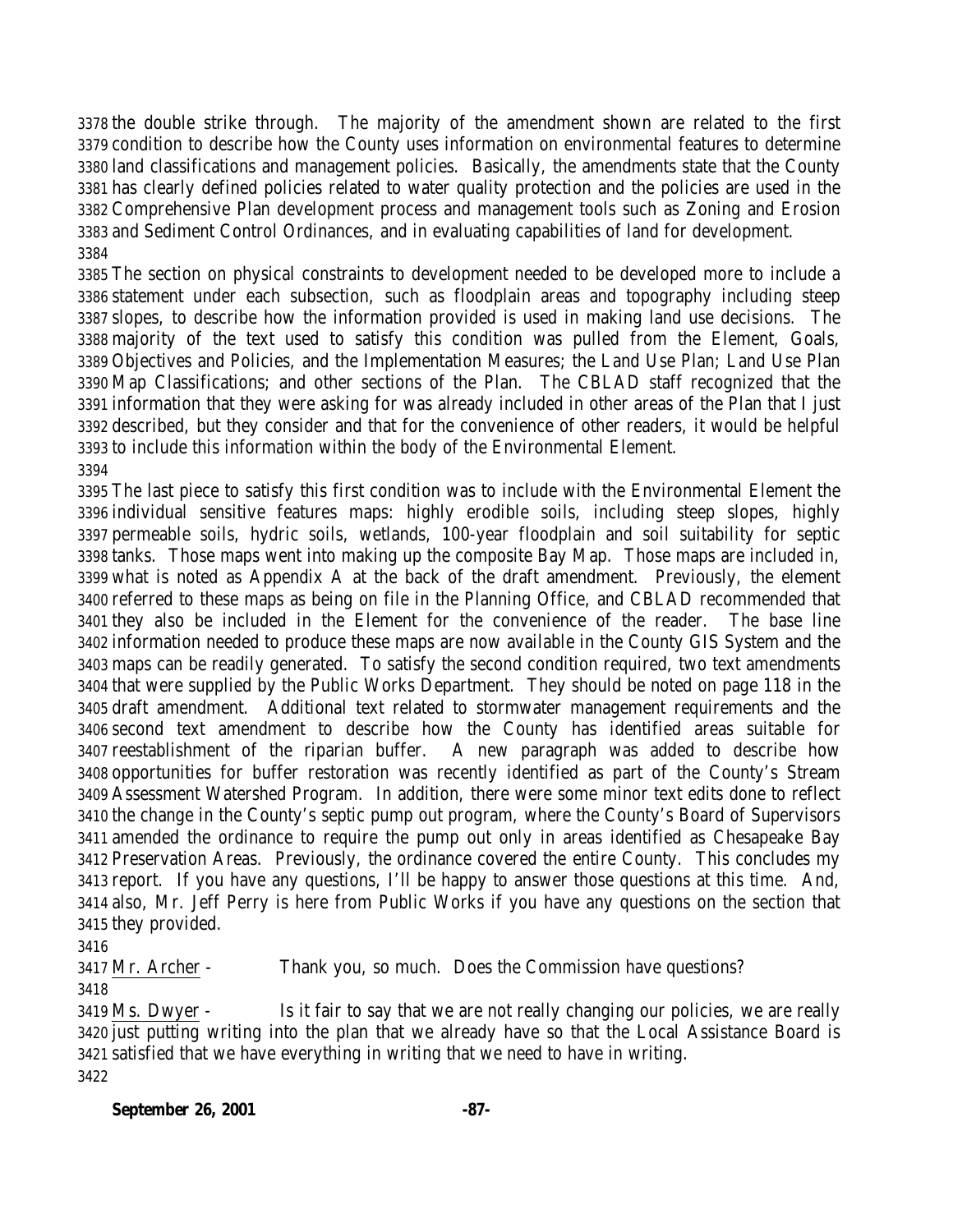Ms. Anderson - Right. That's absolutely correct. We are only identifying those policies that we have currently in place and just basically fine-tuning what we presented to them in the Element in the first place. Putting it in different areas. One new area does include the Assessment Program that Public Works has just completed for the riparian buffers. The Bay Department asked us to consider doing that type of study. And, back in 1996 when they reviewed the Plan, and since that time, Public Works has addressed that issue. The other issue was the environmental maps. We had originally said that we had those maps on file in the Planning Office and they were available for public review. But that was one other area where the Bay Board recommended that at some point we include those maps within the Land Use Plan and so we have done that.

Ms. Dwyer - Thank you.

 Mr. Vanarsdall - Some of it had been misinterpreted also, hadn't it? A lot of it was misinterpreted by the people reading it.

Ms. Anderson - Do you mean the public reading of it?

Mr. Vanarsdall - Yes.

Ms. Anderson - That has happened on an occasion or two.

 Mr. Archer - All right. Are there any more questions of Ms. Anderson? Thank you, ma'am. What about Mr. Perry?

 Ms. Dwyer - I see a list of inactive wells. Are those private wells that a person might have associated with their home and they have just been identified?

 Ms. Anderson - No, some of those wells are public wells as well. And that list, when we get to the full body of the Comprehensive Plan Update, will need to be reviewed and updated as well. But, that's a list that was included at the time of the Plan being done back in 1995. So, the overall body of the Environment Element will need to be reviewed along with the rest of the Comprehensive Plan when we get to that point. But, just those two conditions are for the 1996 compliance. It's basically what we have addressed today.

 Ms. Dwyer - That just caught my attention because there has been a lot of discussion in the media about weapons of mass destruction and how water sources might be contaminated. And, I'm wondering is this part of our Emergency Preparedness?

Ms. Anderson - Right.

 Ms. Dwyer - I guess this is part of what the County is doing, is looking at alternative water supplies, through these wells. Is that something that has been supplied to the Emergency Preparedness people? 

**September 26, 2001 -88-**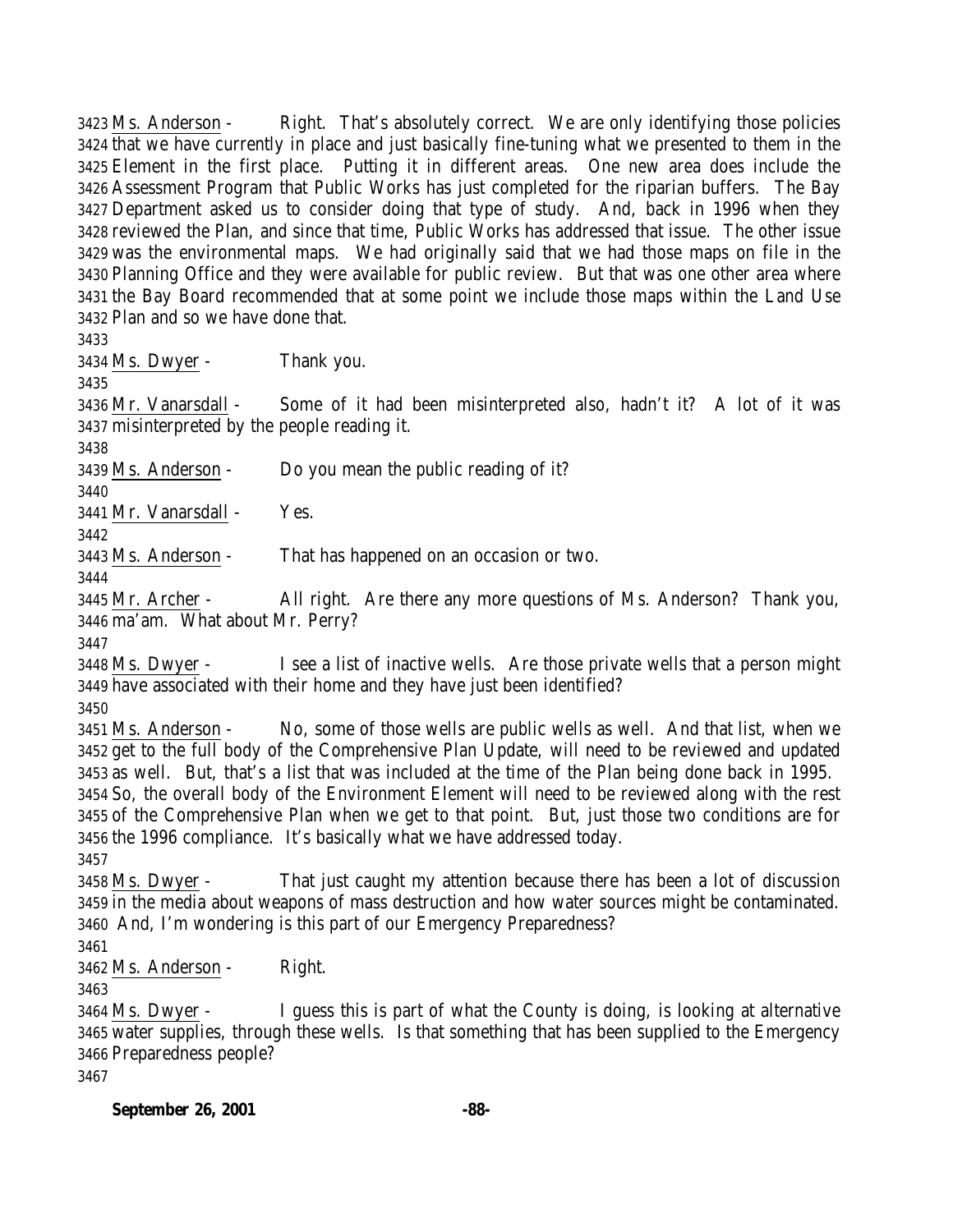Ms. Anderson - I don't have any information on that. That would be handled by the Utilities Department. But, that is something to be considered.

 Mr. Archer - Ms. Anderson, let me ask one question, since Ms. Dwyer brought up the questions of wells. I know that there are probably some owned wells that serve communities. 

Ms. Anderson - Yes.

 Mr. Archer - Do we have any jurisdiction over how those wells are operated in terms of their safety and environmental impact on the communities that they serve? I know Sydnor Hydro Dynamics….

 Mr. Silber - Yes, Sydnor has a number of private wells. I think you are asking questions that probably go beyond the expertise of Ms. Anderson and myself. Those are questions that probably the Department of Public Utilities could answer. But, generally, Mr. Archer, there are many private wells out there that serve more than just a lot owner. Ms. Dwyer was asking about these being private wells serving a lot owner, no. These are typically private wells that serve a group of homes or a subdivision or a community. Sydnor is a private provider of water, typically well water. They have a number of private wells, especially in the east end.

Mr. Archer - I think there are some along Route 1 between Parham and I-295.

 Mr. Silber - Yes, there are some in that area. The reason these are included in this Element is because from the environmental standpoint, and I think we were required or suggested that we include those active wells as well as inactive wells. Ms. Dwyer, we can't answer your question relative to whether these wells are being protected or if there is anything now of greater interest after September 11. Certainly, that is something that we could pass on, something that we can help coordinate. Whether they're being done from our Emergency Preparedness Group, I don't know.

 Mr. Archer - Thank you, Ms. Anderson. I don't have any more questions I don't know about the others.

Ms. Dwyer - So, we just need to set a public hearing?

 Mr. Silber - Not unless you want to hear from Mr. Perry. Ms. Anderson, what is the public hearing date for this?

 Ms. Anderson - It's October 24, 2001. 

 Mr. Kaechele - I have a question on the septic systems. Are we still requiring a reserve septic field?

Ms. Anderson - Yes.

**September 26, 2001 -89-**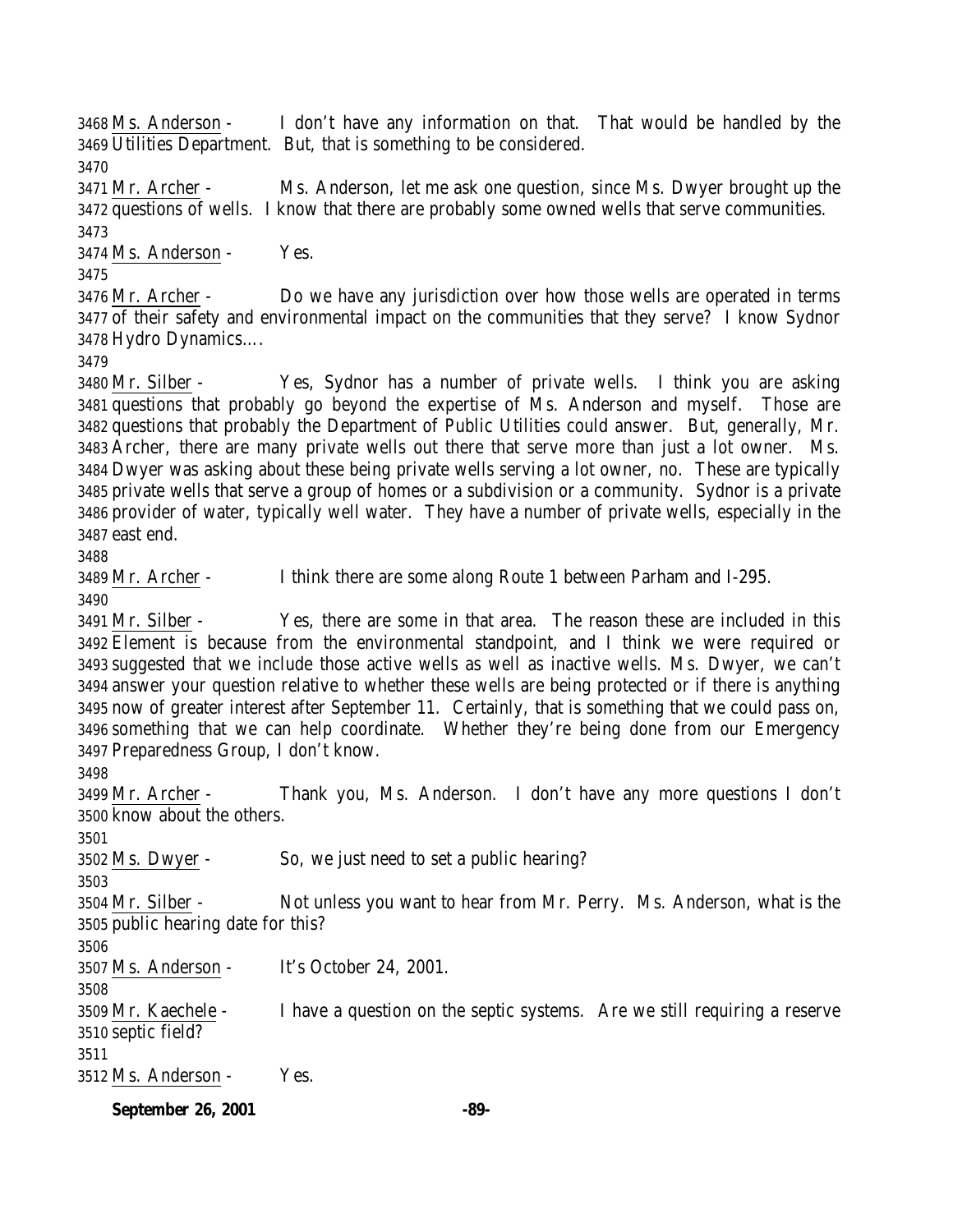| 3513 Mr. Kaechele -                                                           | Any septic system has to have a reserve field.                                                                                                                                                                                                                               |
|-------------------------------------------------------------------------------|------------------------------------------------------------------------------------------------------------------------------------------------------------------------------------------------------------------------------------------------------------------------------|
| 3514<br>3515 Ms. Anderson -                                                   | That's right, reserved 100% equal to the primary drainfield.                                                                                                                                                                                                                 |
| 3516<br>3517 Mr. Kaechele -                                                   | Plus five-year pump out.                                                                                                                                                                                                                                                     |
| 3518<br>3519 Ms. Anderson -                                                   | That's right in Chesapeake Bay Areas. It is not countywide any more.                                                                                                                                                                                                         |
| 3520<br>3521 Mr. Kaechele -                                                   | Well, that's good.                                                                                                                                                                                                                                                           |
| 3522<br>3523 Mr. Archer -                                                     | Thank you, again, Ms. Anderson.                                                                                                                                                                                                                                              |
| 3524<br>3525 Ms. Anderson -                                                   | Thank you.                                                                                                                                                                                                                                                                   |
| 3526<br>3527 Mr. Silber -                                                     | Would the Commission like to hear from Mr. Perry?                                                                                                                                                                                                                            |
| 3528<br>3529 Mr. Taylor -                                                     | I would like to hear from Mr. Perry. I would like to ask him a couple of<br>3530 questions on the exhibits, if I might, or the appendix.                                                                                                                                     |
| 3531<br>3532 Mr. Perry -                                                      | Good morning, Mr. Taylor.                                                                                                                                                                                                                                                    |
| 3533<br>3534 Mr. Taylor -<br>3537 defined?                                    | In the appendix, we've got a number of maps that are wetland area,<br>3535 hydric soils, highly erodible soils, septic absorption limits they are not defined in this<br>3536 appendix, are they, even though it's the environmental appendix? Where<br>would<br>those<br>be |
| 3538<br>3539 Mr. Perry -                                                      | As far as, for instance, what a plustrain forested wetland is or                                                                                                                                                                                                             |
| 3540<br>3541 Mr. Taylor -                                                     | Yes. You have the codes but For instance, you've got, let me pick<br>3542 the last one, just septic absorption limitation. You've got very limited, somewhat limited, not<br>3543 rated. Are those further defined into gallons per period?                                  |
| 3544<br>3545 Mr. Perry -                                                      | I didn't put those together, so I really don't know.                                                                                                                                                                                                                         |
| 3546<br>3547 Ms. Anderson -                                                   | The maps that are included in this appendix are strictly the maps that<br>3548 were used to make up the Chesapeake Bay Maps. These make up that composite and they<br>3549 aren't a part of what Public Works is working on                                                  |
| 3550<br>3551 Mr. Taylor -                                                     | Okay. So, they are really not defined in this area?                                                                                                                                                                                                                          |
| 3552<br>3553 Ms. Anderson -<br>3554 at the beginning of the text.             | The areas that they are noting are defined in the body of the text. Right                                                                                                                                                                                                    |
| 3555<br>3556 <u>Mr. Taylor</u> -<br>3557 know what the acronym drastic means. | There is one acronym in here on map 47 called a map and I would like to                                                                                                                                                                                                      |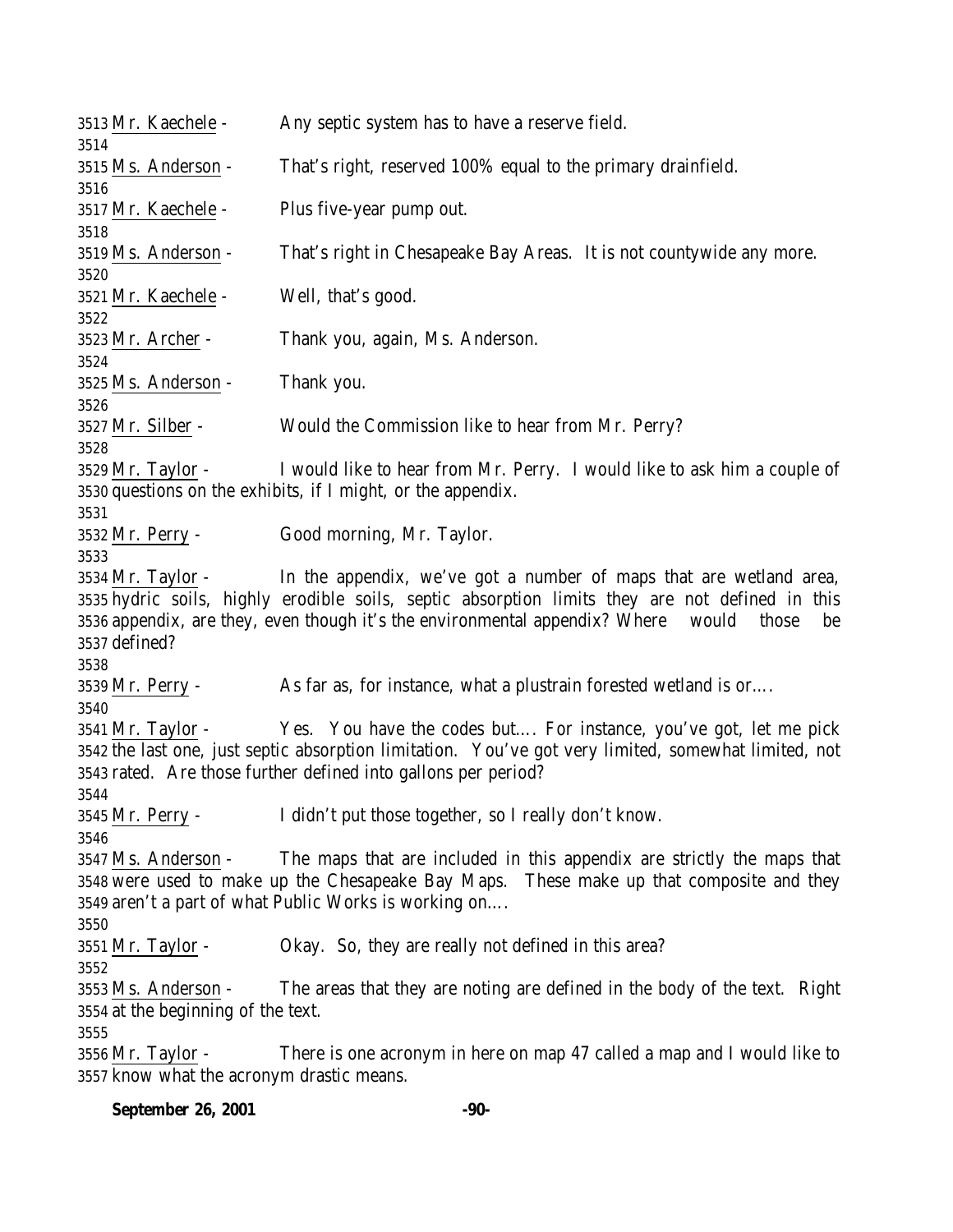Ms. Anderson - Let me see if I can find it. It should be in here but it's been a while since I've looked at it.

 Mr. Silber - While she's looking that up, DRASTIC map is a map that is prepared based on several physical features dealing with soil permeability and slope and soil type, etc. What it basically does is map out areas where there is high potential for groundwater contamination. So, I'm not sure DRASTIC what stands for, but you can see from that map that there are different levels. The lower the number, I believe, is the greater possibility or the greater chance of contamination of groundwater. This is used by staff if we have a use that has potential for groundwater contamination, like a land fill or a major dump site. We would not want to locate those in an area where there is high permeability and likelihood for groundwater contamination.

 Mr. Taylor - Well, I guess that's somewhat my point, Randy, is that drastic area that's the dark ranges up in the landfill. So, I think that that means that black would indicate that there isn't a potential for pollution of the Chickahominy from the land fill up there. Is that correct or am I reading it up side down?

 Mr. Silber - Actually, Mr. Taylor, you are absolutely correct. The higher the number is the worse the condition. So, the 180 to 199 range is the area you need to be most concerned with. The dark color is very much in the Piedmont area. We don't have a lot of ground wells in that area. It's not likely to be contaminated. That's correct, those are the low numbers. I wish I could tell you what DRASTIC stands for but I can't recall.

Mr. Taylor - It's an interesting word. It captures your attention.

 Ms. Anderson - I'll have to make a note of that to actually write out what that acronym means the next time around. I remembered back in 1995 but I don't remember now.

Mr. Archer - Suppose it's not an acronym, Ms. Anderson?

 Ms. Anderson - I don't know if Randy said groundwater pollution potential. That's what it defines. But as far as what the actual words are I can't tell you right now.

Mr. Taylor - Thank you.

 Mr. Silber - Are there any other questions or comments about this? If not, I guess we need to set a public hearing, also for October 24, 2001.

3597 Mr. Archer - Okay. And we don't need a motion to do that either?

Mr. Silber - We probably should have a motion to set a public hearing.

 Mr. Vanarsdall - I move that we set a public hearing for 2010 Plan Environmental Element Update – Chesapeake Bay Act Compliance and the changes on October 24.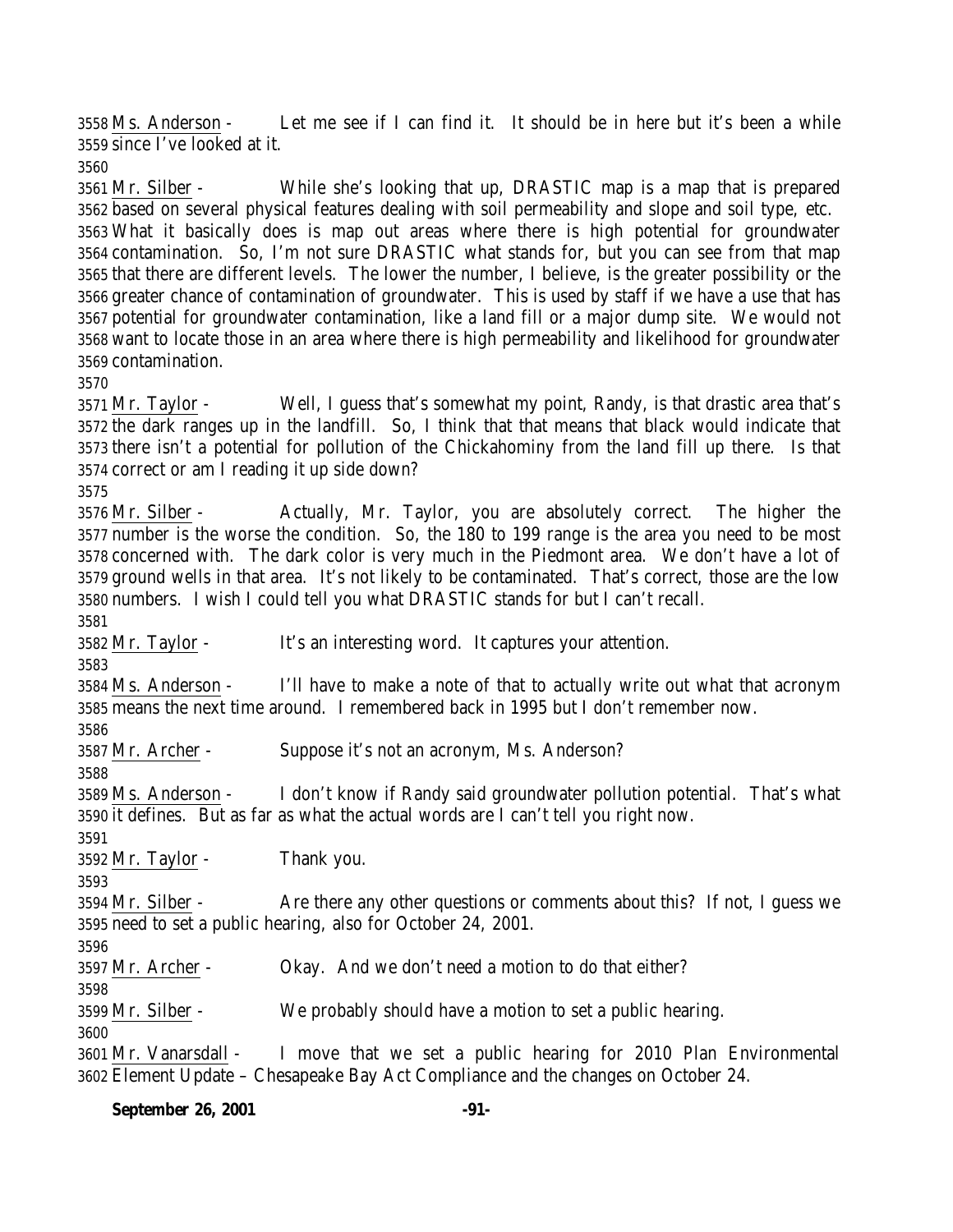Mr. Taylor - Second.

 Mr. Archer - It was motioned by Mr. Vanarsdall and seconded by Mr. Taylor. All in favor say aye…all opposed say nay. The motion carries.

 Mr. Vanarsdall - Randy, I guess you all will decide whether you want it before or after the PODs and subdivisions.

 Mr. Archer - It will have to be after. They can set the time I believe depending on the length of the agenda, I suppose.

Mr. Silber - Yes, sir.

 The Planning Commission approved to set a Public Hearing on the 2010 Environmental Element Update – Chesapeake Bay Act Compliance on October 24, 2001.

 Mr. Silber - The next item on the agenda is a work session on the Williamsburg Road/Technology Boulevard Land Use Transportation Study.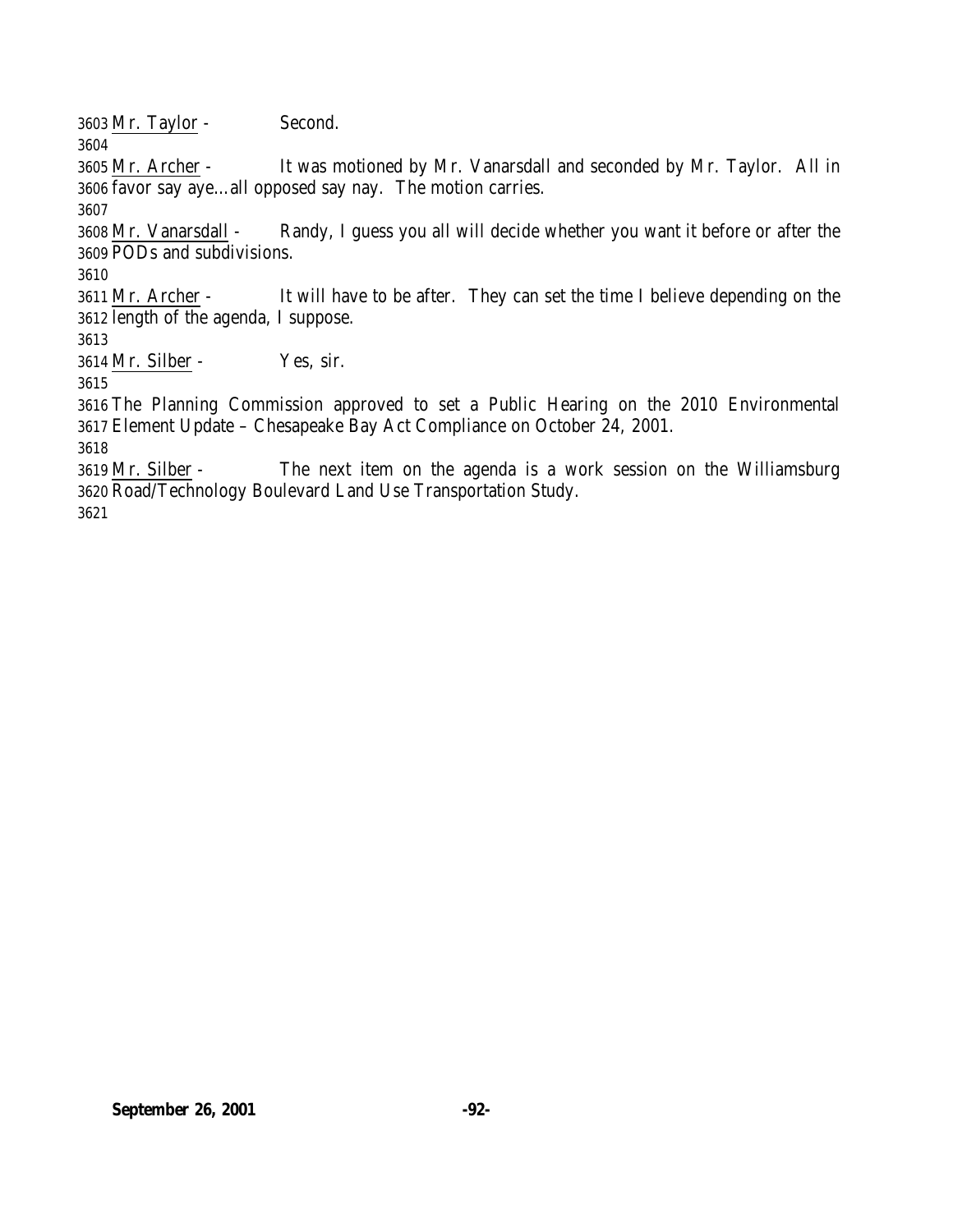# **WORK SESSION: Williamsburg Road/Technology Boulevard Land Use Transportation Study**

 Mr. Silber - All of you, I think with the exception of Mr. Kaechele, attended the tour of this study area last week and hopefully you have gotten over your car sickness. 

 Mr. Vanarsdall - I think Mr. Bittner should get some kind of driving award for the way he drove that thing. It was a half a block long.

 Mr. Silber - Mr. Bittner, do you want to walk us through were we are at this point, please.

 Mr. Bittner - Yes. I have a very brief presentation today. As you are aware in August, we had a previous work session on this matter. And considering the size and the scope of the study area, we thought we should have another one to allow the Commission more time to digest and become familiar with the study area and the recommendations that we have at this point. Of course, we had the van tour, and also the reason why we wanted to have a second work session is because we indicated we were fine tuning part of the plan in the Williamsburg Road Corridor between the Technology Boulevard interchange and the proposed Memorial and Williamsburg interchange. That's what we passed out to you today. That is the only change that we've made to the recommendations versus what you saw in August. And I would like to point out, if you do not have copies of our recommendations with you today, we have some printed copies and we also have it here on the computer for you to look at. 

 What you are looking at would become the alternative MTP Plan for the State Fairground area. In the event that it was determined that the State Fairgrounds would not happen, this is the alternate plan for the roads. And you will see that we labeled the two intersections with circles, one of which is larger than the other. The idea being that, the larger circle, which is Memorial and Williamsburg, would be planned and designed to become the major intersection of that corridor because it is farther away from the I-64 interchange. It could handle more traffic more efficiently. And, then, the smaller circle would be at Technology and Williamsburg. We are recommending, in consultation with our consultant Dick Keller, that both of these some day become separated-grade interchanges with Memorial being perhaps a full cloverleaf interchange that can handle more traffic. And then Technology Boulevard would still be separated-grade perhaps, although, not to the extent that Memorial is but perhaps it could have a separate straight through traffic movement along Technology over to the Harmon Tract. But, as I said, that is the only change we have made versus what you saw in August. I'll be happy to answer any questions you may have on either the MTP recommendations, the Land Use Plan, or the alternative to the State Fairgrounds Plan. Also, we were hoping today to schedule a public hearing on these items for the Planning Commission. We hadn't targeted a date, although, I was thinking perhaps the November zoning meeting could be appropriate for this. But, again, it depends on if there are any concerns or questions from the Commission and I'll be happy to answer or address those concerns right now.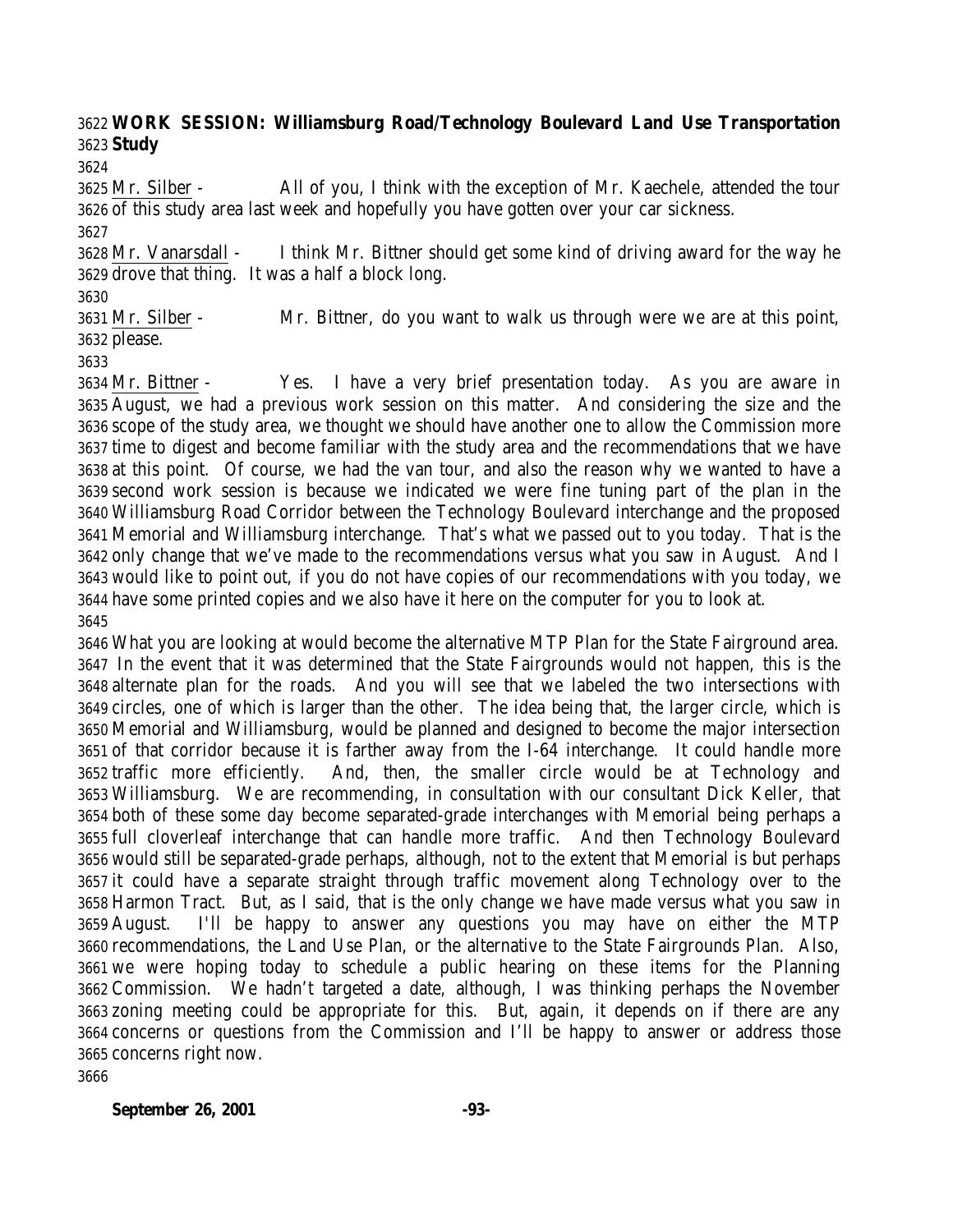Mr. Archer - Thank you, Mr. Bittner. Are there any questions or comments from the Commission? Mr. Bittner, I would just like to say that the van tour was very informative from my standpoint. I haven't been in that part of Varina for a long time and it's amazing how much undeveloped land there is in Varina.

 Mr. Bittner - Right, and I think going on that van tour helped us all appreciate the size of the area we are dealing with here. It's extremely large.

 Mr. Taylor - It did. It was very educational. In fact, I think one of the things that we might consider, as an afterthought of that trip, and it's value, is to have additional opportunities to do that in other areas. Do the Three Chopt magisterial district, do all of them so that we keep up-to-date. We really live in what is becoming a fast paced state of development in Henrico County. Just trying to keep abreast of things in the east end in the west end it's difficult unless you have that kind of an organized tour. Not only was your driving good, your information that you provided and your running commentary was also very good. I thought it was very beneficial and I would move that we consider additional trips like that in the future.

Mr. Bittner - I think that's a good idea.

Mr. Archer - All right. Are there any other questions or comments?

 Mr. Silber - Mr. Bittner, I guess we would need with this, that you are handing out, the two circles, the large and smaller circle. That there would need to be some text that ultimately be approved with this document so that when development occurs within the circle, or in close proximity to the circle, a potential developer of that property will recognize some of the requirements as far as reserving those land masses for possible roadways. Do we not have some kind of text to be approved with this?

 Mr. Bittner - We don't have any text prepared at the moment although I was anticipating that there would be some backup documentation to go along with this. Anyone picking that up would probably have questions about what it is that we are exactly talking about. Yes, we would need to have something to show them. But we could perhaps prepare something between now and the public hearing to help better explain that or we could go forward with the plan and then have the documentation prepared after it is approved. As a way to sort of build up the information underlying the plan.

 Mr. Silber - So, it's appropriate that we set a public hearing. 

Mr. Archer - What date did you suggest, Mark?

 Mr. Bittner - I was considering the November Rezoning meeting. I think the October Rezoning meeting would be to soon. We would like to inform some people in the are about it. And I think I recall hearing that there are already a couple of other work sessions scheduled for your October POD meeting.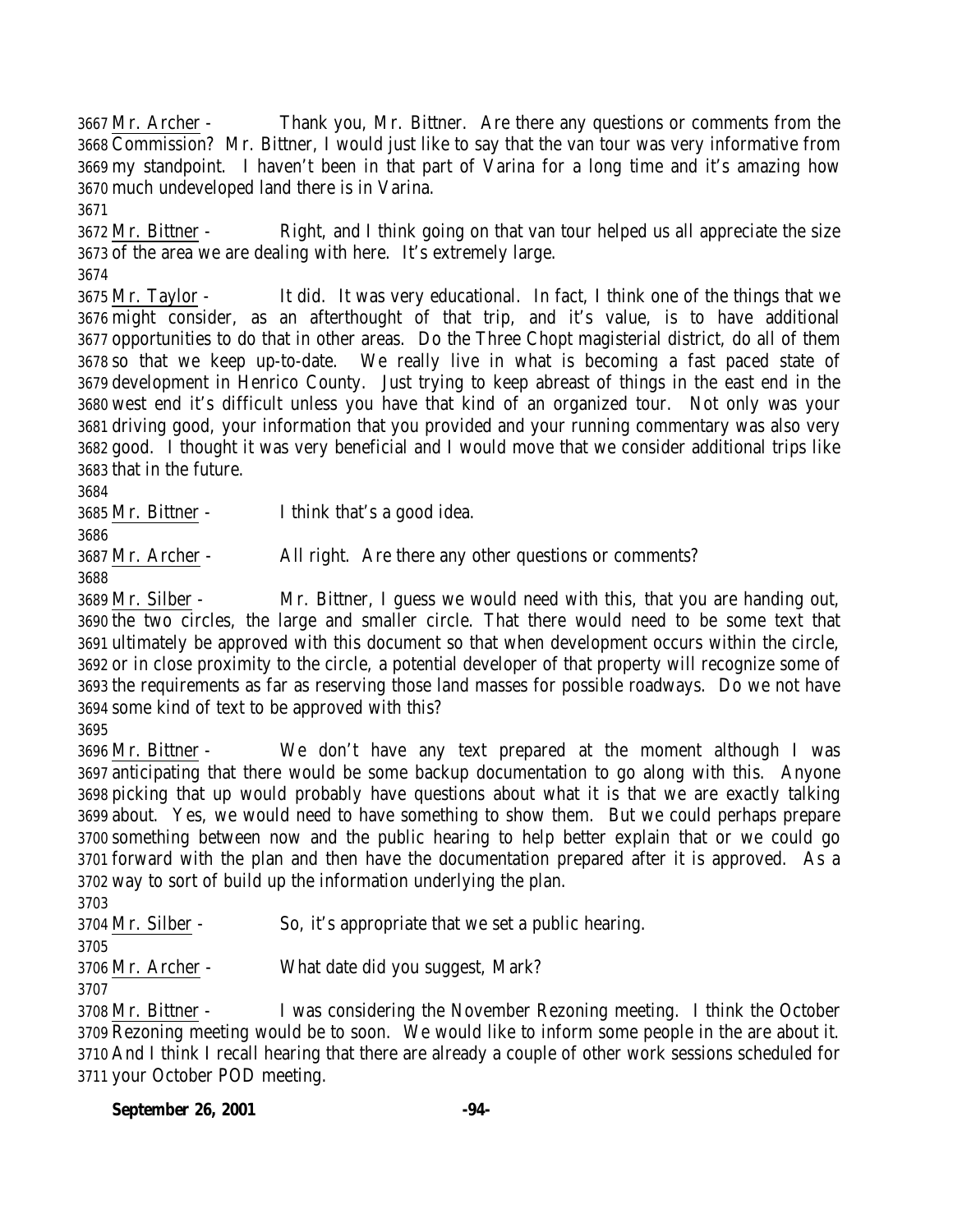Mr. Kaechele - Just one question. On the map, the intersection of I-295 and I-64. Isn't there a new fly-over built there? Mr. Silber - Yes, sir. I believe there is a new leg or two to that. I don't think this represents that. Mr. Bittner - No, it does not. It does not reflect the new construction that was completed there recently. Mr. Jernigan - And they have already had a massive wreck there. Mr. Silber - Our tour didn't include those ramps, Mr. Kaechele. Mr. Kaechele - I think the map should show it. Mr. Silber - You are right. I think the map should be corrected to show that. Mr. Jernigan - I don't know what went in on the planning of that exit but if you haven't been on it, it's tight. The speed limit is 45. It drops from 65 to 45 and I think three or four days after it open we had a tractor trailer roll over. When you get right in the middle of the corner you can feel it, right in the apex. Mr. Archer - Okay, then, will that be acceptable to set the session for November 15. Ms. Dwyer - Sounds good to me. Do we need a motion? Mr. Silber - Yes. Mr. Archer - I suppose we need to set a time for this one. Mr. Silber - We don't know the number of zoning cases at this point for November. I would like to have it at the end of the agenda, but we may just have to advertise it at seven. Mr. Taylor - Could it be possible that we put it earlier in the evening or late in the afternoon and go from that meeting right into the zoning. Mr. Jernigan - I think Mr. Taylor is right. I don't know if we want to put it on the tail end of a zoning meeting because that could get long. I think we would do better to put it at the beginning. Mr. Archer - We can put it at the beginning at seven o'clock. 3754 Mr. Taylor - And we could use the upstairs conference room and bring in sandwiches or something and keep working.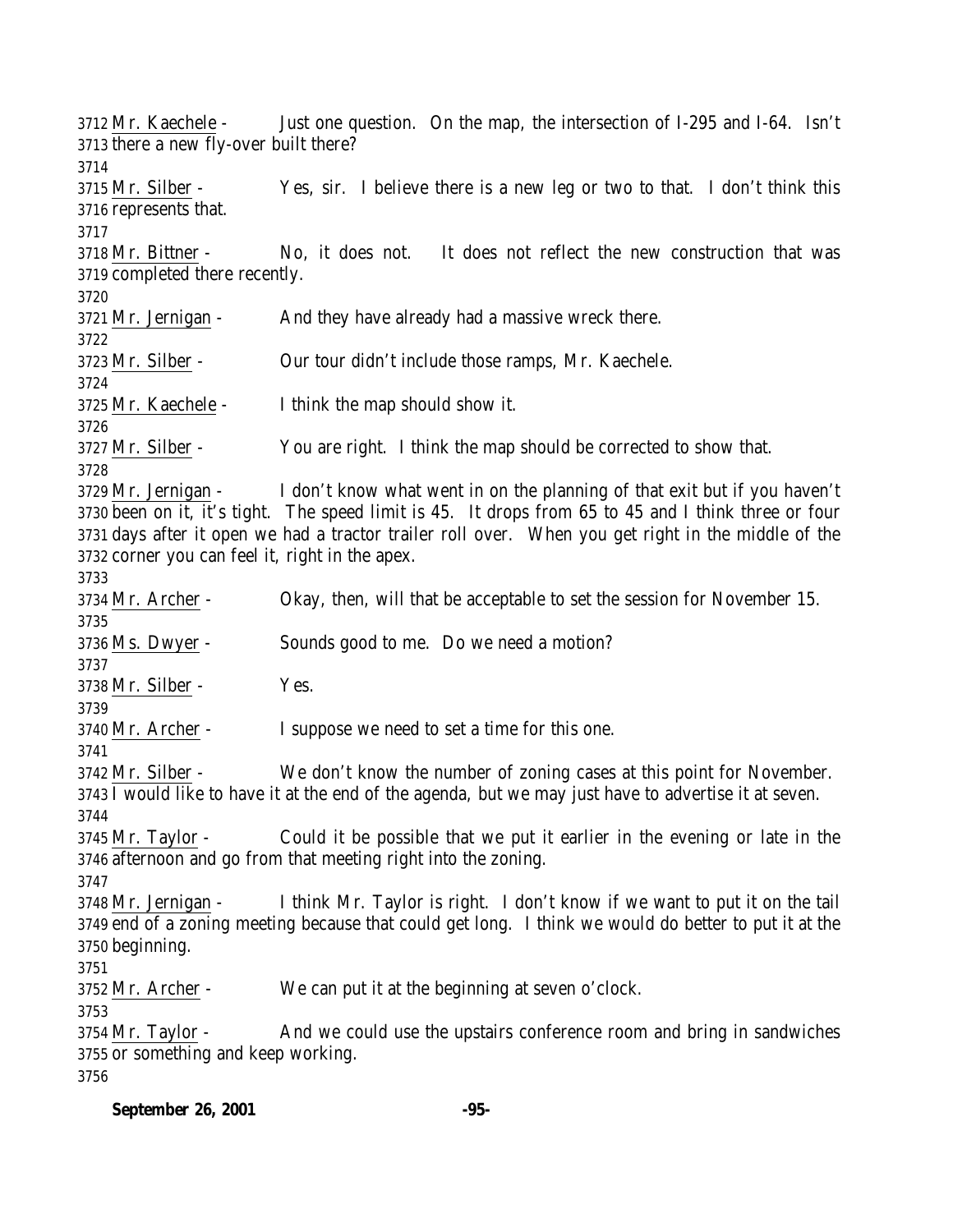Mr. Silber - This is a public hearing, Mr. Taylor, and I think we need to do the public hearing down here. Mr. Taylor - Do you think we will get that many people? The last one we had up there was really a public hearing and we only had a half a dozen people that joined us. Mr. Silber - To be honest with you, I don't expect a lot of conversation on this from the public. I think we could do it at the beginning of the agenda, set it at seven o'clock, do it right away and I would think we could get on the rest of the agenda by, certainly, no later than 7:30 p.m. Mr. Taylor - That will be fine. Ms. Dwyer - Why don't we do it at 6:30 p.m. Is 6:30 p.m. too early to get this out of the way? People are accustomed to coming at seven o'clock for zoning cases. Mr. Taylor - They are just going to be sitting there wondering what we are doing up here. My thought would be to perhaps have the meeting in the conference room, advertise it as a public meeting because I don't think too many people will come, and then go from there to here. Have the seven o'clock meeting here. Ms. Dwyer - Or, if is not going to be that long, we just do it here at 6:30 p.m. Mr. Bittner - I think that would work best. Mr. Silber - Okay. Six thirty. Mr. Archer - All right. Ms. Dwyer, would you like to rephrase your motion and put a time in it? Ms. Dwyer - Yes. Rephrased. Mr. Archer - All right. We have a motion for November 15, 2001, at 6:30 p.m. Mr. Taylor - Second. Mr. Archer - The motion was made by Ms. Dwyer and seconded by Mr. Taylor. All in favor say aye…all opposed say nay. The rephrased motion is passed. The Planning Commission set a public hearing on the Williamsburg Road/Technology Boulevard Land Use and Transportation Study for November 15, 2001, at 6:30 p.m.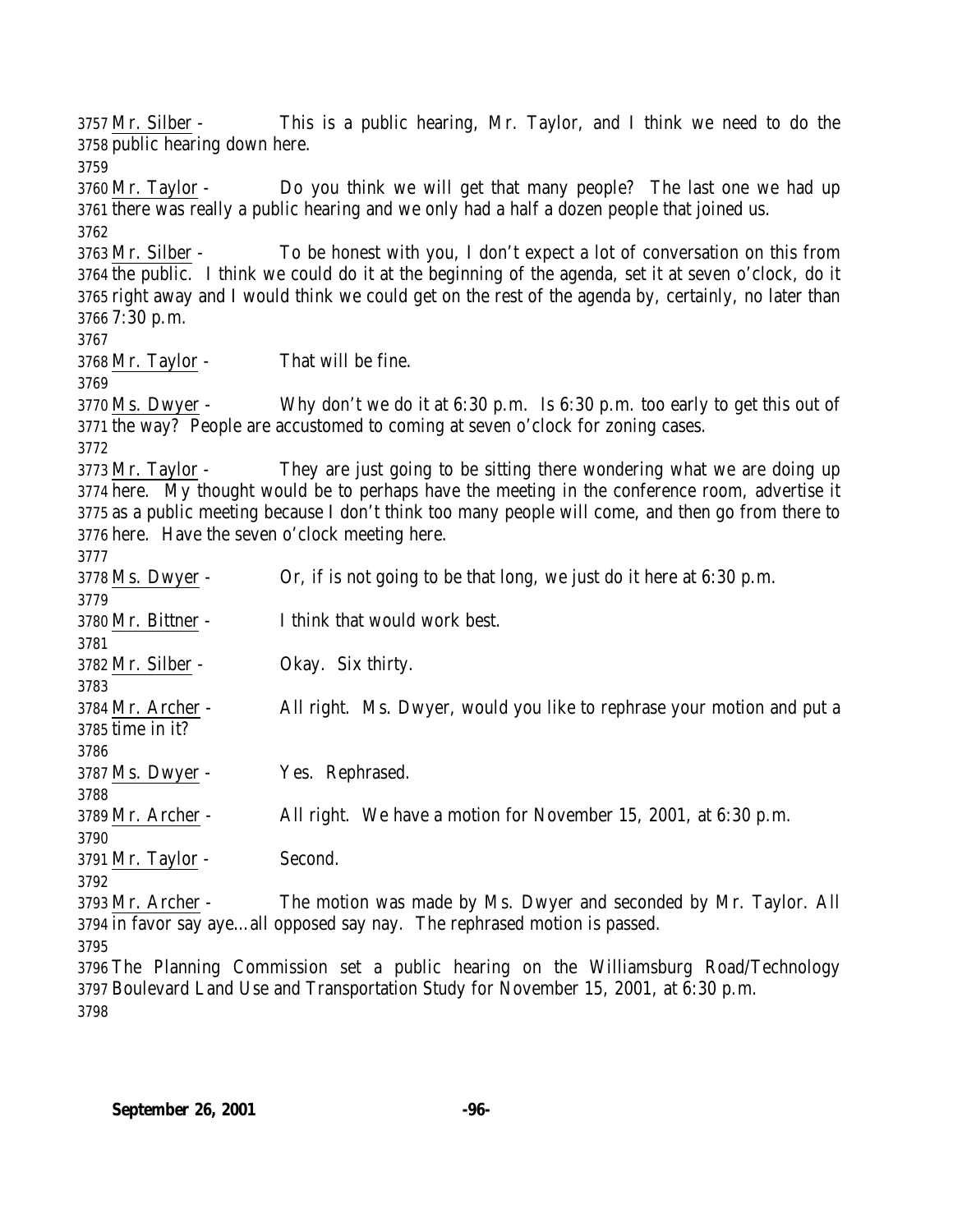Commission's 2002 Calendar. Does everyone have a copy? I have extra copies if you don't have it. I think we were pretty much set on the calendar the only question was whether there should a second meeting in August. Mr. Vanarsdall - It would be August 28, 2002, if we didn't have it. Mr. Chairman, I would like to have a discussion on that. Mr. Archer - All right. We are open for discussion, Mr. Vanarsdall. Mr. Vanarsdall - I went to Mr. Silber and told him how I felt about it. And since I've been on this Commission he has never failed to do anything I ever asked and his attitude has always been excellent and I don't know of anybody that knows anymore about it then he does. So, I just didn't want to vote against it without him being forewarned and I told him that I did not we have given it a good test, one time. And that I enjoyed being off that August meeting. So, he was very nice and cordial about it and so I'm just throwing that out for what it's worth. Mr. Archer - Well, so that everyone will know because I know we haven't discussed this as a group, but I have asked all of the Commissioners if they would think about it independently and bring their thoughts back so that we could discuss it independently and just say how we feel. So, we will start at the end with Mr. Taylor and then work our way back this way. Mr. Vanarsdall - Mr. Silber said he knew how we felt about it. Mr. Silber - Let me also say that staff can handle it either way. It's not that big of a deal. I think we have a lot of staff over there that also enjoyed having the second August off. Mr. Archer - Well, I would just like to say that we certainly didn't intend to push anymore work on anybody at any level, and I have to echo what Mr. Vanarsdall said. I really enjoyed it. This was the first time I've taken a two-week vacation with no encumbrance without having to pay any kind of transition fee in many a year. So, I sort of feel the same way as Mr. Vanarsdall. I think if we give this thing a chance to work itself out, it may smooth out in the time to come. We could always revisit it again later if it didn't. Mr. Taylor - Well, I'll start by saying like everybody, I certainly enjoyed it. It was pleasurable, but it did kind of crowd the schedule in September. So, I would say, personally, I'm just neutral to whether we do it or whether we take the month off. Ms. Dwyer - If staff experienced it as a huge hassle, then I would say let's not do it. But, if staff experience was something that may have been a crunch for the work in September in order to get as many expedited cases as we had, but enjoyed the time or break, then I say lets go with it. I mean if it is manageable from that perspective then I think we should do it, take the day off. Mr. Archer - Mr. Jernigan.

Mr. Silber - Okay. The last item on the agenda is to consider the Planning

**September 26, 2001 -97-**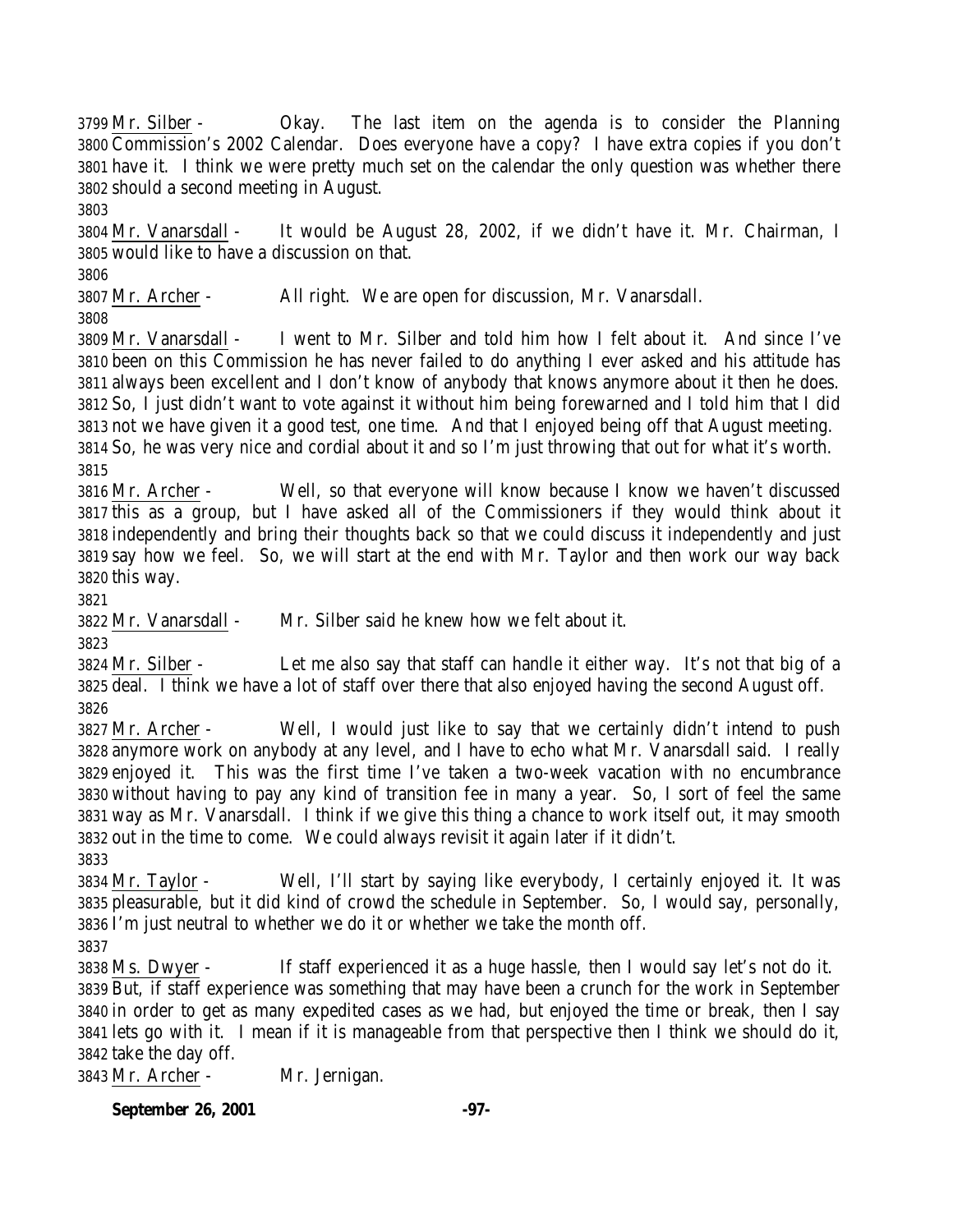Mr. Vanarsdall - Staff has not been affected that much, doesn't seem like it, I don't know. 

Ms. Dwyer - That's the only question in my mind.

 Mr. Vanarsdall - And we haven't had any complaints from the development community either.

 Mr. Jernigan - I'm fine with it. I haven't heard any complaints and if staff does have a complaint I would want them to say something about it. But, it seems to me that it worked okay. Here it is, we handled these PODs and it's 12:46 p.m. right now. I mean we have had three work sessions and everything so we took care of the load. So, I'm okay with it like is. 

 Ms. Dwyer - We took care of the load but I mean staff put a lot of work into getting these expedited cases out.

 Mr. Jernigan - Oh, they did. But, what I mean it shows when you get the team work, even though we didn't have it last month, we blew it all right through.

 Mr. Taylor - One advantage of doing it next year or in the future, is this year it caught a lot of people somewhat by surprise and we didn't know what the impact was going to be. Next year if we move some of the cases to July and some to September, and the developing community knows that we are not probably going to be here, they could adjust to one or the other. I don't think anyone was encumbered by it, but next year, with a little experience, working on the July agenda a little bit harder and working on the September a little bit harder, we can close the gap actually from two directions.

 Ms. Dwyer - Randy, what's the downside do you see to taking that meeting off? 

 Mr. Silber - Let me say first, I don't think we need to spend a lot of time talking about this. Staff is fine. We can work with whatever schedule you give us. It's not that big of a deal. I think the downside, from my perspective, was there was a lot of items that came through that was ordinance related, study related, the Board of Supervisors was asking the Planning Commission to hop on some of these things. We couldn't find agendas to put them on. The normal agenda load was maybe heavier than normal. It took some balancing and that type of stuff. We can handle it, it's not that big of a deal. I really appreciate all of the thought that's gone into this by each Commission members, but it's not that big of a deal. I think that we should just go ahead and move on this calendar and we can adjust and go forward. 

 Mr. Vanarsdall - I move that we do not have a POD meeting in the year 2002, which would normally be scheduled for August 28, 2002.

Ms. Dwyer - Second.

 Mr. Archer - The motion was made by Mr. Vanarsdall and seconded by Ms. Dwyer. All in favor say aye…all opposed say nay. The motion is carried.

### **September 26, 2001 -98-**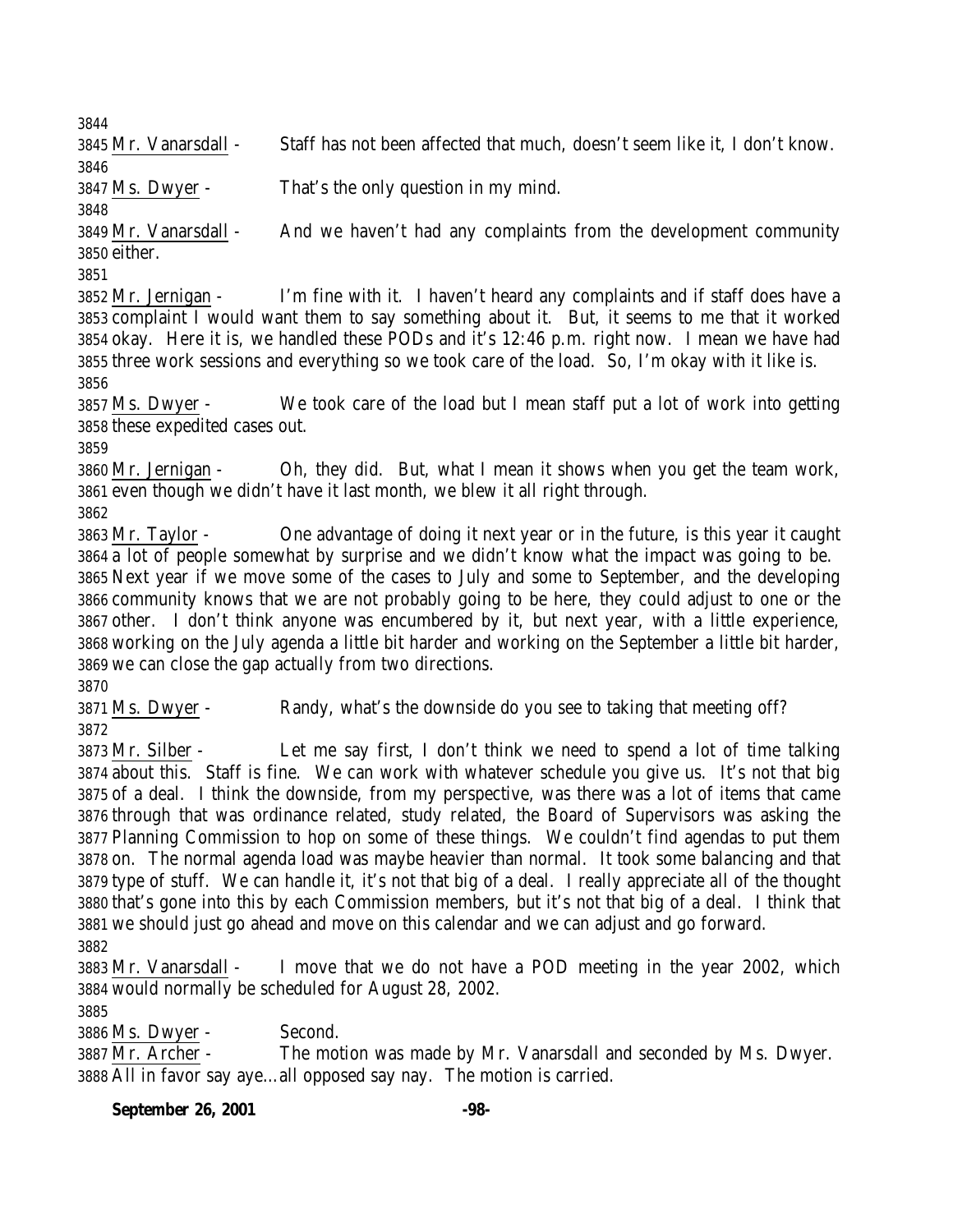The Planning Commission approved the Planning Commission Calendar for 2002, excluding the August 2002 Planning Commission meeting. Mr. Archer - I would like to interject just one thing, and in respect of this motion and schedule for next year. We had a tremendous schedule today and I would just like to compliment the Director, the Assistant Director, and the staff on how very well we handled this in such a short period of time. It was quite amazing. Mr. Silber - And they really worked hard. Mr. Jernigan - As a matter of fact, it was about the same time as our normal meetings. Mr. Archer - And it took a lot of coordination in order for them to pull this off and I think y'all did an excellent job. Mr. Silber - If you think back about a year or two ago, we used to have maybe two or three expedited items, now about two thirds of the agenda is expedited. Mr. Archer - I remember when there were none. Mr. Silber - There's a lot of paper to keep track of up here. Ms. Dwyer - You have to have about six piles. And I know we, probably to the audience, we probably look like we have no idea of what we are doing. Mr. Taylor - And it's also team work with the staff working with the Commissioners and everybody working together that makes it happen. Mr. Silber - I have one other calendar comment. Does everyone have the revised 2001 calendar? We notice that there was an error made on that. It's the November date for 2001. It should be November 28. Mr. Archer - Don't we have a motion for adjournment, by the way? Ms. Dwyer - I move. Mr. Vanarsdall - Second. Mr. Archer - The motion was made by Ms. Dwyer and seconded by Mr. Vanarsdall for adjournment. Let the record show, we adjourned at 12:50 p.m. Thank you for your attendance. On a motion by Ms. Dwyer and seconded by Mr. Vanarsdall, the Planning Commission

**September 26, 2001 -99-**

adjourned its meeting for September 26, 2001, meeting at 12:50p.m.